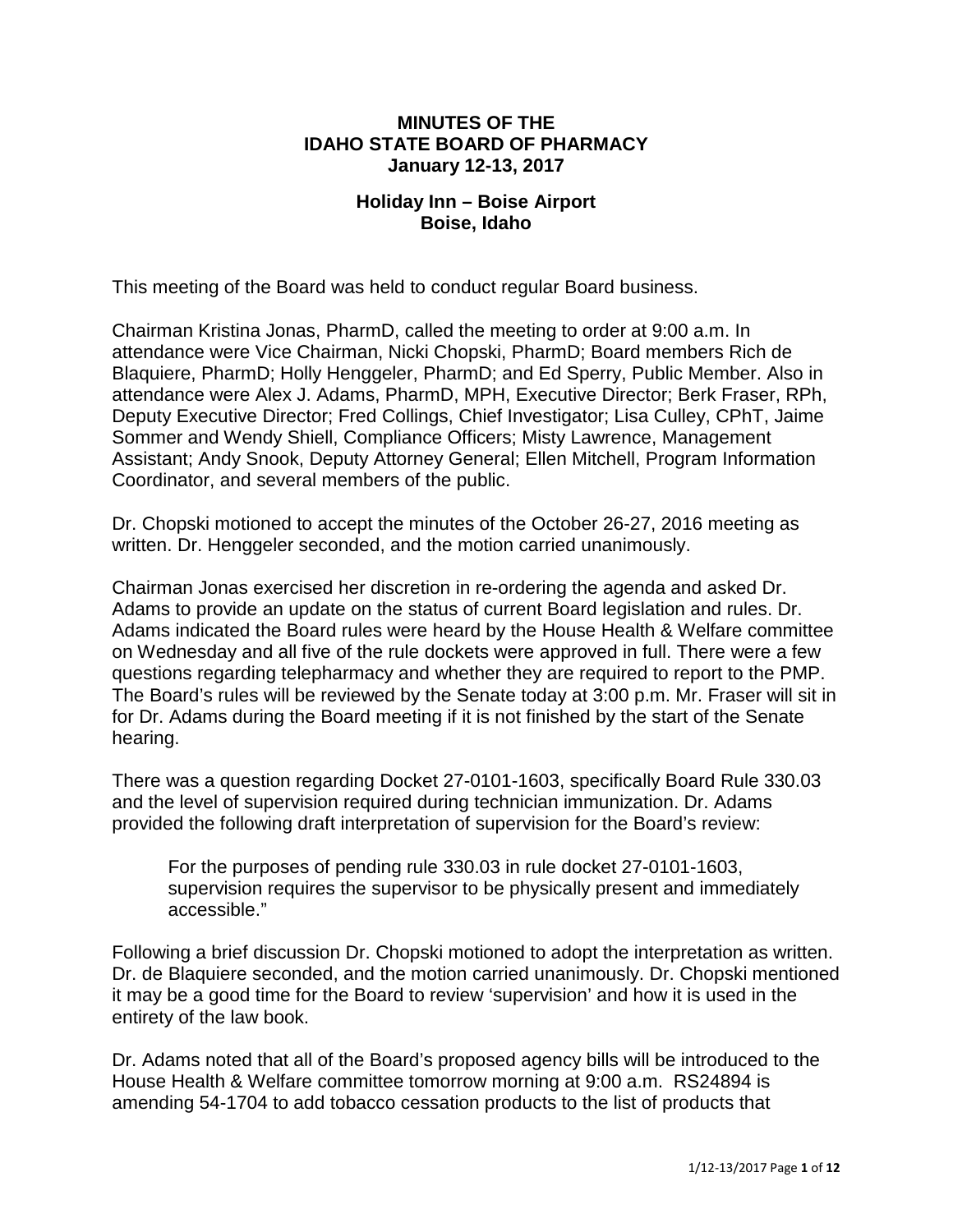pharmacists may prescribe. Dr. Adams shared comments from the Idaho Board of Medicine. Following a brief discussion the Board decided to move ahead with the existing language. The Board noted that it reviewed the evidence on the safety and effectiveness of the products, as well as the outcomes achieved in other jurisdictions that allow pharmacists to prescribe these products. In consideration of this evidence, the Board believes its existing bill is well-tailored to achieve public health outcomes for Idahoans. The Board directed Dr. Adams to follow-up with the Board of Medicine, and to thank them for their feedback, as well as for their continued partnership around areas of mutual interest.

The Board took up the matter of the Consent Agenda, which contained the following matters:

- Board Performance Dashboard
- Travel Calendar
- Exercises of Delegated Authority
- Director's Expenses

Dr. Adams highlighted the pharmacists' use of PMP through the Board's online platform is 8%, with the use of PMP Gateway<sup>®</sup> cumulative use is now at 27%. Currently Gateway® is only being used by Fred Meyer/Smiths stores in Idaho.

Dr. de Blaquiere motioned to approve the Board Performance Dashboard, the Travel Calendar, and the Director's Expenses, and removing the Exercises of Delegated Authority for discussion. Dr. Chopski seconded, and the motion carried unanimously.

Dr. de Blaquiere indicated he had asked Board staff to add the Delegated Authority code to the spreadsheet to make clear what authority had been used. Following a brief discussion, Dr. de Blaquiere motioned to approve the Exercises of Delegated Authority, Mr. Sperry seconded, and the motion carried unanimously.

A review of the upcoming meetings on the Travel Calendar resulted in the following:

- Dr. Henggeler will attend the NABP Annual meeting in Orlando and is interested in the National Drug Abuse conference
- Mr. Sperry will attend both the NABP Annual meeting and the Northwest Convention in Coeur d'Alene
- Dr. Jonas will attend the NABP Annual meeting
- Dr. de Blaquiere will attend the Northwest Convention
- Dr. Chopski will attend the NABP Annual meeting, possibly the Northwest Convention and is interested in the APhA meeting

The Board took up the matter of the Consent Agenda: Stipulation and Consent Orders, which contained the following matters: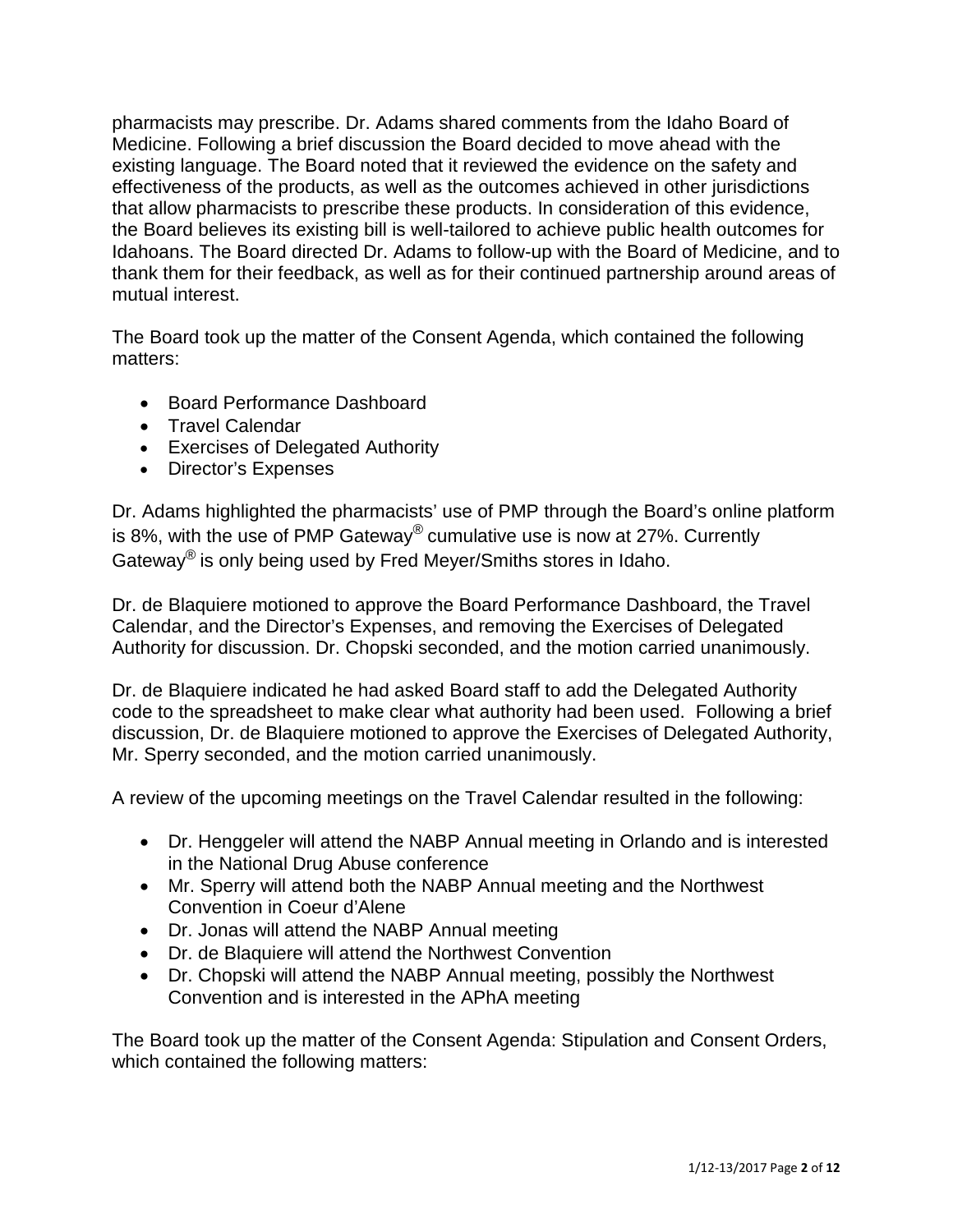- First Pharmacy Associates LLD dba Riverpoint Pharmacy Failed to renew their mail order pharmacy license in a timely manner and shipped 138 prescriptions to Idaho patients during the time they were unlicensed. The facility also operated without an Idaho licensed/registered pharmacist-in-charge. By signing the Stipulation and Consent Order Riverpoint Pharmacy agrees to pay \$20,000 in administrative fines.
- Walgreens #10314 Closed four hours earlier than their posted hours. By signing the Stipulation and Consent Order Walgreen Pharmacy agrees to pay \$2,000 in administrative fines.
- Walgreens #12503 Employed a pharmacist without a Controlled Substance Registration as their pharmacist-in-charge. By signing the Stipulation and Consent Order Walgreen Pharmacy agrees to pay \$2,000 in administrative fines.
- Ciara Minor, PharmD Worked as a pharmacist/pharmacist-in-charge for Walgreen 12503 without a Controlled Substance Registration. By signing the Stipulation and Consent Order she agrees to pay \$200 in administrative fines.
- Samuel D. Gardner, DO Received a 1,000 count bottle of phentermine and a 500 count bottle of zolpidem at his registered address. Dr. Gardner failed to obtain a Prescriber Drug Outlet registration, failed to maintain proper dispensing records, failed to report dispensations to the PMP, and removed the medication from his registered location to his home address. By signing the Stipulation and Consent Order Dr. Gardner agrees to not store, maintain, or dispense any controlled substances, including samples, in his office, home, automobile, or any other area. He also agrees to abstain from the personal use or possession of controlled substances, except those prescribed, administered, or dispensed to him by another so authorized by law who has full knowledge of his history.
- Timothy G. Biediger, PharmD Filled a prescription for clorothiazide 250 mg with chlorthalidone. He adjusted the dosage of the chlorthalidone to match the dosage of clorothiazide 250 mg as ordered by the prescriber. Dr. Biediger did not counsel the patient's parent who picked up the medication. The patient became seriously ill and was transported to the local emergency room. By signing the Stipulation and Consent Order he agrees to pay \$2,000 in administrative fines, costs incurred by the Board for a hearing officer, and \$433.18 for the Board's prosecuting attorney's expenses, and a seven day suspension of his license and registration.

Dr. Henggeler motioned to remove the Stipulation and Consent Orders for Walgreens 10314 and Dr. Biediger; and accept the Stipulation and Consent Orders for First Pharmacy Associates, Walgreens 12503, Ciara Minor, and Samuel Gardner. Dr. Chopski seconded, and the motion carried unanimously.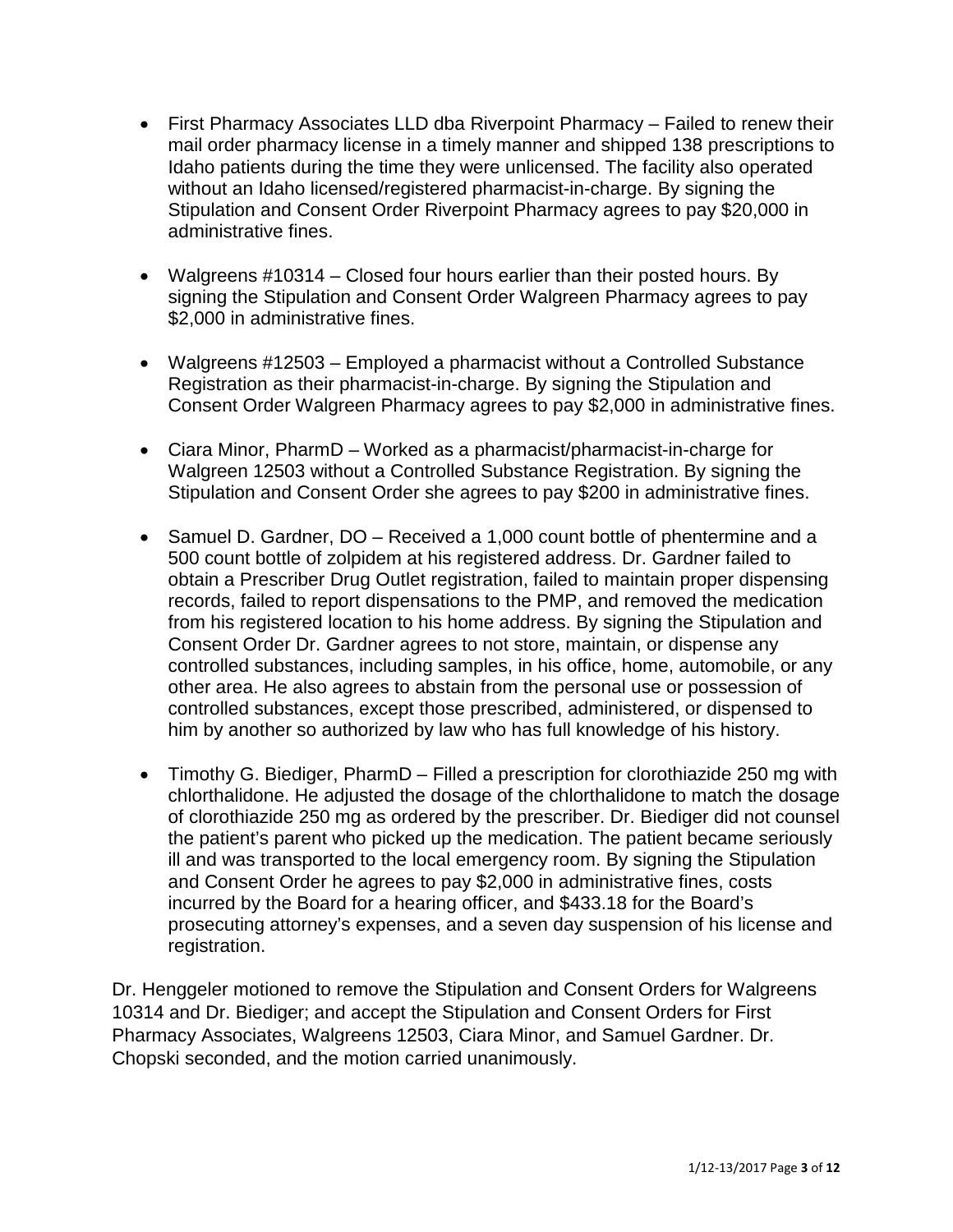Following a brief break the Board took up the matter of Walgreens 10314.This is the second time a Walgreens Pharmacy has closed due to a lack of staff. Following discussion Dr. Chopski motioned to accept the Stipulation and Consent Order. Dr. Henggeler seconded, and the motion carried unanimously.

The Board took up the matter of Timothy G. Biediger. Following a brief discussion Dr. de Blaquiere motioned to amend the Stipulation and Consent Order and reduce the fine to \$1,650, add completion of 'Patient Safety and Medication Error Prevention for Pharmacy' program provided by Oregon State University at a cost of \$350, the Board prosecutor's out of pocket expense of \$433.18, and a seven consecutive day suspension of his license and registration. Dr. de Blaquiere amended his motion to add the suspension is to be served within thirty days of the Order being fully executed. Dr. Henggeler seconded. Following a brief discussion, Chairman Jonas called for the vote, and the motion carried unanimously.

The Board took up the matter of the Administrative Complaint Hearing regarding Tony D. Wright, PharmD. Dr. Wright attended the hearing telephonically without legal counsel. Carl Withroe, DAG attended to represent the Board. It is alleged Dr. Wright refilled a controlled substance prescription four days after the initial fill, which should have lasted for ten days. Early filling of controlled substance prescriptions violates IDAPA 27.01.01.116.01.a. which reads "A pharmacist, utilizing his best professional judgment, may dispense a prescription drug that is not a controlled substance up to the total amount authorized by the prescriber including refills." Dr. Wright is also accused of unprofessional conduct as defined by IDAPA 27.01.05.500.06 which reads in part, "failing to follow the instructions of the person writing, making, or ordering a prescription as to its refills, contents or labeling."

Chairman Jonas swore Fred Collings, Chief Investigator, and Dr. Wright in and asked for opening statements. Mr. Withroe indicated the early refill was identified by Mr. Collings during a review of Unsolicited Reports (UR) run by Board staff. He indicated the computer system used in the pharmacy by Dr. Wright didn't alert him to the early refill. Dr. Wright doesn't believe he is in violation of the above mentioned rules as there is no definition of 'early refills' and he did follow the directions of the prescriber. Following testimony by Fred Collings, Chief Investigator, and Dr. Wright the Board began deliberations. Following deliberations Dr. de Blaquiere motioned to find Dr. Wright not to be in violation of the rules as stated in the complaint. Motion died for lack of a second. Following further deliberations Dr. de Blaquiere motioned to find Dr. Wright is not in violation of the rules as stated in the complaint and there be no penalty assessed. Dr. Henggeler seconded. The vote resulted in Drs. Henggeler and de Blaquiere in favor of the motion, with Dr. Chopski and Mr. Sperry opposed. Chairman Jonas broke the tie voting in favor of the motion, finding no violation of the rules as stated in the complaint.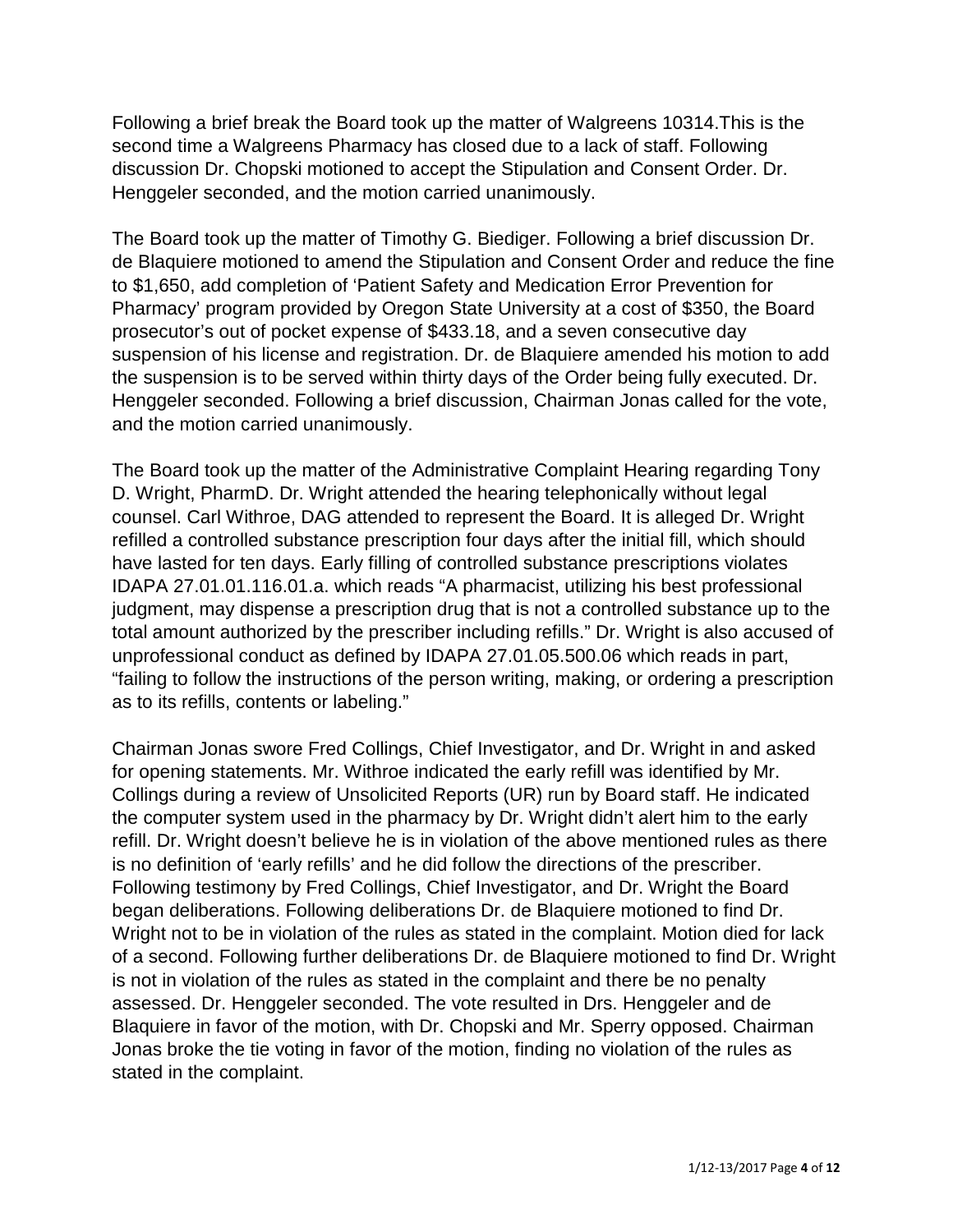The Board took up the matter of Theodore Kalkreuth, PharmD. Dr. Kalkreuth attended the meeting with his legal counsel, Steve Lamberson. Dr. Kalkreuth is requesting the Board approve his reciprocity application as staff was unable to approve it based on prior criminal history. Mr. Lamberson explained Dr. Kalkreuth does not have a felony conviction, it is instead a deferred judgement. Judgement has been deferred for 24 months, upon completion of the 24 month period with no criminal activity the charges will be dismissed. Following questioning by the Board, Dr. Henggeler motioned to accept the application once letters of good standing have been received from Washington and Colorado boards of pharmacy. The motion died for lack of a second. Following a brief discussion, Dr. de Blaquiere motioned to proceed with the application, Mr. Sperry seconded, and the motion carried unanimously.

Following a brief break the Board took up the matter of Margarita Baird. Ms. Baird attended the meeting telephonically without legal counsel. Ms. Baird is requesting the Board approve her Pharmacy Technician in Training application as staff was unable to approve based on prior criminal history. Ms. Baird was forthcoming with information for the Board and answered several questions. Mr. Sperry motioned to accept the application, Dr. de Blaquiere seconded, and the motion carried with Dr. Henggeler opposed.

The reinstatement hearing for Elizabeth Cameron, NP was vacated due to a lack of appearance by the respondent.

The Board took up the reinstatement hearing for Shelly Wray, NP. Ms. Wray attended the meeting telephonically without legal counsel. She is asking the Board to remove the restrictions placed on her Controlled Substance Registration on October 23, 2014. Following questions from the Board, Dr. Chopski motioned to remove the conditions and restrictions on Ms. Wray's registration and return it to an unconditioned status. Dr. de Blaquiere seconded, and the motion carried unanimously.

Mr. Fraser presented the Board with three draft policies, Conflict of Interest Policy, Email Records Retention Policy, and Meeting Travel Summary Policy. The Conflict of Interest Policy formalizes what Board members have done in the past when they have recused themselves from hearing specific topics or cases. When a Board member recuses themselves they are to remove themselves from the dais. The Email Records Retention Policy is designed to ensure records are kept by Board staff consistent with other state policies. The Meeting Travel Summary is a brief document to be completed by Board members and/or staff when traveling to meetings, trainings, or conferences. This brief recap will assist in determining the benefits of attending such functions. Following a brief discussion Dr. de Blaquiere motioned to approve all three policies as written, Dr. Henggeler seconded, and the motion carried unanimously.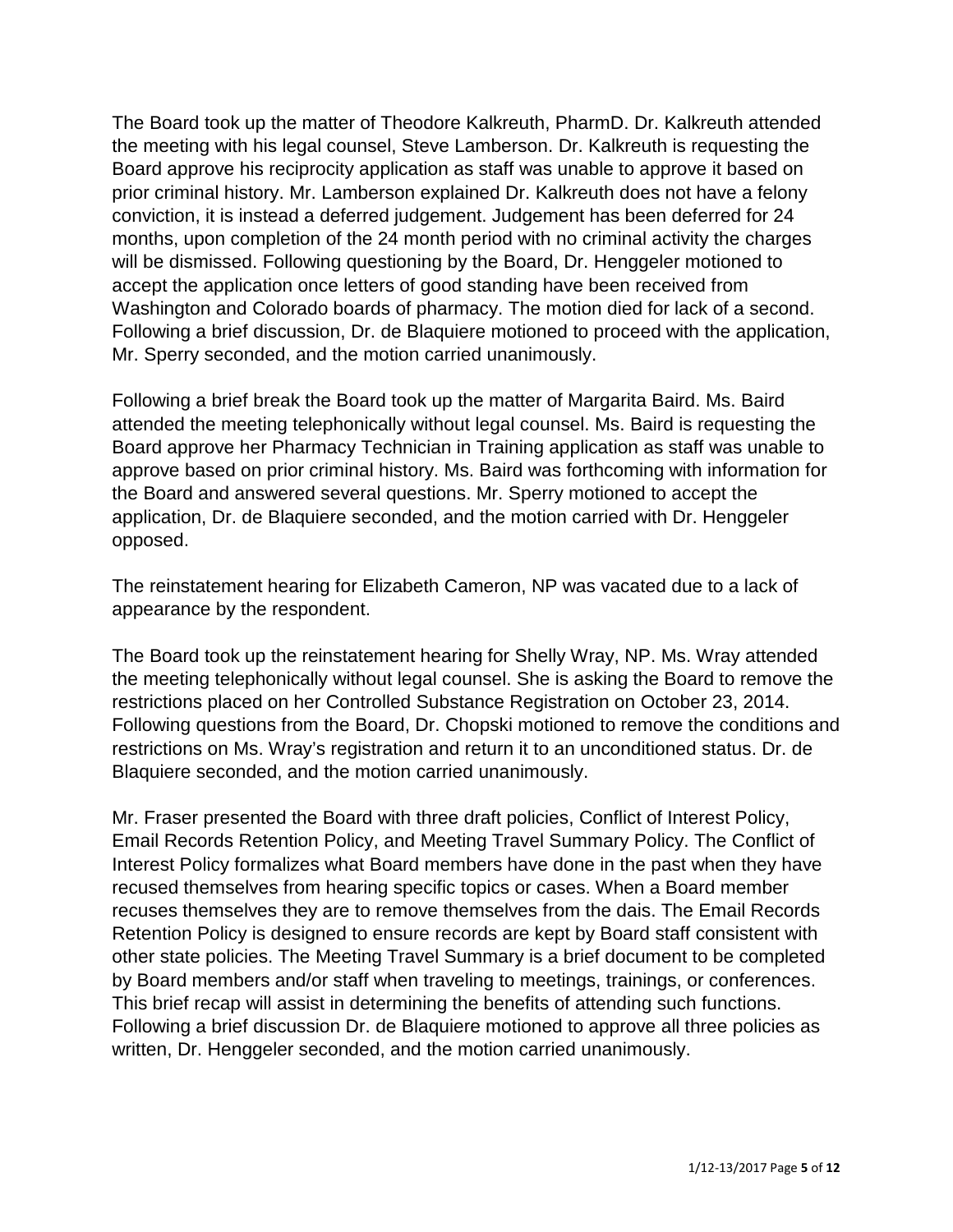Misty Lawrence, Management Assistant presented the Board's financial packet.

- As of December 31, 2016, 50% percent of the fiscal year has elapsed and 41% of the budget has been expended. There hasn't been any Capital Outlay (CO) expenses as of yet. The sale of 2 vehicles resulted in \$10,050 that will be used to set up the conference/board room the remaining \$250,000 in CO is for a new licensing system. Staff has been meeting with Division of Purchasing on a weekly basis to complete the RFP for the licensing system. There is one more next week to finalize a few items and then it will be posted.
- Personnel Costs are 49% expended with approximately \$30,000 in one-time salary savings due to vacancies and delays in filling the IT position. The CEC distribution instructions generally arrive in March and staff will determine if salary savings is usable.
- Operating Expenses are 41% expended. Budget to expenses are in line for the current period. Of note, the Board will experience about \$10,000 in savings from delaying the move into the new space until February 17. These funds will likely go toward the final set up of the space. The space is complete, the final city inspection took place yesterday with the final occupancy permit to arrive shortly. The audio/ visual solutions are slated to be in place prior to the March meeting.
- The current Cash Fund balance is \$2,290,100. Disbursements are still exceeding revenue though the gap is much smaller.
- Reports are showing a 6% increase in revenue over this same period last year.
- Controlled Substance Registration renewal period resulted in 96.6% of registrants renewed on time.
- The Governor's recommendation to JFAC differs in employee benefit costs as estimates are used to create the budget and the actual costs are realized after the budget submission. The other variance is in the CEC line item because we use a 1% multiplier in the budget request but the Governor's recommendation is 3%.
- There are 2 additional line items in the budget revision that was submitted November 22, 2016. Item 4.30 is a supplemental request for \$60,000, for FY17 (current year) appropriation and Item 12.03 is \$180,000 for FY18. Both are line items are for required spending authority to contract with Health and Welfare to facilitate uptake in PMP Gateway® use by prescribers and pharmacists.

Dr. Henggeler shared the Pharmacy Technician Immunization training is going well. The technicians are excited about the opportunity. Dr. Adams was able to stop by during a training and noted the excitement of the technicians in being part of a historic change in their practice.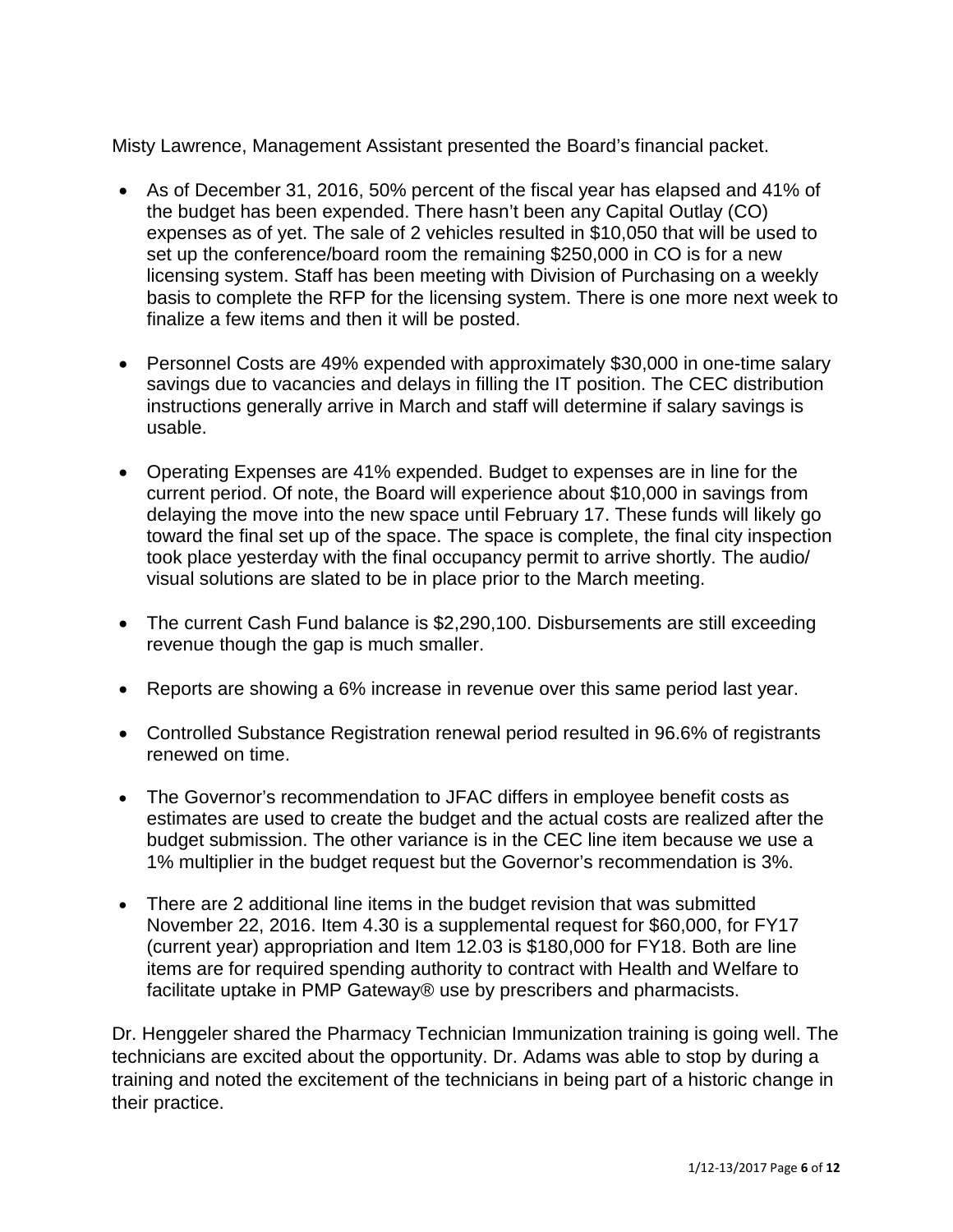Dr. Adams returned to the meeting and provided the Board an update on today's legislative hearing before the Senate Health & Welfare committee. All five rule dockets were approved by the Senate. With both House and Senate approval, the Board's rules are poised to take effect upon adjournment of the legislature, which is anticipated to be March 24, 2017.

Dr. Henggeler motioned to adjourn, Mr. Sperry seconded, and the motion carried unanimously. Meeting adjourned at 4:08.

### **January 13, 2017 – Holiday Inn Boise Airport**

This meeting of the Board was held to conduct regular Board business.

Chairman Kristina Jonas, PharmD, called the meeting to order at 10:00 a.m. In attendance were Vice Chairman, Nicki Chopski, PharmD; Board members Rich de Blaquiere, PharmD; Holly Henggeler, PharmD; and Ed Sperry, Public Member. Also in attendance were Alex J. Adams, PharmD, MPH, Executive Director; Berk Fraser, RPh, Deputy Executive Director; Lisa Culley, CPhT, Jaime Sommer and Wendy Shiell, Compliance Officers; Misty Lawrence, Management Assistant; Andy Snook, Deputy Attorney General; Sharon Treese, Wendy Muir, and Sarah Kosty, Licensing Specialists; Ellen Mitchell, Program Information Coordinator, and several members of the public.

Dr. Adams presented information relating to a new licensing system and a review of current licensing deadlines.

In 2016, Board staff began working on a Request for Proposals (RFP) to identify a licensing system that best meets the agency's needs now and in the future. With an anticipated build-out of a new system for FY18, staff believes this as an opportune time to discuss potential changes to existing licensure process.

Dr. Adams presented a memo detailing research and considerations with respect to licensure renewal deadlines, with a goal of better balancing internal workload and revenue collection throughout the fiscal year. He noted that the Board may conclude that the current model is the best model for Idaho, though staff believes it is beneficial to have the conversation. The memo was a collaborative staff effort, with significant input and assistance from the licensing and compliance teams.

In considering the experiences of other state Boards of Pharmacy, as well as the other health regulatory boards in Idaho, Board staff identified twelve (12) potential licensing models for consideration. Board staff performed simulations on each of the twelve (12) models to project the monthly case load for renewals and the resulting monthly revenue. Data for each of the models was presented for the Board's consideration. Board staff recommends Birth Month Model 3, which they believe maximizes the benefits to the agency's workload and revenue while minimizing the downsides. Under this model: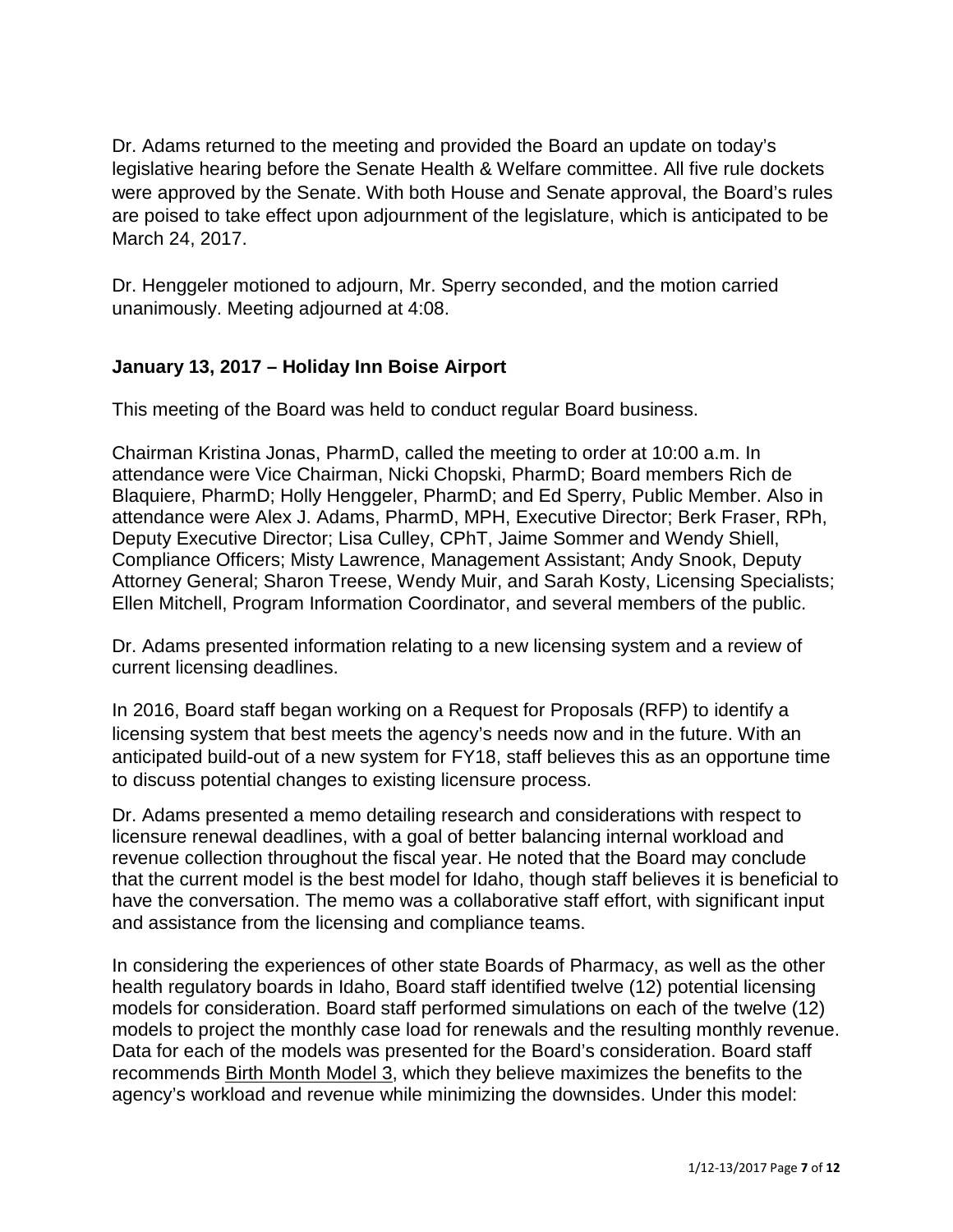- All individual licenses would be due for renewal by the end of the individual's birth month;
- All facility licenses would be due for renewal by December 31<sup>st</sup>.
- Both facilities and individuals would have a 60 days period to renew their license/registration (this would be modified from the current 10 week period)
- The late renewal period would remain as is -- up to 30 days from expiration date.
- Any license/registration lapsed by more than 30 days would require a full reinstatement application (including new fingerprints) and a new license/registration would be issued.

Following a discussion of the various models, the Board granted permission to move forward with drafting statute and rule changes to implement Birth Model 3 renewal process.

Dr. Adams next presented three (3) additional opportunities to streamline workload by reforming three license types for the Board's consideration:

#### 1. **Technician-in-Training Renewals:**

Technician-in-Training registrations may currently be renewed twice. Thus, depending on the initial date of registration, the total duration a technician may remain in training status is variable. One option for consideration is creating a one-time technician-in-training registration with a two-year duration from the date of issue. This would standardize the length an individual may be a technician-intraining. In addition, all technicians-in-training need an association to an employer and Board staff has to routinely cancel registrations when such an association is terminated. Under the proposed model, technicians-in-training would be held to the same requirements as any other licensee (e.g., notifying Board staff of an employment change within 10 days).

Following discussion the Board granted permission to move forward with drafting rules to modify the Pharmacy Technician-in-Training to be a two-year, non-renewable registration with the notification requirements of other licensees. Dr. Adams will work with staff to make this change budget neutral.

#### 2. **Non-Pharmacy Retail Outlets:**

The Board has 1,186 licensed non-pharmacy retail outlets. These include gas stations and other retailers that sell over-the-counter products to the public. Only Idaho and Arizona are known to require this type of registration. Dr. Adams noted that Board compliance officers have historically struggled to ensure all entities are licensed and inspected regularly.

Mr. Snook offered clarification on unlicensed activity indicating the statute must specifically say the Attorney General's Office has jurisdiction and if it doesn't the process starts with the local authority either county or city officials. If Board staff doesn't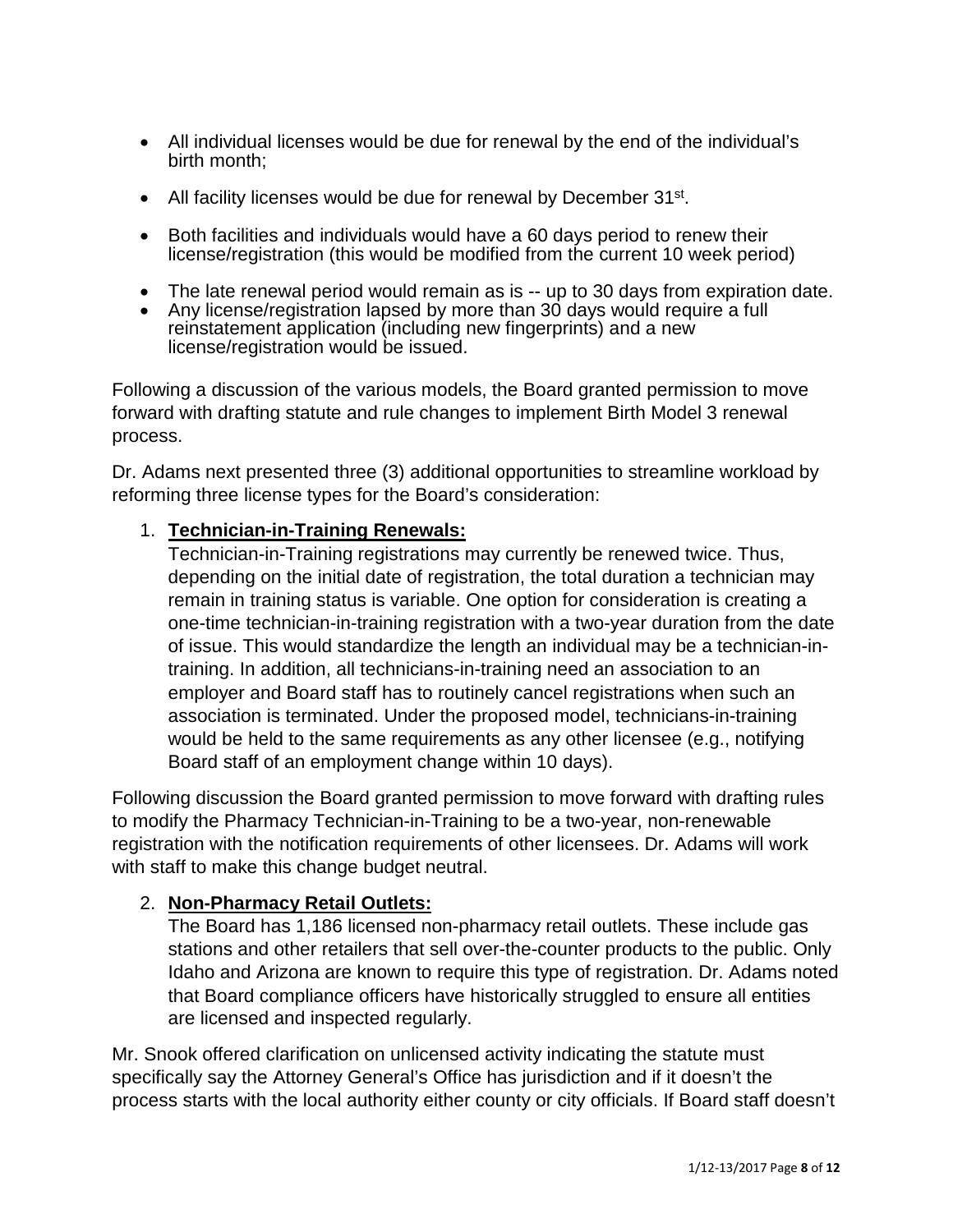have inspection authority over a facility it would prohibit the requirement for the facility to provide records, but would not prohibit staff from visiting the facility to see if they had expired medications on the shelves.

Following an extensive discussion that included questions about public safety and the limited inspection staff, the Board asked Dr. Adams to conduct additional research and provide the information at the April meeting.

## 3. **Pharmacist Controlled Substance Registration:**

Through our conversations with NABP, DEA, NAMSDL, and others, we have identified that Idaho is among a minority of states that require a controlled substance registration – in addition to pharmacist licensure -- in order to dispense controlled substances.

Following a brief discussion the Board granted permission to draft language to strike the Pharmacist Controlled Substance Registration.

Board staff also puts forth for consideration five (5) concepts to enhance clarification in license types. While these are not specifically geared towards staff workload and revenue collection, these would help address confusion amongst both staff and licensees.

### 1. **Interns vs. Externs:**

A common source of confusion in licensing is the difference between an "extern" and "intern" license defined below). Following a brief discussion the Board granted permission to draft language to strike the extern registration and condense it with interns.

### *2.* **Inactive Status**:

While inactive pharmacists are exempt from continuing education requirements, the licensee must go through the traditional reinstatement process in order to return to an active license. Thus, there is no real advantage of an inactive license relative to having no license.

Following a brief discussion the Board granted permission to draft language to strike the inactive pharmacist status, while grandfathering in the current inactive pharmacists.

3. **Create a Student Pharmacy Technician Registration Category:** Board Rule 40 requires technicians to be at least eighteen (18) years of age and be a graduate of a high school or the recipient of a high school equivalency diploma. The rules of the Board currently permit age and education waivers to be granted by the Board's executive director. A student pharmacy technician registration would allow individuals who are enrolled in a high school or technician training program to register without the need for an education waiver.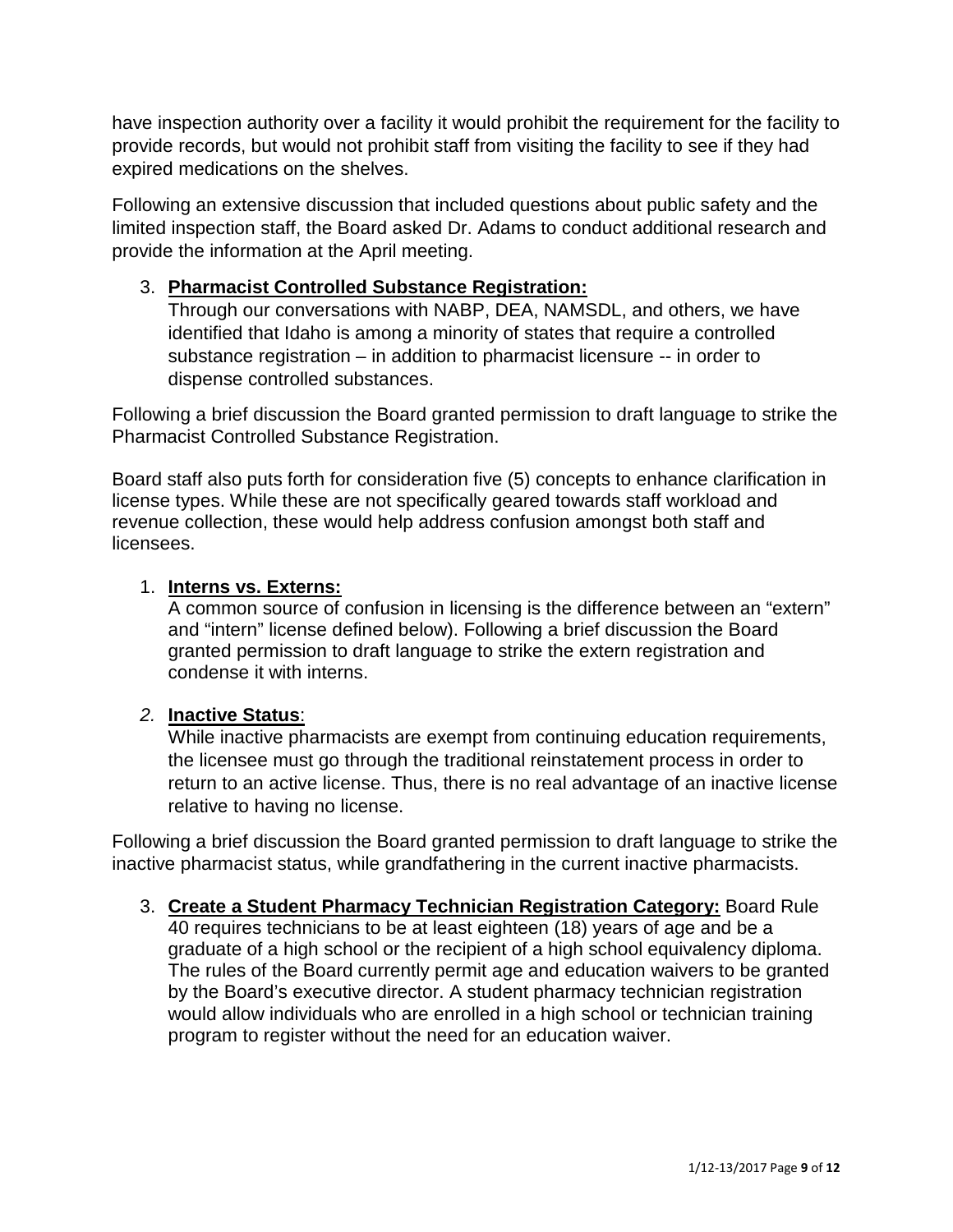Following discussions the Board granted permission to move forward with drafting language to create a student technician category, and to also lower the minimum age for certified technicians and technicians-in-training to sixteen (16).

### 4. **Registered Pharmacists:**

Another common area of confusion is when out-of-state pharmacists must be licensed or registered to practice into the state. These instances are reviewed in Rule 29. Dr. Adams noted that as the business and technology environments change, it is becoming increasingly nuanced and difficult to determine if an individual must be licensed or if they may be registered to practice into Idaho. As an example, an out-of-state pharmacist performing centralized pharmacy services at a long-term care facility that is not registered as a pharmacy must be licensed; however if that facility ships a single product into the state, the pharmacist may be registered as opposed to licensed.

Dr. Adams noted that Board staff's recommendation is that if a nonresident individual is working for a non-resident facility registered with the Board, only the PIC must be licensed or registered. If a nonresident individual is working independently across state lines, the individual must be licensed by the Board.

Following an in-depth discussion the Board granted permission to draft language to clarify when a pharmacist must be licensed versus registered to practice into Idaho, in accordance with the staff recommendation.

### 5. **Prescriber Drug Outlet (PDO):**

Currently, prescriber drug outlets (PDOs) do not have to designate a PIC or director under Idaho law. Board staff has observed several recent disciplinary cases involving PDOs and feels that designating a point person who is responsible for compliance is a beneficial step toward improving patient safety. It may also be beneficial to further clarify that PDOs are expected to adhere to all pharmacy requirements, including dispensing only when the prescriber is present.

During discussion Ms. Sommer suggested these facilities be inspected prior to being issued a registration. The Board agreed that going forward the facilities would have an on-site inspection prior to a registration being issued and granted permission to move forward with drafting language to require a director for PDO facilities. The director must be an Idaho licensed prescriber with valid DEA and Idaho Controlled Substance registrations as appropriate.

Next, Dr. Adams noted that if the Board moves to a birth month model of renewal for individual pharmacist licensees, some changes may be necessary to the current continuing education requirements in order to enable staff to audit appropriately and efficiently. Staff believes that the carryover of unused credits would be extremely difficult to enforce in a birth month renewal model, as the carryover month would vary per individual.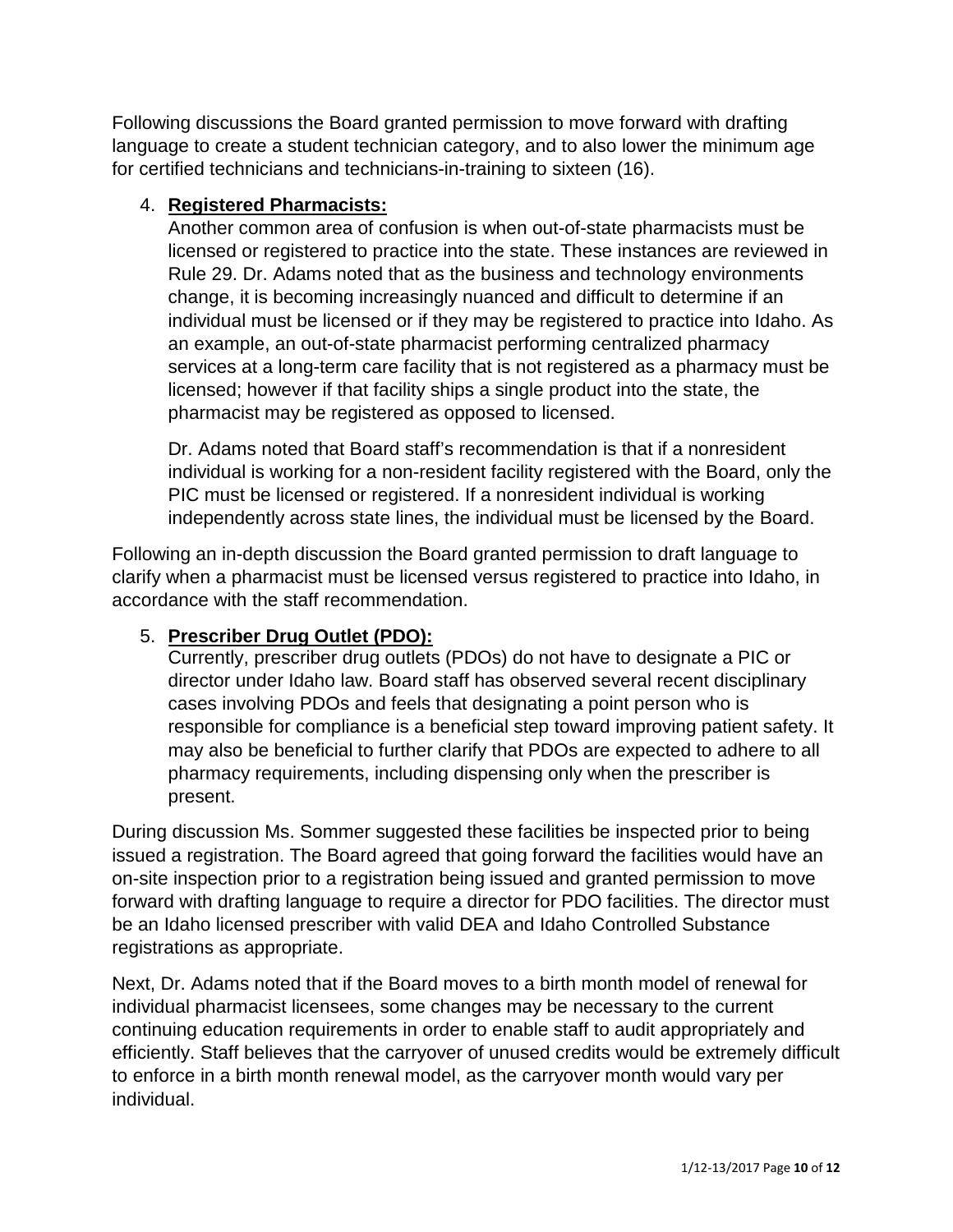In reviewing NABP's Survey of Pharmacy Law, Board staff identified several other areas of the current continuing education requirements in Idaho laws that are among the minority of states. These include the educator exemption, law requirement, sterile compounding requirement, live training requirement, and CME acceptance.

In addition, Dr. Adams drew a distinction between Board-led and Board-approved continuing education:

- 1. Board-led CPE such as a law program led by the Executive Director, or a home study program developed by the Board and available on the Board's website; and
- 2. Board-approved CPE for private organizations such as pharmaceutical manufacturers, in which Board staff is asked to review a program for appropriateness and lend its stamp of approval.

Following an extensive discussion the Board was in favor of streamlining the continuing education to fifteen (15) hours of ACPE-approved credit, with no other delineated requirements. The Board also requested additional research on this topic to include the cost of ACPE accreditation for what we currently distinguish as Board-led programs.

Dr. Adams reviewed two additional miscellaneous topics. Currently, a facility must complete a Drug Outlet Registration form to register an Automated Dispensing System (ADS). There is no fee required with this registration, and all ADS's are covered by this rule. By contrast, federal law requires an ADS to be registered with the DEA *only* at an off-site location, such as a long term care facility, and *only* if the ADS is used for routine dispensing. In addition, the Board currently has a registration for nursing homes with a fee of \$35. We do not currently inspect nursing homes, and it is most common for nursing homes to be serviced by an off-site pharmacy and/or an ADS. Following discussion the Board granted permission to draft language striking the nursing home registration and harmonizing the ADS registration with federal law.

Current Idaho law requires mail service pharmacies to meet certain hour and day restrictions under rule 730. This matter has been raised by several mail service and specialty pharmacies as difficult to achieve under current business operations. Idaho shares this law with several states. Following a brief discussion the Board requested additional research on this topic for presentation at the April meeting.

Dr. Adams thanked Board staff and the licensing team for their input on these topics and their continued dedication.

The Board took up the agenda item Counseling Documentation. Of note was the article published by the Chicago Tribune on December 15, 2016. The article was an account of how Midwest pharmacies responded when a patient presented with prescriptions that, when taken together, could cause the patient significant harm. Mr. Fraser indicated he and the compliance officers had discussed the article and counseling at great length. He would like to create a secret shopper program to obtain hard data for Idaho. Dr. de Blaquiere believes a newsletter dedicated to the topic of patient counseling is in order.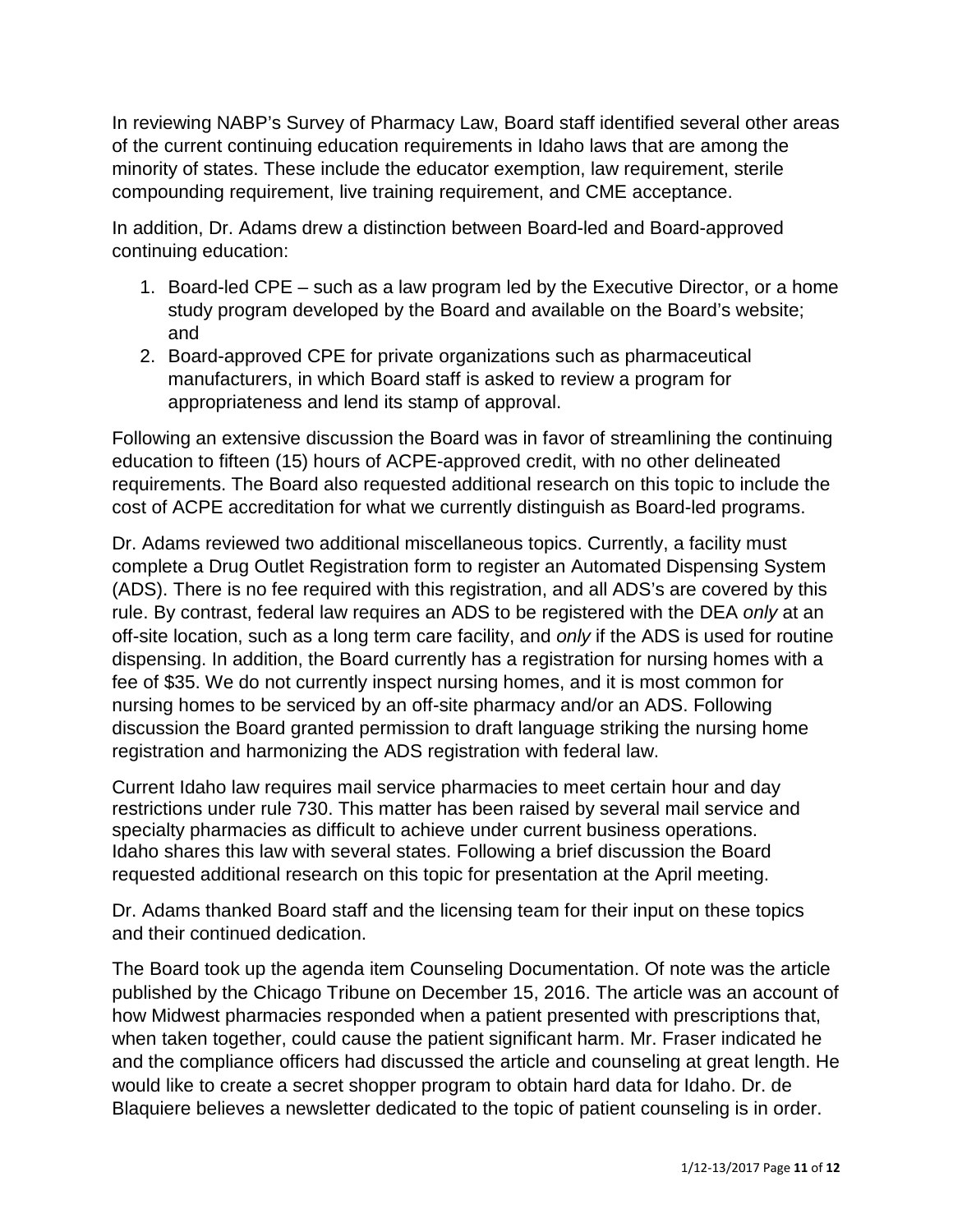During the discussion the Board directed compliance staff to collect two random prescriptions including documentation of counseling during each inspection. The data may be used for surveying compliance and possible discipline.

At the conclusion of the discussion the Board directed staff to approach the topic of counseling from an educational standpoint and they will revisit the topic at a future meeting. The compliance team will conduct a spot audit of prescription records to obtain a baseline on counseling.

Hearing no further business Mr. Sperry motioned to adjourn, Dr. de Blaquiere seconded, and the motion carried unanimously. Meeting adjourned at 4:47 p.m.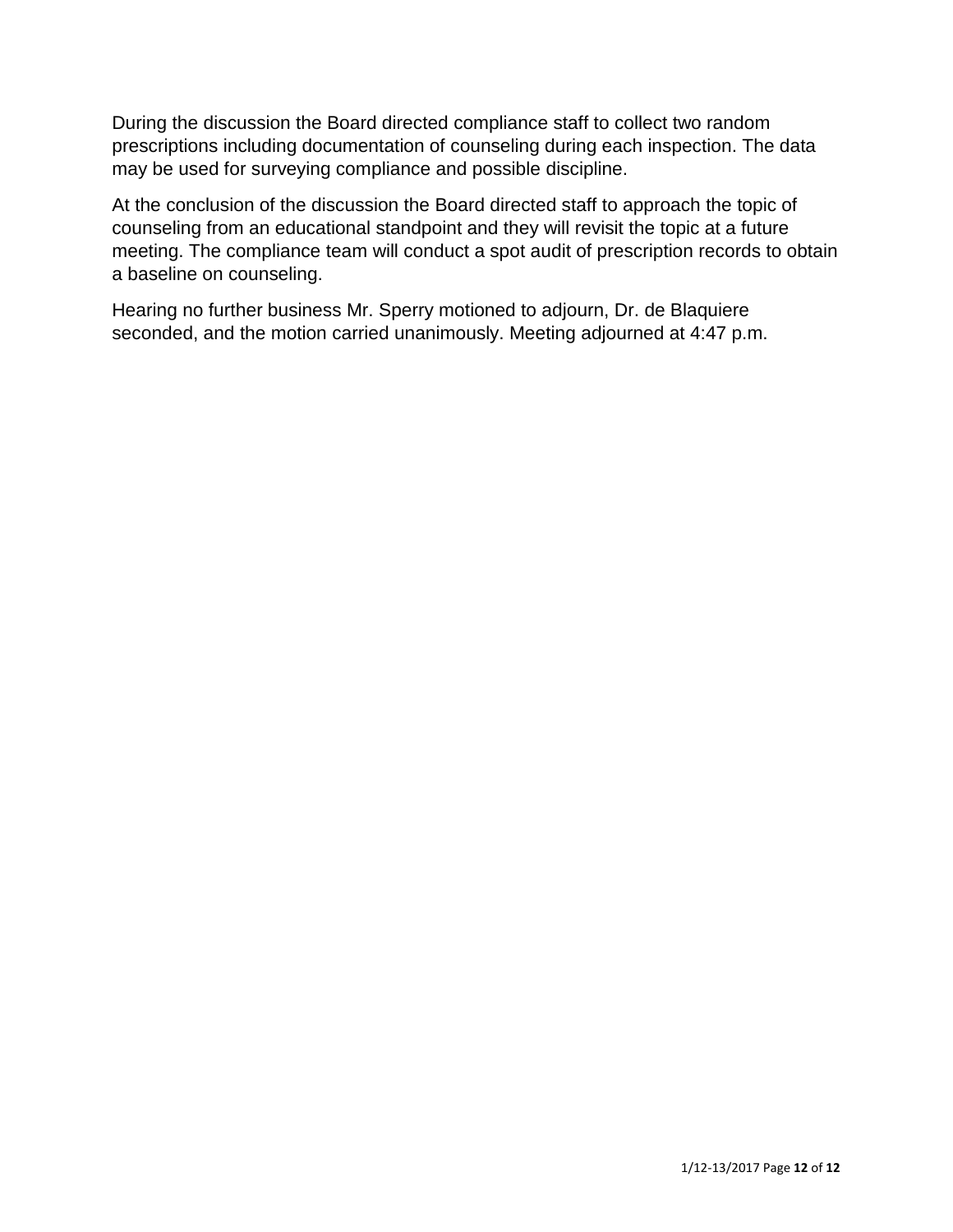#### **MINUTES OF THE IDAHO STATE BOARD OF PHARMACY March 9, 2017**

### **Holiday Inn – Boise Airport Boise, Idaho**

This meeting of the Board was held to discuss the Board's strategic plan for fiscal year 2018.

Chairman Kristina Jonas, PharmD, called the meeting to order at 9:00 a.m. In attendance were Vice Chairman, Nicki Chopski, PharmD; Board members Rich de Blaquiere, PharmD; Holly Henggeler, PharmD; and Ed Sperry, Public Member. Also in attendance were Alex J. Adams, PharmD, MPH, Executive Director; Berk Fraser, RPh, Deputy Executive Director; Lisa Culley, CPhT, Jaime Thomas and Wendy Shiell, Compliance Officers; Misty Lawrence, Management Assistant; Andy Snook, Deputy Attorney General; Ellen Mitchell, Program Information Coordinator, and several members of the public.

Dr. Adams presented a proposed work plan for 2017 that started with the licensing strategic discussion that was conducted during the January meeting, and continues with today's strategic discussion on "permissionless innovation." The first draft of the new licensing rules resulting from these discussions will be reviewed in April and again in July. Draft rules resulting from today's meeting will be part of the statewide listening sessions and continuing education programs, and will be reviewed by the Board in June and July. Both work streams will culminate in negotiated rulemaking in August, and proposed rulemaking in October. The Board was supportive of Dr. Adams' proposed timeline.

In preparation for the today's discussion Board members read the book *Permissionless Innovation: The Continuing Case for Comprehensive Technological Freedom* by Adam Thierer. The Board discussed permissionless innovation in the context of regulating the profession of pharmacy. The Board noted that technology, education, and training continue to evolve and have spurred some new models of care that have increased safety and improved public health substantially. Rules hindering such innovations can thus hurt public health. Dr. Adams noted that it is important to understand that permissionless innovation does not imply there should be no regulation, but instead focuses on *optimal* regulation by also acknowledging that technology and services are subject to control by market mechanisms including, but not limited to:

- Consumer acceptance and demand
- Payer credentialing and policies (e.g., prior authorizations)
- Private accreditation and credentialing
- Facility policies
- Liability insurance and the threat of civil suit
- Provider comfort level and self-restraint

Market mechanisms work in tandem with regulations and jointly help protect the public while enabling practice up to a provider's clinical ability.

In discussing one innovative model, Don Klepser, PhD, MBA an associate professor at University of Nebraska Medical Center College of Pharmacy, presented information related to a study he was involved in where flu and strep throat tests were offered by pharmacists, who were then empowered to prescribe based on the results of the test and the patient's clinical presentation. The study showed that 35% percent of the patients who sought care in the pharmacy didn't have a primary care doctor; about 40% were seen at night and on weekends (outside of normal physician office hours); and 96% were satisfied after being seen by pharmacists for strep and flu. Dr. Klepser indicated the pharmacists only treated low risk patients. Patients with high or low blood pressure, respiratory distress, and pregnant women were referred to physicians. Some of the challenges of testing at the pharmacy include finding a collaborating prescriber. Dr. Klepser noted that states are starting to look at moving this more to an autonomous model of care given the strong results that have been achieved. Dr. Klepser further mentioned that one common concern regarding the model was the theoretical impact on antimicrobial resistance; Dr. Klepser noted that the model actually led to more judicious use of antimicrobials, as pharmacists do a great job of following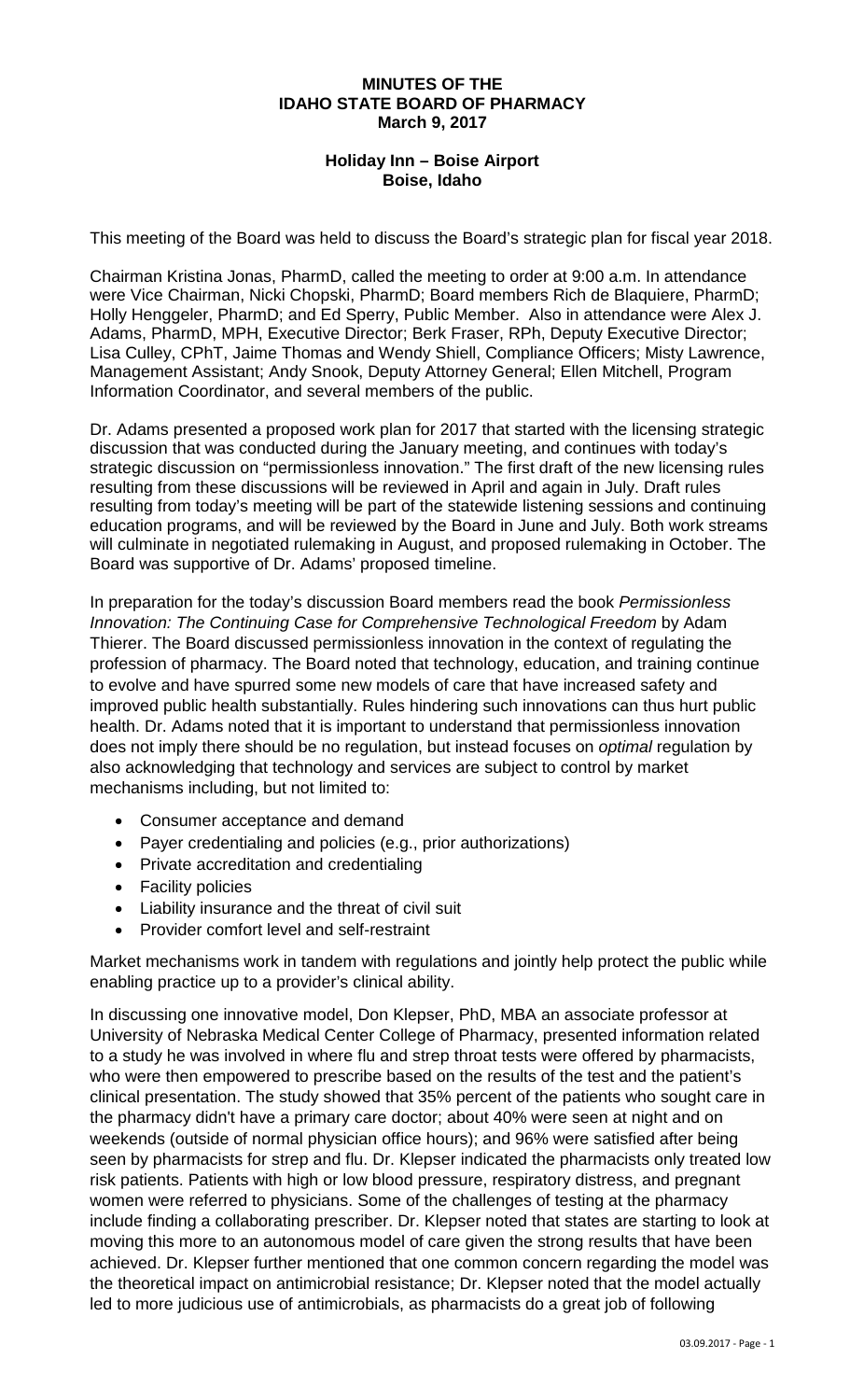protocols. One study estimated a 40% to 60% decrease in overall antimicrobial use under the pharmacy model relative to traditional medical care.

The Board also discussed several concepts related to adapting a prescription, including:

- 1. Extending a prescription for continuity of care;
- 2. Changing dosage forms/dose/quantity; and
- 3. Formulary compliance.

During discussion Dr. de Blaquiere noted the pharmacist has become the communication tool between the physician's office and the patient. The pharmacy faxes refill requests to the office and passes on messages from them to the patient. The Board directed Dr. Adams to draft language so it defers to the professional judgement of the pharmacist in these situations.

Dr. Adams broached the topic of regulatory enforcement for pharmacist prescribing. Instead of preparing drug-specific continuing education, he offered Idaho Board of Nursing's language, which states that the practitioner must only prescribe for drugs for which he or she is "educationally prepared and for which competence has been achieved and maintained" as a starting point. Mr. Sperry believes the market will create training for various medications. Dr. Paul Cady, dean of the ISU College of Pharmacy, indicated each professional is responsible to maintain their professional competence. Dr. Henggeler supports the concept as it would increase access, she wants to be certain public safety is addressed.

Moving forward the Board may consider adding verbiage to rule 500: Unprofessional Conduct. Idaho Board of Nursing has language that allows enforceability in instances in which there is a "substantial departure from established and customary standards of care which, under similar circumstances, would have been exercised by a licensed peer". The Board supported adding similar language to rule 500.

Dr. Adams introduced the topic of optimizing the Board rulebook. There are a handful of opportunities to strategically trim the rulebook to enable innovation, while preserving the Board's top priority--protecting the public:

- Streamline areas in which market mechanisms provide sufficient checks and balances;
- Minimize duplication from federal law while preserving enforceability;
- Cluster and consolidate similar rules;
- Focus on "practice of pharmacy" issues, not "business of pharmacy" issues; and
- Create a cohesive framework for centralization of services.

Dr. Adams suggested the organization of the rulebook in chapters as follows:

- 1. Rules of Procedure of Board of Pharmacy (modest change)
- 2. Rules for Licensure and Registration (update in progress)
- 3. Rules Related to the Practice of Pharmacy (truncate)
- 4. Rules Related to Pharmacist Prescribing (new)
- 5. Rules Related to Compounding, Manufacturing, and Distribution (no change)

Following discussion the Board was supportive of the reorganization of the rulebook as presented by Dr. Adams, with the exception of moving compounding from Chapter 5 to Chapter 3.

Anne Lawler, executive director of the Board of Medicine (BOM) presented information on how BOM regulates based on a "standard of care" in disciplinary cases and the benefits and challenges that such a model presents, along with information regarding corrective action plans. Ms. Lawler indicated Idaho Code 54-1814(7) is used frequently by her Board in disciplinary cases. It states, "the provision of health care which fails to meet the standard of health care provided by other qualified physicians in the same community or similar communities, taking into account his training, experience and the degree of expertise to which he holds himself out to the public". Basing action on a standard of care requires BOM staff to identify professionals in the community that can speak to how a patient was treated and if that treatment is in line with the way other professionals of similar training and experience would have treated the patient. These professionals are called on to consult as the Board investigates a case and, if needed, to act as expert witnesses. Standard of care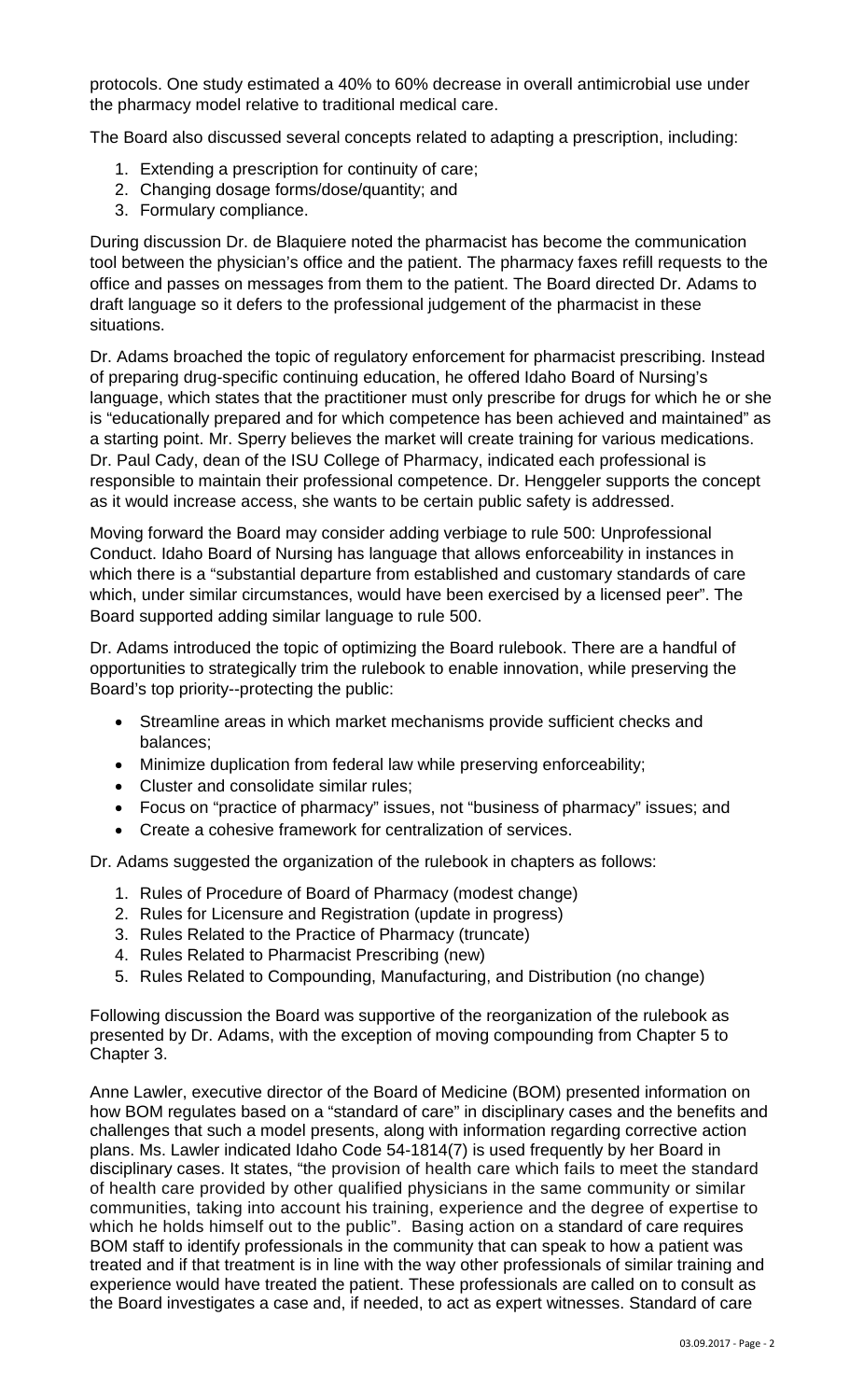may be one way in an urban area and very different in a rural area, and thus it is important to choose these expert witnesses carefully. Ms. Lawler shared a complaint showing the Board how a complaint would be written. She provided examples of how the standard of care can change over time, and noted the benefit of such a regulatory model is avoiding constant updates to rules to keep pace with such changes. Ms. Lawler indicated BOM uses hearing officers for Administrative Hearings and the Board creates the disciplinary documents. BOM hearings and disciplinary actions are done in executive session and are not public. They also have their own in-house attorney to prosecute their cases. BOM has recently started using a Corrective Action Plan (CAP) in some cases. The CAP is signed by the executive director versus the board chair and allows for requiring licensees to attend educational classes without having official disciplinary action. As it isn't official or formal action, it is not required to be reported to the National Practitioner Data Bank (NPDB). If the respondent doesn't agree to the CAP, staff still has the option to pursue a Stipulation and Order.

The Board thanked Ms. Lawler for her information and was appreciative of her presentation.

Dr. Adams addressed the topic of delegated authority versus a CAP. Staff would need clear direction as to which of the delegated authority may be addressed as CAP in the future. Dr. Adams and Mr. Snook will research the issue and bring information to the April meeting.

Dr. Adams introduced the concept of creating a cohesive framework for centralization. As the technology environment unfolds, new businesses models will emerge that are unknown today but will yield significant improvements in patient care. Historically, states have brought such business models or technology vendors before the Board, and if permission is granted, regulations are written for that specific business model or technology that soon becomes outdated. Some examples include:

- 290: ADS Systems: Minimum Standards
- 291: ADS Systems: Self-Service Systems
- 292: ADS Systems: Institutional Facilities
- 320: Pharmacist: Independent Practice
- 321: Technician: Remote Data Entry Sites
- 610: Centralized Pharmacy Services
- 640: Institutional Facility: Offsite Pharmacy Practice Standards
- 641: Institutional Facility: Offsite Services First Dose Pharmacy
- 650: Institutional Facility: Centralized Pharmacy Services
- 710: Retail Telepharmacy With Remote Dispensing Sites

An alternative approach would be creating a framework of "what" needs to occur (e.g., receipt of prescription order, drug use review, product verification, counseling, audit trail documentation, inventory), regardless of "where" or "how" it occurs. Enhancements could be added for certain variables, such as controlled substance storage vs. no controlled substance storage, on-site vs. offsite supervision, etc. This could create a permissive environment that does not require the Board to approve each and every innovative business model or technology as long as it adheres to the framework of "what" needs to occur.

The Board was generally supportive of the approach, and asked Dr. Adams to draft rules to that effect. The Board discussed starting aggressively with the framework and giving the public ample time to comment and suggest things to add back in versus the Board's usual approach of chipping away slowly at a topic.

Dr. Chopski motioned to adjourn the meeting, Dr. de Blaquiere seconded. The motion carried unanimously, meeting adjourned at 3:06 p.m.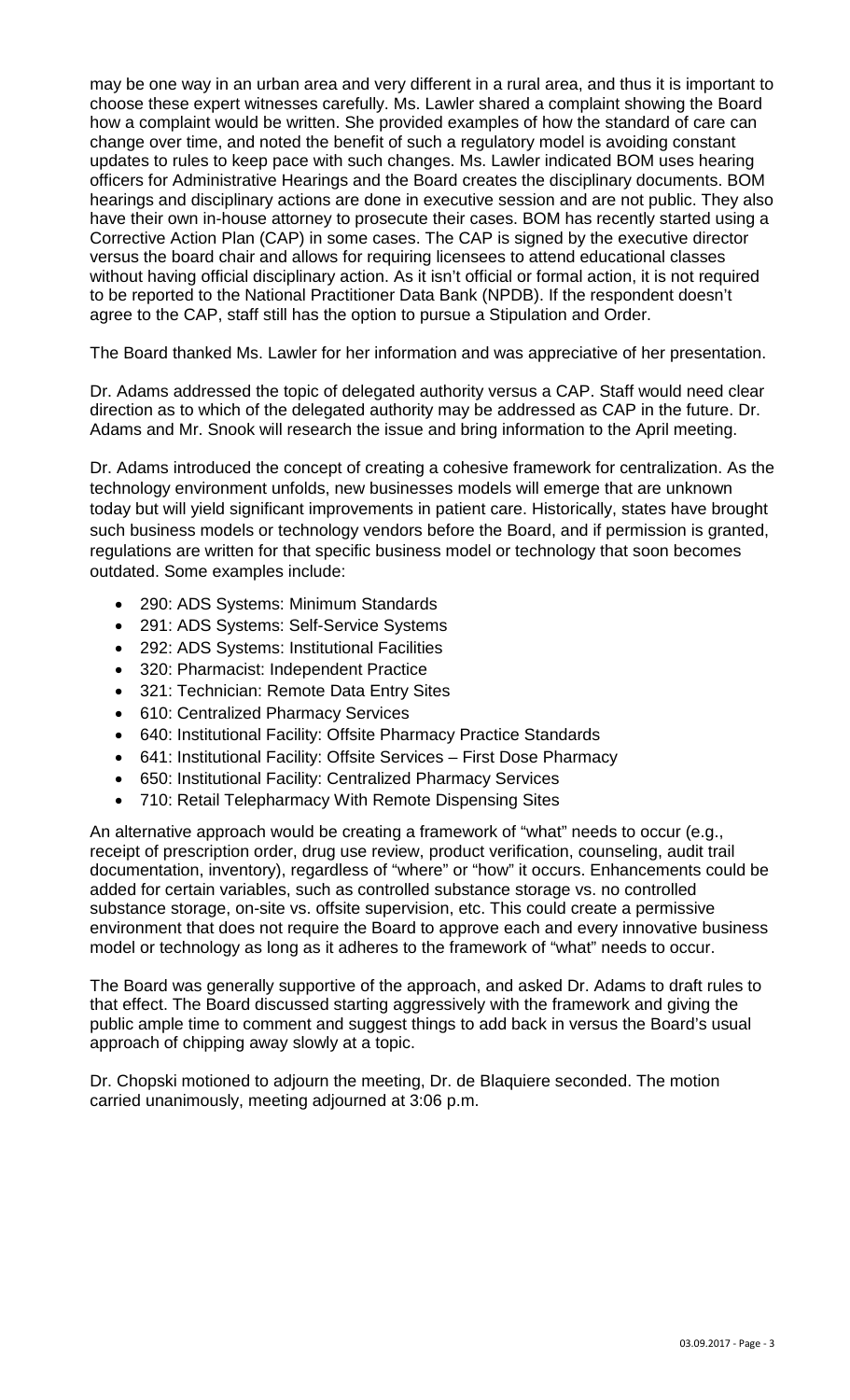#### **MINUTES OF THE IDAHO STATE BOARD OF PHARMACY April 13-14, 2017**

## **Capitol Building Boise, Idaho**

This meeting of the Board was held to conduct regular Board business.

Chairman Kristina Jonas, PharmD, called the meeting to order at 9:00 a.m. In attendance were Vice Chairman, Nicki Chopski, PharmD; Board members Rich de Blaquiere, PharmD; Holly Henggeler, PharmD; and Ed Sperry, Public Member. Also in attendance were Alex J. Adams, PharmD, MPH, Executive Director; Berk Fraser, RPh, Deputy Executive Director; Fred Collings, Chief Investigator; Lisa Culley, CPhT, Jaime Thompson, and Wendy Shiell, Compliance Officers; Andy Snook, Deputy Attorney General; Carl Withroe, Deputy Attorney General; Ellen Mitchell, Program Information Coordinator, and several members of the public.

Dr. Henggeler motioned to approve the January 12-13, 2017 minutes with minor corrections. Mr. Sperry seconded, and the motion carried unanimously.

Dr. Chopski motioned to approve the March 9, 2017 minutes as written. Dr. Henggeler seconded, and the motion carried unanimously.

The Board took up the matter of the Consent Agenda, which contained the following matters:

- Board Performance Dashboard
- Travel Calendar
- Exercises of Delegated Authority
- Director's Expenses

Dr. Henggeler motioned to approve the Consent Agenda minus the Exercises of Delegated Authority document. Dr. de Blaquiere seconded, and the motion carried unanimously. Following discussion, Dr. Henggeler motioned to accept the Exercises of Delegated Authority document, Dr. de Blaquiere seconded, and the motion carried unanimously.

The Board took up the matter of the Consent Agenda: Stipulation and Consent Orders, which contained the following matters:

- Lucas Snell, PharmD During the annual inspections of Luke's Family Pharmacy in 2015 and 2016 the inspector noted outdated drug products in the pharmacy's stock of anticipatory compounded products. The Board has the authority to impose an administrative fine of \$2,000 per occurrence. However, by signing the Stipulation and Consent Order, Dr. Snell agreed to pay a \$1,000 administrative fine.
- David W. Tomey, PA Entered into a Stipulation and Order with the Board of Medicine agreeing to take record keeping and pain management classes as well as other conditions outlined in the Order. By signing the Board of Pharmacy Stipulation and Consent Order, Mr. Tomey agreed to perform a PMP check on each patient prior to providing any opioid prescriptions and documenting such search.
- Walgreens 04942 Failed to pay a previously imposed administrative fine. By signing the Stipulation and Consent Order they have agreed to pay an additional \$500 administrative fine in addition to the previously assessed fine of \$1,000 within 30 days of the date the Order is signed.
- Walgreens 05565 Failed to pay a previously imposed administrative fine. By signing the Stipulation and Consent Order they have agreed to pay an additional \$500 administrative fine in addition to the previously assessed fine of \$2,000 within 30 days of the date the Order is signed.

Mr. Sperry motioned to approve the Consent Agenda with the exception of both Walgreens cases and Lucas Snell. Dr. de Blaquiere seconded, and the motion carried unanimously. Dr.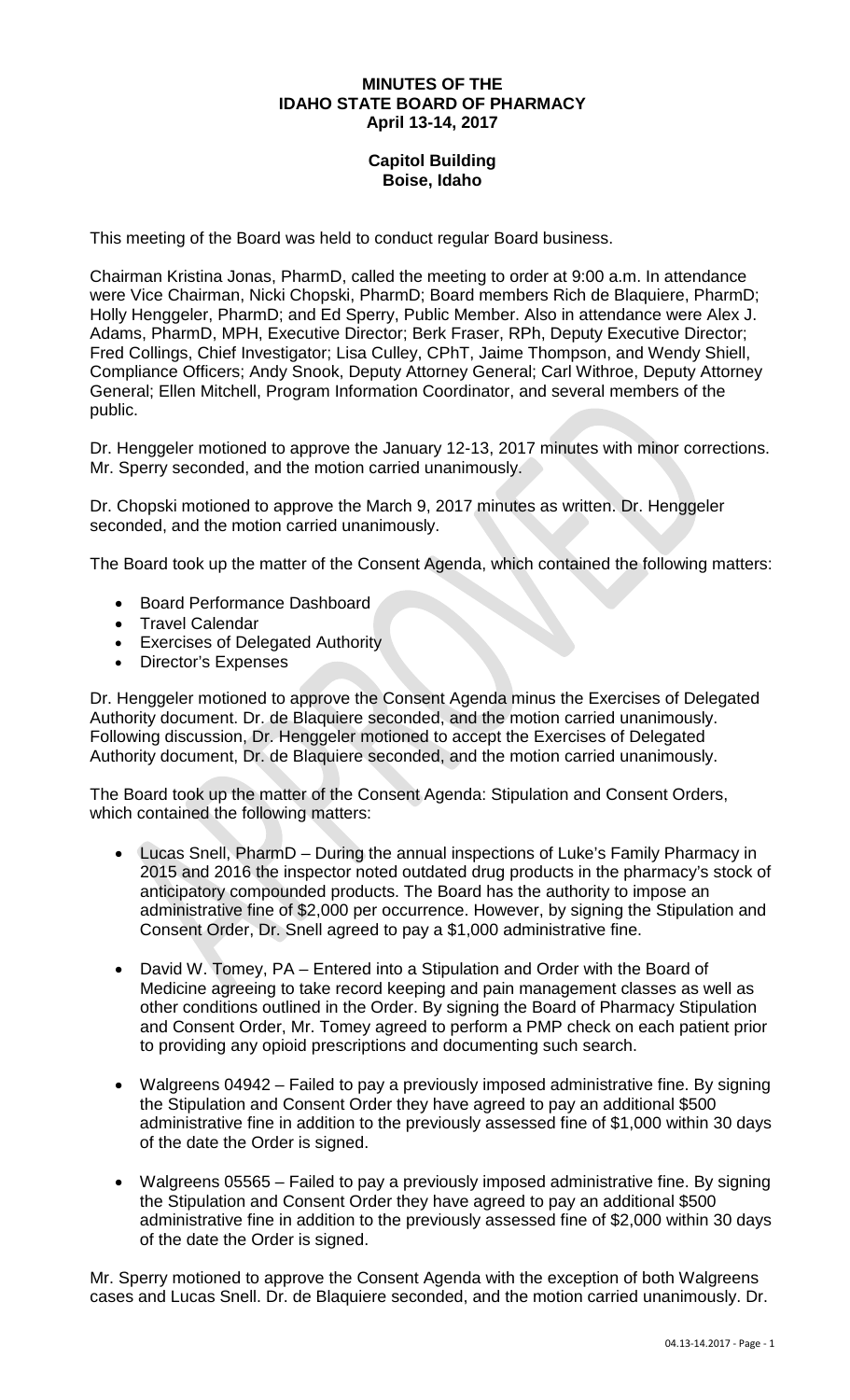Adams provided the Board with an email from Dr. Snell requesting his fine be lowered. Following a brief discussion, Dr. Henggeler motioned to accept the Stipulation as written, Dr. Chopski seconded, and the motion carried unanimously.

In the matter of Walgreens 04942, Mr. Sperry motioned to reject the Stipulation and replace the \$500 fine with a 24 hour suspension of pharmacy operations. Dr. Chopski seconded. During discussion Dr. de Blaquiere expressed his surprise that the fine was so low. Following discussion, Mr. Sperry withdrew his motion. Dr. de Blaquiere motioned to reject both Walgreens 04942 and Walgreens 05565 Stipulation and Consent Orders, Dr. Chopski seconded, and the motion carried unanimously.

Dr. Adams sought direction from the Board for future stipulations of this nature. The Board suggested that in future cases of failure to pay an administrative fine within the required timeframe, the Board would assess a \$2,000 fine for facilities, or a \$500 fine for individuals.

The Board took up the matter of Alan Maxwell, RPh. Mr. Maxwell attended the meeting without legal counseling. He is requesting the Board remove the restrictions on his pharmacist license, returning it to a non-conditioned status. Following discussion Dr. Henggeler motioned to grant Mr. Maxwell's request, Dr. Chopski seconded, and the motion carried with Mr. Sperry abstaining.

The Board took up the matter of Richard Pines, DO. Dr. Pines attended the meeting with legal counsel Dan Skinner. Dr. Pines' Controlled Substance Registration was revoked on July 17, 2013, he is requesting the Board allow reinstatement of his registration. Following a brief presentation by Mr. Skinner, Dr. Henggeler motioned to mirror the Board of Medicine (BOM) Order, Dr. de Blaquiere seconded. During discussion Mr. Snook commented the Board may consider mirroring only the relevant BOM prescribing conditions, if any. Following further discussion Dr. Henggeler amended her motion to grant reinstatement of Dr. Pines' Controlled Substance Registration without conditions upon a completed application and that there are not extraneous issues, Dr. de Blaquiere seconded, and the motion carried unanimously.

The Board took up the matter of Kenneth Blackner, MD. Dr. Blackner attended the meeting with legal counsel J.D. Oborn. Dr. Blackner's Controlled Substance Registration was restricted January 20, 2015 for controlled substance record keeping violations. Dr. Blackner is requesting his Controlled Substance Registration be returned to a non-conditioned status. Following a brief presentation by Mr. Oborn, Dr. Chopski motioned to remove the restrictions on Dr. Blackner's registration, Dr. Henggeler seconded, and the motion carried unanimously.

Dr. Adams presented the Board's financial report.

- o As of March 31, 2017, 75% of the year had elapsed and 56% of the budget had been expended. There have been no Capital Outlay (CO) expenses, though there is \$10,050 from the sale of two vehicles that will be used to set up the conference/board room; the remaining \$250,000 will go toward a new licensing system. The Board received carryover appropriation to use the \$250,000 in the next fiscal year.
- o Personnel Costs (PC) are 72% expended with \$28,000 in one-time salary savings due to vacancies and delays in filling the IT position. Change in Employee Compensation (CEC) has been distributed according to a matrix that used each employee's evaluation and comp-ratio to determine increases. Due to salary savings increases were effective March 26.
- o Operating Expenditures (OE) are 51% expended. The building contract, Appriss contract, and the licensing system renewal contract are all outstanding. Once these contracts are in place, the expenditures will be in line with the timing of the year.
- o The fiscal year began with a cash fund balance of \$2,411,780. Disbursements are still exceeding revenue, though this should even out after renewals begin later this month.
- o The budget is currently in line this time of year. Currently trending an 8.2% increase in revenue over last year at this time and a 14.9% increase in expenditures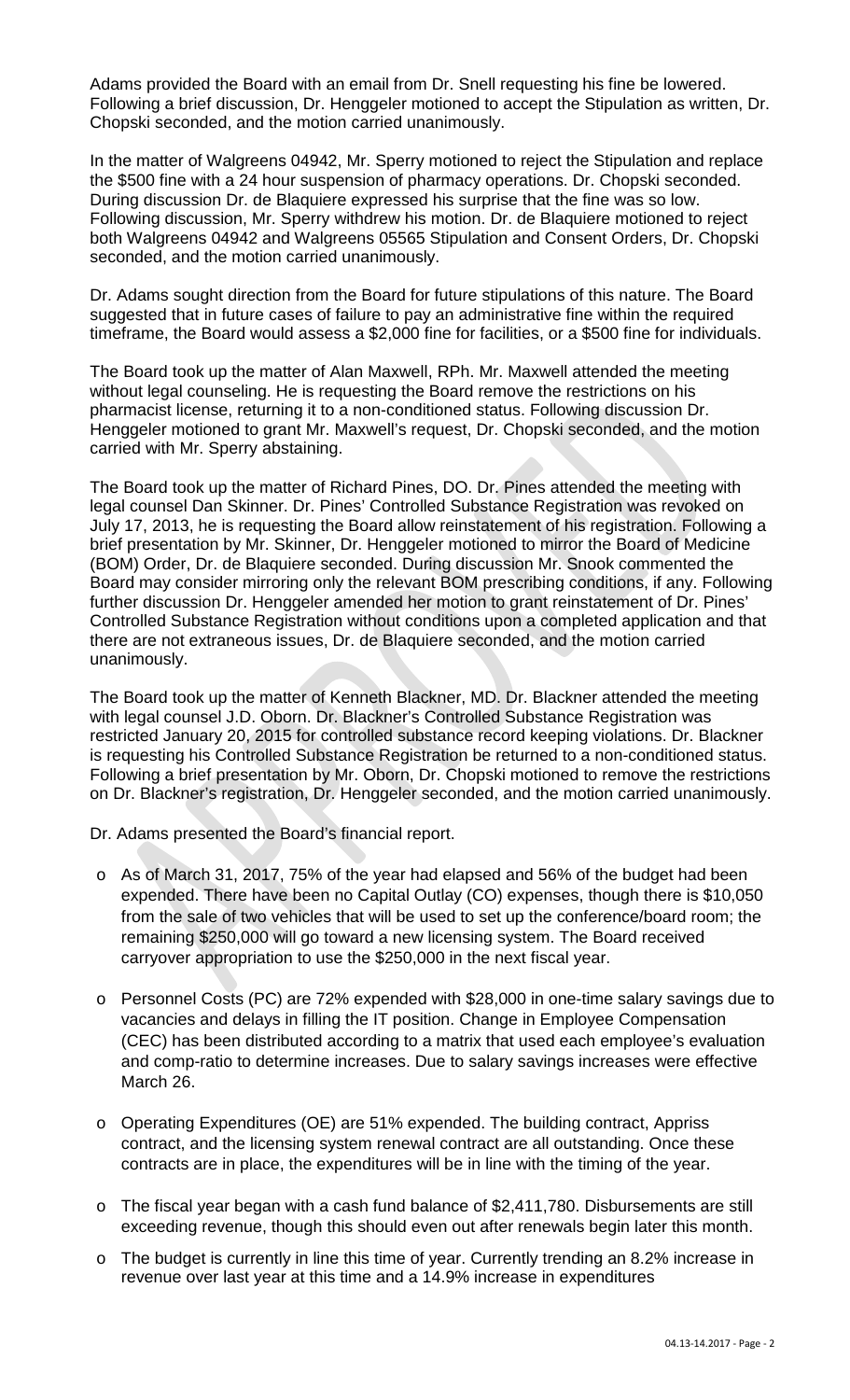Chairman Jonas asked Dr. Adams to frame the discussion of Corrective Action Plans (CAP). Anne Lawler, executive director of the Board of Medicine (BOM) presented information to the Board at their March 2017 meeting, indicating BOM had begun using CAP this past December as a way to regulate registrants and licensees without formal discipline. Dr. Adams indicated CAP would be a subset to the Delegated Authority (DA) that has already been granted by the Board. Exercises of DA have traditionally been reported to HPDB as disciplinary action, whereas CAP would be an informal agreement between Board staff and the registrant/licensee and wouldn't carry a monetary penalty of more than \$250. In a case where CAP was not successful, the Board still has the authority to pursue a Stipulation and Consent Order or go to hearing.

Following the lunch break the Board took up the matter of Andrew Welch Reinstatement Hearing. Mr. Withroe informed the Board that Mr. Welch's attorney, Mr. Pendlebury had emailed him indicating Mr. Welch was withdrawing his application for reinstatement. Neither Mr. Welch nor Mr. Pendlebury will be appearing today. Dr. Chopski motioned to vacate the agenda item, Dr. Henggeler seconded, and the motioned carried unanimously. Mr. Sperry commented that Mr. Welch had withdrawn a previous application, Mr. Snook will review current policies to determine when Mr. Welch will be able to request reinstatement again.

During the March 2017 meeting of the Board, the Board asked Mr. Snook to research the Board's authority relating to unlicensed practice of pharmacy in Idaho. Currently, the Board's authority to impose discipline is limited to those persons or entities with, or applying for the issuance or reinstatement of, a license or registration issued by the Board. If a licensee or registrant were to engage in the unlawful practice of pharmacy, the Board has the authority to discipline the license or registrations. However, if a person or entity who is not licensed or registered with the Board engages in unlawful practice of pharmacy, the Board wouldn't have any authority to discipline that person or entity. These types of cases would fall under the jurisdiction of local law enforcement or the US Food and Drug Administration or the US Drug Enforcement Agency. If the Board desires to expand its authority to encompass any persons or entities practicing pharmacy in, or into, Idaho, regardless of licensure or registration, statutory amendments would be needed. Such amendments could be similar to the Idaho Board of Veterinarian Medicine or the Idaho Public Contractors License Board where, generally, administrative authority extends beyond licenses to the actual individual or entity that holds, or should hold, the license. The Board decided no action would be pursued regarding this in the upcoming year.

The Board held a brief discussion on House Bill 191, which passed the legislature near unanimously (69-0; 33-1), which grants the Board rulemaking authority to designate which drugs, drug classes, or devices pharmacists may prescribe, as long as they fall within the statutorily authorized parameters. The Board discussed drafting some general requirements related to education, patient-prescriber relationships, notification, etc.

Dr. Henggeler motioned to adjourn, Dr. Chopski seconded, and the motion carried unanimously. Meeting adjourned at 3:08 p.m.

### **April 14, 2017 – State Capitol – Senate Majority Caucus Room**

This meeting of the Board was held to conduct regular Board business.

Chairman Kristina Jonas, PharmD, called the meeting to order at 9:00 a.m. In attendance were Vice Chairman, Nicki Chopski, PharmD; Board members Rich de Blaquiere, PharmD; Holly Henggeler, PharmD; and Ed Sperry, Public Member. Also in attendance were Alex J. Adams, PharmD, MPH, Executive Director; Berk Fraser, RPh, Deputy Executive Director; Lisa Culley, CPhT, Jaime Thomas and Wendy Shiell, Compliance Officers; Andy Snook, Deputy Attorney General; Ellen Mitchell, Program Information Coordinator; Erik Sevillano, IT Systems Integration Analyst, and several members of the public.

Chairman Jonas asked Dr. Adams to frame the discussion regarding License Statutes and Rules. A full discussion on the Board's direction was held in January and detailed in the January minutes. Board staff worked diligently to update rule language pursuant to the Board's direction, and copies of the drafts were made available to members of the public online in advance of the meeting.

The Board requested the addition of the following definitions to Chapter 1: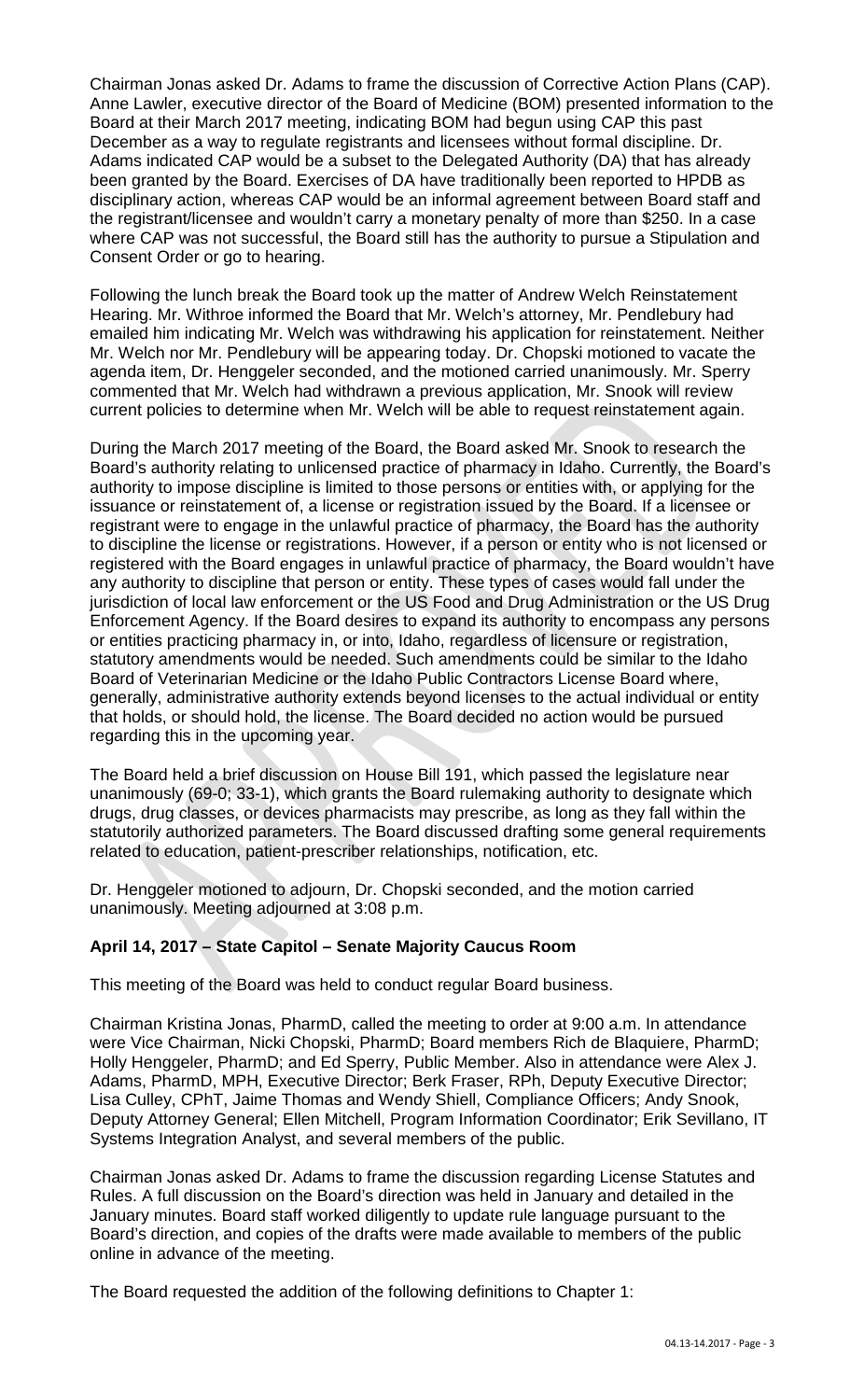- o Accreditation Council for Continuing Medical Education (ACCME)
- o Continuing Medical Education (CME)
- o Flavoring agent

The Board requested the following changes to Chapter 2:

- o 021.07 Reinstatement of License or Registration: Add 'consideration of a request for reinstatement' and 'as applicable' after fingerprint card
- o 023. Fee Schedule
	- o License and Registrations—Professionals: Include 'Student Technician' in the fee for technicians at \$35
	- o License or registration reinstatement fee changed to 'one-half of the amount of the annual renewal'
	- o Add Administrative Services fees for experiential hours certification and duplicate pharmacist certificate of license
- o Add 035.02 to describe CME credits that may be acceptable, and cap the amount of CME at three (3) hours
- o 038.02.a add 'Following graduation, if a pharmacist license application has been submitted, the pharmacist intern license will be extended at no cost for up to six (6) additional months from the date of application as a pharmacist, after which time the individual will need to submit a new application to continue to be a pharmacist intern.'
- o 038.02.b add 'be obtained'
- o 041.02 & 043.03 add 'The Board's executive director may grant a brief extension for the purposes of employment continuity to a technician-in-training who is awaiting the completion of the education requirement necessary to become a certified pharmacy technician.'
- o Add 050.03.a Temporary Pharmacy License Issued Prior to Operation. Upon request on a Board form, the Board may issue a temporary pharmacy license prior to the pharmacy being open for business provided that the applicant owns another registered pharmacy in Idaho and has designated a PIC. Prescription drugs may not be delivered to the pharmacy until successful completion of a new drug outlet inspection.
- o 050.05 add 'record' of controlled substances

Idaho State University student pharmacists James Hunt and Mervan Newbold presented a rule concept to the Board regarding the addition of a diagnosis code to each prescription. After discussion, the Board tasked staff with additional research.

Hearing no further discussion Mr. Sperry motioned to adjourn, Dr. Chopski seconded, and the motion carried unanimously. Meeting adjourned at 3:57 p.m.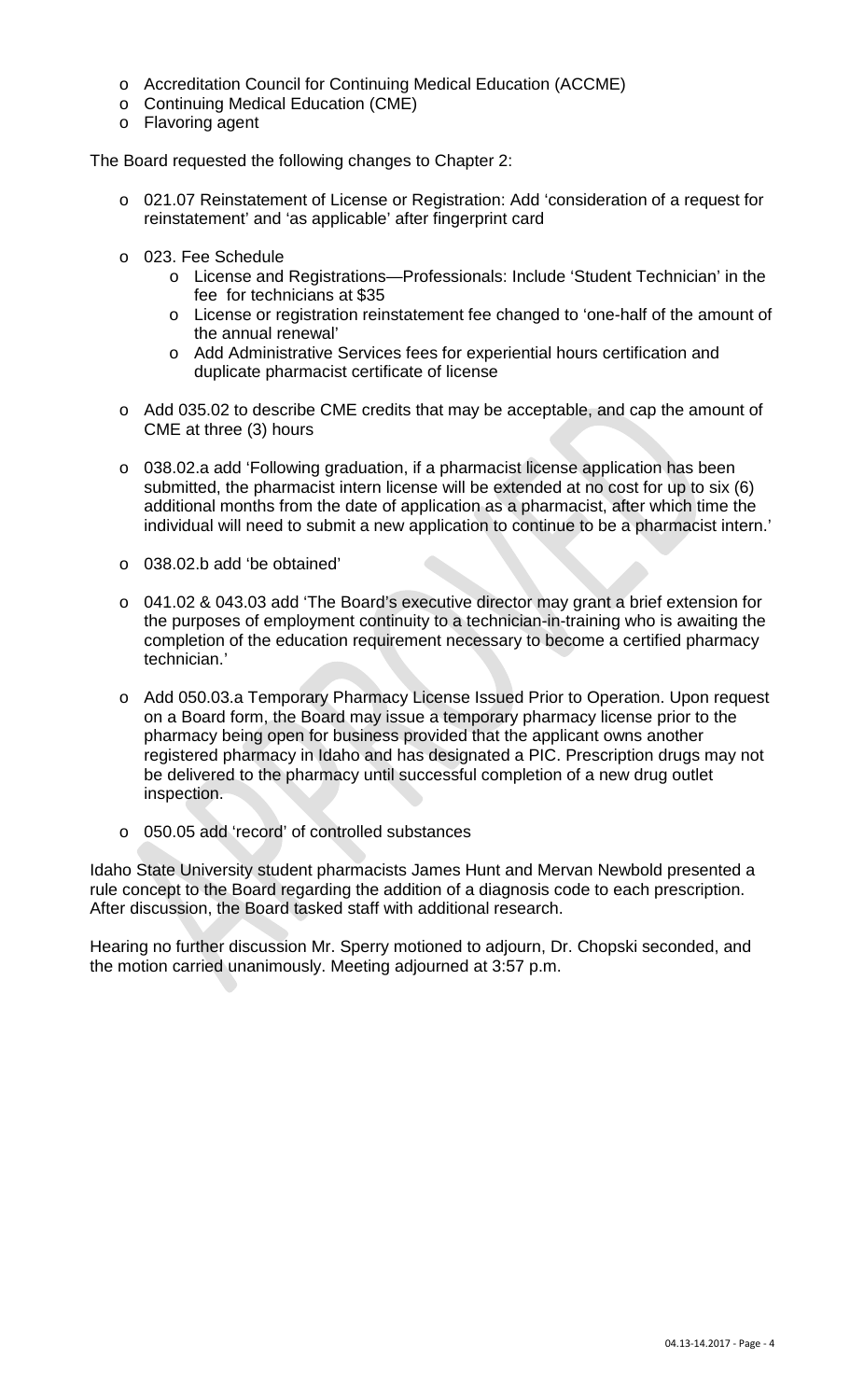#### **MINUTES OF THE IDAHO STATE BOARD OF PHARMACY July 12, 2017**

#### **Conference Call Idaho State Board of Pharmacy Office Boise, Idaho**

This meeting of the Board was held to discuss the Board's draft rule dockets in advance of the August negotiated rulemaking session as well as potential agency legislation for the 2018 Legislative session.

Chairman Nicole Chopski, PharmD called the meeting to order at 7:00 a.m. Roll call of those attending telephonically included Board member Rich de Blaquiere, PharmD, and several members of the public.

In attendance at the Board office were Chairman Chopski, PharmD, Holly Henggeler, PharmD, Kris Jonas, PharmD, Alex J. Adams, PharmD, MPH, Executive Director, Andy Snook, Deputy Attorney General, Misty Lawrence, Management Assistant, and Ellen Mitchell, Program Information Coordinator. Ed Sperry, Public Member arrived during the rules discussion.

Dr. Henggeler motioned to accept the minutes of June 7-8, 2017 as written. Dr. Jonas seconded, and the motion carried unanimously.

Chairman Chopski asked Dr. Adams to frame today's discussion.

Dr. Adams noted that the goal of today's call is to finalize the *drafts* of each rule chapter that will be discussed at the Board's upcoming negotiated rulemaking session, which is scheduled for August 1, 2017. As a reminder, Dr. Adams noted that the official notice of intent to promulgate rules was published in the June 7, 2017 edition of the Idaho Administrative Bulletin, detailing the scope of the rulemaking session. In addition to the requisite Bulletin notice, Board staff has personally informed various stakeholder groups of the meeting, and included an article in its quarterly print newsletter to licensees and registrants. In addition, the Board is hosting sessions in Coeur d'Alene, Boise, and Idaho Falls in late July so that interested persons who are unable to attend the formal session, and who are unwilling to submit written comments, have a venue to provide feedback on the draft rules.

Dr. Adams noted that the Board has spent considerable time discussing the relevant rule changes at each of its open, public meetings this year. Having reviewed the proposed redline edits of the existing rulebook at these previous meetings, the Board will begin working exclusively off of the clean, edited versions that will eventually be published as the proposed rule dockets. Dr. Adams noted that copies of these clean versions were available to any interested person on the Board's website prior to the call. Dr. Adams also noted that the Board is now proposing six chapters instead of seven, and that under this proposal, veterinary drug outlets would have the legal ability to continue operations without needing a registration from the Board, as long as they follow the statutory definition (which excludes certain drug categories). If an outlet did carry any of these excluded drug categories, they would need to register as a prescriber drug outlet in order to maintain compliance with law.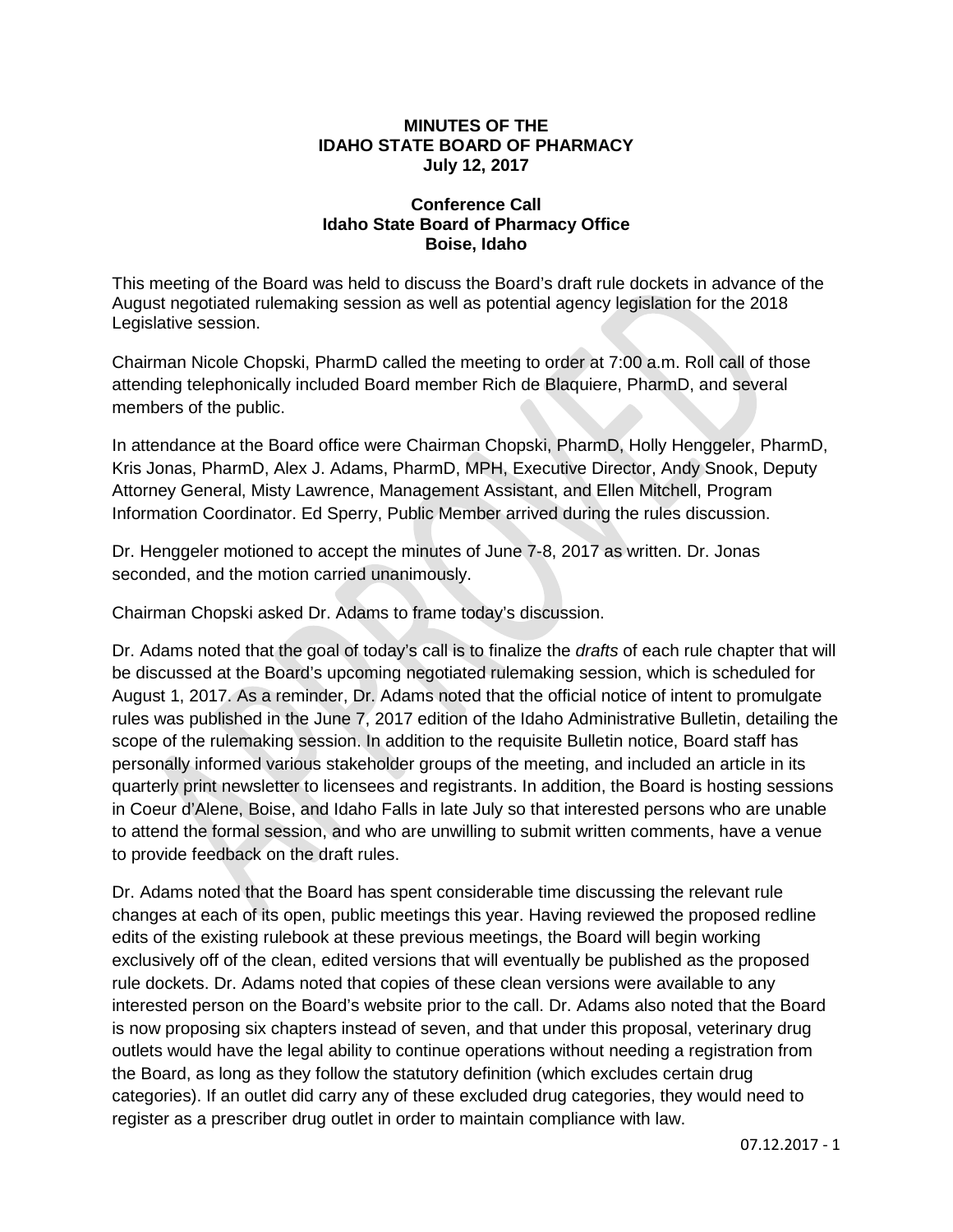The Board made the following changes to these publicly available drafts:

#### **Legislative Proposal**

• Removed 54-1723(3) and removed the word 'initial' from 54-1723(f). This proposal is consistent with a policy adopted by the National Association of Boards of Pharmacy (NABP) in 1995.

Following a brief discussion Dr. Jonas motioned to strike removed 54-1723(e) as the practice hour requirement is still covered in by Rule 32.03. Dr. Henggeler seconded, and the motion carried unanimously. The Board also invited a presentation at the August meeting regarding emerging methods of routing a prescription to a pharmacy.

#### **Chapter 1 – Rules Governing Procedure**

- 022.10 Modified to add "expired" products, as had previously been covered in Rule 261.
- 022.15 Added 'knowingly using' for clarity.

#### **Chapter 2 - Rules Governing Licensure and Registration**

- 023.01 Modified nomenclature for clarity. Specifically, the word "original" was removed from "pharmacist license" as this category will now cover pharmacists who are being licensed by initial examination and by reciprocity. The word "nonresident" was added in front of "pharmacist registration" to further differentiate it from pharmacist licensure.
- 030.02 Changed title to 'Nonresident Pharmacists'.
- 042.02 Clarified that the fingerprint-based background check exemption for student technicians is for individuals 'under the age of eighteen'.
- 050.03 Changed 'drug outlet' to 'pharmacy' for clarity and removed the requirement that the individual must already own another registered drug outlet.

Mr. Sperry arrived at 8:35 a.m.

#### **Chapter 3 - Rules Governing Pharmacy Practice**

- 202. Added reference to Subchapter D for valid prescription drug orders and labeling.
- 204.02 Modified for clarity, removing the screen size and definition requirements.
- 304.03.b –Changed the limitation on emergency refills to once in a six month period. with a thirty day supply as the new maximum quantity.
- 314. Modified for clarity related to delivery to a prescriber.
- 315. Modified to ensure all existing allowances related to delivery are upheld in the new rules. The emphasis on "institutional facilities" was remove, and it now applies to "institutional facility patients" and broadened to include drugs with tamper-evident features.

#### **Chapter 4 - Rules Governing Pharmacist Prescriptive Authority**

• Added nebulizers, insulin pen needles, and syringes for patients with diabetes.

#### **Chapter 5 - Rules Governing Compounding**

• No substantive changes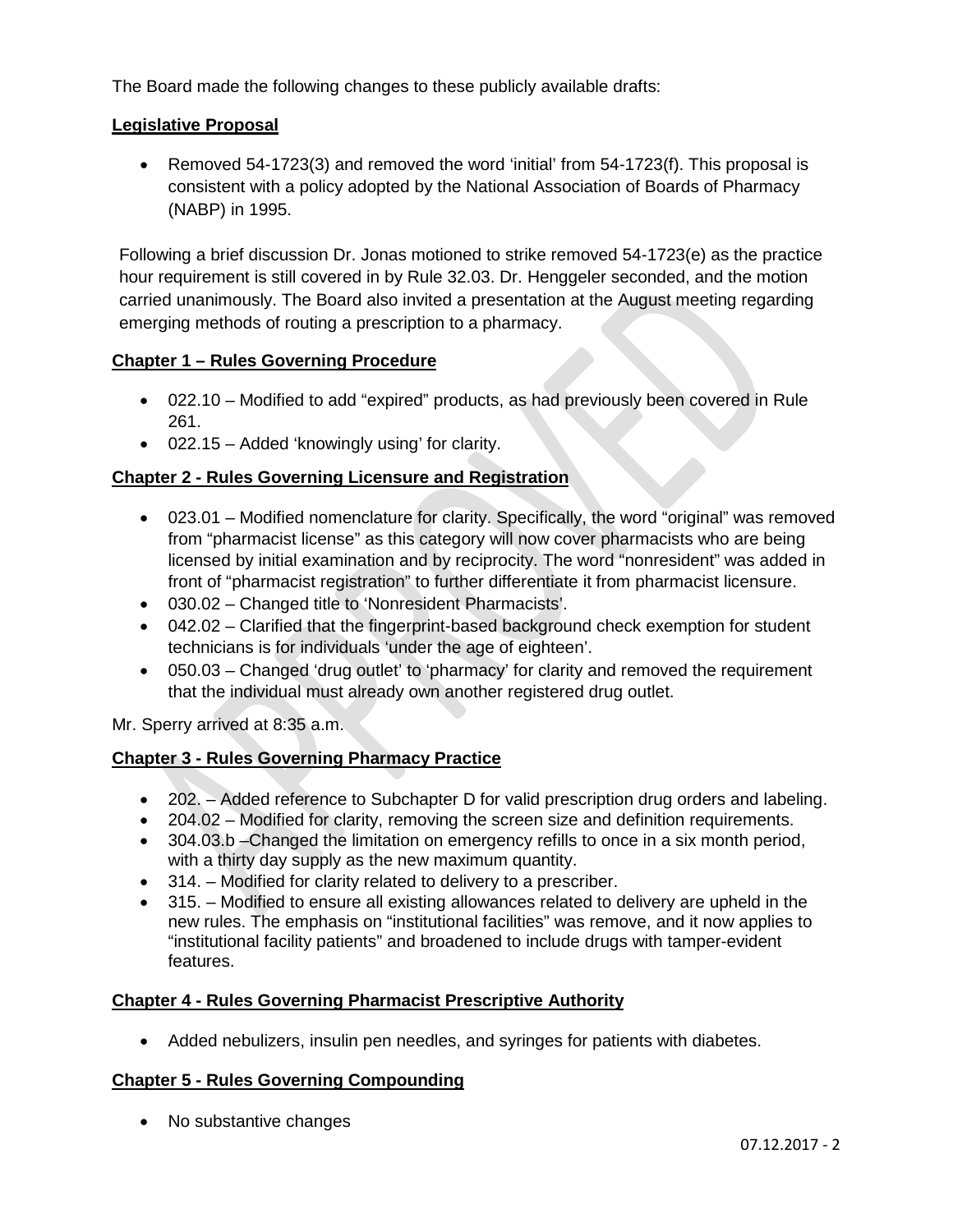## **Chapter 6 - Rules Governing DME, Manufacture and Wholesale**

• No substantive changes

Chairman Chopski called for public comment, none was offered.

Hearing no further discussion Dr. Jonas motioned to adjourn. Mr. Sperry seconded, and the motion carried unanimously. Meeting adjourned at 9:54 a.m.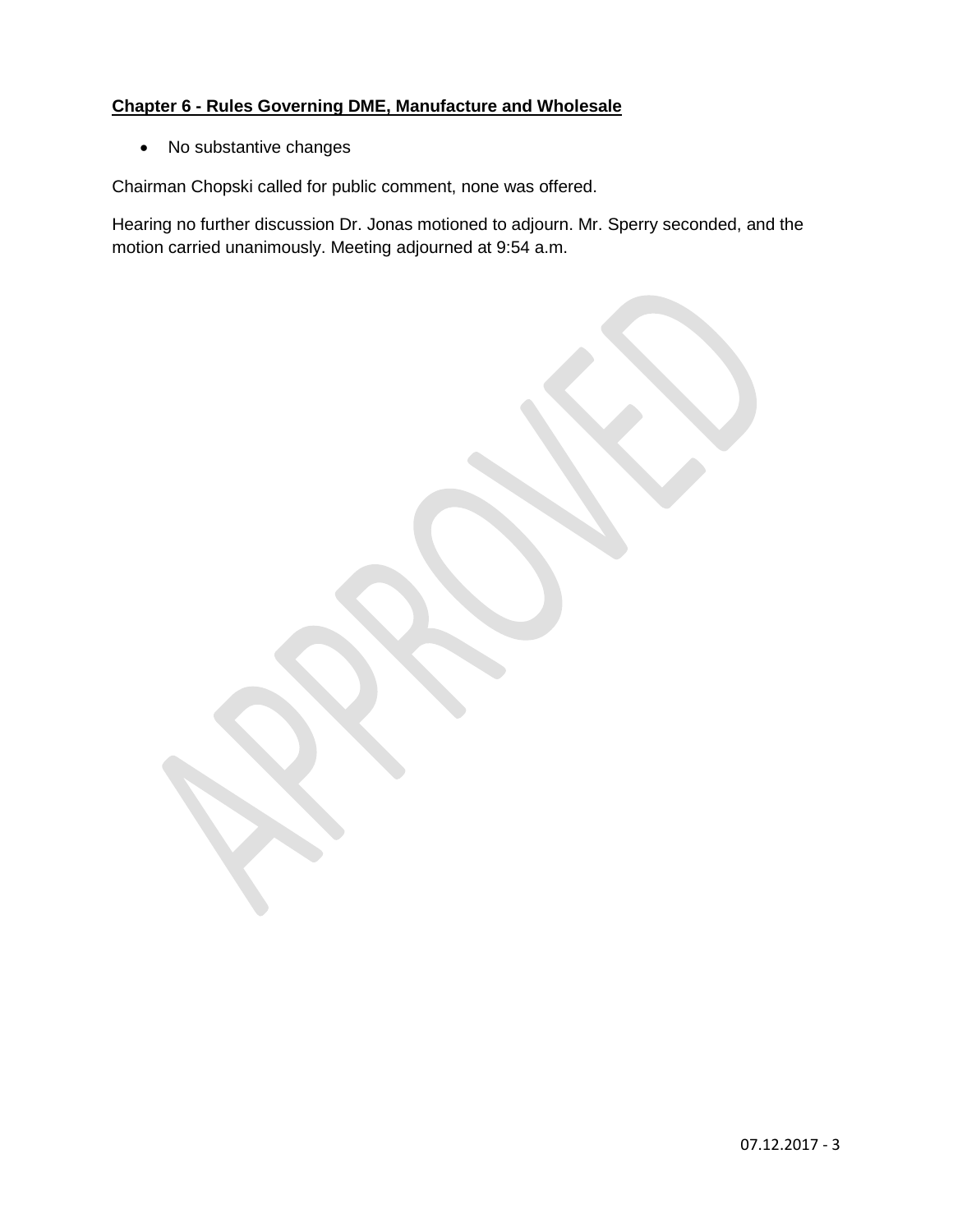#### **MINUTES OF THE IDAHO STATE BOARD OF PHARMACY June 7-8, 2017**

#### **Board Office/Oxford Suites Boise, Idaho**

This meeting of the Board was held to conduct regular Board business.

Chairman Kristina Jonas, PharmD, called the meeting to order at 1:00 p.m. In attendance were Board members Rich de Blaquiere, PharmD; and Holly Henggeler, PharmD. Also in attendance were Alex J. Adams, PharmD, MPH, Executive Director; Berk Fraser, RPh, Deputy Executive Director; Fred Collings, Chief Investigator; Lisa Culley, CPhT, Jaime Thompson, and Wendy Shiell, Compliance Officers; Andy Snook, Deputy Attorney General; Erik Sevillano, IT Systems Integration Analyst; Misty Lawrence, Management Assistant; Ellen Mitchell, Program Information Coordinator, and several members of the public.

Dr. de Blaquiere motioned to approve the April 13-14, 2017 minutes with discussed corrections. Dr. Henggeler seconded, and the motion carried unanimously.

Dr. Henggeler motioned to grant delegated authority to allow the executive director to add a \$2,000 fine to facilities and a \$500 fine to individuals as a penalty for failure to pay an administrative fine within a required timeframe, and that non-payment of fines to be paid within 30 days. Dr. de Blaquiere seconded, and the motion carried unanimously.

The Board took up the matter of the Consent Agenda, which contained the following matters:

- Board Performance Dashboard
- Travel Calendar
- Exercises of Delegated Authority
- Director's Expenses

Dr. de Blaquiere motioned to remove the Dashboard and the Travel Calendar for further discussion. Dr. Henggeler seconded, and the motion carried unanimously. Dr. de Blaquiere motioned to approve Exercises of Delegated Authority and Director's Expenses. Dr. Henggeler seconded, and the motion carried unanimously.

Dr. Adams congratulated the compliance team for completing its 18 month inspection cycle and exceeding the state's goal for both pharmacies and prescriber drug outlets. Given the difficulty of navigating the state with the unusually difficult winter, meeting and exceeding the goal was a major success for the agency. Dr. Adams also noted a significant increase in Prescription Monitoring Program (PMP) use (which has nearly doubled with the introduction of Gateway®), and pharmacist PMP registrations, now at 99.7%. The increase is a result of House Bill 5, which requires pharmacist PMP registration with an effective date of July 1, 2017. Mr. Fraser explained the copious efforts to have all pharmacists with a Controlled Substance Registration registered with the PMP prior to renewal of their pharmacist license.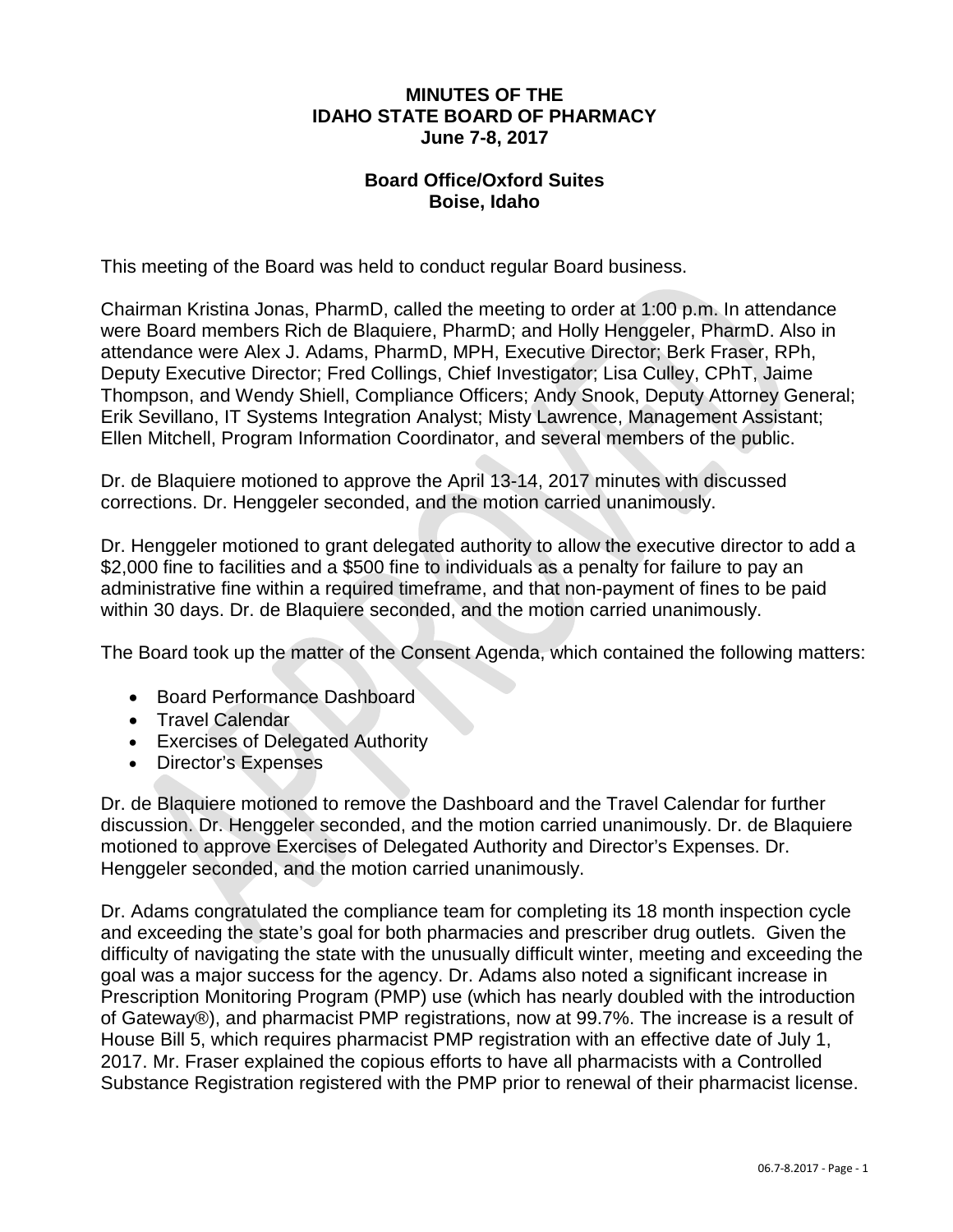Dr. de Blaquiere requested Teresa Anderson provide an update on PMP trends across the nation, as she has attended several PMP related meetings recently. Ms. Anderson indicated there are many conversations in the community about a national PMP system, though a vendor has not been named. She also mentioned Wisconsin and a few other state PMPs are collecting data on opioid overdoses, overdose deaths, and controlled substance related arrests. The states that are collecting this data are 'home grown' systems, built by each individual state. The Board thanked Ms. Anderson the update. Following a brief discussion, Dr. de Blaquiere motioned to accept the Dashboard and Travel Calendar. Dr. Henggeler seconded, and the motion carried unanimously.

Misty Lawrence presented the Board's financial report:

- As of May 31, 2017, 92% of the fiscal year has elapsed and 67% of the budget has been expended.
- No Capital Outlay (CO) expenses have been expended as of yet. The agency received \$10,050 from the sale of 2 vehicles and that is earmarked for installation of visual equipment in the meeting room.
- \$250,000 is slated for a new licensing system. The Board received a carryover appropriation to use the money in the FY18.
- Personnel Costs (PC) are 87% expended, and the agency is anticipating reverting \$1,200.
- Operating Expenditures (OE) are 58% expended. Several contracts will be finalized in the next few weeks. The building lease for the remainder of FY17 and FY18 is \$86,000; Appriss (PMP) contract is \$62,000; the first month of credit card fees for the new fiscal year is \$15,200; GLS (current licensing system) annual licensing fees are \$70,000. These amounts plus the regular monthly expenses will bring the budget close to 100% expended.
- FY17 started with a cash balance of \$2,411,780. The current cash balance exceeds this by \$162,500 due to the increase in revenue flow in May.
- Currently trending at 19% increase in revenue over last year at this time, we are expecting to end the year with a 7-9% increase. Last year we were up 7% over the previous year.

Dr. Chopski arrived at 1:25 p.m. Mr. Sperry arrived at 1:40 p.m.

The Board took up the matter of Appeals and Reinstatements.

Samuel C. Flegal, PharmD attended the meeting without legal counsel. He is requesting reconsideration of his reciprocity application from Oklahoma. Board staff was unable to approve his application based on disciplinary action in his home state. Dr. Flegal indicated he has been out of the practice of pharmacy for three years, though he has kept current on his continuing pharmacy education (CPE). Following discussion Dr. de Blaquiere motioned to allow the application to move forward pursuant to the condition of a five year PRN contract. Dr. Chopski seconded. Following discussion, Dr. de Blaquiere amended his motion to allow the application to move forward contingent upon a five year Pharmacist Recovery Network (PRN) contract with Southworth Associates, a letter of support from the Oklahoma PRN program, verification of CPE hours (one year lookback to meet Idaho requirements),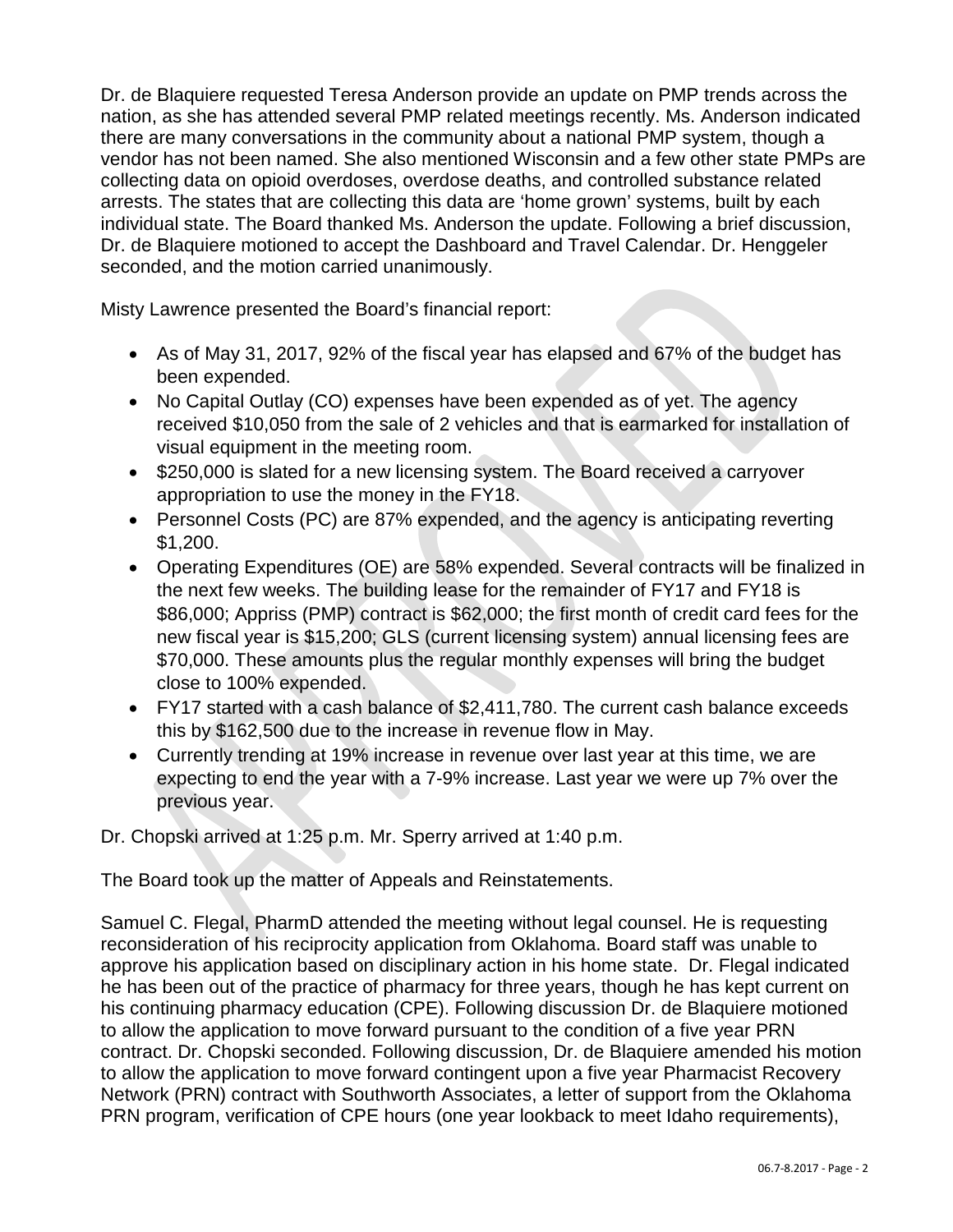continued compliance with PRN, not act as the Pharmacist-in-Charge (PIC) for the duration of PRN contract, comply with all state and federal laws, notify the Board of intent to work outside of Idaho, not work at more than two locations, and not work more than 40 hours per week. Dr. Chopski seconded, and the motion carried unanimously.

Chad Jungert, RPh, owner of Irwin Drug in Grangeville, attended the meeting without legal counsel to request reinstatement of his PIC privileges and clarification of the technician ratio as it relates to his compounding lab. Following discussion the Board concluded Dr. Jungert's compounding lab and compounding technician can be supervised by the existing video cameras. The rules do not specify 'direct supervision' and his compounding technician is included in the pharmacist to technician ratio.

Dr. Jungert's license was reinstated in February 2016, though he indicated that he did not return to work until July 2016. He has been compliant with his PRN contract as evidenced by a letter from Southworth Associates. He indicates it is a burden on his business for him to not be able to be the PIC. Following discussion Dr. Henggeler motioned to approve Dr. Jungert being PIC of his pharmacy. Dr. Chopski seconded, and the motion carried unanimously.

Damian Dugger, Pharmacy Technician-in-Training applicant, attended the meeting without legal counsel. Mr. Dugger originally appeared before the Board in 2015 as Board staff was unable to approve his application due to previous criminal history. The Board issued an order following his appearance at the 2015 meeting denying his application. Following discussion Mr. Sperry motioned to approve the application. Dr. de Blaquiere seconded. Following further discussion, Chairman Jonas called for the vote. Motion carried with Dr. Henggeler opposed.

Jason Dalling, PharmD attended the meeting without legal counsel to request release from his Board Order. Dr. Dalling entered into a five year contract with Southworth Associates and has successfully completed all the requirements included in the contract as well as his Board Order. Following discussion Dr. de Blaquiere motioned to release Dr. Dalling from the conditions of his Order. Dr. Henggeler seconded. Following a brief discussion, Chairman Jonas called for the vote, motion carried unanimously.

Brad Stoick, RPh attend the meeting without legal counsel. Dr. Henggeler recused herself. Mr. Stoick updated the Board on his progress, indicating he has been working steadily and continuing to heal from his skiing accident. Following a brief discussion the Board granted unanimous consent for Mr. Stoick to apply for renewal of his pharmacist license and controlled substance registration.

Chairman Jonas requested Erik Sevillano research the possibility of the Board creating a mobile application for the agency's law book. Mr. Sevillano presented his research, which indicated the cost of an application capable of providing the Board's law book in digital format ranged from \$25,000 to \$35,000 with an annual maintenance cost of 20% of the upfront cost. Alternatively, the cost of redesigning the Board's website to make it 'mobile friendly' would range from \$10,000 to \$15,000 without a perceived increase to maintenance costs. During the month of research, 20% of visitors accessed the website and law book using mobile devices, the law book was downloaded 210 times. Considering these factors, staff's opinion is the current cost of acquiring an application is too high for the potential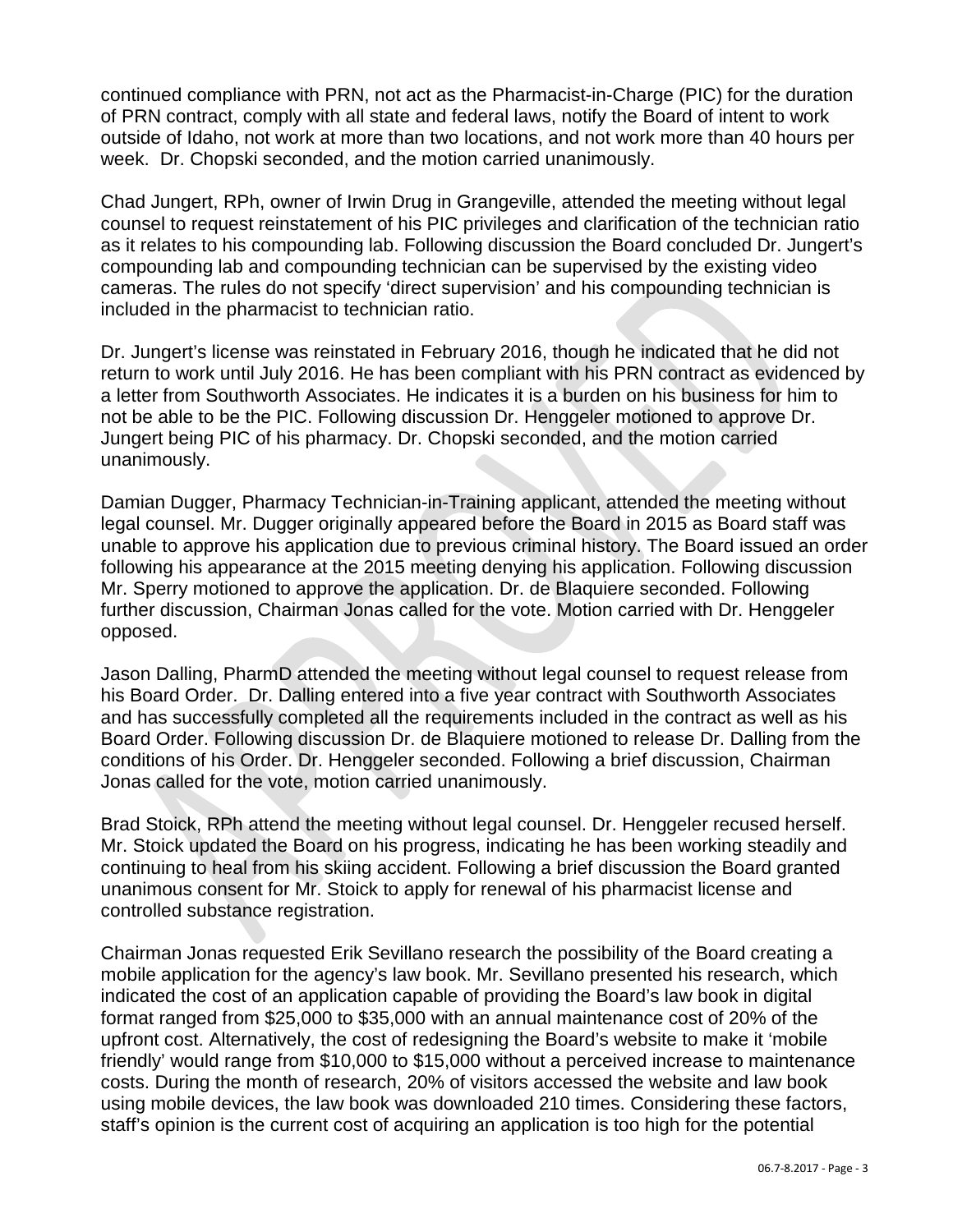number of downloads, though modifying the website to be more user friendly would potentially increase downloads in the future.

Having finished its anticipated caseload early, the Board briefly discussed Chapter 4 of its proposed rules, regarding Pharmacist Prescriptive Authority. The Board reviewed general considerations that would apply to all drugs or devices the Board considers, specifically primary care provider notification, the need for a legitimate patient-prescriber relationship, etc. Dr. Krystalyn Weaver noted that the Board's articulated general requirements follow the Patient Care Process adopted by the Joint Commission of Pharmacy Practitioners.

Mr. Sperry motioned to amend the agenda to include an executive session as an agenda item. Mr. Sperry based his motion on recently obtained information he believed served as basis for amending the agenda to add an executive session. The purpose of the proposed executive session would be to evaluate a current employee and consider the hiring of a new employee, pursuant to Idaho Code Sections 74-206(1)(a) and (b), respectively. Dr. Chopski seconded, and the motion carried unanimously.

Mr. Sperry motioned to enter executive session as allowed by Idaho Code 74-206(1) (a) and (b) as they relate to the evaluation of current employee and the consideration of hiring a new employee. Dr. Chopski seconded, and the motion carried unanimously following a rollcall vote. The Board entered executive session at 4:30 p.m. Dr. de Blaquiere motioned to leave executive session. Mr. Sperry seconded, and the motion carried unanimously. Executive session ended at 4:57 p.m. The Board made no decisions during executive session and no motions were brought following the executive session.

Dr. Henggeler nominated by motion, Dr. Chopski to serve as Chairman effective July 1, 2017. Dr. de Blaquiere seconded, and the motion carried unanimously.

Dr. Chopski nominated by motion, Dr. Jonas to serve as Vice Chairman effective July 1, 2017. Mr. Sperry seconded. Following discussion, Dr. Chopski amended her motion to nominate by motion Dr. Henggeler. Mr. Sperry seconded, and the motion carried unanimously.

Mr. Sperry motioned to adjourn, Dr. de Blaquiere seconded, and the motion carried unanimously. Meeting adjourned at 5:04 p.m.

#### **June 8, 2017 – Oxford Suites, Boise, Idaho**

This meeting of the Board was held to conduct regular Board business.

Chairman Kristina Jonas, PharmD, called the meeting to order at 9:00 a.m. In attendance were Vice Chairman, Nicki Chopski, PharmD; Board members Rich de Blaquiere, PharmD; and Holly Henggeler, PharmD. Also in attendance were Alex J. Adams, PharmD, MPH, Executive Director; Berk Fraser, RPh, Deputy Executive Director; Lisa Culley, CPhT, Jaime Thomas, and Wendy Shiell, Compliance Officers; Andy Snook, Deputy Attorney General; Misty Lawrence, Management Assistant; Ellen Mitchell, Program Information Coordinator, and several members of the public.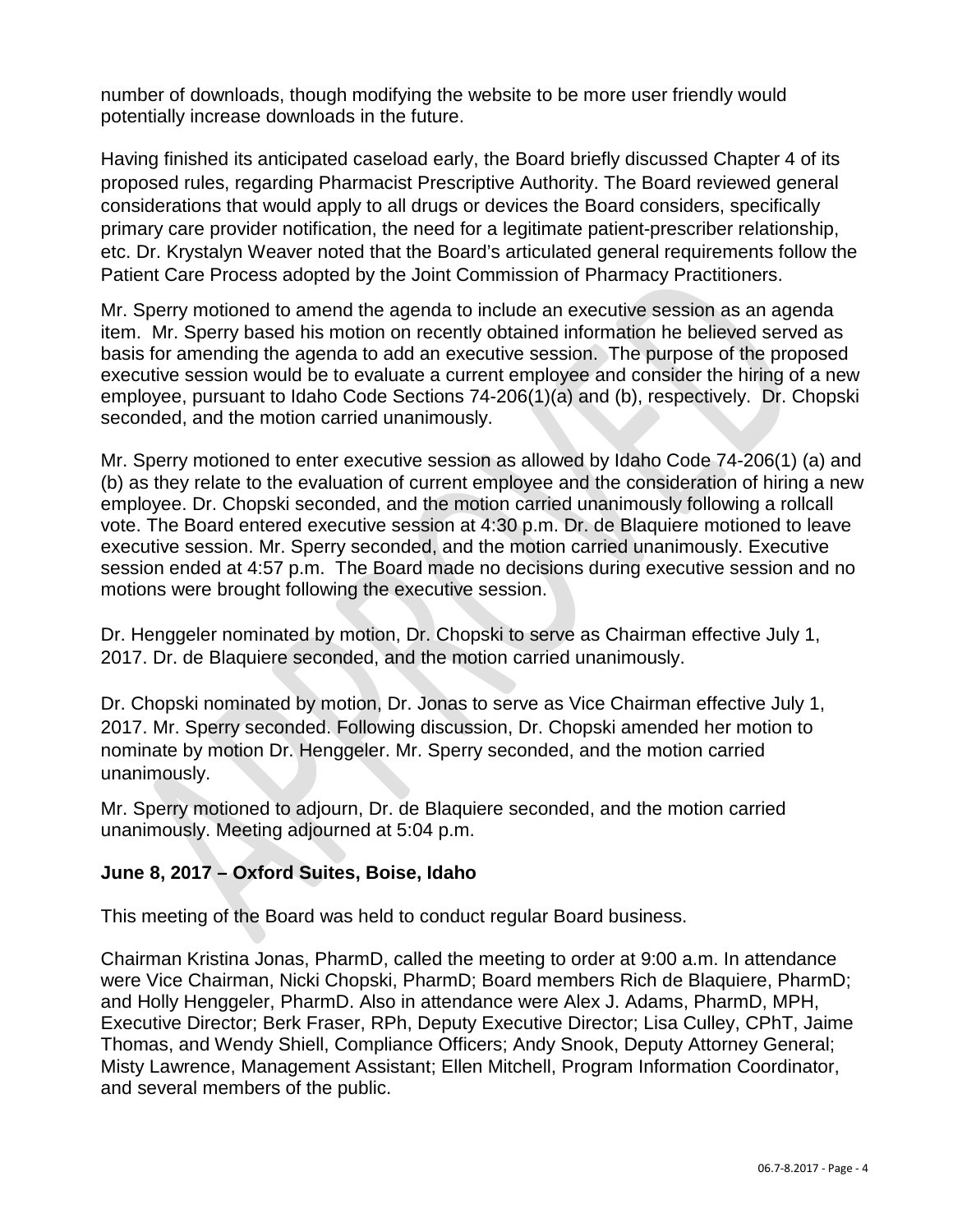Chairman Jonas asked Dr. Adams to discuss House Bill 212 which provides prescriptive authority to certain psychologists. Section 54-2320 specifically requires the Board of Pharmacy to recommend a pharmacist for the advisory panel. Dr. Adams suggested Stephen Carlson, PharmD for the nomination. Dr. Carlson works at Intermountain Hospital and has extensive knowledge in the area of mental health. Following a brief discussion Dr. Henggeler motioned to nominate Dr. Carlson. Dr. de Blaquiere seconded, and the motion carried unanimously.

Dr. Adams provided a brief overview of the rule book arrangement. It had originally been proposed as five chapters, though as the project has progressed a few chapters have been added. The new proposed chapters are as follows:

- 1. Rules Governing Procedure
- 2. Rules Governing Licensure and Registration
- 3. Rules Governing Pharmacy Practice
- 4. Rules Governing Pharmacist Prescriptive Authority
- 5. Rules Governing Compounding
- 6. Rules Governing DME, Manufacture and Wholesale
- 7. Rules Governing Veterinary Drug Outlets

The Board has dedicated extensive time this year to reviewing proposed rule language, and has been through all of the revised chapters at least in a high level capacity. Dr. Adams noted that today's meeting will focus primarily on Chapters 1 and 3. Drafts of both of these chapters had been made available to members of the public through the Public Meeting Materials posted in advance of the meeting, and hard copies were provided to interested members of the public who were in attendance. Redlined versions were also reviewed. The Board welcomed public participation throughout the day, and incorporated many suggestions that were provided by members of the public.

Dr. Adams noted that an official notice of intent to promulgate rules was published in the June 7, 2017 edition of the Idaho Administrative Bulletin. The Board published this notice earlier than usual to give sufficient notice to the public of the upcoming session. The Board also provided more detail than usual of the proposed changes in the notice, given the scope of this year's rulemaking. Dr. Adams further noted that he's scheduled meeting individually with relevant stakeholder groups to provide them with an in-depth overview of the proposed rulemakings so that they are prepared for the officially noticed negotiated rulemaking session in August.

Dr. Adams noted that today's discussion is an outgrowth of its March meeting related to "permissionless innovation." At that meeting, the Board provided direction to re-focus the relevant rules on the "practice of pharmacy" not the "business of pharmacy" and to remove business model and technology specifics, instead focusing on "what" must occur.

The Board reviewed the following proposed additions to Chapter 1, 024. Unprofessional Conduct:

• "Standard of Care" - Dr. Adams explained the language for Standard of Care is based on Board of Medicine (BOM) and Board of Nursing (BON) language and will be the basis for disciplinary action when patient care doesn't meet the care that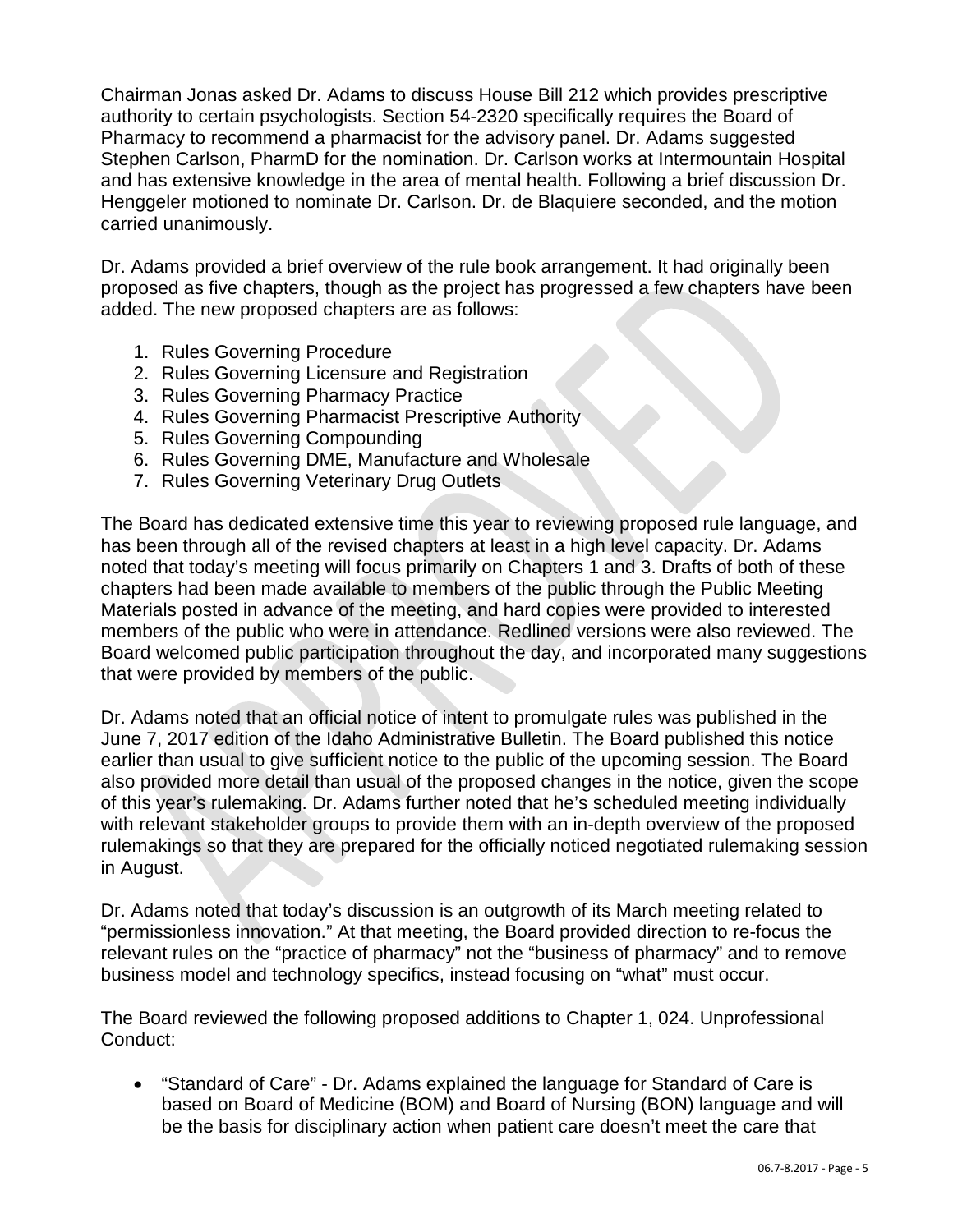would be provided by others in the profession. The Board granted unanimous consent to include this definition as written.

- "Unnecessary Services or Products" This is also based on language from BOM and BON and is carved out to address the possible ethical dilemma where a pharmacist may prescribe and then dispense a product that may be unnecessary. The Board granted unanimous consent to include this definition as written.
- "Identification of Support Personnel" following a brief discussion this section may be moved to another section or struck.

During a review of Chapter 3 - Rules Governing Pharmacy Practice, the following changes were approved by the Board:

- 100.03 change 'pharmacist' to 'person,' which reflects that the PIC at a prescriber drug outlet may be a prescriber.
- 101.01.b limited the requirement for an alarm only to non-institutional drug outlets that stock controlled substances.
- 101.03 removed 'in accordance with USP-NF requirements' from the language about drug storage and replaced it with language that notes drugs must be stored 'appropriately to safeguard product integrity'.
- 101.06 added language to note that this controlled substances disposal rule applies to controlled substances 'that are owned by the drug outlet' and does not relate to drug takeback programs that collect for destruction unused or unwanted drugs from individual patients. The latter is covered by proposed rule 216(02).
- 102.04 changed to 'verification of dispensing accuracy must be performed to compare the drug stock selected to the drug prescribed. If verification of dispensing accuracy is not performed by a pharmacist or prescriber an electronic verification system must be used that confirms the drug stock selected to fill the prescription is the same as indicated on the prescription label.' This edit reflects that the electronic verification can occur at any step in the dispensing process and does not need to be used in conjunction with the 'final' check.
- Added 103.c 'Any function that requires the use of a pharmacist's or prescriber's professional judgment must be checked by a pharmacist or prescriber.'
- 104 added 'When the services being performed are related to prescription fulfillment or processing, the drug outlet must comply with the following' to note that the requirements listed for offsite pharmacy services are not intended to apply to offsite vaccination clinics or similar clinical services.
- 104.02 removed 'common' from the title and removed 'Audit Trail Documentation' requirements as this duplicates a requirement that is proposed in the Electronic Recordkeeping System rule.
- 105.05 changed to 'Stocking and replenishing drugs in an alternative designated area may be performed by:
	- i. A pharmacist or prescriber; or
	- ii. Appropriate support personnel using either an electronic verification system or a two person checking system.'
- 106.01.a added 'with an adequate number of views' to the requirements for video surveillance at a drug outlet without at onsite pharmacist (such as a remote dispensing site).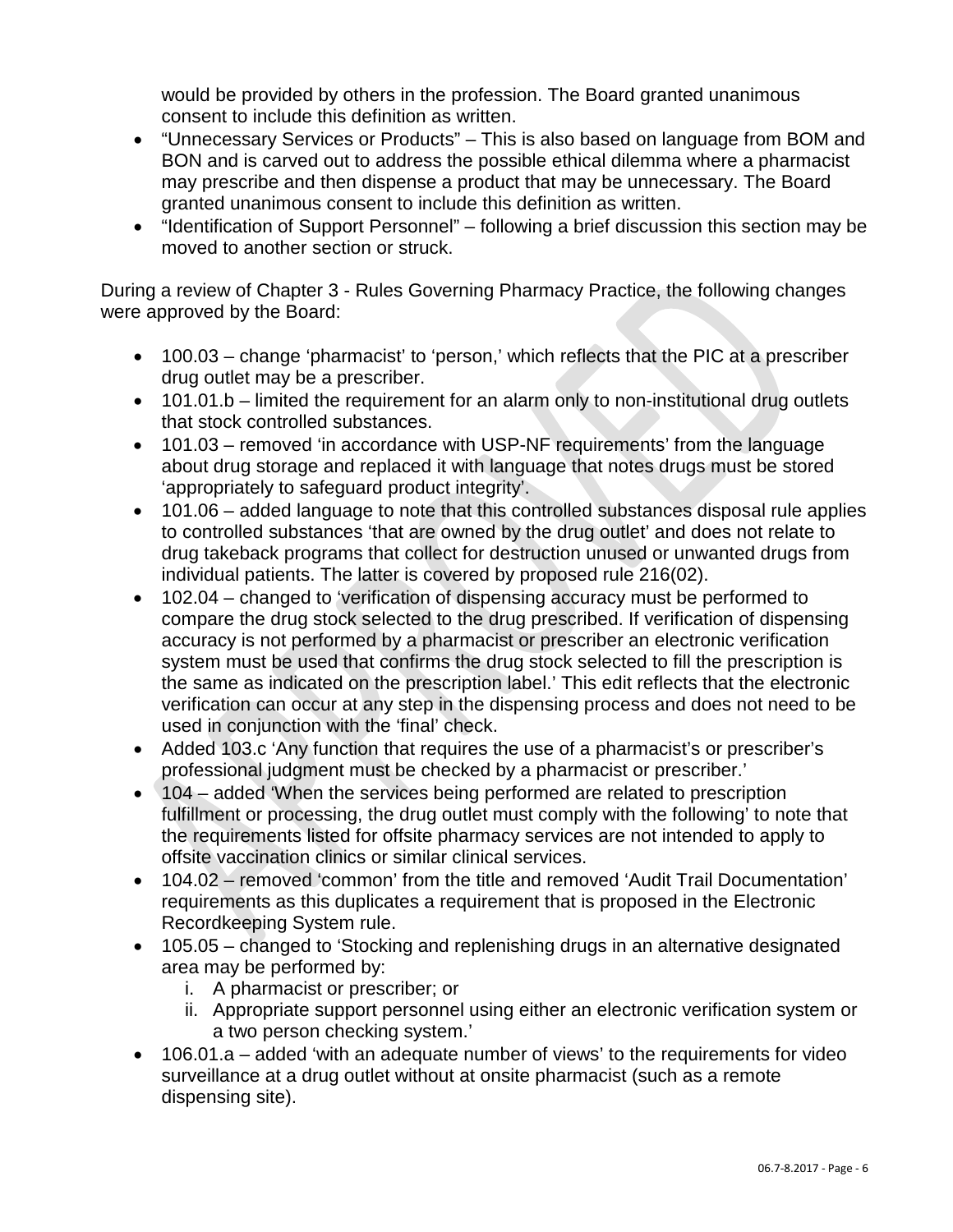- 106.05-6 removed 'designated' which implied that only a pharmacist who had been named in advance could respond to an emergency at a drug outlet without at onsite pharmacist.
- 201.03 Noted that the tampering is 'at the time of presentation' and that this rule is not intended to prevent a pharmacist from marking a controlled substance prescription, such as adding a missing element in consultation with a prescriber.
- 201.07 modified to read 'An institutional drug order may exempt the patient's address, the dosage form, quantity, prescriber's address, and prescriber's DEA registration number,' which carries on all the current exemptions from institutional drug orders in the current rulebook.
- 204.03.b removed language regarding emergency refills for controlled substances; this would allow only the emergency refill of a non-controlled substance.
- 205.02 removed 'and does not increase the cost of the drug'.
- 205.03 replaced 'historical' with 'sufficient' and added 'the change'.
- 207.01 amended the transfer rules to coincide with federal law changes; a member of the public noted that DEA is currently revisiting federal rules so the Board felt it would be least disruptive to coordinate with federal law.
- 213.03 added that the government identification necessary to satisfy the positive identification requirement for the dispensing of a controlled substance must be 'valid'.
- 215.01 added 'as long as appropriate measures are taken to ensure product integrity' to reflect that some new methods of delivery (e.g., drones) may not be suitable for certain environmental conditions and products.
- 301.03 added 'Drug outlets that utilize offsite pharmacy services for product fulfillment or processing must track the identity and location of each individual involved.'
- 400.01- removed obsolete language related to user accounts.

Chairman Jonas thanked the members of the public for their extensive and beneficial feedback, and called for any final public comment. Ryan Fuchs, Idaho State University pharmacy student, expressed his excitement and appreciation of the direction the Board is taking with the rules. He believes the practice of pharmacy will become more innovative with this approach. The Board thanked him for attending the meeting and participating in the discussion.

The Board will reconvene in July to review all updated rule drafts in an open, public meeting prior to the officially noticed negotiated rulemaking session.

Hearing no further discussion Dr. Henggeler motioned to adjourn. Mr. Sperry seconded, and the motion carried unanimously. Meeting adjourned at 4:18 p.m.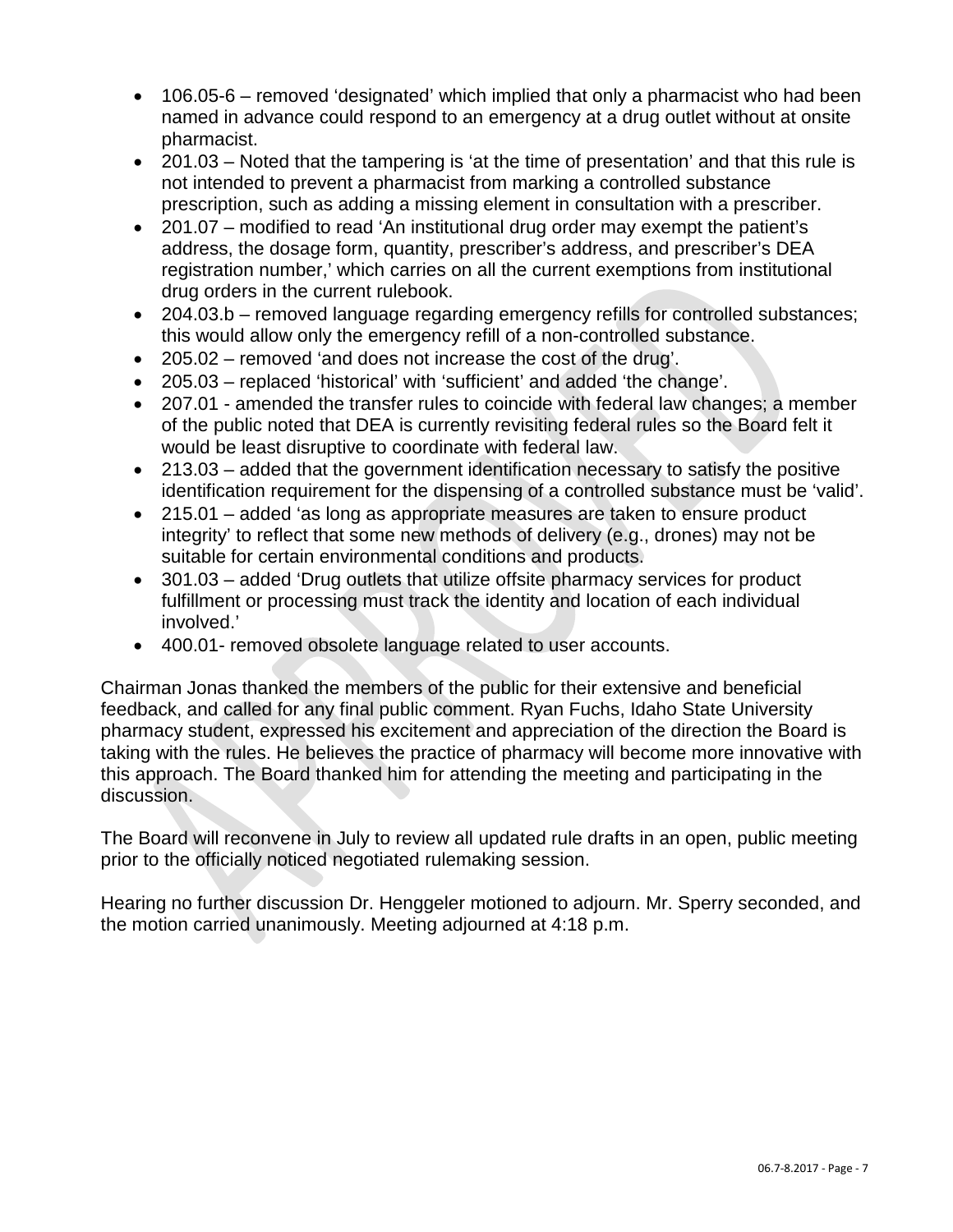#### **MINUTES OF THE IDAHO STATE BOARD OF PHARMACY August 1-2, 2017**

#### **Idaho State Capital Boise, Idaho**

This meeting of the Board was held to conduct regular Board business and to conduct negotiated rulemaking.

Chairman Nicki Chopski, PharmD, called the meeting to order at 8:00 a.m. In attendance were Board members Kris Jonas, PharmD, Ed Sperry, Public Member, and Holly Henggeler, PharmD. Also in attendance were Alex J. Adams, PharmD, MPH, Executive Director, Lisa Culley, CPhT, and Jaime Thompson, Compliance Officers, Andy Snook, Deputy Attorney General, Misty Lawrence, Management Assistant, Ellen Mitchell, Program Information Coordinator, Meredith Oliver, the Board's intern from the University of Mississippi, and several members of the public.

Dr. Jonas indicated that the draft minutes of the July  $12<sup>th</sup>$  meeting referenced the listening sessions conducted in various parts of the state, but did not mention the two sessions held in Boise. Dr. Jonas motioned to approve the July 12, 2017 minutes with the discussed corrections. Dr. Henggeler seconded, and the motion carried unanimously.

The Board took up the matter of the Consent Agenda, which contained the following matters:

- Board Performance Dashboard
- Travel Calendar
- **Exercises of Delegated Authority**
- Director's Expenses

Dr. Jonas motioned to approve the Consent Agenda. Mr. Sperry seconded, and the motion carried unanimously.

Dr. Chopski introduced the Negotiated Rulemaking Session. She commended all those who submitted written comments and those in attendance. Dr. Chopski believes all participants have the same goal of improving the health and welfare of all Idahoans, though she noted there may be some differences of opinion in how to achieve that goal. Dr. Chopski noted that each comment will receive proper consideration. The Board has been working on the drafts since January 2017, and has taken an evidence-based approach and has looked to the literature as well as other jurisdictions as a starting point. Dr. Chopski asked Dr. Adams to give an overview of the rulemaking process for those that have not attended any of the public sessions that have led up to today's public comment period.

Dr. Adams shared that the Board's approach to this rulemaking has been to organize the rule book into chapters by subject, and to focus specifically on the practice of pharmacy versus the business of pharmacy, and to create room for new models of care and new technology as it becomes available. There have been no substantive changes proposed to the rules regarding compounding, DME, distribution, or manufacturing. Similarly, the Board has preserved the intent of all rules related to controlled substances.

The Board conducted two public strategic planning meetings, with the first one in January 2017 focused on Licensing and Registration reform and the second held in March 2017 focused on Permissionless Innovation. During the April, June, and July 2017 Board meetings, the Board reviewed early drafts of the rules along with evidence and data to support the suggested changes. The Board incorporated public feedback at each of the open meetings. Dr. Adams also conducted five public listening sessions around the state during the month of July, presented at various conferences, and engaged in personal meetings with multiple stakeholder groups.

This meeting begins the first of two negotiated rulemaking sessions, with an additional negotiated rulemaking conference call scheduled for August 30, 2017, as published in the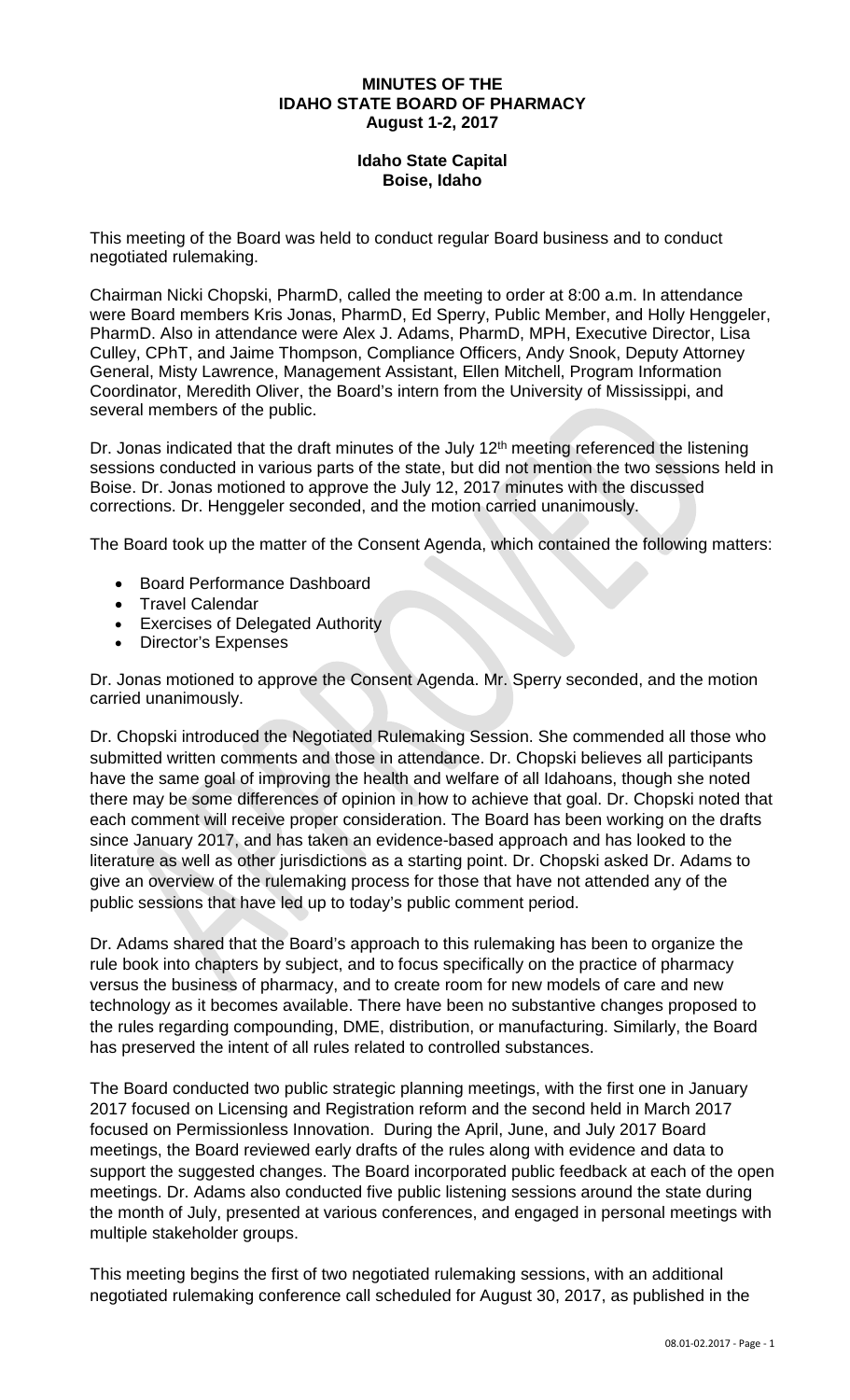August edition of the Idaho Administrative Bulletin. The August 30<sup>th</sup> conference call will be an opportunity for the public to comment on changes made during this initial negotiated rulemaking meeting. The Board's intent in hosting the meeting via conference call is to allow stakeholders across the state an opportunity to participate. Following the August 30 meeting, the Board intends to publish its Proposed Rules in the Administrative Bulletin on October 4, 2017, followed by a Proposed Rulemaking Hearing on October 25, 2017. Lastly, the Board intends to publish its Pending Rules in the December edition of the Administrative Bulletin.

Dr. de Blaquiere arrived at 8:30 a.m.

Dr. Chopski opened the public comment period with Chapter 4, Rules Governing Pharmacist Prescriptive Authority. The meeting minutes will briefly summarize core elements raised by those commenting; written comments that were submitted will be archived in full as part of the rulemaking docket.

Dr. Adams indicated that he saw two primary questions regarding legislative intent. First, several written comments noted that some of the drugs listed by the Board are for conditions that require a diagnosis, such as lice or cold sores, and the commenters felt that House Bill 191 specifically excluded drugs that require a diagnosis. Dr. Adams shared a note from the Legislative Services Office (LSO) regarding the use of the word "or" in I.C. § 54- 1704(5)(e)(iii), as enacted by House Bill (HB) 191 (2017):

"Or" is a disjunctive particle used to express an alternative or to give a choice of one among two or more things. *Frasier v. Frasier*, 87 Idaho 510, 514, 394 P.2d 294, 296- 297 (1964). It's therefore unnecessary to list "or" after each item in the list; the use of the word once indicates that the list presents alternatives. This is discussed on page 30 of LSO's Concise Drafting Manual. If (i), (ii), and (iii) were intended to be read as requirements instead of alternatives, the word "and" would have been included following (ii).

The Legislative Services Office indicated that the initial draft of HB 191 included "or" after each item in (e)(i) through (iv) and that they advised that this was unnecessary.

Dr. Adams noted that HB 191 thus gave the Board discretion when a diagnosis is needed if the condition is minor, or if the condition requires a CLIA-waived test in order to diagnose, or if the drug is to be used in an emergency.

Dr. Adams noted that he had received comments regarding the rules not listing actual drugs or drug classes, instead focusing on conditions. Dr. Adams noted the language from HB 191: "Drugs, **drug categories** or devices." (emphasis added) Dr. Adams noted that the term 'drug category' was added to enable the Board to draft rules that are broader than individual drugs. Drugs are categorized in many ways, according to both national and international health organizations. For example, drugs can be categorized according to their chemical structure, their mechanism of action, or by the diseases/conditions they are intended to treat. Dr. Adams noted precedent in legislation both in Idaho and elsewhere to organize by condition, as this may be more transparent and understandable (e.g., "FDA-approved drugs **indicated** for lice" as opposed to "scabicides.")

No follow-up comments regarding legislative intent were offered by commenters at the meeting.

The Idaho Medical Association (IMA) submitted written comments prior to the meeting. Ken McClure and Molly Steckel attended at the meeting. Ms. Steckel highlighted a few of the specific concerns of the IMA, reiterating her board is not strictly opposing the draft language, but would like to work with the Board of Pharmacy to create alternative verbiage. The IMA's main concerns as highlighted by Ms. Steckel include:

- Nausea Although a common ailment it can be the sign of a more serious disease state.
- Uncomplicated UTI This will require a new diagnosis, meaning in most cases a pharmacist may not prescribe for this condition. The pharmacist should be required to perform a CLIA waived test.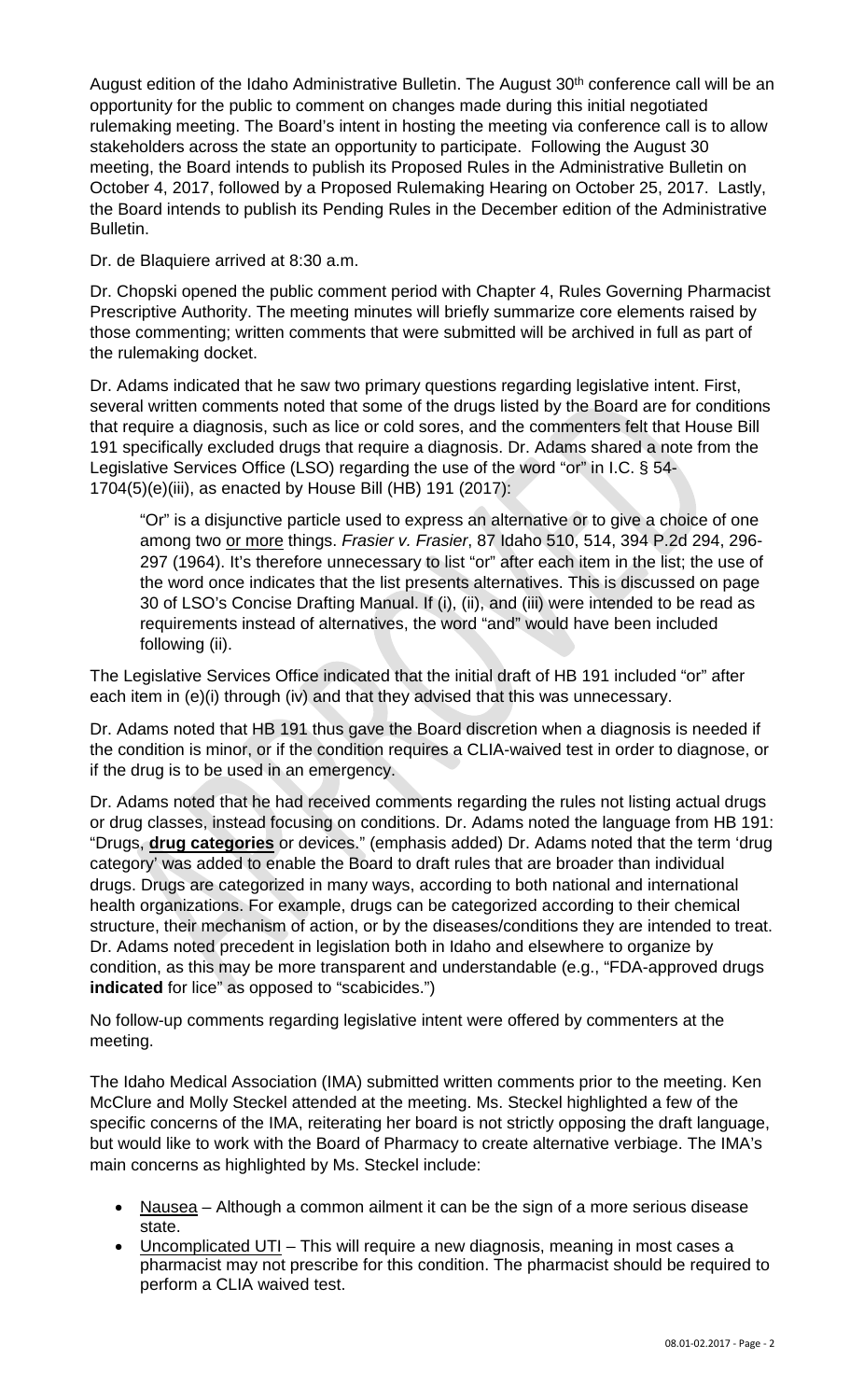- Influenza (specifically in pediatric patients) Children can be more susceptible to neuropsychiatric effects that have been seen when prescribing antivirals for children.
- Group A Strep Roughly 15% of children are carriers and test positive but don't need treatment.
- Diabetes There isn't necessarily a gap in care if a patient is not prescribed statins by their primary care provider.
- Short Acting Beta Agonists Rescue inhalers can be used too often and part of asthma management from a primary care standpoint is knowing how often a patient is filling their albuterol.
- Travel Drugs Have the potential to contribute or compound mental health issues. Blanket authority shouldn't be granted.

Dr. Adams noted the IMA's concern over fragmented care as it is also a concern of the Board's. The Board's desire is for patient treatment to be patient centered, team based, and coordinated among all health care providers, and has added the notification requirement to facilitate communication between a prescribing pharmacist and primary care provider. Dr. Adams asked Mr. McClure if his association had any recommendations or suggestions aside from the required notification included in the draft rules, and asked specifically what retail clinics are doing to address this concern. Mr. McClure didn't have any specific suggestions and indicated the concern is based on the notification coming after the patient has received the prescription, believing the communication between the pharmacist and physician should come prior to the patient ingesting the medication. He believes the breakdown is in the retail setting, though the process would work well in an institutional setting.

Jenny Arnold, PharmD, Washington State Pharmacy Association (WSPA) attended the meeting to express her organization's support of the Board's draft rules. Dr. Arnold coordinated the development of the curriculum for the Clinical Community Pharmacist Tools, which is a collection of Accreditation Council for Pharmacy Education (ACPE) approved continuing education modules that are currently in use in Washington State. Washington pharmacists are currently prescribing for many of the conditions that are proposed in the Board's rules. The program starts with the fundamentals of pharmacist care including patient assessment. She indicated that pharmacists are using protocols to identify whether a patient's symptoms fit within clinical guidelines, or if alarm symptoms are present that may trigger a referral. As an example, if a patient's symptoms are consistent with the uncomplicated urinary tract infection (UTI) protocol, the pharmacist must determine whether they can treat the patient for the illness or if referral symptoms are present. The Clinical Community Pharmacist Tools provides 13 modules covering different disease states. Dr. Arnold stated pharmacists are treating patients with minor illnesses every day as patients seek over-the-counter (OTC) pain medications, nausea medication, and a multitude of other OTC medications. These rules give patients that can't access primary care due to work barriers or other barriers a safety net and an option other than the emergency room or urgent care clinics for access to medical care.

Dr. Adams inquired if Dr. Arnold had suggestions for the draft language regarding education. Dr. Arnold noted she was pleased to see that there isn't an hour limit on education as it allows pharmacy schools to integrate the training into their curriculums. She feels an hour requirement can exclude some high quality programs. Dr. Arnold noted that approximately 5% of Washington pharmacies are Clinical Community Pharmacies. These pharmacies triage, assess, and prescribe for patients with minor ailments, while referring patients with certain symptoms. Most of these pharmacies are currently treating uncomplicated UTIs, and a sample treatment protocol had been submitted and reviewed by the Board.

Tim Frost, PharmD, attended the meeting to commend the Board for taking an evidencebased approach to pharmacist prescribing. Dr. Frost submitted a study regarding pharmacist prescribing of statin medications that was conducted in community pharmacies. He stated that the study showed that pharmacists can identify care gaps, provide patient assessment, and monitoring of the progress of these patients. Dr. Frost asked that the rule be extended to all patients and not just those with diabetes. Dr. Frost indicated that another study noted that patients were 3.3 times more likely to achieve their cholesterol goals when a pharmacist prescribed their medication over other prescribers.

Lorri Walmsley, Senior Manager, Pharmacy Affairs, Walgreen's expressed her support for the Board's conservative approach to pharmacist prescribing. She appreciates the education requirement is broad, allowing corporations to adopt appropriate risk mitigation strategies;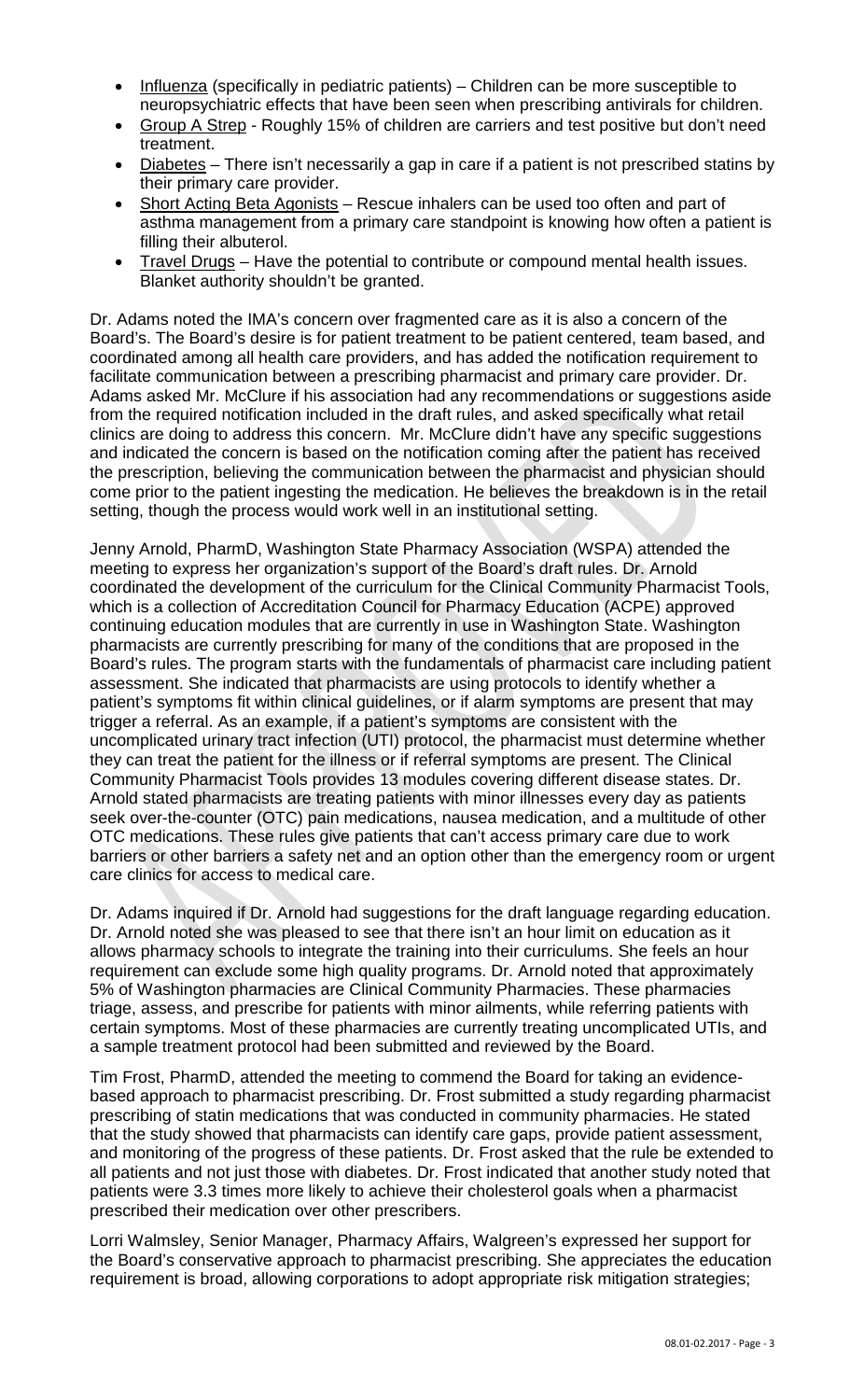she noted that Walgreen's ensured all their pharmacists were trained prior to allowing prescribing of Naloxone even though there was no requirement in Idaho law to do so.

Pam Eaton, Executive Director, Idaho State Pharmacy Association, and Idaho Retail Pharmacy Council, submitted prior written comment. Her comment was related to desire for pharmacist prescribing of prophylactic flu treatment for those living in the immediate household to a patient that has tested positive using a CLIA waived test. She reiterated that as a community, pharmacists are conservative and often slow to adapt. She provided examples of slow uptake, which she indicated meant that these prescribing rules are unlikely to open the floodgates to inappropriate prescribing. She noted that pharmacists are generally conservative as it related to expanded duties and will ensure they are well trained prior to taking on prescribing to patients.

Mark Johnston, RPh, CVS Regulatory Affairs and NABP Executive Committee, shared a Centers for Medicare & Medicaid Services (CMS) informational bulletin dated January 17, 2017 that states in part:

"CMCS recognizes that states continue to look for innovative tools to address pressing public health issues, such as the opioid epidemic or preventing influenza infections. State flexibilities in expanding the ability of pharmacists to prescribe, modify, or monitor drug therapy for certain medications may be effective at helping to address such issues by improving access to care. CMCS encourages states to consider using these methods to promote access particularly to those drugs that can help address priority public health issues."

Mr. Johnston reiterated the federal government recognizes the gap in health care and is asking states to do exactly what Idaho is doing with pharmacist prescribing. He also asked that all OTC medications be recognized in patient prescribing as diabetic test strips are included. He noted that it is a long standing practice for pharmacists to prescribe OTCs, though many payers do not pay for them as payment is at the discretion of the payer. He also asked the Board not to over-regulate the education requirement to provide these services. He believes excessive education requirements may defeat the legislature's goal of increasing access to safe and effective care by expanding pharmacist prescribing. He also asked the Board to consider adding a rule that pharmacists may prescribe certain drugs and devices to supplement an infusion prescription. He provided examples where this may be of use, and specifically suggested saline, heparin, infusion pumps, and some acute infusion reaction medications.

Dr. Adams inquired as to the maximum heparin dose of 100 units per milliliter proposed by Mr. Johnston. It was explained that this is the common dose for a heparin flush; heparin for other therapeutic uses has a dose range much higher than the maximum proposed.

Dennis McAllister, RPh, indicated the ACPE standards for colleges have been in place for 20 years. He agrees most pharmacists will work where they are comfortable and where they have knowledge and jurisdiction. Mr. McAllister commended the Board for formalizing what has been happening in rural pharmacies for many years.

Paul Cady, Dean, Idaho State University College of Pharmacy (ISU) commended the Board on the draft rules. ISU has been preparing students for services such as those outlined in the Board's draft rules for many years and he has been waiting for the time to come for pharmacists to be allowed to do what they have been trained to do. ACPE requirements include patient assessment and the College has prepared their students to care for complicated patients, and he believes the training is more than adequate. All professions must adapt to changes in their fields as things change. He supports the concept of reporting prescriptions to the primary care provider as it is what should be done in a team-based approach. He shared an experience where he had been to an urgent care and received new medication, but when he had returned to his primary care provider they were unaware that he had received them. There is no requirement for urgent care clinics to notify primary care providers of treatment or prescriptions even though the clinic collects the information. He looks forward to other categories of medications being added to pharmacist's prescriptive authority in the future.

Linda Garrelts MacLean, RPh, Vice Dean, Washington State University expressed her support of the Board's draft rules. She worked on a research project in Washington related to pharmacist prescribing for roughly 25 illnesses, many of which overlap with the conditions included in the Board's draft rules. Ms. Garrelts MacLean's indicated her project was quite successful. Pharmacists at several companies, including Fred Meyer, Bartell Drug, Costco,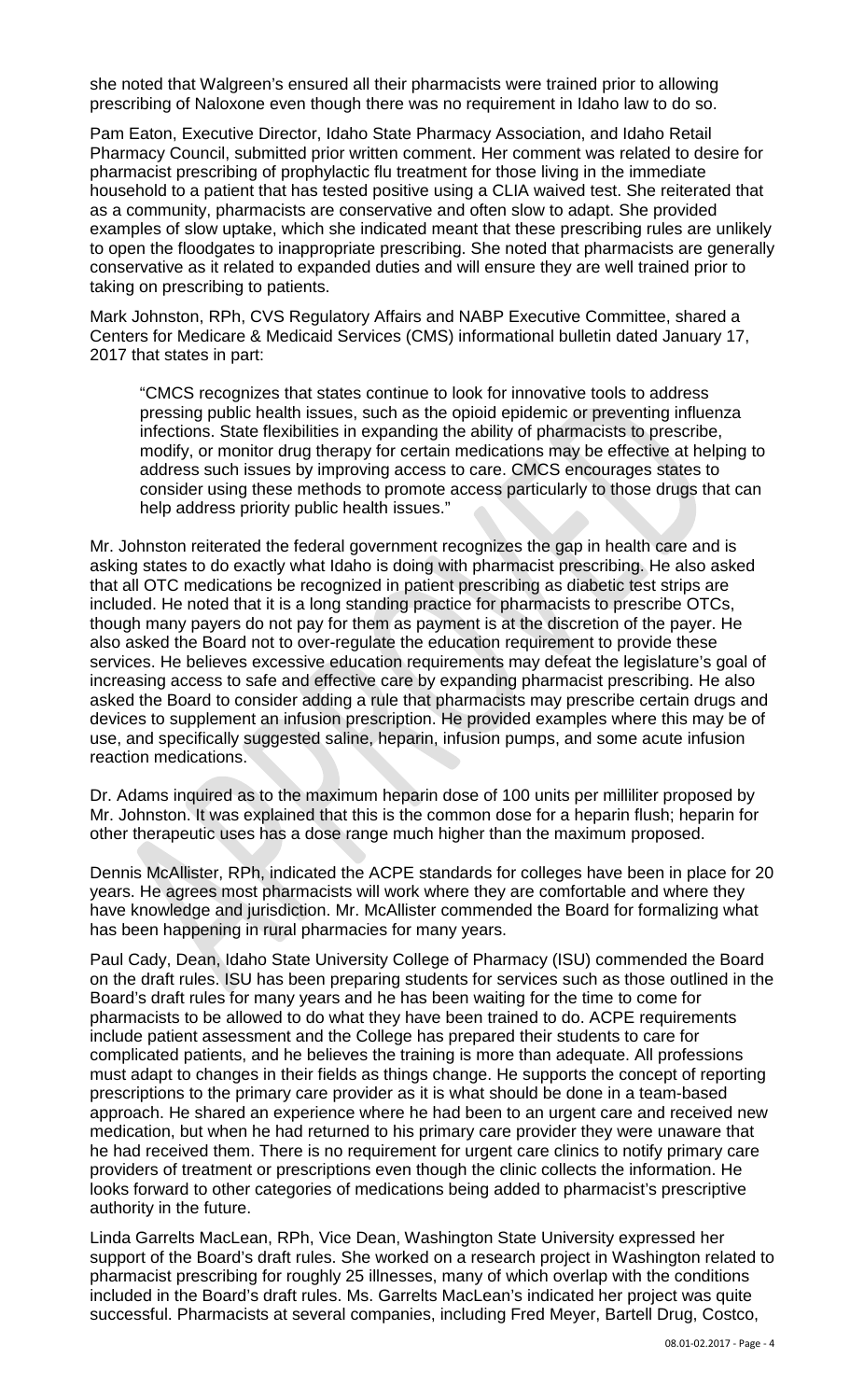etc. participated in the research. She noted strong, positive patient feedback and noted that results are going to be published soon. She noted that there have been zero reported adverse events due to therapy.

Laura Churns, PharmD, Albertsons, Director of Legislative & Regulatory Affairs, expressed her company's support of Chapter 4 and the increased access to patient care. She asked the Board to consider expanding the authority of this chapter to include hormonal contraceptives, prenatal vitamins, yeast infection medications, and propecia.

Following a brief break, Dr. Chopski asked Dr. Adams to share the remaining written public comment submitted to the Board.

The Idaho Academy of Family Physicians submitted written comment prior to the meeting, their comments included:

- Education Education standards regarding the list of medical conditions are not defined by the rule. Standards should be set to achieve, monitor, and maintain competency on listed conditions along with a regular review of the standards.
- Patient-Prescriber Relationship Concerns related to a pharmacist achieving a patient prescriber relationship.
- Collaboration No clear restrictions on which patients are appropriate for consultation or referral. Due to the lack of restrictions the patient-centered medical home model of care would be fractured.
- Follow-Up Care Plan A clear course of action should be developed for follow-up with all patients.
- Notification The term 'if applicable' is obscure and should be replaced with a clear process.
- Documentation The term 'upon request' leaves notification of the patient and their provider on the patient, this should be changed to mandatory and be the responsibility of the pharmacist.

The Idaho Primary Care Association submitted written comment prior to the meeting as summarized below:

- 020.01 Education Concerns regarding how competence is determined, achieved, and maintained.
- 020.03 Patient Assessment Concerns regarding lack of access to patient's health records.
- 020.06 Documentation Questioned how the data will be transmitted.
- 021.05 UTI Concerns regarding determination of 'uncomplicated' and process of diagnosis.
- 022.01-05 Question regarding provision of devices and if they would only be supplied to patients with an existing asthma diagnosis.
- 024.01-02 Clinical Gaps Concerns regarding the primary care provider should be managing gaps as they have access to current lab results and a comprehensive medical history of their patients.

Michael E. Klepser, PharmD, Professor, Ferris State University College of Pharmacy encouraged the Board to expand clinical access for prophylactic agents for family members and close contacts as warranted for influenza.

Allison Dering-Anderson, PharmD, Clinical Associate Professor, University of Nebraska College of Pharmacy shared lessons learned in recent studies:

- Exacting thresholds are not helpful, thresholds for referral are much easier to work with and actually result in better care;
- Prophylaxis therapy for household members of an influenza positive patient should be written into protocols with guidance on who should be offered prophylaxis and who should be referred;
- Vaccination recommendations should be a part of collaborative agreements (when used) and protocols to assure that they are not missed.

Deanna Tran, PharmD, BCACP, Assistant Professor, Co-Director, Pharmacy Practice Laboratories, University of Maryland School of Pharmacy, submitted research she had conducted on pharmacist-prescribed travel drugs.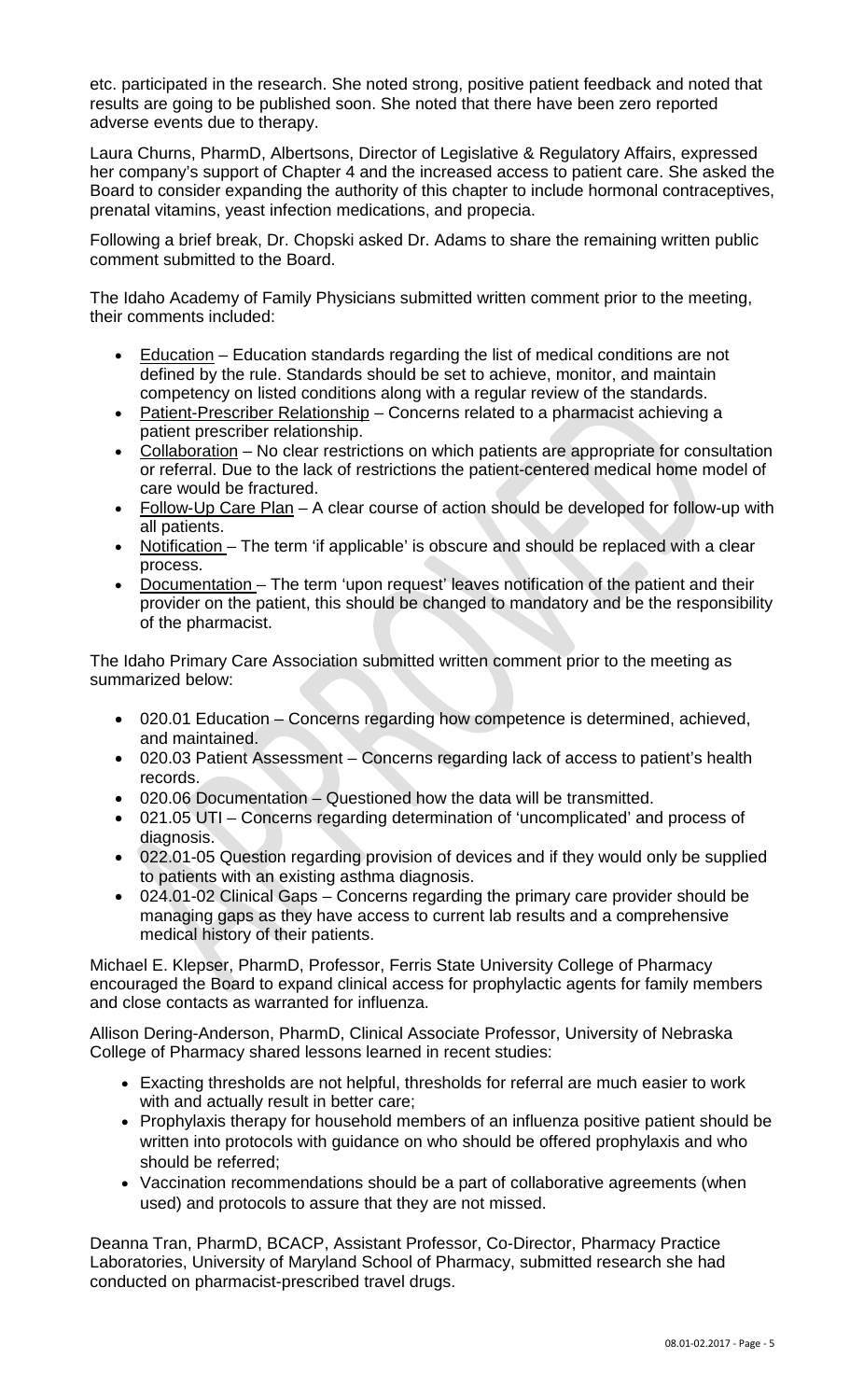Hannah Renner, PharmD, Community Pharmacy Research Fellow, University of Pittsburgh School of Pharmacy, submitted research indicating only 63% of U.S. adults with diabetes aged 40 and over take a prescription cholesterol-lowering medication, though the American College of Cardiology/American Heart Association guideline indicates patients with diabetes aged 40-75 should be treated with moderate to high intensity statin medications. She noted her research on pharmacist intervention to increase statin prescribing rates in this guidelinerecommended population.

Heather Hammerstedt, MD, and Chuck Washington, MD, emergency room physicians submitted separate but nearly identical comments highlighting the following:

- Sect 020.01 Education: there are no specific recommendations for education to be achieved before prescribing for the conditions outlined.
- Sect 020.03 Patient Assessment: how will the pharmacist diagnose the conditions in 021-025?
- Symptoms of nonemergency and emergency illness overlap 90% of the time. It is easy without the appropriate training to miss a more serious condition.
- Sect 021.04 Nausea: how will pharmacists diagnose a condition based on nausea?
- Sect 021.05 Uncomplicated UTI: How will pharmacists determine?
- There is no provision in the proposed rules to put any limits on the age of the patient that a pharmacist can prescribe for
- There is no provision in the proposed rules to prohibit a pharmacist prescribing for certain high risk patients/conditions: pregnancy, etc.

No comments were received regarding the Collaborative Pharmacy Practice and Statewide Protocol rule, which has been organized into this section from the existing rules.

Mr. Sperry stated he believes the Board has taken great care in drafting these rules and appreciates the public comments from various stakeholders. Mr. Sperry asked Mr. McClure and Ms. Steckel about efforts to educate physicians regarding the prescribing of opioids. Ms. Steckel indicated the information obtained from the American Medical Association has indicated there is no correlation between education and prescribing habits. Some providers are more educated than others in regards to this type of prescribing based on their specialties. They are also talking with the Office of Drug Policy on this topic.

Dr. Chopski asked Dr. Adams to open public comment on Chapter 1. The Board is adding draft language regarding Standard of Care based on the March 2017 presentation by Anne Lawler, Executive Director of the Idaho Board of Medicine. Dr. Adams summarized public comment submitted by Pam Eaton on behalf of her organizations, related to Unprofessional Conduct which included:

- Excessive provision of controlled substances There is no definition of 'clearly excessive.'
- Prescriber incentives Concerned about how this impacts company goals regarding flu shots administered, etc.
- Standard of Care Concerned the definition is too broad and vague.

Dr. Adams summarized the public comment received regarding Chapter 2:

- From a listening session feedback that the Board should consider a two-year license vs. an annual renewal.
- Dr. Adams also noted there are two instances in which the word "nonresident" may be added to clarify the registration requirement.
- No comments were received regarding any of the fee modifications.

Dr. Adams summarized the public comment received regarding Chapter 3:

- From a listening session One pharmacist asked if professional judgement could be overridden by corporate policy.
- Bill Silvius the current language prevents the change in package size for controlled substances, and he provided an example of where this would be useful and in the best interest of patient care for a controlled substance.

Pam Eaton submitted the following comments on behalf of the Retail Pharmacy Council:

• Prescription Drug Order Validity: Tampering – Requests clarifying language that would constitute tampering.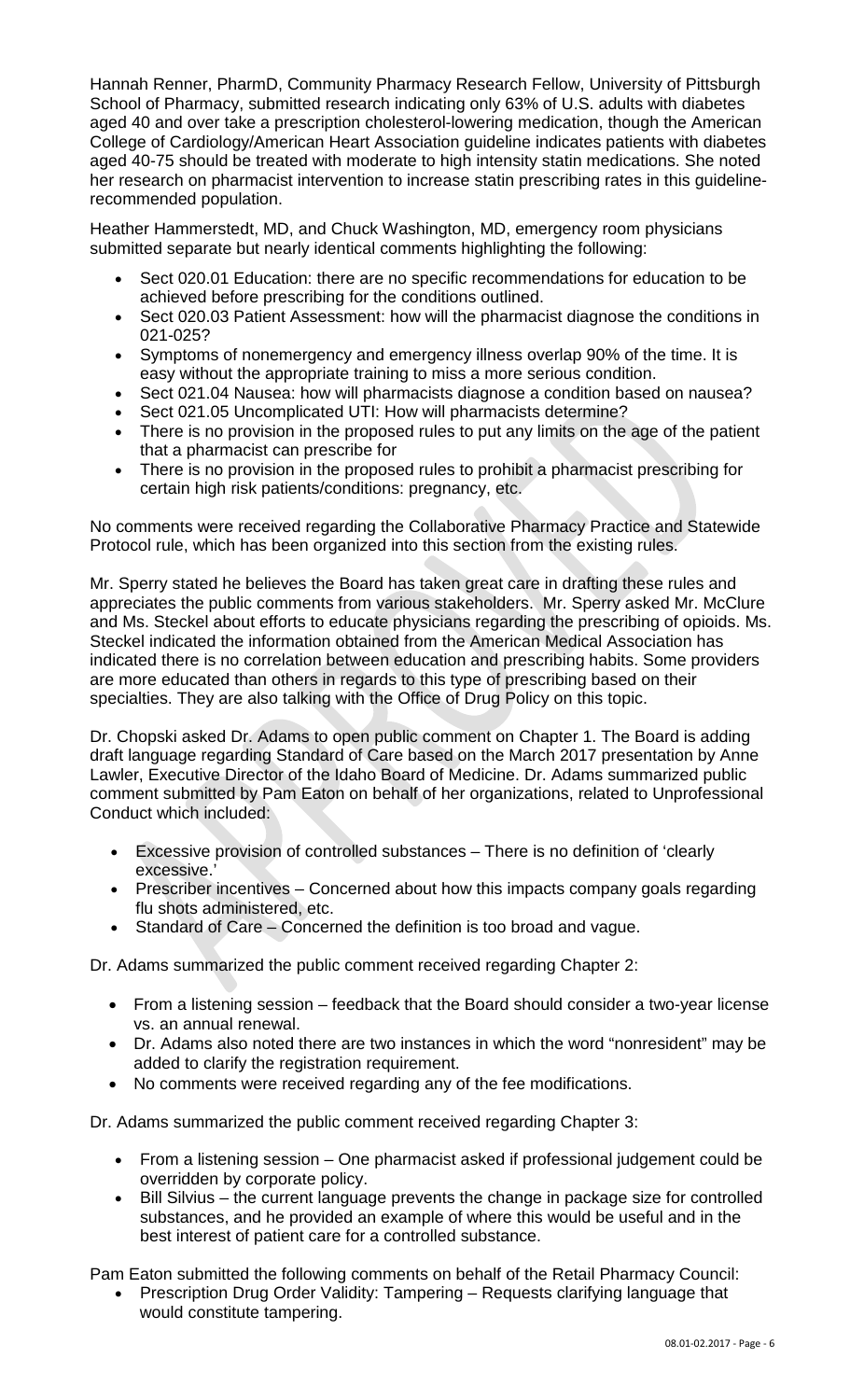- Prescription Drug Order Validity Requests language to clarify earliest fill dates for patients receiving multiple prescriptions.
- Recordkeeping Inventory after Theft Suggests changing from 48 hours to 72 hours as 48 hours is insufficient time to complete an inventory.
- Reporting Requirements: Employment Changes Recommends striking the rule as the PIC may not be aware of the new place of employment and the burden should be on the licensee.

No comments were received regarding Chapters 5 or 6, either in writing or verbally at the meeting.

John Sullivan, PharmD, Idaho State Hospital Association, expressed the support of his organization for the Board's draft rules.

Dr. Chopski called for miscellaneous comments, not related to any existing rulemaking.

Dr. Adams shared public comment submitted by Kelly Krawtz, PharmD, BCPS on behalf of St. Luke's internal medicine physicians requesting guaifenesin with codeine be a schedule 4 medication so it is reported to the PMP.

Dr. Adams shared a written comment from Charles Clark, RPh, from Salmon, expressing his concerns related to the Board's direction and to telepharmacy.

Ms. Garrelts MacLean shared an update on the Pharmacy Technician Immunization Program waiver, for which WSU created a technician immunization training program. They are about to publish the results and the article will be shared with the Board. She indicated the program was a great success in building confidence in the technicians that participated. WSU has continued to improve their training program, and have increased from a 2 hour program to a 4 hour program based on feedback from pharmacists and technicians. They will launch a 'train the trainer' program in the future.

Dr. Cady expressed his position to have the OTC Schedule 5 medications be prescribed by pharmacists so they are reported to the PMP, which he believes will create a better picture of all controlled substances received by patients.

Cassandra Carper, PharmD, from Walmart expressed concern that some pharmacists may not be comfortable telling their employers they are uncomfortable with the ratio.

Dr. Chopski thanked all for participating in the negotiated rulemaking session. The Board members will deliberate on all the feedback received, and take up the rules the following day to consider changes based on the feedback.

The Board next took up the matter of Consent Agenda: Stipulations, which contained one item related to Marley Drug. Marley Drug representatives did not attend the meeting, nor did their legal counsel. Marley Drug is located in Winston-Salem, North Carolina. During a review of their dispensing records by the North Carolina Board of Pharmacy, it was discovered that Marley Drug was shipping prescription medication to Idaho residents without proper licensure between May 2015 and December 2016. By signing the Stipulation and Order Marley Drug agrees to pay fine in the amount of \$7,600. Dr. Henggeler motioned to approve the stipulation, Dr. Jonas seconded, and the motion carried unanimously.

Dr. Chopski asked Dr. Adams to frame the conversation regarding Corrective Action Plans (CAP). Dr. Adams referenced the presentation by Anne Lawler, Executive Director of the Board of Medicine in March 2017. Staff has reviewed the current Delegated Authority (DA) list and identified those that are minor and could be resolved using CAP and not reported as discipline to HPDB. If a registrant or licensee chooses not to accept the conditions of CAP, or if the individual does not complete the CAP in the stated time, the Board retains the option of pursuing an Administrative Complaint or a Stipulation and Consent Order. Following a brief discussion, Dr. Jonas motioned to accept the CAP policy as written. Mr. Sperry seconded, and the motion carried unanimously.

Misty Lawrence presented the Board's financial report:

- At fiscal year close expenditures were up 18.3% over last year and receipts were up 11%. For comparison, in FY 16 Expenditures were down -4.5% and Receipts up 6%
- Highlights of changes in Revenue.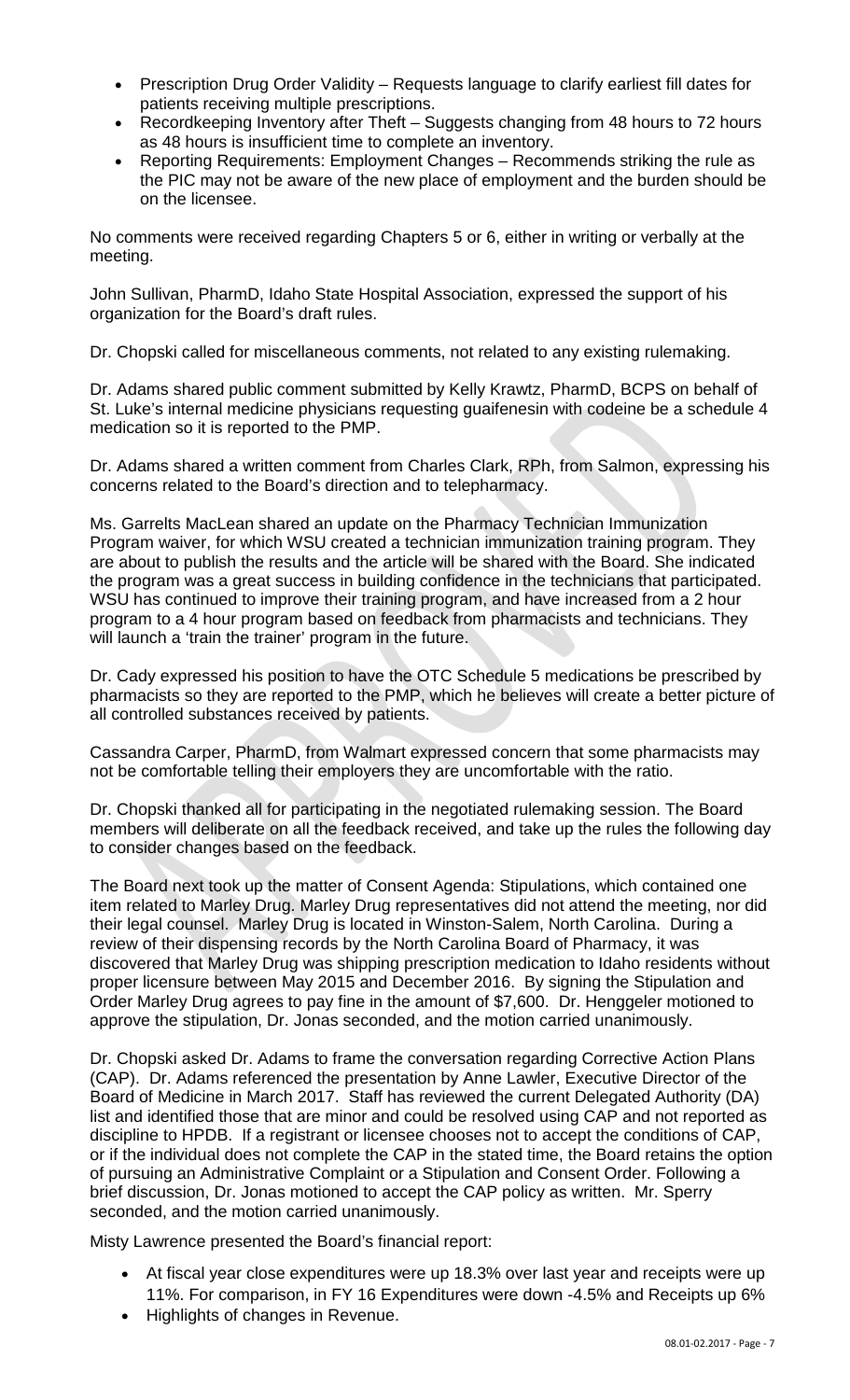- o Fines increased by 75% or \$31,800 over last year. FY15-\$20,700; FY16- \$42,300 104% increase and FY17 \$74,100.
- o Miscellaneous Revenue Increased by 15% or \$1,600 over last year. This is revenue from overpayments, refund processing fees, and return check fees. We refunded \$7,400 of the \$12,100 collected.
- o Other licensing fees decreased by 14%, or \$13,200. This includes significant decreases in late fees. Reinstatement, and prior year fees as well as an increase in background checks, \$3,200 or 100 BGC's.
- o Registration fees were up 10%, or \$135,100, and licensing fees were up 8%, or \$26,800.
- Fiscal year 2017 ended with 96.7% of the budget expended.
	- o Personnel Cost was 99.4% expended –\$73.46 was reverted. After early distribution of Change in Employee Compensation and allowable bonuses we were able to move the remaining amount to Capital Outlay (CO).
	- o Operating Expenditure (OE) was 91.2% expended. A total of \$60,872.47 was reverted.
	- o Original OE appropriation was 99.9% expended with only \$872.47 reverted
	- o \$60,000 was as a supplemental to cover the Health & Welfare contract. Unfortunately, none of these funds were expended before the end of the fiscal year.
- CO \$250,000 originally appropriated for the licensing system has been carried over to FY18. CO was 100% expended. Staff was able to secure the visual portion of the new board room setup and purchase adjustable legs to modify the remaining desks in the office.
- Beginning of the fiscal year cash balance was \$2,411,780. Ending cash balance was \$2,610,200. Showing an increase of \$198,420 over last year.

# **Renewal Period Update:**

12,550 renewal notices sent out.

- Of those 11,426 or 91.04% renewed, 98.87 renewed on-time; 1.13% renewed late
- 35 or .28% have not provided all required information
- 559 or 4.45% are currently not renewed
- 530 or 4.22% notified staff they are not renewing

Pharmacists that currently hold CS registrations were required to register with the PMP, all but 9 are accounted for.

# **Year End Licensing Info:**

New applications - Approved: 3387, increase of 102 or 3% over LY

Total license/registration issued in FY17 22048, increase of 888 or 4%

Current Active Licenses: 20,739

- In-State Pharmacies: 383
	- o Retail: 289
	- o Hospital: 58
	- o Limited: 36
- Prescriber Drug Outlets: 285
- Mail Service: 626
- Nonresident Central Drug Outlet: 41
- Outsourcing Facility: 33
- Nursing Home: 58
- DME: 420
- Veterinary Drug Outlet: 9
- Manufacture: 457
- Wholesaler: 505
- Distributor: 310
- OTC Wholesaler: 213
- Narcotic Treatment Center: 3
- Non-Pharmacy Retail Outlet: 1227
- Pharmacists total: 3253
	- o Licensed 2666
	- o Registered, nonresident 587
	- o Controlled Substance Registrations: 1779
- Student Pharmacist: 393
	- o In-school: 366
	- o Graduates: 27
- Pharmacy Technicians: 2545
	- o Certified: 1686
	- o Training: 565
	- o Grandfathered: 294
- Veterinary Drug Technician: 25
- Practitioner Controlled Substance: 8156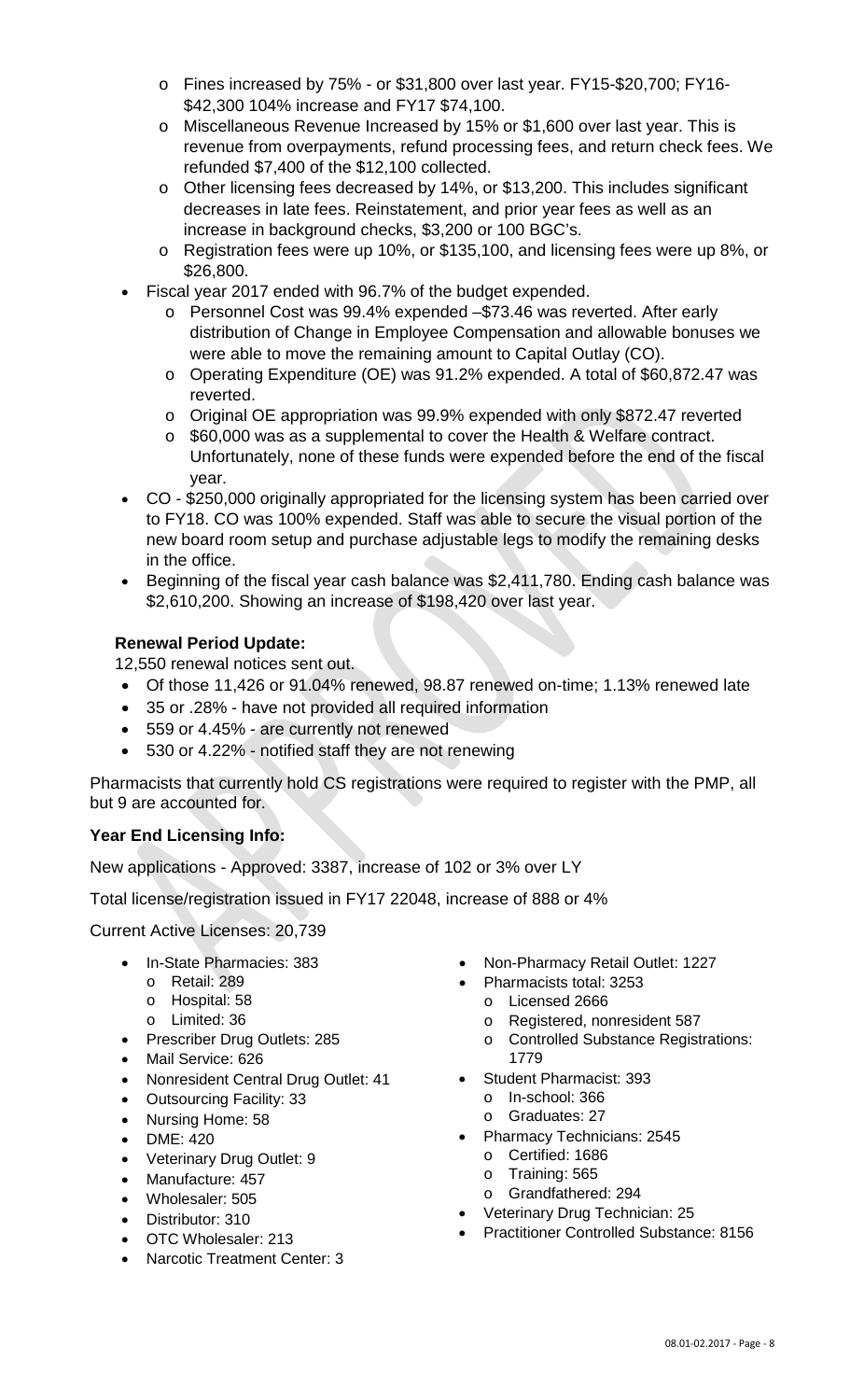The Board took up the waiver request from Archway Apothecary. Matthew Hardey, Secretary/Treasurer, attended the meeting telephonically. Mr. Hardy is requesting a waiver from the 'sixth day' of operation requirement of rule 730. His pharmacy only provides nicotinamide adenine dinucleotide (NAD), which is a sterile solution only available to physicians as a nutritional supplement for the treatment of drug addiction. Following discussion Mr. Sperry motioned to approve the waiver request contingent of the pharmacy providing only NAD to physicians, and the waiver expires on July 1, 2018. Dr. Jonas seconded, and the motion carried with Dr. Henggeler opposed.

Nicole Fitzgerald, interim Director of the Office of Drug Policy (ODP), provided an update on the Millennium Fund Grant Prescription Drug Take Back program. The request was to purchase prescription drop boxes and to provide funds for marketing to grantees. The goal is to increase the ability of patients to dispose of unused and unwanted medications through convenient disposal locations. In May, ODP selected 11 pharmacy organizations, serving 21 locations. Some pharmacies have used marketing funds for television and radio ads to bring awareness to the program. ODP will be funding additional drop boxes. Funding is available until June 2018, and interested pharmacies were encouraged to contact either ODP or the Board for additional information.

Dr. Jonas motioned to amend today's agenda and address the brief summary of agency legislation and the executive session today instead of tomorrow, as the Board's business has completed early. Dr. Henggeler seconded, and the motion carried unanimously.

Dr. Chopski asked Dr. Adams to lead the discussion of 2018 agency legislation. Dr. Adams distributed the draft language for 54-1733 Transmission of a Written Drug Order. He indicated if this legislation passed in 2018, the Board would need to promulgate rules surrounding the change, and it would only become operational if the Board adopted rules.

Mark Johnston, presented information regarding PhotoRx, which has been approved in Arizona as a pilot program. The mobile application is still in development, and isn't available yet. Following the presentation the Board granted unanimous consent to move forward with draft language for future legislation.

Dr. Adams shared there is some non-substantive cleanup of the Controlled Substance Act (CSA) that is being proposed for the annual CSA bill. This was work left behind by the Board's previous executive director, and the time seemed right for the Board to move forward with it. Dr. Adams will share the language with external stakeholders and the Board can take it back up at the October meeting.

Dr. Henggeler motioned to enter executive session as allowed by Idaho Code 74-206. (1)(a) - (b) as they relate to items related to employees. Mr. Sperry seconded, roll call vote resulted with all in favor. The Board entered executive session at 2:11 p.m. Dr. Henggeler motioned to leave executive session. Dr. de Blaquiere seconded, and the motion carried unanimously. Executive session ended at 2:51 p.m.

Mr. Sperry motioned to adjourn, Dr. de Blaquiere seconded, and the motion carried unanimously. Meeting adjourned at 2:55 p.m.

### **August 2, 2017**

This meeting of the Board was held to conduct regular Board business and negotiated rulemaking.

Chairman Nicki Chopski, PharmD, called the meeting to order at 8:00 a.m. In attendance were Board members Rich de Blaquiere, PharmD, Kris Jonas, PharmD, Ed Sperry, Public Member, and Holly Henggeler, PharmD. Also in attendance were Alex J. Adams, PharmD, MPH, Executive Director; Lisa Culley, CPhT, and Jaime Thompson, Compliance Officers, Andy Snook, Deputy Attorney General, Misty Lawrence, Management Assistant, Ellen Mitchell, Program Information Coordinator, Meredith Oliver, the Board's intern from the University of Mississippi, and several members of the public.

Dr. Chopski gave an overview of the day and shared that there were a few items moved to yesterday's agenda given extra time available. She assured those in attendance if they were there for one of the moved items, she would give them an opportunity to speak to the item. She asked Dr. Adams to remind the Board of public comments as they discussed any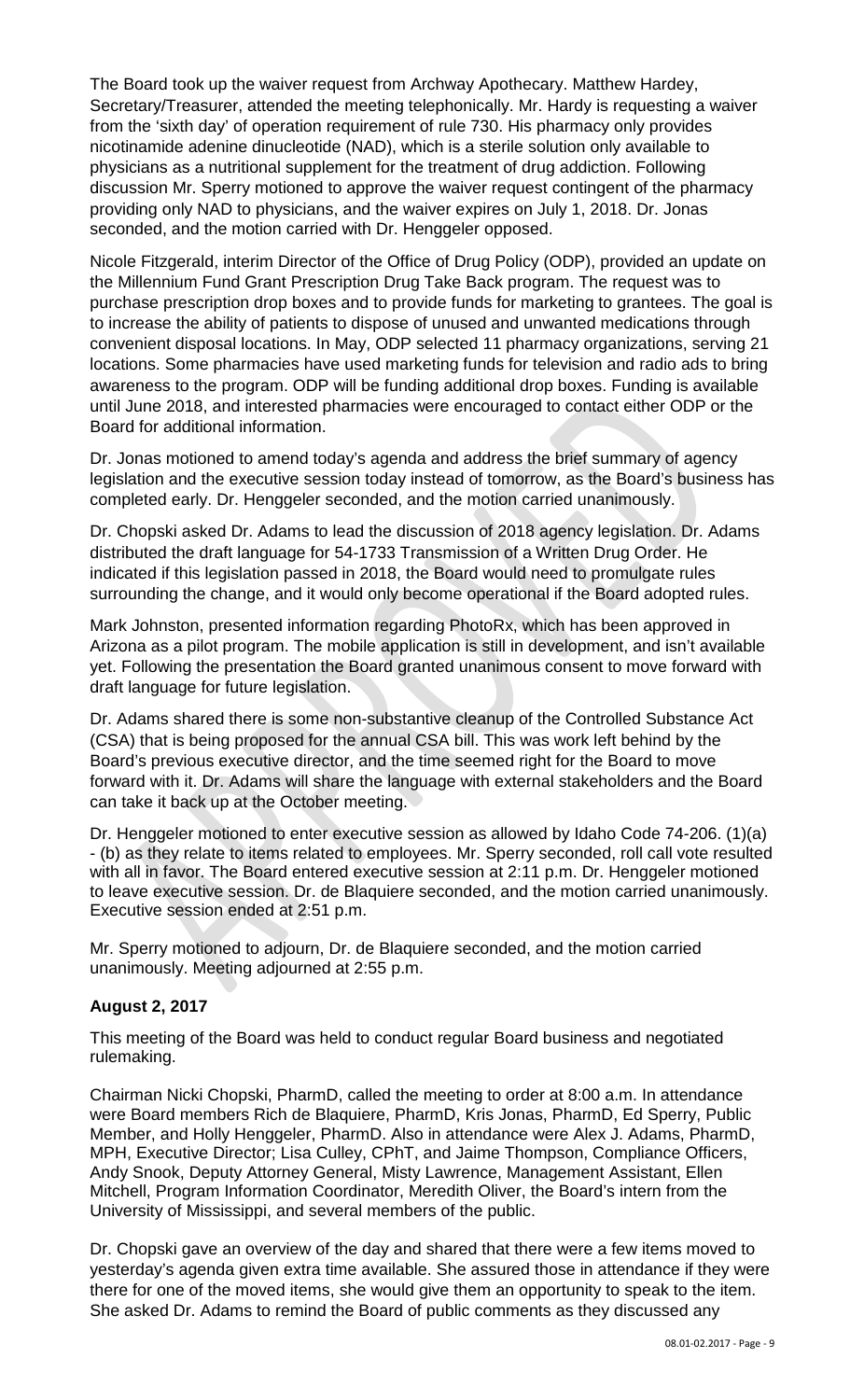changes to the final drafts. Dr. Adams reviewed the public comments that had been submitted both in writing and verbally. The Board deliberated on each comment, and a summary of the Board's action is noted below.

# **Chapter 1** – **Rules of Procedure.**

Discussion of Chapter 1 resulted in the following:

- Change the title of Chapter 1 from "Rules of Procedure" to "General Provisions" to better capture that Chapter 1 establishes general provisions and serves as a parent chapter for the five following chapters.
- 22.08 Excessive Provision of Controlled Substances no change.
- 22.11 Prescriber Incentives no change.
- 22.16 Standard of Care no change.
- 22.17 Unnecessary Service or Procedure no change.

# **Chapter 2 – Rules Governing Licensing and Registration.**

- 007 Official Board Journal strike 'and copies may be obtained from the Board office' as all newsletters are online. This change will be made for all chapters.
- 030 Added 'Nonresident' for clarity; the Board is trying to highlight the distinction between pharmacist licensure vs. registration. Registration is a pathway that only certain nonresident pharmacists may pursue.
- 035 Added 'Nonresident' for clarity.
- Regarding comments to provide a two year license, the Board made no change.

# **Chapter 3** – **Rules Governing Pharmacy Practice.**

Dr. Adams reminded the Board they had received one comment regarding the pharmacist to support personnel ratio. Following a brief discussion the Board determined they did not want to re-address the ratio at this time. Following discussion the Board made the following determinations related to Chapter 3:

- 100.02 Prescriber Delegation add 'or pharmacist intern.'
- 300.03 Tampering no change.
- 300.06 Expiration no change.
- 400 Inventory After Loss no change at this time, though staff will connect with the DEA to better understand how the Board's current rule differs from the federal Controlled Substances Act. Board staff will address this on the August 30<sup>th</sup> conference call.
- 402.02 Employment Changes strike the duplicative reporting requirements in terms of change of employment, which currently requires both the PIC and the individual to report in 10 days. The Board felt reporting by the PIC is still important in the instance an individual was terminated for controlled substances related causes. To address termination for adulteration, rule 402.05 was amended to require reporting of adulteration or misappropriation of a controlled substance in accordance with Section 37-117A of Idaho Code.
- 402.04 Individual Information Changes add 'in employment or changes' for clarity to the individual reporting requirements.

### **Chapter 4** – **Rules Governing Pharmacist Prescriptive Authority**

- 020 Added 'all nonprescription drugs and devices' to coincide with existing practices; the Board wanted to avoid having to otherwise list OTC drugs individually.
- 020.01 Education There were general comments about the education requirements related to medications pharmacists may be prescribing. The verbiage regarding prescribing was adapted from the Nurse Practitioner Act. The Board discussed previous Idaho legislation, and examples from other jurisdictions. Dr. Jonas noted that there are differences between new graduates and seasoned practitioners, and that there is a professional responsibility for all health professionals to keep up to date in accordance with their practice. Following considerable discussion Dr. Jonas motioned to leave the verbiage of 020.01 as written. Dr. de Blaquiere seconded, and the motion carried with Dr. Henggeler opposed.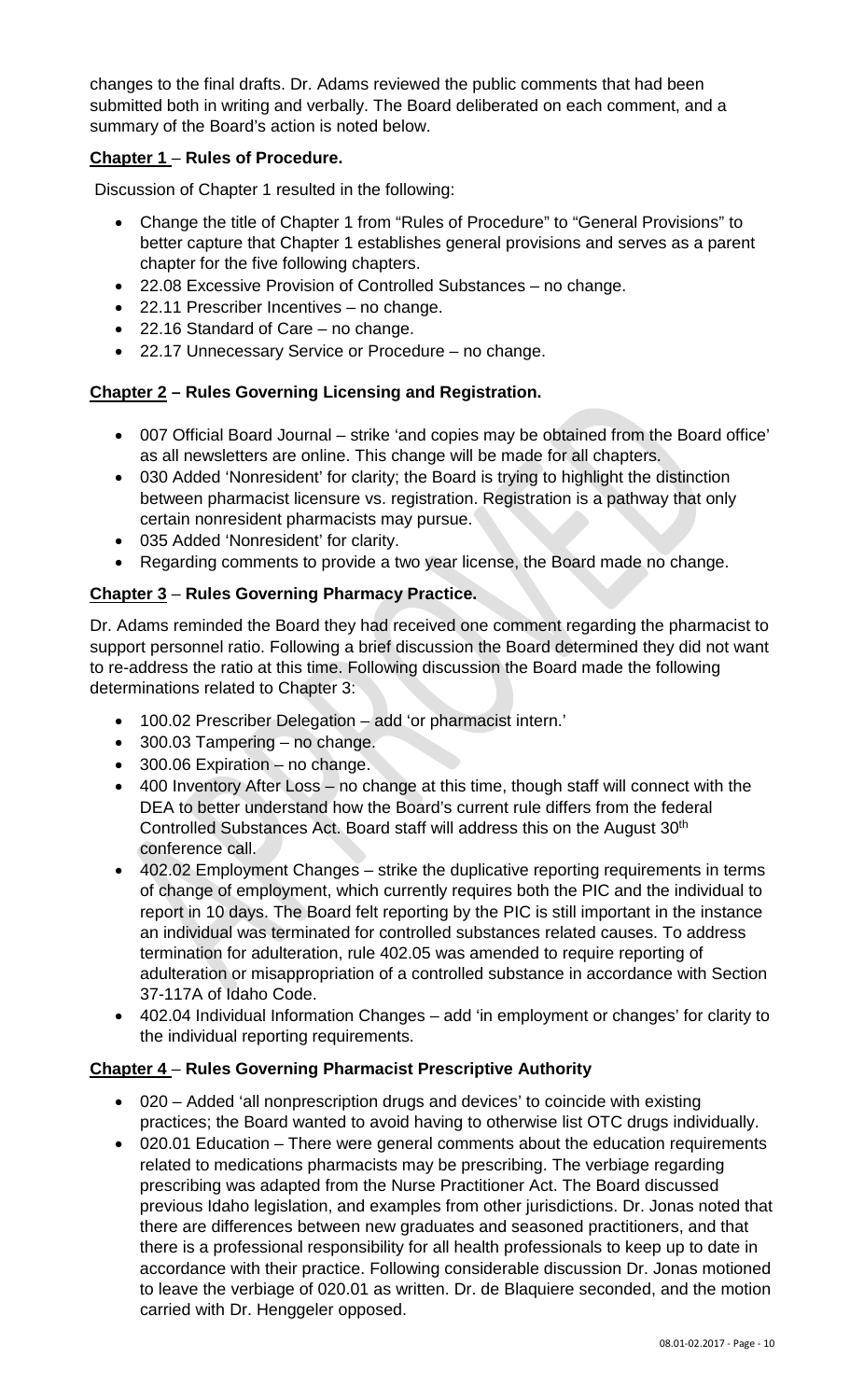- 020.02 Patient-Prescriber Relationship no change; the confusion from the comments seemed to stem from a misreading of the statute, which Dr. Adams clarified by reading a statement from the Legislative Services Office (LSO). The Board heard no further comments or concerns related to legislative intent after the LSO analysis was read.
- 020.03 Patient Assessment added:

'At a minimum, the pharmacist must maintain a patient assessment protocol based on current clinical guidelines that specifies the following:

- a. Patient inclusion and exclusion criteria; and
- b. Explicit medical referral criteria.

The pharmacist must revise the patient assessment protocol when necessary to ensure continued compliance with clinical guidelines. The pharmacists' patient assessment protocol, and any related forms, must be made available to the Board upon request.'

The Board noted that this added language is intended to address the concerns raised by medical groups. By requiring pharmacists to maintain a treatment protocol linked to a clinical guideline that sets guideposts for the Board's expected standard of care. The Board noted that several comments asked about setting age limits or carving out high-risk populations in the rules; the Board noted that there are *de facto* age limits and limitations on high-risk populations because of the link to clinical guidelines. As an example, Dr. Adams noted that the national guidelines related to statin use in patients with diabetes is targeted to patients between the ages of 40 and 75. If, however, the Board limited in rule the statin use in patients with diabetes to patients in this age range, the Board would have to update the rule every time the clinical guidelines changed. It would be a constant process and even with temporary rules, there would be lags between when clinical guidelines change and when a temporary rule becomes effective. Thus the Board deferred to prevailing clinical guidelines, as other health professions have, and requires updating when necessary. By requiring a protocol linked to clinical guidelines, the Board is setting the bar higher than other health professions currently require. Making the protocols available to the Board upon request creates an accountability mechanism as the compliance officers may request the protocol for audit at any point in time.

- 020.05 Follow-up Care Plan no change, as this language is adapted from House Bill 4, which the legislature approved unanimously.
- 020.06 Notification changed "if applicable" to "if identified by the patient," which clarifies that the pharmacist is expected to notify the patient's primary care provider, however some patients may not have a primary care provider, and thus if none is listed, no notification is able to be given. Dr. Adams noted that in his testimony to the Senate, he indicated a one-size-fits-all approach may not be possible, and asked if the Board wanted to consider requiring notification for only a subset of the drugs or drug categories in which notification made the most clinical sense. He noted it may not be important for certain conditions (e.g., lice or cold sores). Dr. Chopski commented she believes the notification after prescribing requirement is critical and wants notification for all pharmacist prescriptions. The Board discussed notification as an additional accountability mechanism built into the rules. If a pharmacist deviates from clinical guidelines, the provider who receives the notification can file a complaint with the Board. This accountability mechanism goes above and beyond other health professions currently.
- 020.07 Documentation add 'any notification provided' which requires pharmacists to document the notification provided under 020.06. This reflects the importance the Board ascribes to the notification requirement.
- 021.04 Nausea Dr. Adams will conduct additional research for the August 30 meeting pursuant to concerns raised. The Board wants to learn more from the jurisdictions on how they have addressed the stated concerns, and if the concerns have materialized.
- 021.05 Uncomplicated UTI Dr. Adams will conduct additional research for the August 30<sup>th</sup> meeting. In particular, the Board will learn more about current practices regarding the management of UTIs via phone call.
- 023 Pharmacist Prescribing Based on CLIA Waived Test Dr. Adams will conduct more research for the August 30<sup>th</sup> meeting based on comments regarding neuropsychiatric effects in pediatric patients; add 'When a person has tested positive for influenza, a pharmacist may additionally prescribe an antiviral medication to an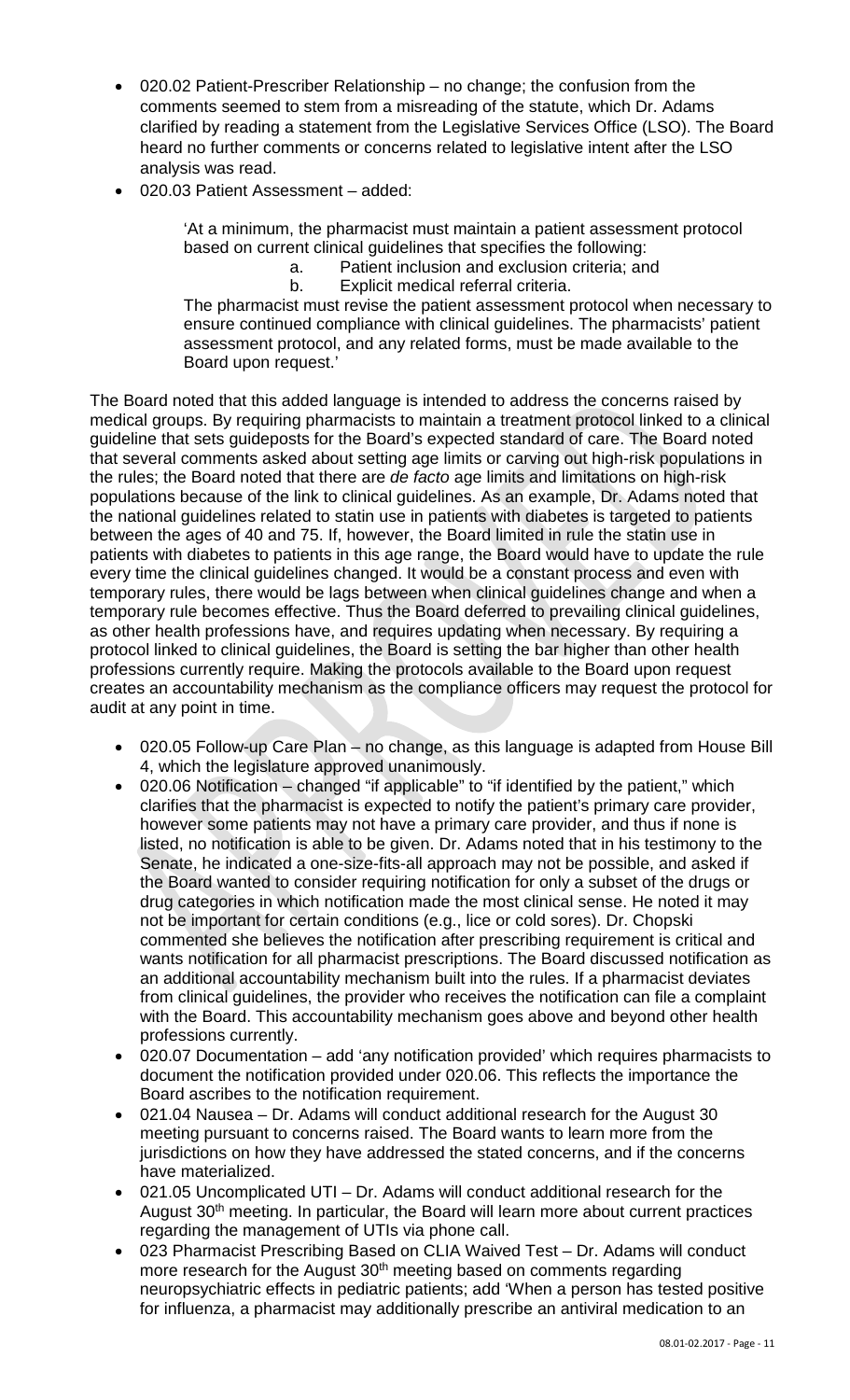individual who has been exposed to the infectious person and for whom clinical guidelines recommend chemoprophylaxis.'

- Streptococcus Dr. Adams will conduct more research for the August 30<sup>th</sup> meeting based on the comments submitted regarding strep carriers.
- 024 Clinical Gaps (statins) Dr. Adams will conduct more research for the August  $30<sup>th</sup>$ meeting to try to gauge the extent to which the national gap, reported to be near 40%, could be attributable to legitimate exclusions, such as pregnancy in diabetic patients aged 40 to 75.
- 025 Travel Drugs add 'non-controlled drugs' to coincide with the language in House Bill 191. Dr. Henggeler expressed her desire to have an education requirement around travel drugs. Following a brief discussion, the Board directed Dr. Adams to conduct additional research for the August  $30<sup>th</sup>$  meeting to assess the extent to which this is included in the pharmacy curriculum.
- Add section 026 Supplements to an Infusion Order, with a limitation on the heparin dose to 100 units per milliliter.
- Add section 027 Emergency Situations, which limits the prescribing of these drugs to an emergency, limits the quantity to 'the minimum quantity necessary', and requires the pharmacist to contact emergency medical services as soon as possible. This adapts language that was used in the opioid antagonist and epinephrine auto-injector prescribing that has been previously approved by the legislature.

Mr. Sperry reminded the audience of his experience serving on the Utah Medical Board. He reiterated the Board has taken an evidence-based approach to drafting the rules and are within the scope of the legislative intent. Mr. Sperry took issue with the comments regarding education as he believes physicians haven't taken the initiative to educate around the opioid issue. He stated he has always had exceptional care from pharmacists. When his physician was unable to gain success in lowering his blood pressure his physician referred him to the pharmacist, who was able to get his blood pressure down.

Dr. Chopski thanked all participants, and welcomed any organizations to meet with Board staff in the time-period between rulemaking sessions to provide more feedback or assist with research on the outstanding topics.

Dr. Adams provided a recap of the items that were moved from today's agenda to yesterday. There were no public comments for these items.

Christopher Erb attended the meeting to update the Board on his progress toward obtaining an Idaho Pharmacist License. Mr. Erb has been working at MedSync Pharmacy with Josh Gerke, PharmD. He stated he has enjoyed the practice setting and is happy to be back in the pharmacy. He is 50 months into his PRN contract and has been successful in the program. Mr. Erb shared that he had received a charge of disturbing the peace for a recent interaction; the case is working its way through the court system. He is about three months from sitting for the NAPLEX. Dr. Adams cited the possible change in the rules that could affect Mr. Erb's time frame. The Board thanked him for his update and thanked him for attending the meeting.

Dr. Chopski called for further public comment. Hearing none, Dr. Henggeler motioned to adjourn, Dr. de Blaquiere seconded, and the motion carried unanimously. Meeting adjourned at 11:40 a.m.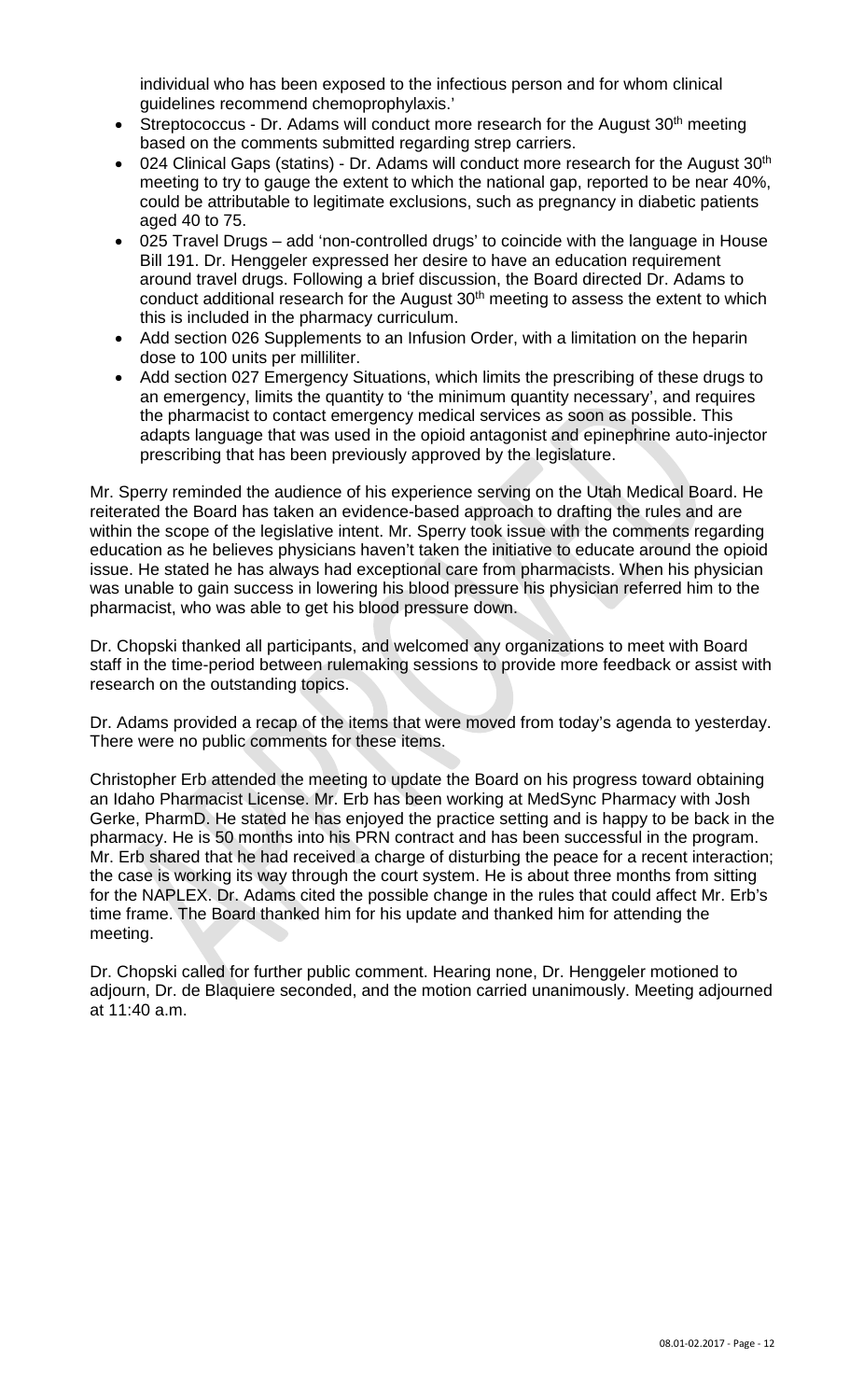#### **MINUTES OF THE IDAHO STATE BOARD OF PHARMACY August 30, 2017**

### **Conference Call Board Office - Boise, Idaho**

This meeting of the Board was held to conduct negotiated rulemaking.

Chairman Nicki Chopski, PharmD, attended the meeting telephonically and called the meeting to order at 9:00 a.m. Also attending telephonically were Board member Rich de Blaquiere, PharmD, and several members of the public. In the Board office were Ed Sperry, Public Member, Holly Henggeler, PharmD, Kris Jonas, PharmD, Alex J. Adams, PharmD, MPH, Executive Director, Andy Snook, Deputy Attorney General, Meredith Oliver, the Board's intern from the University of Mississippi, Dalila Del Real, the Board's Intern from Idaho State University, and Ellen Mitchell, Program Information Coordinator.

Public members who identified themselves on the conference call include:

- Susie Pouliot and Molly Steckel, Idaho Medical Association (IMA)
- Lee Flinn, Idaho Primary Care Association (IPCA)
- Laura Churns, Albertsons
- Tim Frost, Pacific University
- Michael Klepser, Ferris State University
- Krystalyn Weaver, National Alliance of State Pharmacy Associations
- Heidi Hart, Andrew Baron, Jeff Larson, Michael Triolo, Terry Reilly Health Services
- Ed Rickerts, Quarles & Brady
- Mark Johnston, CVS

The Board took up the matter of the August 1-2, 2017 minutes. Dr. Jonas noted some minor corrections. Dr. Henggeler motioned to approve the minutes with the discussed corrections. Mr. Sperry seconded, and the motion carried unanimously.

The Board took up the matter of negotiated rulemaking. Dr. Chopski indicated since the bulk of the comments received were related to Chapter 4 Rules Governing Pharmacist Prescriptive Authority, those comments would be addressed first. She indicated we would address Chapters 1-3 and Chapter 5 if there was time today and if not they would be addressed at the October meeting. No comments were received regarding Chapter 6. Dr. Chopski called for Board and public comment regarding Chapter 6. Hearing none the Board directed Dr. Adams to publish Chapter 6 in the Administrative Bulletin in October as drafted.

#### **Chapter 4 – Rules Governing Pharmacist Prescriptive Authority**

Dr. Chopski asked Dr. Adams to present the comments received regarding Chapter 4; the Board had tasked Board staff with researching several comments raised by medical groups at the August 1-2, 2017, negotiated rulemaking meeting, and Board staff conducted research and prepared summaries. Dr. Adams noted that he had sent 753 pages of research, clinical guidelines, and trade articles for the Board to review for this call.

The following is a summary of the feedback and comments received and the Board's actions.

Dr. Chopski asked Dr. Adams to review comments received on 020.06 Notification. Dr. Adams noted the prior concern from the IMA:

"Nothing in this rule outlines how a pharmacist will identify the patient's primary care provider. If it is a question on a patient questionnaire, will pharmacists be required to inquire further if the patient leaves that question blank?"

Dr. Adams suggested the following amendment to rule 020.06 to address the IMA's concern:

"The pharmacist must inquire about the identity of the patient's primary care provider and, if one is identified by the patient, provide notification within five (5) business days following the prescribing of a drug.

Following a brief discussion the Board granted unanimous consent to move forward with Dr. Adams' suggested language.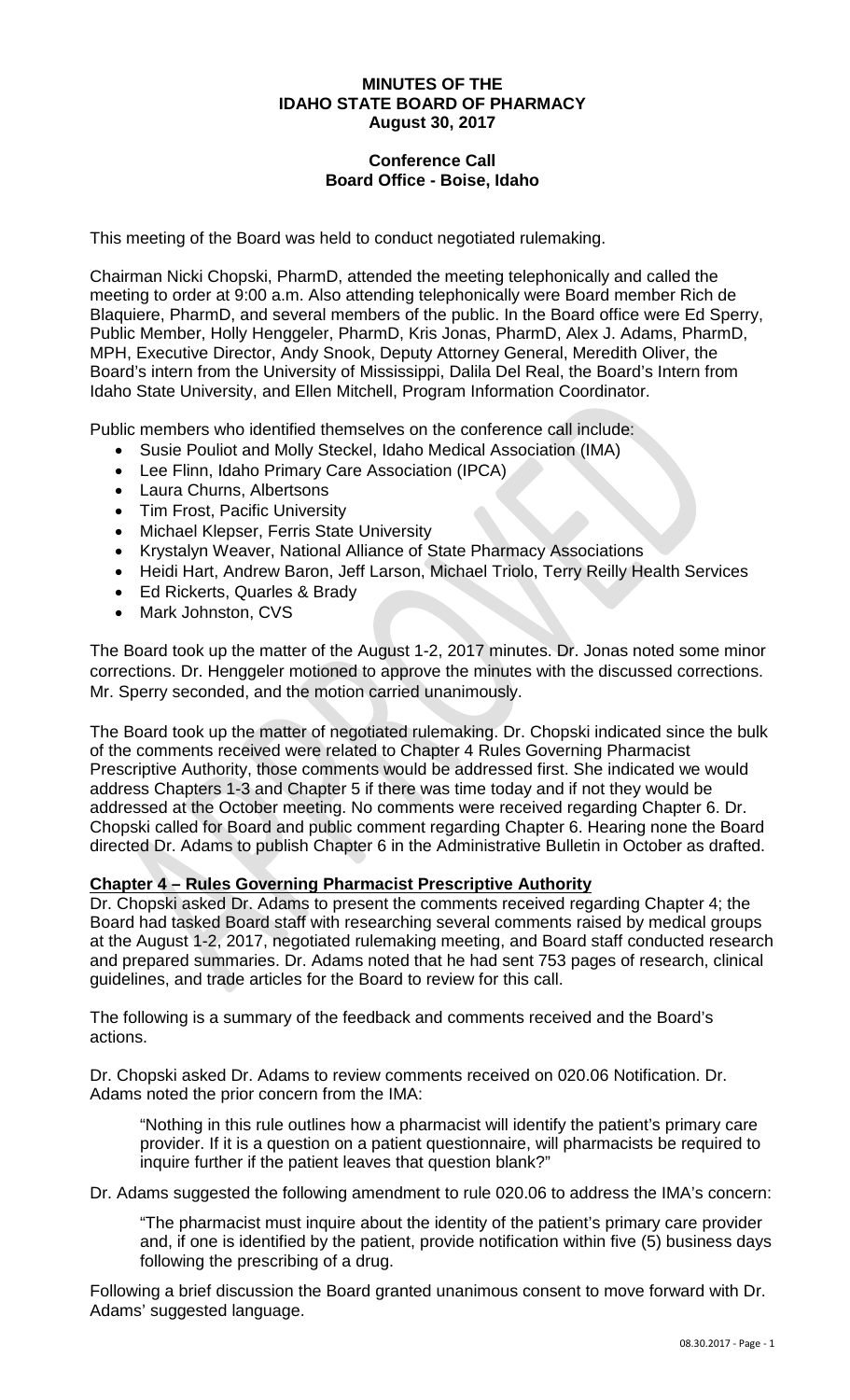#### Dr. Adams noted a second part of IMA's concern:

"Should the pharmacist be required to review previous prescriptions for the patient to assess whether there appears to be a consistent physician of record? Presumably a pharmacist would not prescribe medications to a diabetic patient without knowing if that patient is under the active care of a physician?"

Dr. Adams noted that there are some items on the list where it may be more important to notify the prescriber of record rather than the patient's primary care provider. For example, if the prescriber of a valid infusion order is not the patient's primary care provider, it may make more sense to notify the individual who ordered the infusion order itself. To address this issue raised by IMA, Dr. Adams suggested the following amendment to rule 020.06:

"In the instance in which the pharmacist is prescribing to close a gap in care or to supplement a valid prescription drug order, the pharmacist must alternatively notify the provider of record."

Following a brief discussion the Board granted unanimous consent to move forward with Dr. Adams' suggested language.

Dr. Adams noted that the IPCA expressed concern related to the notification provision that there may be unintended consequences in that patients may seek treatment from pharmacists instead of establishing themselves with a primary care provider. IPCA indicated that they do not have any studies validating this concern. Mr. Sperry was confident as more people seek treatment, pharmacists will refer as appropriate. Dr. Adams indicated it would be a great opportunity for primary care providers to partner with pharmacies and provide a list of providers in the area that were accepting new patients. The Board believes that this concern is best addressed between providers in the community, rather than addressing it in law.

Dr. Adams next moved to rule 020.07 Documentation. He listed IPCA's concern:

"The proposed rules for documentation would apply to a pharmacist prescribing drugs for various conditions ranging from motion sickness to a statin drug. This is a contrast to requirements applied to physicians. The Idaho Board of Medicine requires a physician to maintain adequate patient records, or legible records that contain at a minimum, subjective information, an evaluation and report of objective findings, assessment, or diagnosis, and the plan of care."

Dr. Adams indicated he reviewed the Board of Medicine rules. He suggested the following amendment to rule 020.07 to address the IPCA concern:

"The pharmacist must maintain documentation adequate to justify the care provided, including, but not limited to the information collected as part of the patient assessment, the prescription record, any notification provided as required under this section, and the follow-up care plan."

Following a brief discussion the Board granted unanimous consent to move forward with Dr. Adams' suggested language.

Dr. Adams next addressed IMA's comment on rule 020.07:

"Requiring documentation be made available to the patient or the patient's provider only "upon request," splinters the medical home model of care. Documentation will be kept in silos where the patient's other providers will not have knowledge of, or access to, records regarding a patient's treatment or medication history. Patients don't always know what is important clinical information to convey to their primary care physicians who then cannot provide optimal care to their patients if only an incomplete medical record is accessible."

The Board indicated that the "upon request" language had been carried over from House Bill 4, but that all information retained by the pharmacy can be requested by the patient or their providers, as allowable under HIPAA. The Board noted there may be confusion between the mandatory notification requirement, which will automatically go to the provider, and the requirement to maintain documentation, which can be requested at any subsequent time. Following a detailed discussion regarding some confusion created by the requirement to provide documentation 'upon request' the Board granted unanimous consent to strike that portion of the rule and move forward, while reaffirming that any record should be provided to the patient or provider as allowable under HIPAA.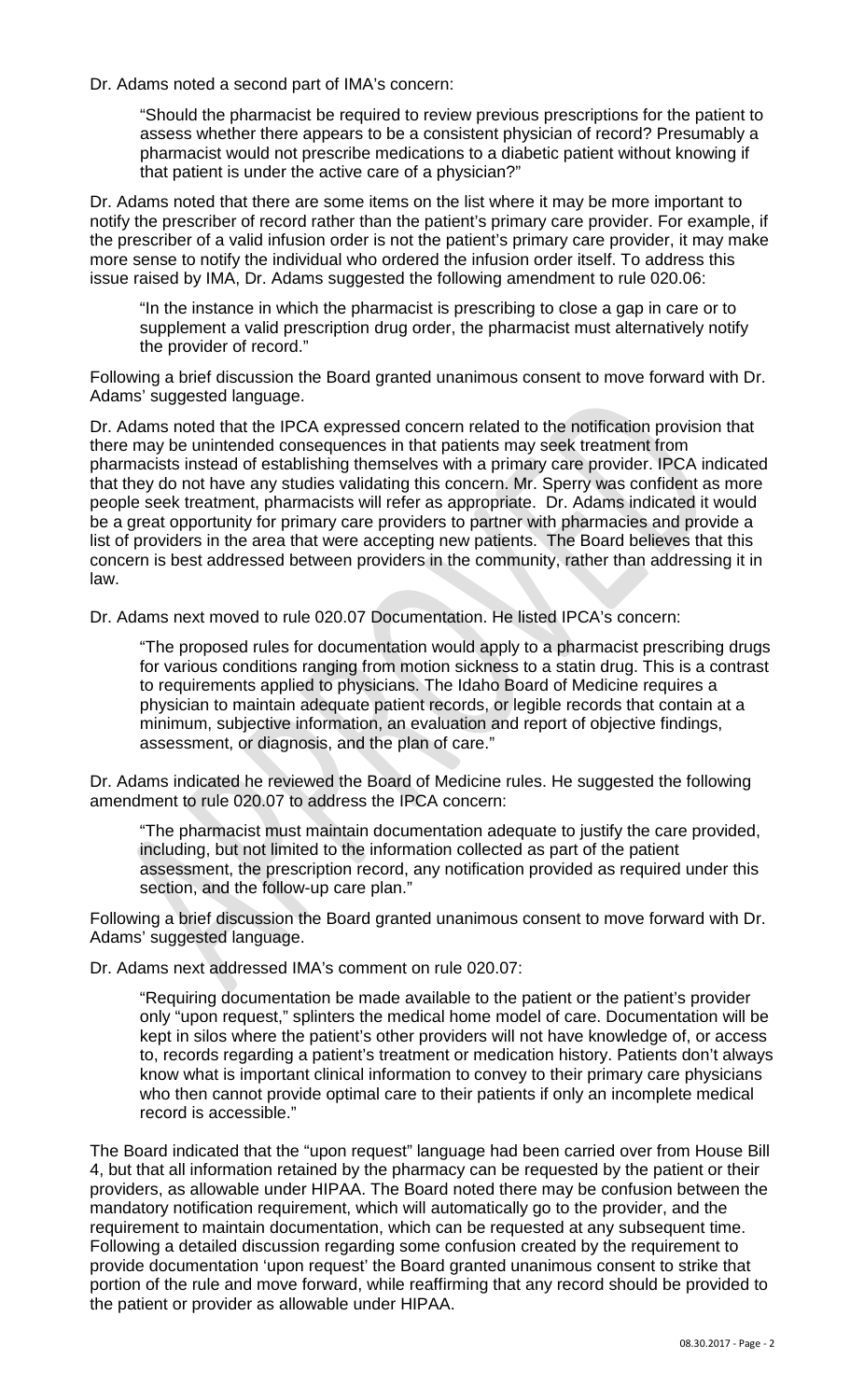The IPCA asked the Board to encourage voluntary participation in the Idaho Health Data Exchange (IHDE). Dr. Adams reminded the Board that IHDE had presented to them a few years ago and the Board was very supportive of their program. Dr. Adams has a call scheduled with IHDE later in the week to determine what the other medical boards are doing. Dr. Chopski asked Dr. Adams to determine if there are fees associated with participation. The Board re-affirmed their support of voluntary participation among pharmacies and pharmacists. Dr. Adams indicated that neither the Board of Medicine, nor the Board of Nursing require participation in the IHDE, and that the comment did not request this either. He indicated he will assess how these other boards have encouraged voluntarily participation so that the Board of Pharmacy could match or exceed their efforts. Dr. Adams noted that he understands from IHDE's senior marketing coordinator that IHDE has presented to the Board of Nursing, but not the Board of Medicine.

Dr. Adams indicated there were no comments received regarding rule 022 Pharmacist Prescribing of Devices.

Dr. Adams next presented comments for rule 023 Pharmacist Prescribing Based on CLIA-Waived Test. The Idaho Society of Health-System Pharmacists noted that the CLIA Waived tests occasionally have false negatives, and asked the Board to consider removing the requirement of the tests and allow diagnosis on symptoms alone. The Board noted that all of the research for flu and strep is anchored around CLIA-waived tests and all tests have false negatives. Following a brief discussion the Board chose to maintain the CLIA-waived test requirement as currently drafted. The Board noted that studies have shown this to improve antimicrobial stewardship, a key part of mitigating widespread antibiotic resistance.

Dr. Adams noted the Board had asked staff to research the concern previously raised by IMA with respect to rule 23.01 Influenza:

"Prescribing antivirals to pediatric patients can be difficult because children are more susceptible to the neuropsychiatric effects that have been seen in antivirals for influenza, i.e., psychosis. Primary care physicians and pediatricians use clinical judgment based on the medical history and overall health of the child when deciding whether to administer antivirals. Pharmacists would not have access to the medical history of the child and would be less able to use appropriate clinical judgment."

Dr. Adams provided multiple studies for the Board to review. In brief, he indicated the pediatric age for Tamiflu appeared to be lowered from 1 year to 2 weeks in 2012. The reports of neuropsychiatric events were mostly from Japan and a decade old. The package insert reiterates no connection has been established between these events and Tamiflu. Further, the package insert indicated: "Estimates of neuropsychiatric event frequency cannot be made but they appear to be uncommon based on usage data." While the package insert does not provide an estimate, Dr. Adams shared one estimate he found:

- 8 events per million prescriptions in adults in the U.S.
- 19 events per million prescriptions in children in the U.S.

Dr. Adams also contacted an infectious disease professor to assess the Board's findings. The professor indicated the incidents are rare and that that experts agree the benefits of treatment far outweigh the risk. Given the totality of evidence, Dr. Adams asked the Board if it should remove flu from the list or limit treatment to adults based on the data. After lengthy discussion, the Board is in support of leaving it on the list given the clear benefits relative to the risks. Dr. Adams asked the audience to submit additional information and/or studies that the Board should review prior to the October meeting.

Dr. Adams next took up IMA's comment on rule 023.02 Group A Streptococcus:

"Regarding pediatric patients, fifteen percent of children are colonized (strep carriers) and will test positive even when strep is not the cause of their illness or even when they are not sick. Clinical decision making around this issue is frequently not straightforward and would be difficult to do at the pharmacy level."

The Board had tasked staff with researching this concern, and Dr. Adams had provided research for the Board to review in advance of the call. In brief, he indicated IDSA guidelines suggest no treatment for asymptomatic patients; the Board rule specifically indicates treatment for "symptomatic" patients. If a symptomatic carrier presents, it is prudent to treat them according to feedback Dr. Adams had received from two infectious disease professors. Dr. Adams again called on the audience for additional information and/or studies that the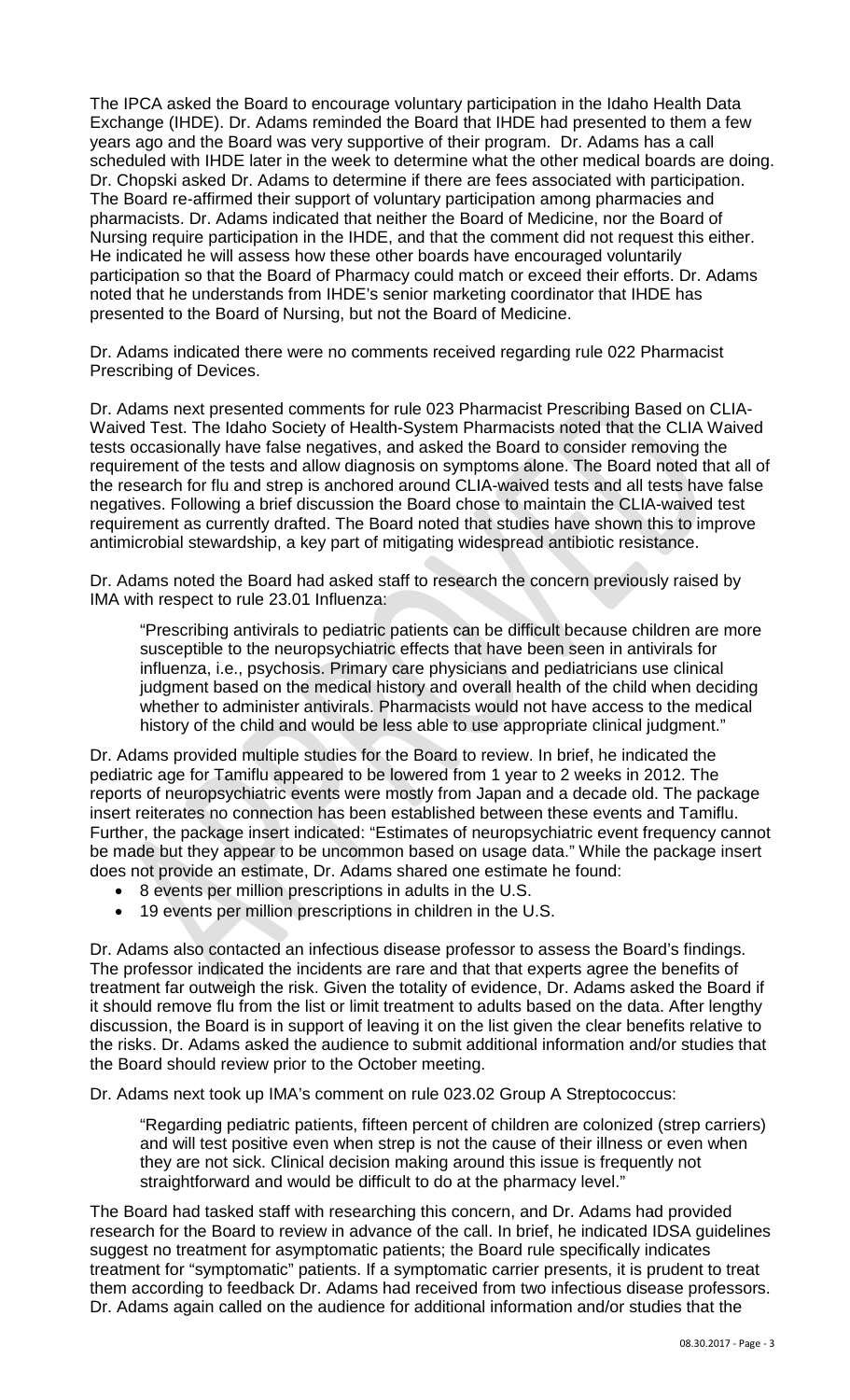Board hasn't seen. He reiterated the draft rules are based on a preponderance of the evidence gathered and encouraged stakeholders to come forward if they have additional information. The Board directed Dr. Adams to leave medications indicated for Group A Streptococcus on the list and will review any additional information submitted by external stakeholders at the October meeting.

Dr. Adams indicated that the IDSA guidelines specifically refer to the condition as "Group A Streptococcal Pharyngitis" and he recommended amending the rule to mirror this language. Following further discussion the Board granted unanimous consent to update the title to Group A Streptococcal Pharyngitis.

Dr. Adams next took up IMA's comment relative to rule 024.01 Pharmacist Prescribing for Clinical Gaps in Care. One part of their comment noted:

"There are many reasons it is clinically inappropriate for a pharmacist to prescribe a statin for a diabetic patient. Assuming there is a gap in care could be an inappropriate or even dangerous assumption. Diabetic patients are complicated patients who are usually on multiple medications."

Dr. Adams noted that this measure stems from the ACC/AHA guidelines, and that the Medicare program had adopted this measure as a national goal for improvement. To assess the extent of the gap, and if there were legitimate reasons for exclusion, as had been indicated by IMA, the Board solicited input from the statin use in patients with diabetes (SUPD) measure developer, the Pharmacy Quality Alliance (PQA). Per PQA:

- "The SUPD measure is endorsed by the National Quality Forum (NQF #2717) and evaluates the percentage of patients ages 40-75 years who were dispensed a medication for diabetes that received a statin medication (a higher rate is better)."
- "The American College of Cardiology/American Heart Association (ACC/AHA) guidelines recommend the use moderate- to high-intensity statin therapy for primary prevention for persons aged 40 to 75 years with diabetes (class 1 recommendation). The American Diabetes Association also recommends the use of statin therapy for patients with diabetes between the ages of 40-75."
- "Atherosclerotic cardiovascular disease (ASCVD) is the leading cause of morbidity and mortality for patients with diabetes in addition to being the largest contributor to costs of diabetes care. Patients with diabetes aged 40 to 75 years are at a markedly increased lifetime risk for the development of ASCVD, experience greater morbidity, and are at a decreased likelihood of survival following the onset of ASCVD.<sup>1</sup> Data from meta-analyses including over 18,000 patients with diabetes from 14 randomized trials of statin therapy, showed a 9% proportional reduction in all-cause mortality and 13% reduction in vascular mortality for each mmol/L (39 mg/dL) reduction in LDL cholesterol."
- "This SUPD measure is endorsed by NQF (#2712). It is currently on the Medicare Part D display page for 2018 (using 2016 data), and the Centers for Medicare and Medicaid (CMS) plans to add it to the Part D 2019 Star Ratings (using 2017 data)."
- "Patients with diabetes frequently do not receive interventions or meet target goals to reduce cardiovascular risk. Approximately 33% to 49% of patients with diabetes do not meet their target goals for A1C, blood pressure, and LDL cholesterol levels. In an analysis of US national registry data from 204 cardiology practices from May 2008 through October 2013, 38% of patients ages 40 to 75 years with diabetes and no cardiovascular disease had not been prescribed statins. The analysis also showed wide variation in statin use across cardiology practices included in the study."
- "The 2017 Medicare Part D Display Measures (using 2015 data) are publicly available: Among 528 Part D contracts, the reported rate for the Statin Use in Persons with Diabetes measure (DMD17) ranged from 59% to 89% (mean, 75%; standard deviation, 4.1%)."

Dr. Adams noted he was unable to find comments from medical groups expressing concerns over legitimate gaps when CMS solicited public comments on inclusion of the measure as part of the Star Ratings program. The Board reviewed the studies showing the gap, and compared the rate of legitimate exclusions (e.g., pregnancy) and found that these legitimate reasons account for a tiny fraction of the reported gap. During discussion, Dr. Henggeler noted the overwhelming evidence shown in the studies and the notification of the provider within five days, she is comfortable with leaving this rule as written. She noted that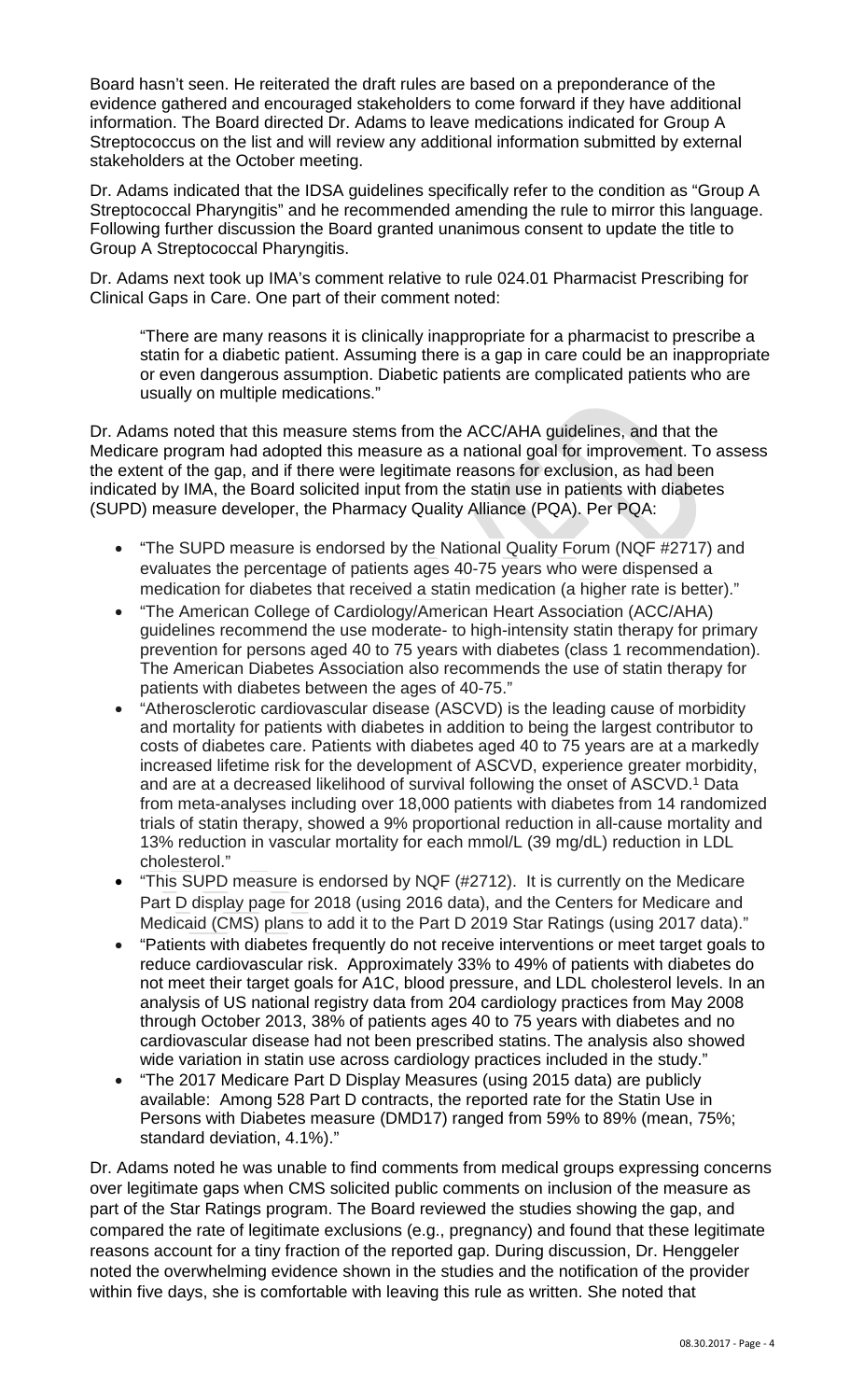medication carries benefits and risks. Following extensive discussion the Board directed Dr. Adams to leave the rule as written.

Dr. Adams noted that there were other elements to IMA's concerns with rule 024.01:

"A patient may not be on statins because of elevated liver function tests. The pharmacist would not know this."

"The standard of care is that when a new statin is started, the patient should have appropriate labs checked no later than 3 months after starting the statin. A pharmacist is not in a position to perform, obtain, or interpret these labs."

Dr. Adams noted that these concerns may stem from confusion over current pharmacy law. Dr. Adams noted that nearly every state allows pharmacists to order and interpret lab tests. Nearly 10,800 pharmacies held CLIA certificates of waiver (COW) in a 2015 study. Idaho has allowed pharmacies to obtain a COW for years, and Idaho was reported as having one of the highest rates nationally of pharmacies performing CLIA-waived testing.

In addition, IMA commented:

"Patients are prescribed diabetic medications (metformin likely being the most common) for a variety of non-diabetes-related conditions. The pharmacist is not in a position to differentiate between patients who are or who are not diabetics in these situations or to assess the need for statins."

Dr. Adams stated that pharmacists differentiate between diagnoses every day as part of the counseling requirement. The Board indicated requiring prescribers to note the diagnosis as part of the prescription drug order would be alleviate this concern if it is one. The Board has discussed this several times, most recently at its April 2017 meeting, and invited all parties to work with the Board toward having the diagnosis added as a requirement on valid prescription drug order as it would have many benefits to public health. Ohio recently required it for controlled substances to provide pharmacists one more tool to combat opioid overprescribing. The Board granted unanimous consent to leave statins for diabetes patients on the list and again asked stakeholders to submit additional evidence related to the studies the Board has reviewed for the October meeting.

The Board next took up comments related to rule 024.02 Short-Acting Beta Agonists (SABA). IMA commented:

"Managing asthma, a potentially lethal condition, can be difficult. Part of asthma management from a primary care physician standpoint is knowing how frequently a patient is refilling albuterol, getting them back into the office if refills are happening too frequently, and explaining that additional refills will not be authorized until the patient is seen. It is critical to know why the patient is using more asthma medication than prescribed. Having refills at the pharmacy level could interfere with patients returning to their physician for crucial follow-up care and improvement of controlled medication management."

Dr. de Blaquiere noted that he believes the notification requirement satisfies this concern. The pharmacist is required to notify the patient's provider of record within five (5) days, and thus the provider will remain abreast of frequency, while ensuring the patient continues to receive the medication that is needed. Following discussion the Board granted unanimous consent to amend the rule to narrow the prescribing authority to only patients with asthma, and only to patients who had a previous prescription for a SABA. Thus, the pharmacist could not start a SABA for a patient who had never been on one, but could continue one if the patient ran out. The Board amended the language as follows:

"Short-Acting Beta Agonists. Short-acting beta agonists (SABA) for patients with asthma who have had a prior prescription for a SABA, and who have a current prescription for a long-term asthma control medication."

The Board next took up rule 025 Pharmacist Prescribing of Travel Drugs. The Board had tasked Board staff with researching the extent to which this is covered in the current pharmacy curriculum. The Board had discussed in length comments submitted by medical groups regarding the pharmacist education requirements, and the Board felt this may be one area to specify a requirement. Dr. Adams indicated the Accreditation Council for Pharmacy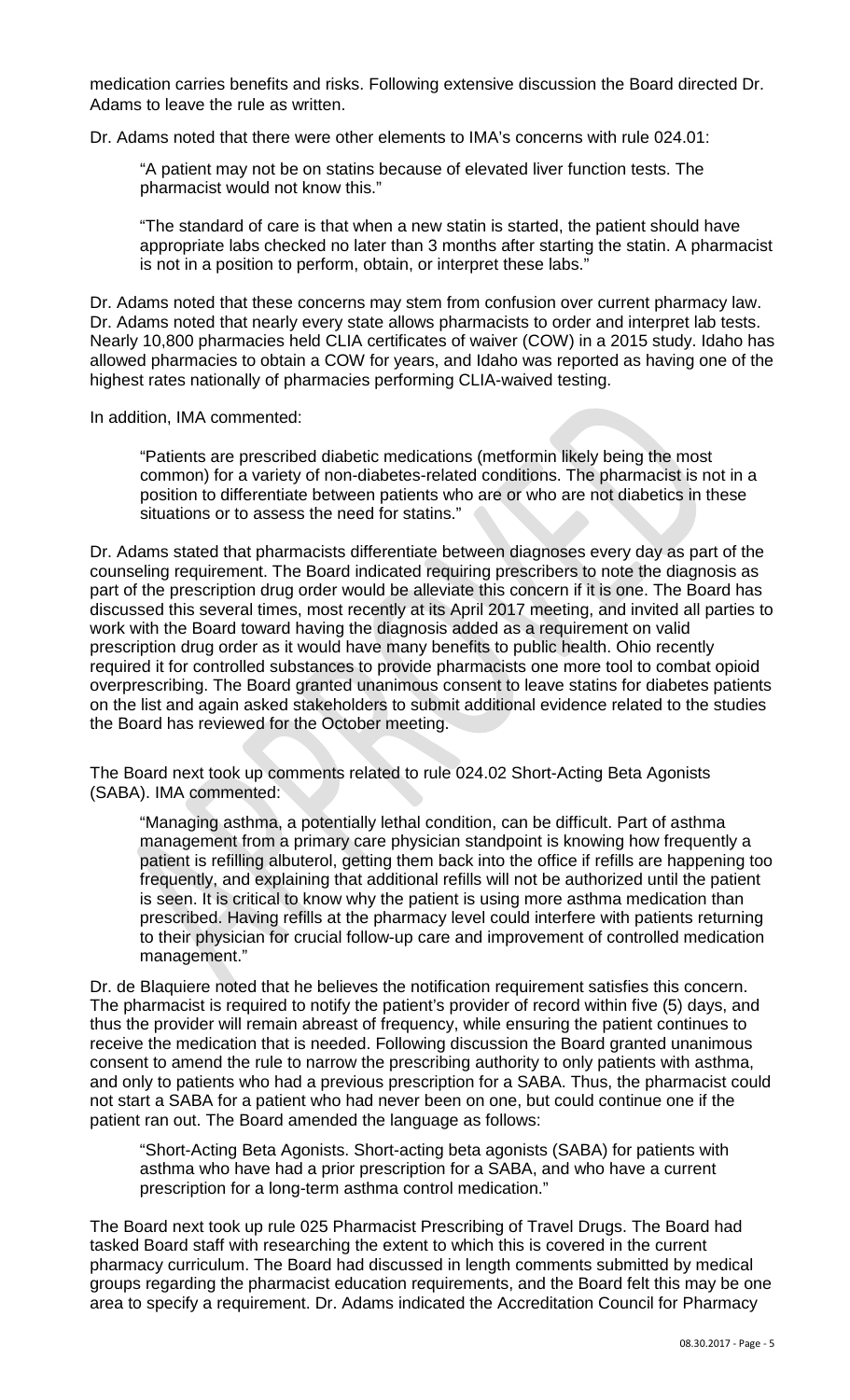Education (ACPE) specifically listed travel immunizations in its standards and guideline documents, but did not speak specifically to "travel medicine." Dr. Chopski asked if Dr. Adams reviewed the curricular standards for nursing and medicine. Dr. Adams indicated he did not, but noted that one of the studies he sent the Board suggests that travel medicine is not core to their curriculum either. Following extensive discussion the Board granted unanimous consent to amend the rule to add a pharmacist education requirement. The Board did not want to establish a specific number of hours for the program, and did not want to limit it to ACPE programs as some national and international groups on travel medicine also offer programming that may be useful. The amendment follows:

"A pharmacist who successfully completes an accredited CPE or CME course on travel medicine may prescribe any non-controlled drug recommended for individuals traveling outside the United States that are specifically listed in the federal CDC Health Information for International Travel (e.g., Yellow Book). The pharmacist may only prescribe drugs that are indicated for the patient's intended destination for travel."

The Board next took up rule 026 Pharmacist Prescribing to Supplement an Infusion Order. The comment that had been previously submitted to the Board had an "etc." at the end of each bulleted list. Dr. Adams cut this from the draft rule as he believes it is at odds with House Bill 191, which requires the listing of drugs, drug categories, or devices. Dr. Adams received feedback from a participant at the Twin Falls listening session that this list may be missing Emla cream. Rather than listing a specific brand product, Dr. Adams suggested that if the Board wanted to act on this requirement that they should consider broadening it to "local anesthetics for IV port access." Following discussion, the Board granted unanimous consent to add it to the rule.

In addition, the Board had received a comment from John Sullivan on rule 026 that noted the heparin units as currently drafted use an unapproved abbreviation. The Board granted unanimous consent to spell out "units per milliliter" in connection with the heparin flush prescribing.

The Board discussed comments received regarding rule 027 with respect to a pharmacist prescribing a SABA in an emergency. He indicated he believes the concern was rooted in confusion that a pharmacist would simply give a SABA to a patient in respiratory distress without consideration to the underlying cause, and that the patient would not seek further care. Dr Adams noted the rule, as drafted, would only be exercised in an emergency situation while an ambulance is on its way. To assess if there could be any harms from a patient using a dose of SABA while an ambulance is on its way, Dr. Adams contacted a professor in the pulmonary field. The professor indicated that even if the patient had congestive heart failure, pneumonia, or a heart attack, a low dose beta agonist albuterol "would not worsen anything." Dr. Adams also referenced an article to that effect, which he had shared with the Board from the Journal of Emergency Medicine. Based on the evidence and discussion, the Board chose to leave the rule as drafted. The Board invited additional evidence or feedback from stakeholders prior to the October meeting.

The Board had received several comments requesting additional products be added to the rules for pharmacists to prescribe. The Board indicated it did not want to consider new products at this late juncture, with the exception of medications of Lyme disease prophylaxis, since this had been submitted in advance, research was shared with the Board in advance of the call, and IMA had also been provided a good faith heads up in advance of the call. Following a discussion of Lyme disease prophylaxis the Board granted unanimous consent to add rule 028 as follows:

"Pharmacist Prescribing for Lyme Disease Prophylaxis After a Recognized Tick Bite: A pharmacist may prescribe antimicrobial prophylaxis for the prevention of Lyme disease in accordance with clinical guidelines."

The Board invited specific feedback on this addition for the October meeting.

Dr. Adams presented a comment received from IPCA on rule 200:

"Who sets the statewide pharmacy prescribing protocols? What happens if an individual collaborative agreement does not comply or is significantly different from the statewide protocol? A physician assistant or registered nurse is required to enter into an agreement with a physician for supervision. These agreements should have similar supervising requirements."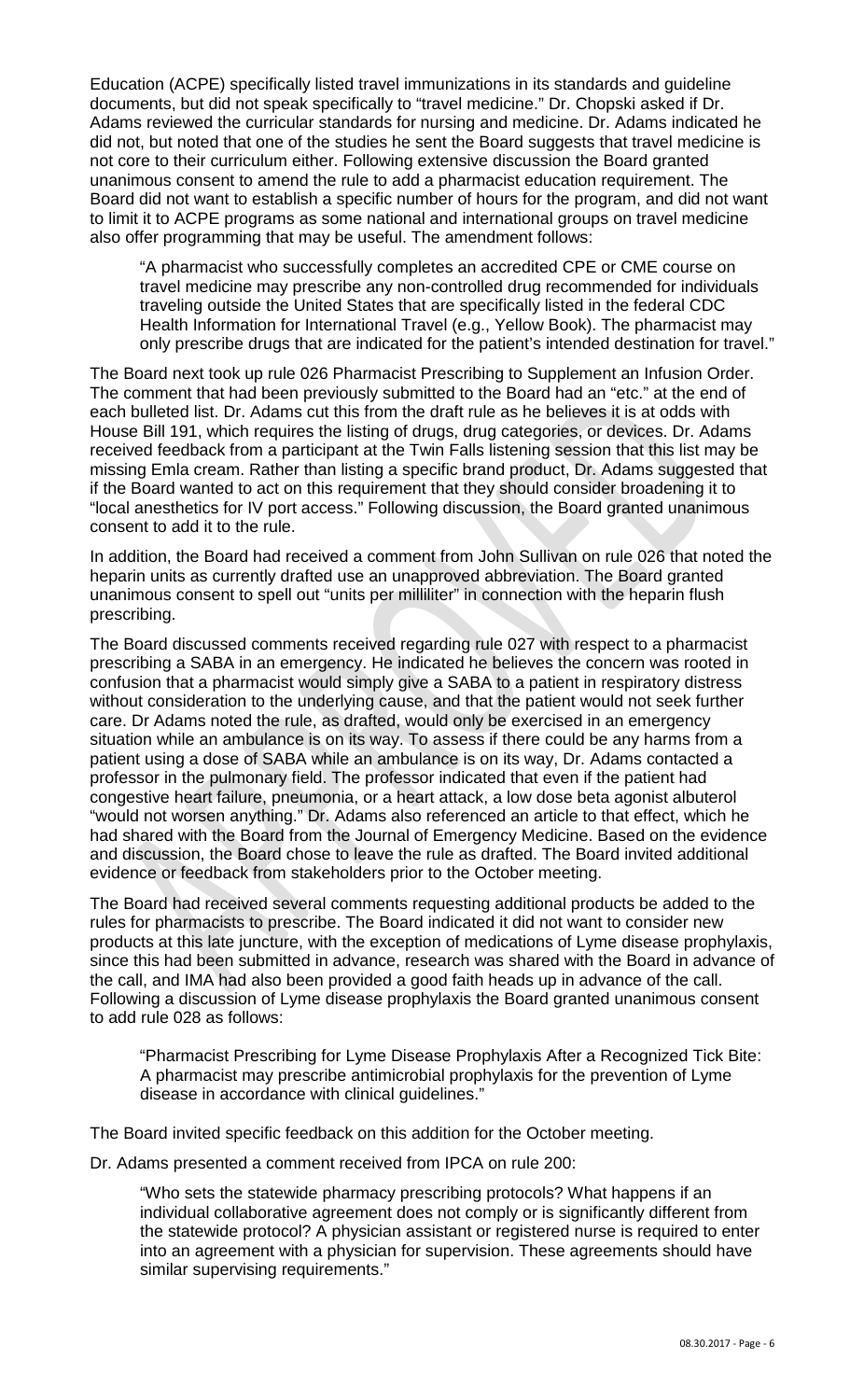Dr. Adams noted that this language is not new, and that it is existing law that has been moved into this chapter as part of the reorganization of the law book into different chapters. Dr. Adams detailed the history of the rule, having first been included in a docket related to emergency preparedness for catastrophic events. Since it was existing law, the Board granted unanimous consent to keep it as is, but invited additional feedback from stakeholders for the October meeting.

The Board circled back to rule 020.01 Education. The Board discussed the education provision at length at the first negotiated rulemaking session based on comments received from the public. Dr. Adams noted that no additional specific concerns were submitted in writing for the follow-up meeting, though he had heard one verbal comment from the Board of Medicine meeting. Specifically it was noted that some of the studies the Board is using stem from other countries, and it was suggested that pharmacy education in the countries may be "more clinical." He contacted ACPE as they accredit all U.S. Doctor of Pharmacy (PharmD) programs and consult internationally. ACPE indicated the United States requires the entry-level doctorate degree versus a bachelor's or master's degree in the reference countries. ACPE further shared that the U.S. PharmD programs have more experiential and inter-professional requirements than international programs.

The Board took up rule 20.03 related to patient assessments. ISHP submitted a comment noting that clinical guidelines are not always available for each condition on the list. Dr. Adams noted that he has used the guidelines on the website provided by the Agency for Healthcare Research and Quality to identify relevant guidelines, and confirmed that that is indeed the case for several conditions (e.g., lice and cold sores). The Board granted unanimous consent to amend this section to emphasize clinical guidelines, when available, and the use of evidence-based research as a fallback when clinical guidelines are not available. The amendment follows:

"03. Patient Assessment. The pharmacist must obtain adequate information about the patient's health status to make appropriate decisions based on clinical guidelines or evidence-based research findings and mitigate potential contraindications and interactions, among other potential adverse health outcomes.

a. At a minimum, for each drug or drug category the pharmacist intends to prescribe, the pharmacist must maintain a patient assessment protocol based on current clinical guidelines, when available, or evidence-based research findings that specifies the following:

- i. Patient inclusion and exclusion criteria; and
- ii. Explicit medical referral criteria.

b. The pharmacist must revise the patient assessment protocol when necessary to ensure continued compliance with clinical guidelines or evidence-based research findings. The pharmacist's patient assessment protocol, and any related forms, must be made available to the Board upon request."

Dr. Adams inquired about the Board's desire to list specific clinical guidelines, rather than just defining "clinical guidelines" in Chapter 1. Dr. Chopski is hesitant to list guidelines by organization or association. She indicated there are sometimes two different sets of guidelines for some conditions, diabetes as an example. Dr. Chopski asked Dr. Adams if the Board of Medicine or Board of Nursing lists specific guidelines, and he indicated he is not aware of them doing so based on his review of their laws. The Board chose not to list specific sets of clinical guidelines in the rules at this time but invited additional feedback based on the experience of other health professions.

Dr. Adams noted that medical organizations have submitted comments to the Board about listing specific medical referral criteria in rules. The Board reiterated these are best addressed in the protocol as it would otherwise necessitate constant rule updates. Washington State presented to the Board on their protocols at a previous meeting for conditions such as urinary tract infections (UTIs). The Board encouraged any stakeholders with concerns over referral criteria to submit protocols based on clinical guidelines, and noted that this would be a great opportunity for collaboration. Dr. Adams shared an anecdote he heard from Canada in which the physician who had expressed the most concerns ended up drafting a protocol that the Board shared as guidance, and that the same physician now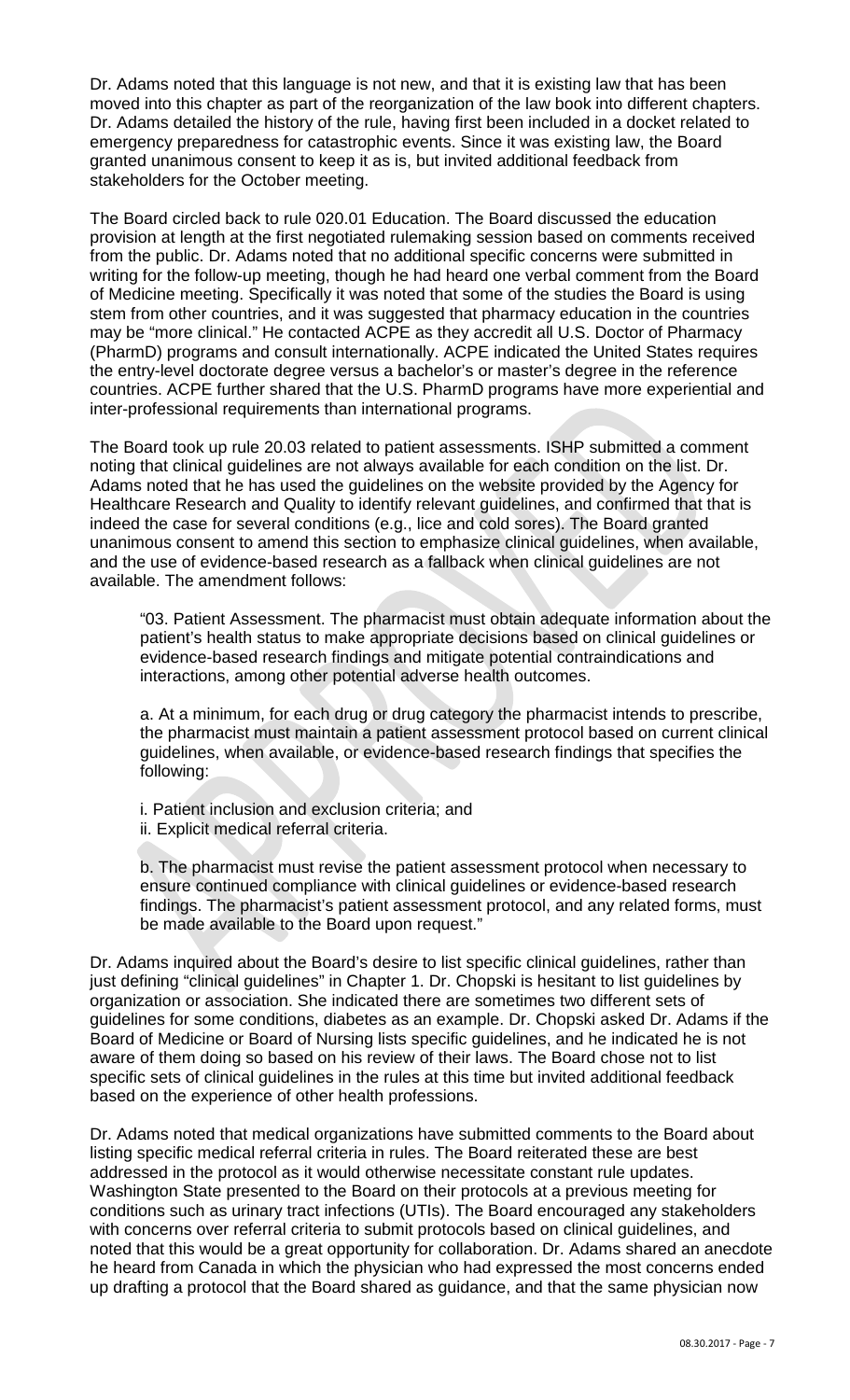speaks favorably on the topic and has received grant funding to evaluate the patient care gains that have been achieved from pharmacist prescribing.

The Board concluded Chapter 4 by reviewing rule 021. Dr. Adams noted that no concerns were submitted for lice, cold sores, or motion sickness, and Dr. Henggeler indicated the medical groups even expressed support for their inclusion. Groups have, however, submitted concerns for both nausea and UTIs. The Board tasked staff with researching these concerns, and multiple studies and clinical guidelines were circulated in advance of the meeting.

Dr. Adams reviewed IMA's concerns over UTIs. For one, IMA noted:

"Prescribing for an uncomplicated urinary tract infection almost always will require a new diagnosis. This means that in almost all cases a pharmacist may not prescribe for a UTI without performing a CLIA waived test. At the very minimum, this rule ought to require a pharmacist to perform that test."

Dr. Adams noted that similar concerns were raised by a member of the Board of Medicine, who suggested a urine culture is part of the standard treatment guidelines. Dr. Adams shared his research on the most up-to-date ACOG guidelines revealed the following:

**"**When is a urine culture necessary?

"The initial treatment of a symptomatic lower UTI with pyuria or bacteriuria does *not* require a urine culture." (emphasis added)

Dr. Adams reiterated the Board's previous discussion about the diagnosis and treatment of UTIs via phone call, which do not involve a urine culture. The Board had been provided five (5) studies on diagnosis and management via phone call, and several lay articles on this as well. The Board decided not to require a urine culture as a result of the clinical guidelines and the common practice of treating via phone call, but invited additional evidence on this for the October meeting.

The IMA additionally submitted comments relative to UTIs as follows:

"It can be very dangerous for a pharmacist to assume a diagnosis of "Uncomplicated Urinary Tract Infection" simply because a patient has had one or more UTIs in the past. Clinical examples presenting as pain with urination and/or frequency of urination include (but are in no way limited to):

- STI's herpes, chlamydia, gonorrhea, syphilis, etc.
- Rheumatologic issues: Reiter's syndrome
- Yeast infections (which may be the presenting symptom of new diagnosis of diabetes)
- Uncontrolled diabetes
- Bladder cancer
- **Pyelonephritis**
- **Kidney stones**
- **Constipation**
- Endometrial/Uterine cancer
- Endometriosis"

The Board reiterated its position that the differential diagnosis via phone call has proven successful, and that the required protocol requires inclusion, exclusion, and referral criteria that would distinguish between these. Stakeholders who have concerns are encouraged to collaborate on a protocol or send additional research for consideration at the October meeting.

The Board also reviewed the research Dr. Adams sent around related to nausea. The Board found that nausea prescribing is common in Canada, and that only two provinces narrowed this authority, and did so to pregnancy-related nausea. The Board is not aware of any issues that have arisen in Canada. Dr. Adams asked the Board if it wished to narrow the nausea prescribing to continuing previous nausea medications that the patient has been prescribed. After discussion, the Board granted unanimous consent to keep the rule as drafted, but invited additional evidence to be submitted for the October meeting.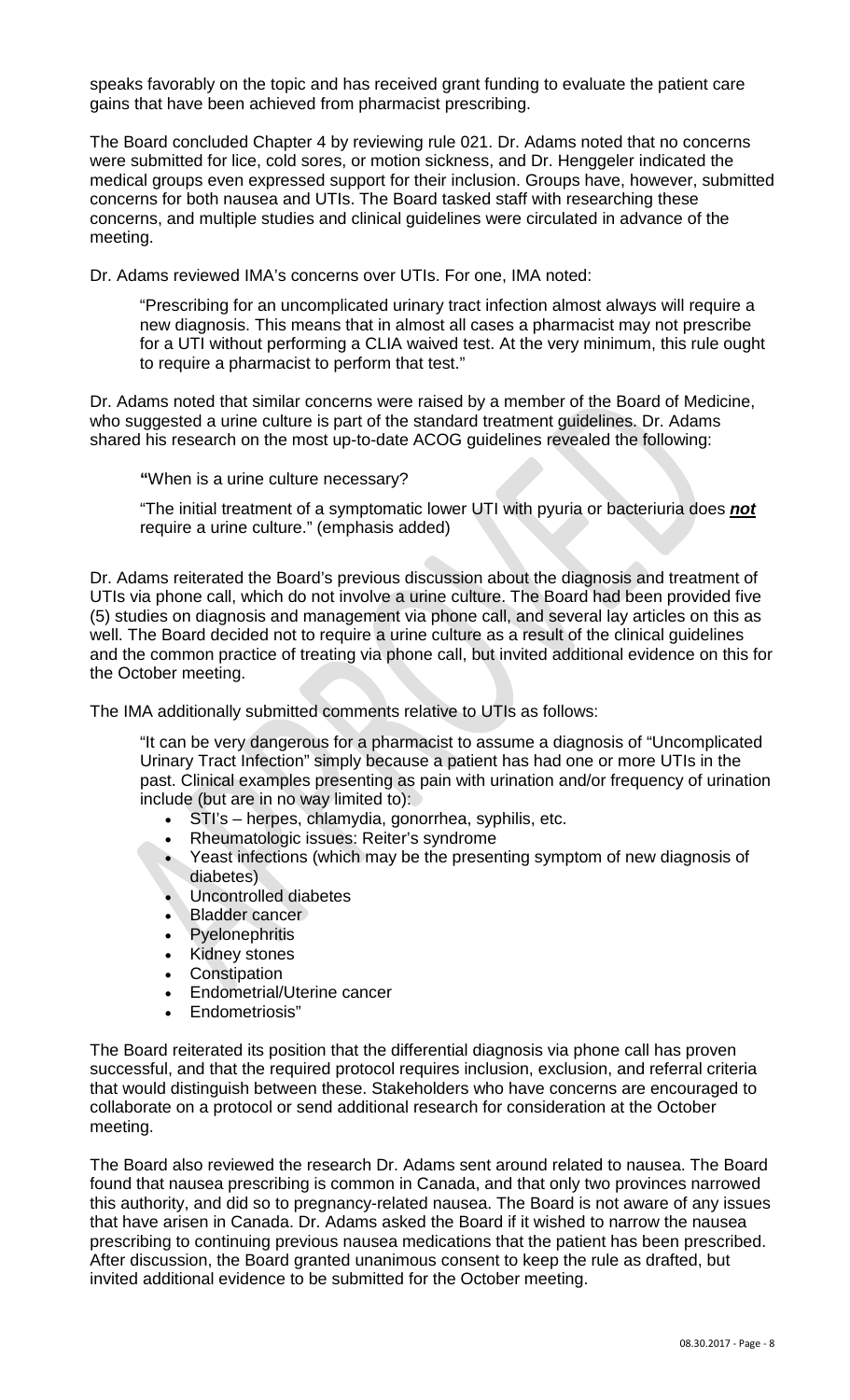Dr. Chopski called for additional comment regarding Chapter 4, Dr. Baron from Terry Reilly expressed his concern regarding nausea, though he expressed support for pharmacist prescribing generally. Dr. Chopski asked Dr. Baron to meet with Board staff prior to the October meeting and consider drafting a protocol to address his concerns.

No other verbal comments were provided on the call.

#### **Chapter 1 – General Provisions**

Dr. Adams shared that no comments were received for Chapter 1, but that staff had one suggestion of adding "reverse distributor" to the list of outlets that are licensed as limited service outlets. Dr. Adams explained that this is not a change in policy, because the Board currently licenses reverse distributors as such, and it is merely attempting to make the list complete. Following a brief discussion the Board granted unanimous consent to add reverse distributor as a limited service outlet.

#### **Chapter 2 – Rules Governing Licensure and Registration**

Dr. Adams noted he has heard of a draft policy that a pharmacist intends to bring to the National Association of Boards of Pharmacy that would standardize the CPE timeline to coincide with the calendar year. Dr. Adams noted that Board compliance staff is supportive of this change. Following discussion the Board granted unanimous consent to amend rule 33 as follows:

"Pharmacist License Renewal: CPE Requirements:

Each pharmacist applicant for license renewal must complete fifteen (15) CPE hours each calendar year between January 1 and December 31."

Dr. Chopski noted that she would like to look at this provision again at the October meeting.

The Idaho Veterinary Medical Association (IVMA) submitted the following written comments prior to the meeting:

- o Expressed support of the elimination of Veterinary Drug Technician and Veterinary Drug Outlet registrations.
- o Suggested moving current Board of Pharmacy regulatory authority for veterinarians to the Board of Veterinary Medicine.
- o Suggested separating human and veterinary prescriber drug outlets

Dr. Adams believes separation will make it easier to coordinate with the Board of Veterinary Medicine in regulation of these facilities. Following discussion the Board granted consent to separate the two. Dr. de Blaquiere expressed concerns over getting rid of oversight of veterinary offices that dispense for outpatient use, and Dr. Adams will invite IVMA to the October meeting for further discussion.

### **Chapter 3 – Rules Governing Pharmacy Practice**

Dr. Adams shared the following additional comments submitted prior to the meeting:

- o Rule 201.04, regarding an unsafe work environment due to understaffing and who is ultimately responsible? The Board chose not to address this comment at this time.
- o Rule 302, request to add a phone number as a requirement of the prescription order. The Board attempted to address this matter in prior years and will not take it up again at this time.
- o Rule 303, which allows a pharmacist to fill a prescription one time in 12 months. Dan Houdeshell who lost his son due to a lack of a refill is very supportive of this rule and shared information on other states that have recently adopted "Kevin's Law."

Jeffrey K. Larsen, Director of Business Management at Terry Reilly Health Services submitted the following written comment prior to the meeting:

- o 314.02 Destruction or Return of Drugs or Devices: Restrictions Institutional Facility
	- o Suggested adding 'federally qualified heath centers' and defining the same.

Following a brief discussion the Board approved the change as follows:

"Did Not Reach Patient. Non-controlled drugs that have been maintained in the custody and control of the institutional facility or dispensing pharmacy may be returned if product integrity can be assured. Controlled substances may only be returned from a hospital daily delivery system under which a pharmacy dispenses no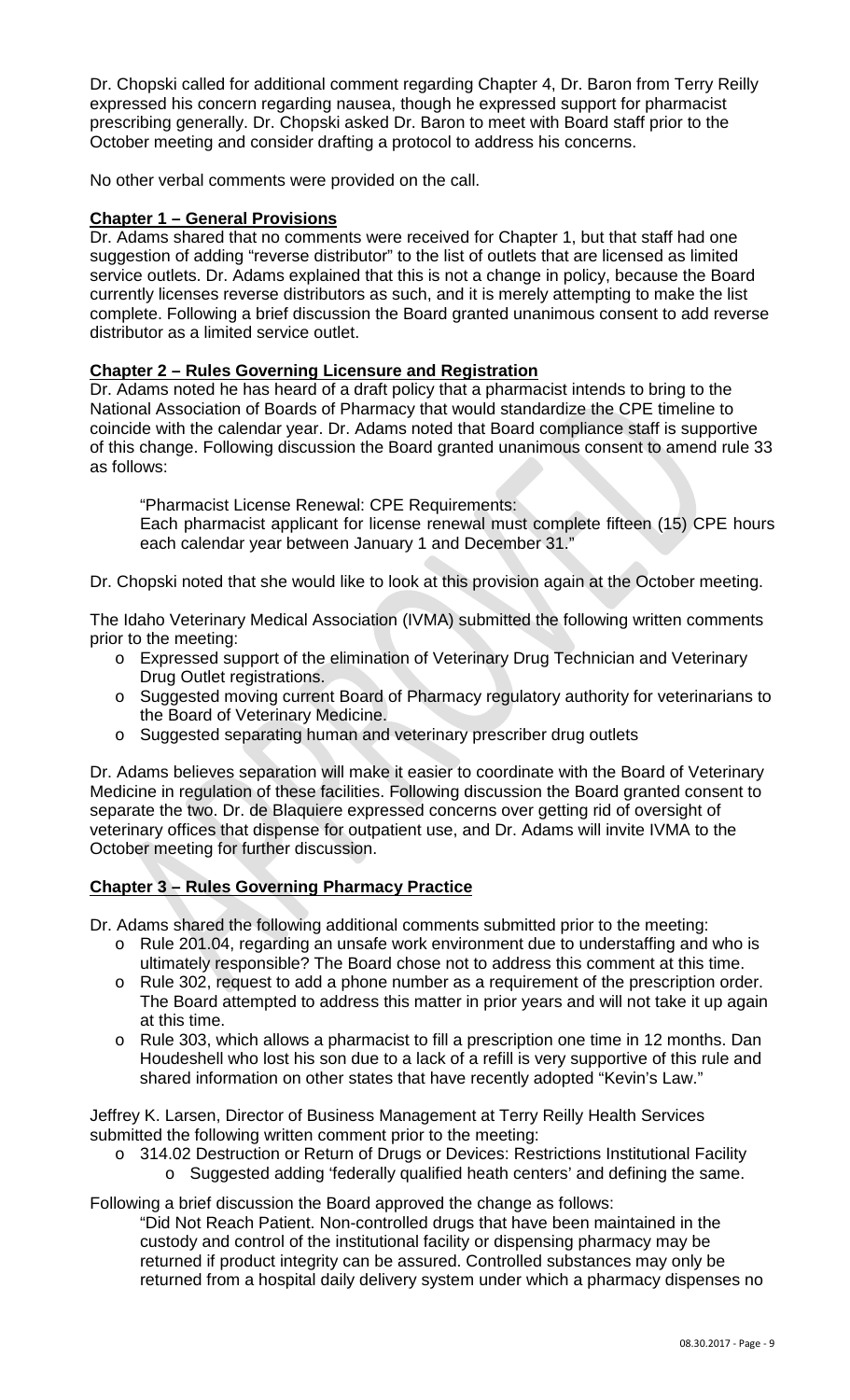more than a twenty-four (24) hour supply for a drug order, or up to a seventy-two (72) hour supply for a drug order if warranted for good patient care."

Dr. Adams presented rule 400.02 that was tabled from the last meeting. He and Fred Collings agreed to strike the rule as long as staff still received the DEA Form 106. Rule 400.02 was found to be above and beyond federal requirements. The Board granted unanimous consent to strike the requirement in 400(02) related to inventory after discovery of theft or loss.

Edward D. Rickert, Attorney for MedAvail Technologies, which is a manufacturer of automated dispensing systems (ADS), submitted the following written comments prior to the meeting:

- o 204.07 Drug Outlets That Dispense Drugs to Patients Without an Onsite Pharmacist or Prescriber
	- o Suggested adding an additional exemption clarifying the ADS is an extension of the drug outlet that operates it and doesn't require separate licensing
- o Suggested adding a rule to address record storage for self-service ADS
- o Suggested revising the definition of 'reconstitution' to allow drug products that need to be reconstituted to be dispensed from ADS with premeasured water so patients may reconstitute the product at home.

Following a brief discussion Mr. Rickert and Dr. Adams will work together to draft language to present to the Board at the next meeting. The Board further expressed its belief that the reconstitution rule as drafted already covers the scenarios Mr. Rickert raised, and that no change was needed at this time as it is already permitted.

Chairman Chopski called for further public comment. Hearing none, Dr. Henggeler motioned to adjourn, Mr. Sperry seconded, and the motion carried unanimously. Meeting adjourned at 11:10 a.m.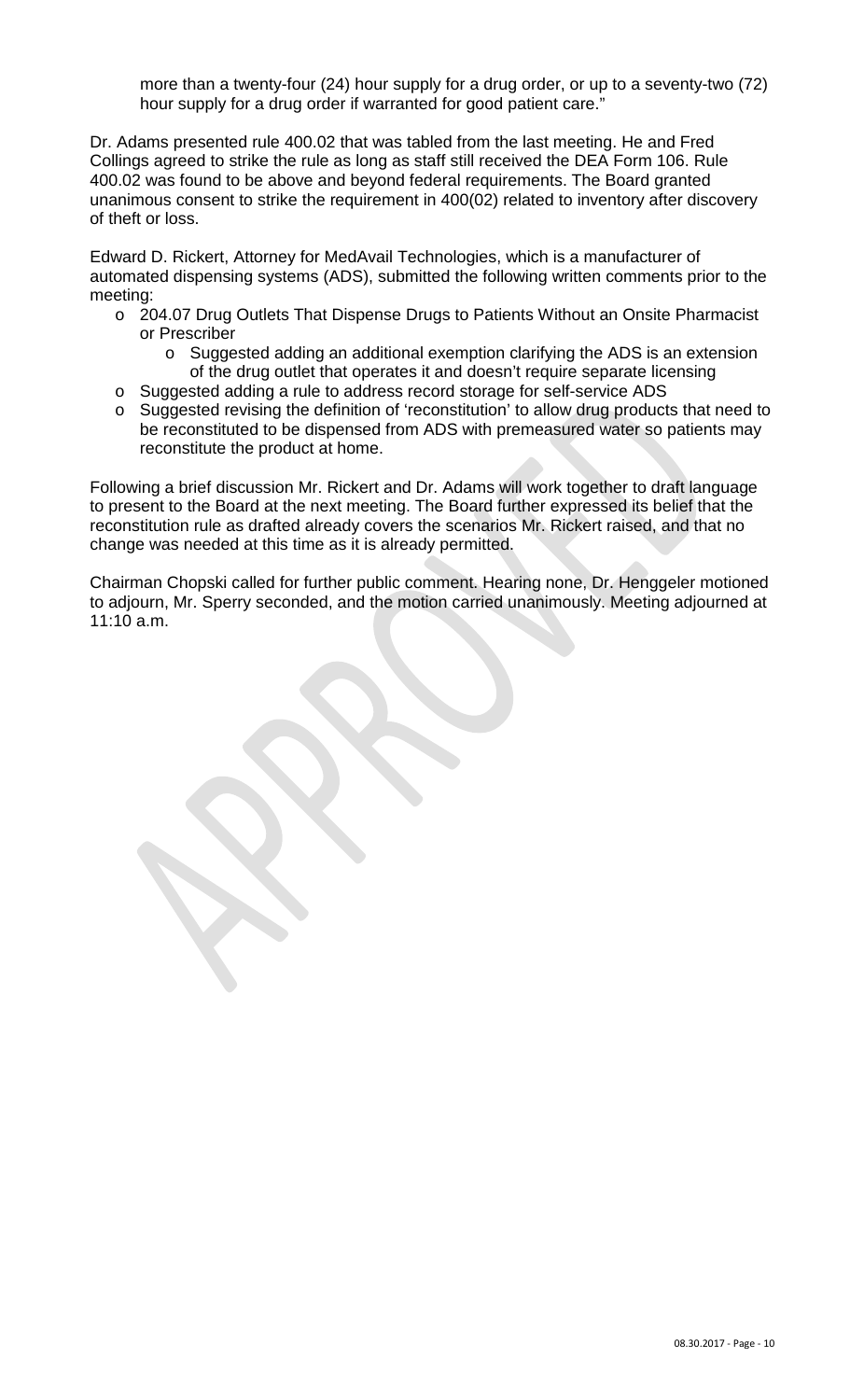#### **MINUTES OF THE IDAHO STATE BOARD OF PHARMACY October 25-26, 2017**

### **Idaho State Capital Building Boise, Idaho**

This meeting of the Board was held to conduct regular Board business.

Chairman Nicole Chopski, PharmD, called the meeting to order at 9:00 a.m. In attendance were Vice Chairman, Holly Henggeler, PharmD; Board members Rich de Blaquiere, PharmD; Kristina Jonas, PharmD; and Ed Sperry, Public Member. Also in attendance were Alex J. Adams, PharmD, MPH, Executive Director; Berk Fraser, RPh, Deputy Executive Director; Lisa Culley, CPhT, Jaime Thompson, and Wendy Shiell, Compliance Officers; Misty Lawrence, Management Assistant; Andy Snook, Deputy Attorney General; Ellen Mitchell, Program Information Coordinator, Colter Shirley, the Board's intern from Idaho State University (ISU), and several members of the public.

Dr. Jonas motioned to accept the minutes of the August 30, 2017 meeting with minor corrections. Mr. Sperry seconded, and the motion carried unanimously.

The Board took up the matter of the Consent Agenda, which contained the following matters:

- a. Board Performance Dashboard
- b. Travel Calendar
- c. Exercises of Delegated Authority
- d. Director's Expenses

Dr. de Blaquiere motioned to approve consent agenda items a, b, and d. Dr. Henggeler seconded, and the motion carried unanimously. In response to a question on the high number of canceled controlled substance registrations, Mr. Fraser noted this stems from the notification provided by other medical boards to the licensing staff of non-renewal of professional licenses, which triggers the cancellation. The Board granted staff delegated authority to cancel registrations in this situation. Mr. Fraser explained the pharmacy extern registration that was canceled was due to notification from ISU College of Pharmacy that the student was no longer enrolled in the pharmacy program. He also indicated Board staff had issued three Corrective Action Plans (CAP) after the deadline for inclusion in materials for this meeting. Dr. Jonas motioned to approve the Exercises of Delegated Authority. Dr. Henggeler seconded, and the motion carried unanimously.

Dr. Chopski introduced the Proposed Rulemaking Session. She noted that in accordance with the Idaho Administrative Procedures Act, today marks the official close of the 21-day public comment period for the proposed rules the Board of Pharmacy published in the October 4, 2017 Idaho Administrative Bulletin. Board staff received some written comments in advance of the meeting and several individuals signed in to provide verbal testimony.

Dr. Chopski extended her thanks to the Board members for their hard work throughout the process and for adhering to their articulated primary goals to:

- 1) Ensure an open and transparent process; and
- 2) Ensure decisions are based on the best available information.

This is the seventh public meeting to discuss the rules, and the third officially noticed public hearing on the rules. Board staff also hosted 8 town hall meetings across the state, and met individually with Idaho stakeholder groups and federal agencies.

Dr. Chopski also extended thanks to the many members of the public who have actively engaged in the process. She noted the Board has tried to keep evidence front and center in their decision-making and many in attendance have helped strengthen its proposed rules.

Dr. Chopski indicated it was unlikely that all stakeholders agree with all of the decisions made by the Board to date, but believes everyone has the same goal: to ensure that the health, safety, and welfare of the public is preserved and protected, and that the active engagement of all parties has created a better end-product. Dr. Chopski indicated the Rule Dockets would be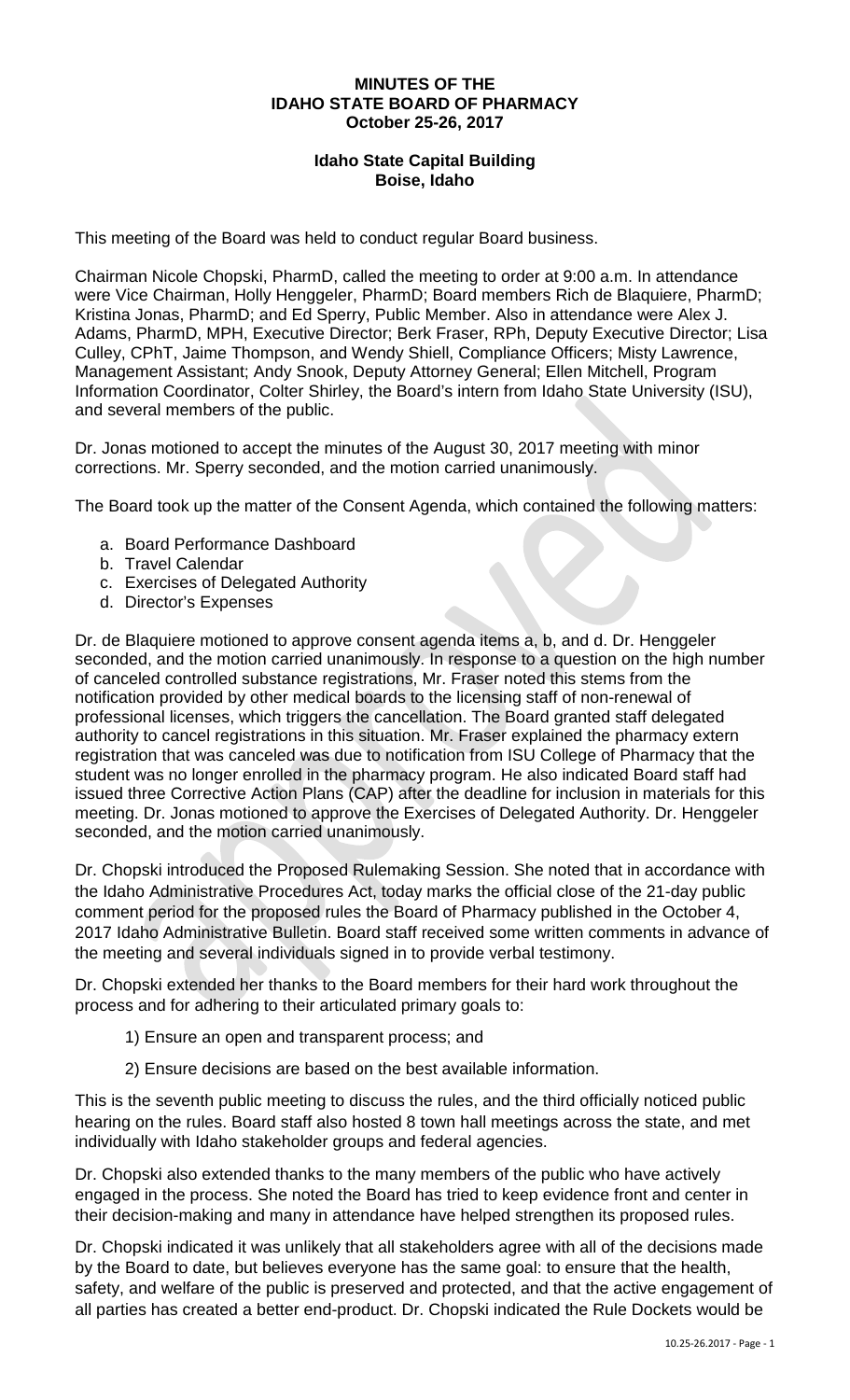addressed in the order in which they were published in the Administrative Bulletin. She also indicated any changes to the draft language would be published on the Board's website by tomorrow morning so stakeholders would have an opportunity to review them and provide feedback prior to the finalization of the pending rules.

### **Docket No. 27-0101-1701- Repeal**

• No verbal comments were provided at the meeting, and Dr. Adams indicated that no written comments were received in advance of the meeting.

## **Docket No. 27-0101-1702 – Chapter 1 - General Provisions**

- No verbal comments were provided at the meeting.
- Dr. Adams reviewed the written comments received in advance of the meeting:
	- o Rule 023. Unprofessional conduct was proposed to be changed to read 'any licensee or registrant', based on staff comment. The Board directed Dr. Adams to include this in the written update to be posted before the final session.
	- o Pam Eaton, Director of the Idaho Retailers Association and Idaho State Pharmacy Association submitted written comment asking for clarification on Rules 023.16 and 023.17. The Board felt these had both been adequately addressed at previous meetings and suggested no changes be made.

### **Docket No. 27-0102-1701 – Chapter 2 – Licensure & Registration**

- No verbal comments were provided at the meeting.
- Dr. Adams reviewed the following written comment in advance of the meeting:
	- o Jessie Modlin, PharmD submitted a comment requesting Idaho synchronize the continuing education (CE) requirement period with Washington making CE due at the time of birth month renewal instead of calendar year. Dr. Adams reminded the Board that a resolution was forthcoming at the National Association of Boards of Pharmacy (NABP) to standardize all CE due dates to coincide with the calendar year. Dr. Jonas stated it will lessen the burden of CE audits as all CE will be due at the same time. Dr. Adams noted staff will require Continuing Medical Education (CME) certificates to be submitted to the office between December 1 and December 31 each year. NABP is currently developing a mobile app to allow upload of CME certificates to the Continuing Pharmacy Education (CPE) Monitor, making it easier for licensees to submit and for staff to retrieve the certificates. Given that, the Board decided to not suggest any changes.

### **Docket No. 27-0103-1701 – Chapter 3 – Rules Governing Pharmacy Practice**

- No verbal comments were provided at the meeting.
- Dr. Adams reviewed the following written comment received in advance of the meeting:
	- o Quarles & Brady submitted a comment on Rule 400.05, requesting that records from an Automated Dispensing System be allowed to be kept at the central pharmacy. Dr. Adams suggested modifying the language to read 'Records may be retained at a central location in compliance with federal law.' Dr. Adams noted that this would allow any record – controlled or non-controlled – to be kept centrally in compliance with federal law, and the Board would not have to update the rule each time federal law changes. The Board directed Dr. Adams to include this in the written update to be posted before the final session.

### **Docket No. 27-0104-1701 – Chapter 4 – Prescriptive Authority**

Dr. Chopski requested that Dr. Adams provide a brief overview of House Bill (HB) 191 that authorized the Board to promulgate this rule chapter. Dr. Adams noted that the bill did not create prescriptive authority for pharmacists, but changed the process in which prescriptive authority decisions were made. Idaho Pharmacists began prescribing in 1998, with drugs that pharmacists could prescribe independently being added frequently since 2011. HB191 allows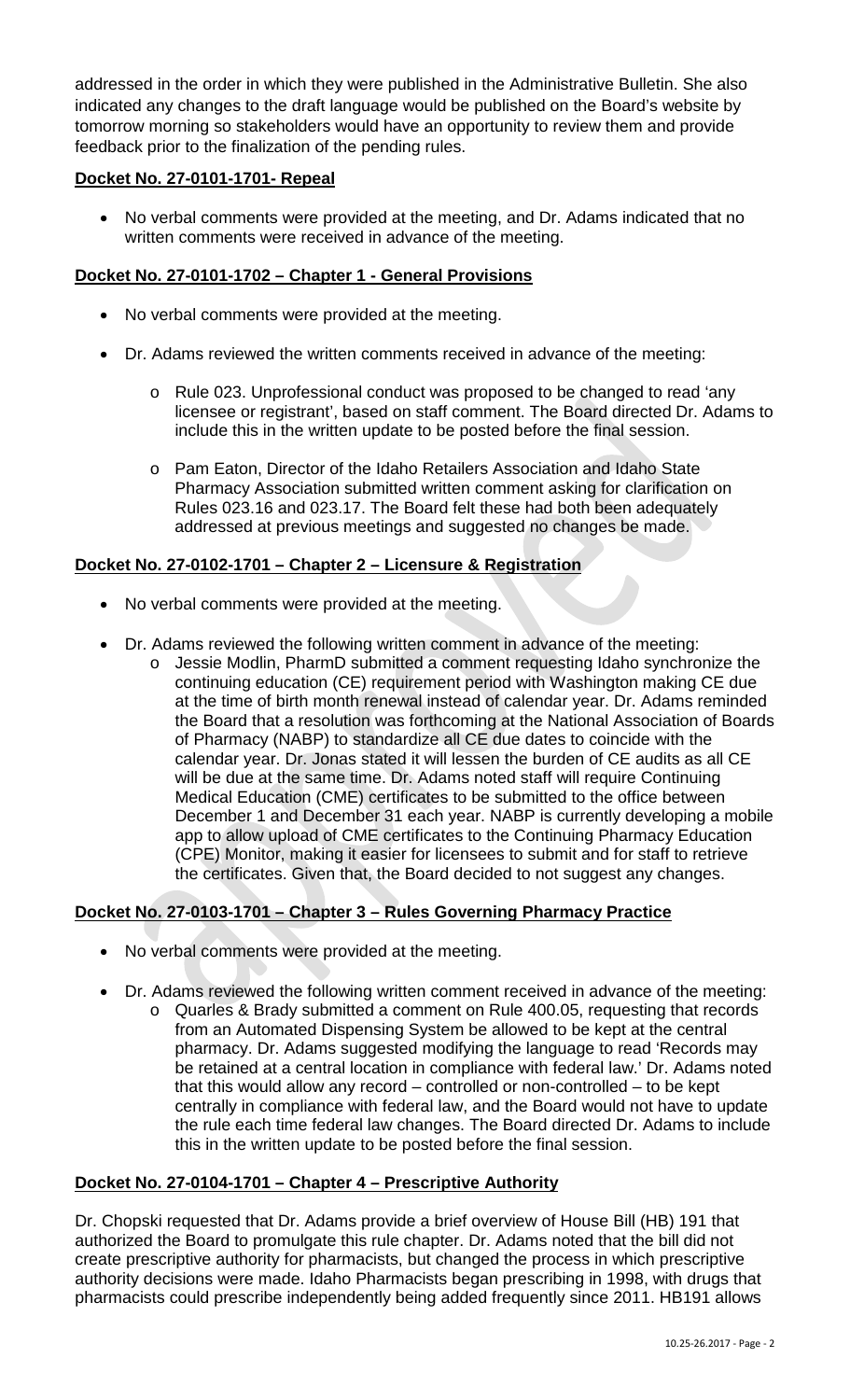the Board to promulgate rules related to pharmacist prescribing of drugs, drug categories, and devices provided they meet one of the four statutorily authorized conditions. Controlled substances, compounded medications, and biological drugs are specifically excluded by the statute.

Dr. Chopski indicated there were several comments regarding this rule docket, and she noted that the remaining concerns rest with a minority of the drug categories and devices. There were no concerns expressed with two-thirds of the rules and she believes that is a great starting point.

She also noted a few written comments seemed to conflate the rules with the protocols that are required under the rules. Rule 020 requires that each pharmacist use a protocol that specifies the inclusion, exclusion, and referral criteria for each drug they intend to prescribe. She noted that protocols are powerful, evidence-based accountability tools.

Dr. Chopski further noted that the Board has previously stated it will post template protocols on their website for use, and they have extended an invitation to everyone wanting to participate in the process. The Board has been fortunate to have many physicians and pharmacists work together on template protocols, a sample of which was included in the public meeting materials posted on the Board's website prior to the meeting.

Dr. Chopski reiterated all interested parties are welcome to attend the protocol workshops. Information is available on the Board website, with workshops scheduled for November 16<sup>th</sup> and December  $7<sup>th</sup>$ . The goal of the workshops is to collaboratively finalize the template protocols and ensure the appropriate safeguards are put in place while balancing patient access, choice, and competition. Dr. Chopski noted that while she encourages in-person participation, she realizes it can be difficult for those outside of Boise. The Board has provided a conference line to ensure maximum participation from any willing party.

Dr. Chopski believed many of the written comments suggested exclusion or referral criteria that would be better addressed in protocols instead of the rules. She reminded the Board members that when evaluating comments, they need to determine if recommendations are best addressed in rules or in template protocols. Rules take 9 to 12 months to update, and changes to clinical guidelines or the applicable standard of care, could necessitate constant temporary rules if the rules get too granular.

Dr. Chopski indicated comments would be organized by drug class, then general comments, and miscellaneous comments would be heard last.

# **Rule 021.01 Lice**

• No verbal comments were provided at the meeting, and Dr. Adams indicated that no written comments were received in advance of the meeting.

# **Rule 021.02 Cold Sores**

- Dr. Adams indicated that no written comments were received in advance of the meeting.
- Shasta Kilminster-Hadley, staff attorney for the Board of Medicine (BOM), offered verbal testimony indicating BOM believes cold sores require a diagnosis and are not appropriate for autonomous pharmacist prescribing. She indicated though cold sores fall within the legislative authority of HB191 a diagnosis is required to ensure a cold sore is not gonorrhea or genital herpes and thus it makes this drug category inappropriate for autonomous pharmacist prescribing.
- Dr. Adams briefly summarized that this drug category has been commonly prescribed by pharmacists with no known safety issues.

### **Rule 021.03 Motion Sickness**

• Before taking public comment Dr. Chopski proposed amending this rule to narrow it to 'motion sickness prevention'. She noted that this category was initially added because Rule 25 for travel medicine is specific to the CDC Yellow Book, which is for international travel. She indicated it was arbitrary to allow a pharmacist to provide motion sickness patches for an Idahoan embarking on a Mediterranean cruise but not an Alaskan cruise. Many people have been worried about differential diagnosis for actual motion sickness,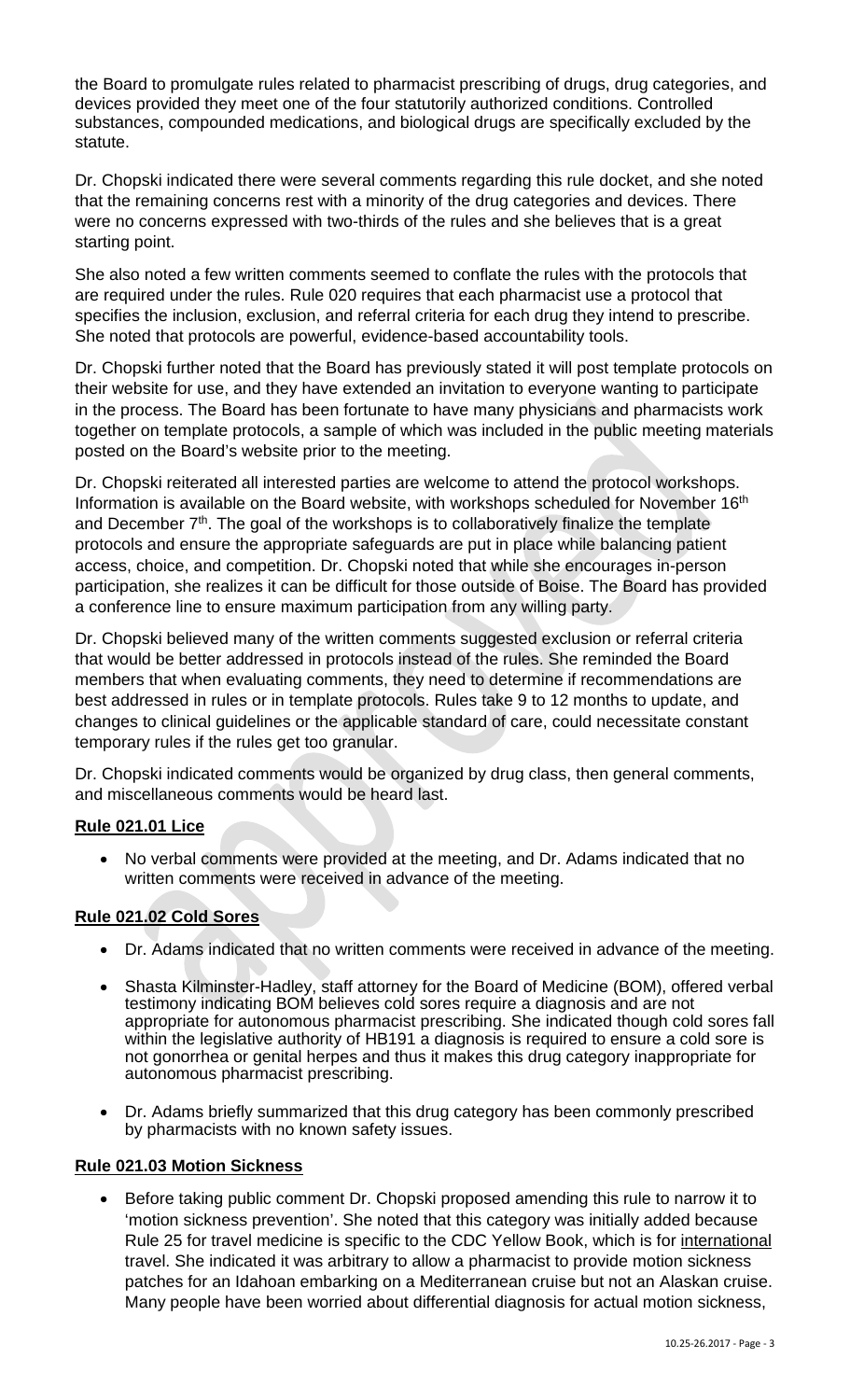though the intent has always been prevention, and making that clear in the rule would be an appropriate amendment according to Dr. Chopski. The Board members were all in support of this amendment.

- Ms. Kilminster-Hadley commented that narrowing the rule to motion sickness prevention would address BOM concerns.
- Mark Johnston, RPh, CVS Health commended the Board for the many opportunities provided for public comment during the rules re-write process. Mr. Johnston shared in 1991, Florida received statutory authority for pharmacist prescriptive authority for 20-30 individual drugs, many of which have since gone over the counter. One drug that has remained on the list is scopolamine patches. Mr. Johnston spoke with the Florida Board of Pharmacy to see if there had ever been complaints related to pharmacist prescribing for motion sickness. The representative from the Florida Board indicated they had not received a single complaint. Mr. Johnston again commended the Board on the work they had done on the topic.
- The Board directed Dr. Adams to narrow "motion sickness" to "motion sickness prevention" in the written update to be posted before the final session.

#### **Rule 021.04 Nausea**

- Dr. Adams reviewed the history of the addition of this category and believed it varied from the Board's original intent. Nausea was originally added during conversations surrounding travel drugs and the 10-15 year history of pharmacists safely and appropriately prescribing nausea medications without incident. Pharmacist prescribing is limited to the CDC Yellow Book, which is specifically for international travel, not domestic travel. He believes it is appropriate to remove nausea from the list as the only other category potentially relevant in the CDC Yellow Book was altitude illness prevention, though he understands that making a change that late is not advisable.
- Kathleen Sutherland, MD, Chairman of the Board of Medicine, believes further discussion is in order regarding altitude illness prevention as it has to be determined if a patient has an underlying lung disease, which complicates the decision to prescribe medications for altitude illness prevention. She is not in favor off adding it to the rule.
- Mark Johnston, RPh, CVS, indicated he saw many Canadians with altitude illness when he filled prescriptions in the Lake Tahoe, Nevada area. He indicated they would ask for Gravol, as it was an over the counter medication in Canada. He acknowledged many of the evidence-based decisions that the Board has made have been based on decades of prescriptive authority in Canada. He suggested there isn't evidence of prescribing for nausea in Canada because Gravol is still an over-the-counter product. Moving motion sickness to preventative and then considering striking nausea, he believes the Board is missing a category that pharmacists are amply able to prescribe for according to protocols. He hopes if the Board chooses to remove it in full today, that they would consider it for next year. He is in support of not removing nausea, and is in favor of at least adding in altitude sickness prevention.
- Molly Steckel, Policy Director, Idaho Medical Association, asked for clarification on protocols. Dr. Adams responded that the rules mandate pharmacists to use protocols and that the Board will have templates available on its website. A pharmacist could deviate from the template only if they have good justification for doing so, as the protocol must be linked to clinical guidelines and evidence-based research. Part of the reason the Board didn't want to mandate protocols, is there are protocols that are widely available for all the conditions listed. A representative from the Washington State Pharmacy Association testified before the Board on August 1 indicating they had protocols in use in dozens of pharmacies throughout Washington for flu, strep, and UTIs, among other conditions. The Board did not want to create a monopoly for any private organization, but also did not want to prevent use of their validated protocols by imposing a government mandate on a bureaucratically developed protocol. Ms. Steckel indicated she is not aware of any other health profession that requires the use of protocols.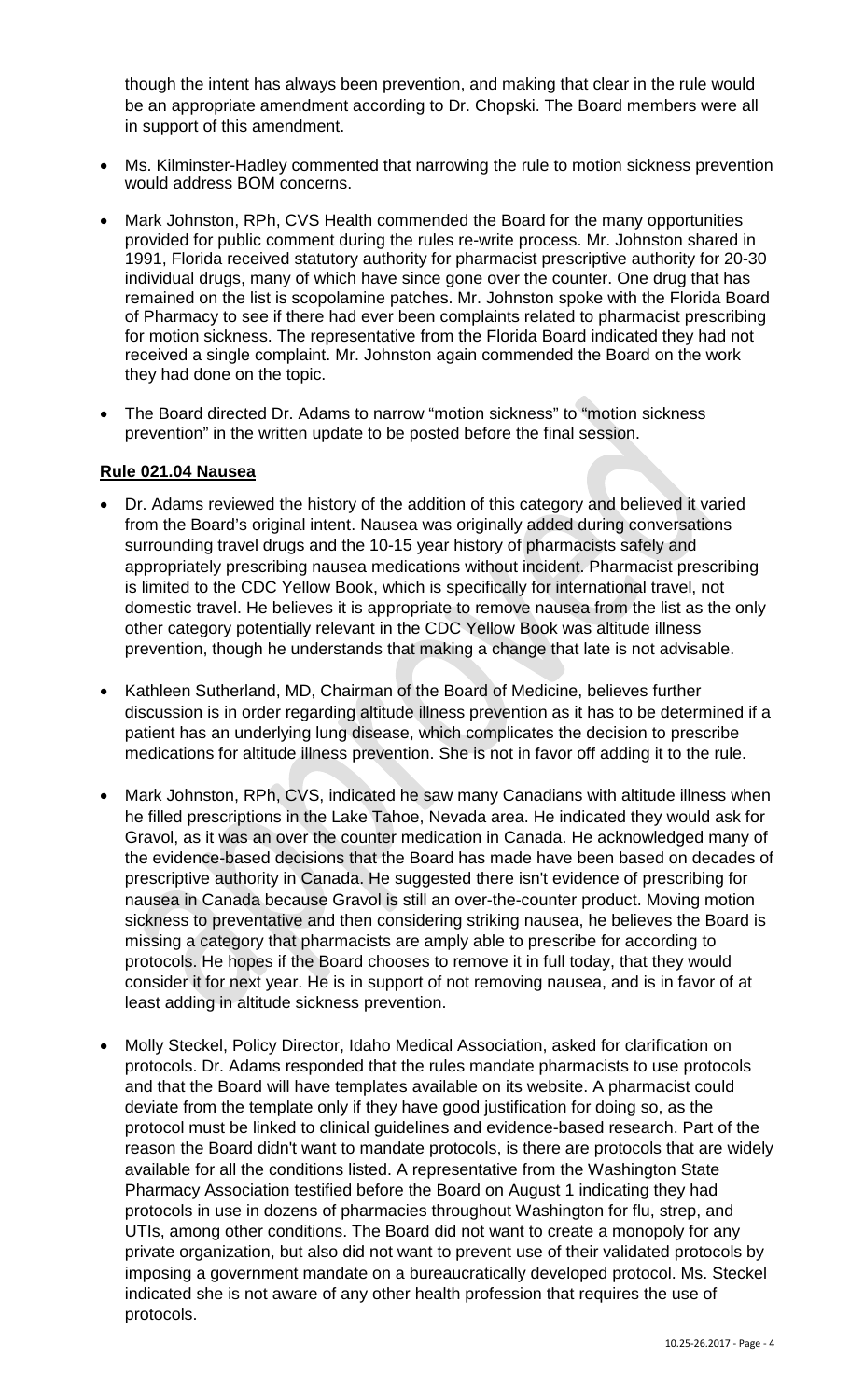• Ms. Kilminster-Hadley – BOM has a number of concerns about including nausea and recommends removing it entirely. She expressed BOM's willingness to work with BOP over the next year to look at the prevention of altitude illness. She reiterated nausea should not be on the list as it is a symptom of so many diseases.

Following an extensive discussion the Board chose to pull nausea from the list for this year and directed Dr. Adams to strike it in the written update to be posted before the final session. Dr. Adams will place it on his work list for next year. Ms. Kilminster-Hadley reiterated BOM is committed to working with BOP throughout the year to see what categories can be called out that would not require a diagnosis.

## **Rule 021.05 Uncomplicated Urinary Tract Infections (UTI)**

- Joseph Williams, MD, Idaho Urologic Institute expressed his concern regarding pharmacist prescribing for this category. He mentioned the guidelines indicate it is acceptable to treat for an appropriate UTI if it is demonstrated though microscopy and he doesn't believe it fits with a CLIA-waived test as microscopy requires a designation above and beyond a CLIA-waived laboratory testing, which requires physician oversight of the laboratory that is established.
- Sky Blue, MD, infectious disease specialist that has been practicing in Idaho for 20 years stated he has seen the resistance start to overtake antibiotic development. He believes having UTIs on the list crosses the line into diagnosing. He indicated that evidence based guidelines can vary from one expert to another and it comes down to the interpretation of a CLIA waived test without the use of other tests or a questionnaire in the clinical setting. He questions whether there is such a thing as an uncomplicated UTI.
- Ms. Kilminster-Hadley expressed BOM concern over UTIs being a condition that requires treatment with antibiotics. Antibiotics without proper stewardship can be dangerous. She stated that doctors in Idaho are graded based on their antibiotic stewardship as there is a growing problem with antibiotic and antimicrobial resistance that is developing super bugs that can't be treated.
- Andrea Winterswyk, PharmD stated she agrees there needs to be a detailed medical history, she also believes that history can be provided by the patient. Patient assessment is crucial, yet prescriptions are often issued to patients calling in to the prescriber's office that haven't seen the provider yet, and the prescription is issued based on symptomology. She indicated the rates of Ciprofloxacin resistance to E.coli, which is the most commonly isolated pathogen, has increased significantly. They are finding that pharmacists would have the ability to employ and refer to a stewardship for which they would be evaluated on their own independent licensure as well as the protocol. Access is important, and can be seen as a triage tool as it is face to face and not a phone call. Women are able to self-diagnose with 90% positive correct in value in studies based on symptomology.
- Paul Cady, PhD, Dean, ISU College of Pharmacy addressed the concepts of antibiotic stewardship assuring the Board this has been part of training of pharmacists for many years. Along with antibiotic stewardship, an important rule of pharmacists has been antibiotic de-escalation. In the late seventies, early eighties, his responsibility in the public health service was focused around antibiotic de-escalation with the treatment of UTIs and otitis media where the incidents and rate of resistance to the common antibiotic treatment or for anti-infective treatment, we were losing the ability to use common treatments because they had been misused by traditional prescribers.

Following public comment Dr. Adams provided a recap of the research that had been reviewed extensively at previous public meetings.

• Dr. Adams noted that the Board's intern also participated in a webinar by ACOG on September 20, 2017. Prior to the first statistic being presented, there was a poll of the attendees, asking the question: Before treating an uncomplicated UTI, which is recommended? The majority of the attendees answered: Treat based on symptoms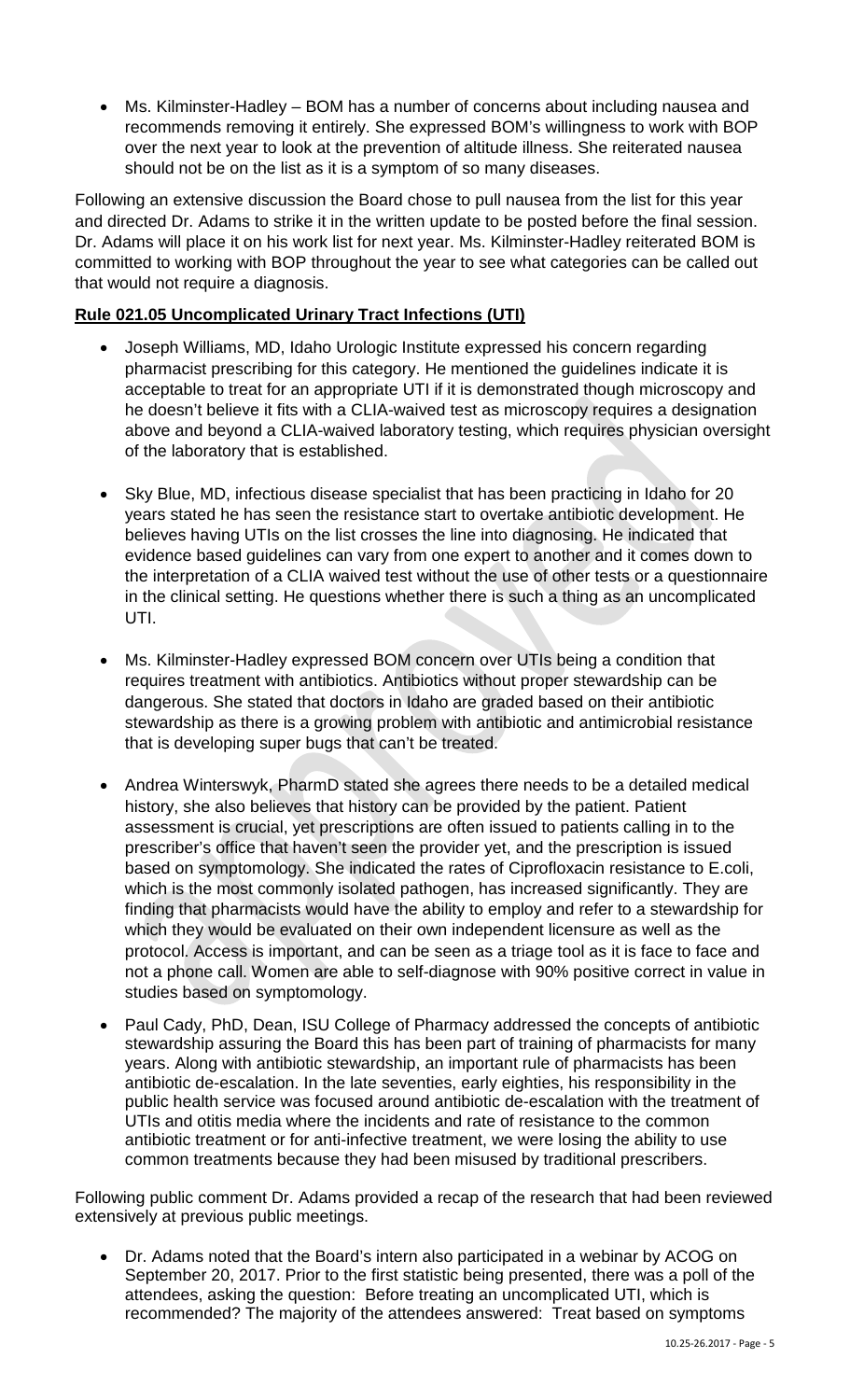with a positive urine dipstick for leukocyte, esterase, or nitrate. That answer was incorrect. They cited a study that said there are two typical symptoms of uncomplicated UTI. If a patient has two or more symptoms, the likelihood of uncomplicated cystitis is greater than 90%. The other item from that webinar was UTIs are self-diagnosed more than 85 to 95% of the time by women.

- Dr. Adams noted that one option for the Board to consider is narrowing UTIs to 'recurrent' UTIs. Dr. Jonas expressed her concern over 'recurrent'. Dr. Adams suggested there is a difference between 'recurrent' and 'relapse' and this is where protocols would come in. The Board decided that this topic was best addressed in the protocol workshops. Dr. de Blaquiere reminded the Board there is a notification of the primary care provider attached to these rules as well.
- Dr. Sutherland applauded the Board for the notification of the primary care provider, though the problem is that a large percentage of the public doesn't have one. She indicated 25% of the patients seeking treatment from Saint Alphonsus' Telehealth group don't have a primary care provider. Dr. Adams agreed this would be a great area for collaboration, and referenced previous meetings in which this topic has been discussed.

#### **Rule 022.01 Inhalation Spacers**

- Laura Churns, PharmD, Director of Pharmacy Legislative and Regulatory Affairs at Albertsons expressed her support of pharmacist prescribing inhalation spacer as well as the devices that follow. They are common sense items that are easy to prescribe as they are indicated by the presence of another prescription.
- Dr. Adams indicated that no written comments were received in advance of the meeting.

#### **Rule 022.02 Nebulizer**

• Ms. Kilminster-Hadley – indicated BOM has no issues with nebulizers and indicated the other items in this category are excellent.

### **Rule 022.03 Diabetes Blood Sugar Testing Supplies**

• No verbal comments were provided at the meeting, and Dr. Adams indicated that no written comments were received in advance of the meeting.

### **Rule 022.04 Insulin Pen Needles**

• Dr. Adams received one comment requesting 'insulin' be stricken from the rule leaving 'pen needles'. The examples given were Byetta, Victoza and some of the new specialty drugs that use pen needles that are not insulin products.

The Board directed Dr. Adams to strike "insulin" in the written update posted before the final session.

#### **Rule 022.05 Syringes**

- Dr. Adams indicated that no written comments were received in advance of the meeting.
- Mr. Sperry requested 'patients with diabetes' be struck, leaving 'syringes'.
- The Board directed Mr. Snook to research this topic more prior to the final meeting.

#### **Rule 023.01 Influenza**

• Dr. Blue noted that treatment for influenza is only effective when instituted very early in the illness and that overuse of antivirals can cause resistance in influenza and other illnesses.

#### **Rule 023.02 Group A Streptococcal Pharyngitis**

• Dr. Malek noted that using the simple strep test doesn't rule out other potential complications of strep infection. Only an examination can rule out peritonsillar abscess,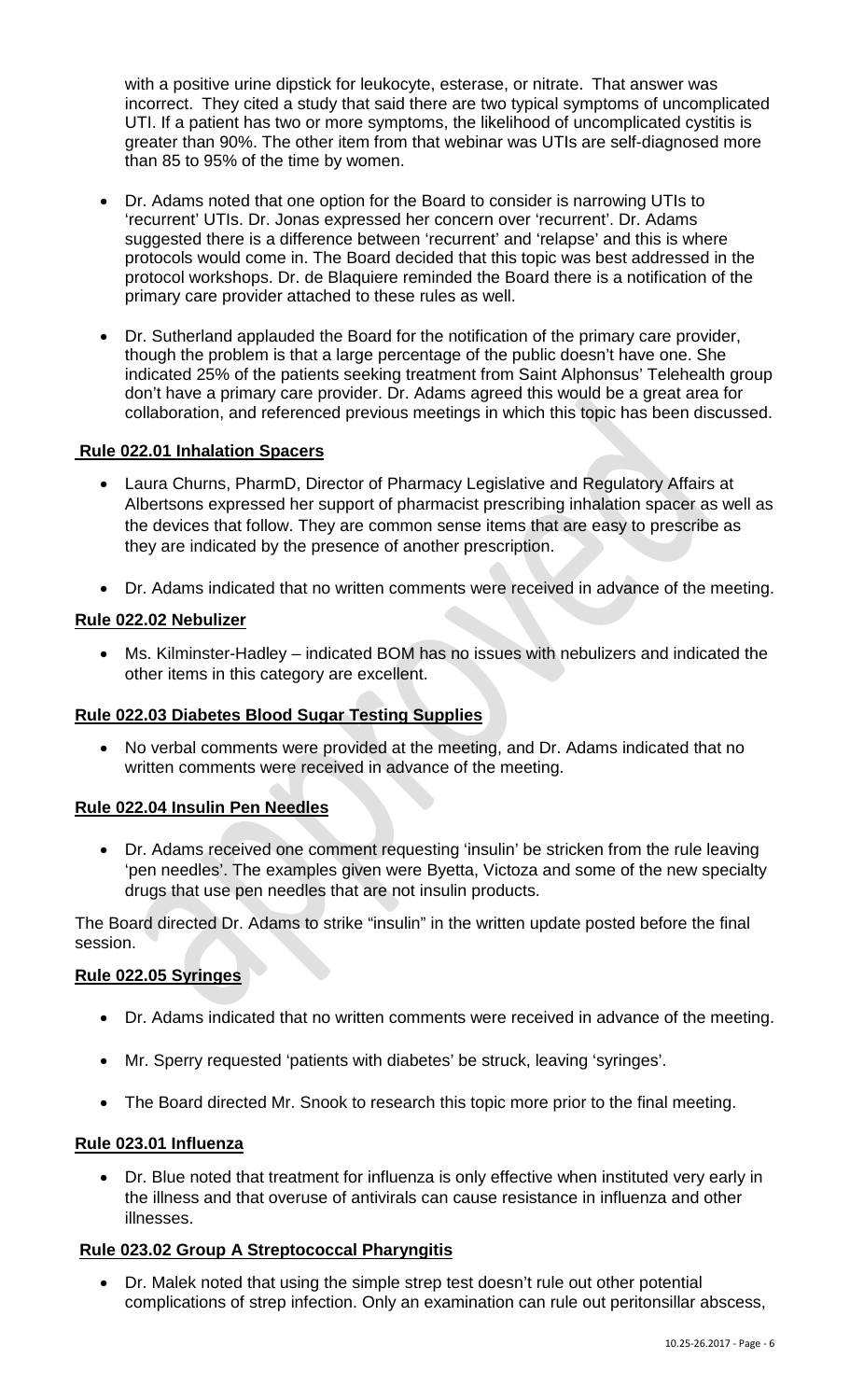or if the patient is only a carrier of strep.

- Dr. Blue indicated institution of the CLIA-waived test is dependent on pretest probability and has to be interpreted in context with symptoms.
- Dr. Adams noted that written comments have focused on antimicrobial resistance, though the studies suggest the opposite. There are suggestions that this would reduce antibiotic use 40-60%. No alternative studies were presented.
- Dr. John Holmes, Research Professor at ISU noted that ISU has implemented a new training on CLIA-waived tests for all students which include the strep test.

### **Rule 024.02. Short-Acting Beta Agonist (SABA)**

- Dr. Sutherland expressed concerns about pharmacist prescribing of these medications as they don't have access to the patient's full medical history. She indicated that asthma is misdiagnosed by physicians on a daily basis. Just because a patient has a prior prescription for an inhaled steroid and a short-acting beta agonist doesn't mean they should get one at the pharmacy given the potential for the patient having been misdiagnosed. Their physician will know when they have received their last beta agonist and they don't prescribe these over the phone.
- Ms. Kilminster-Hadley believes one of the issues with how the rule is written is that it is written toward patients with a diagnosis of asthma and who have prior prescription for a SABA and who have a current prescription for a long-term asthma control medication. This could indicate the patient wasn't able to manage their therapy with a SABA or that they were overusing it in a way that became dangerous for their health and that their primary care provider is no longer willing to provide them with a prescription and instead has them on a different therapy. She indicated BOM believes pharmacists should be involved in medication management in this area, but more from the aspect of calling the primary care provider to see why the patient doesn't have a SABA and see if the provider will prescribe one.
- Jennifer Adams, PharmD, Associate Dean, ISU College of Pharmacy, provided comments as an asthma patient that has a primary care provider. She shared that she has had instances where her prescription for SABA had expired and needed a new one. It would have been very convenient for her if she could have gone to the pharmacy to have it refilled quickly. Dr. Adams provided additional comments as a licensed pharmacist in Idaho who has provided education to patients about the difference between their long-acting medications and their short-acting medications. Pharmacists are very capable of educating patients about medication adherence and using motivational interviewing. She believes it is a pharmacist's responsibility to ensure the patient understands which medication they're supposed to use on a daily basis and which one is for rescue.
- Dr. Winterswyk noted that her current position in a residential unit enables her to see a patient two-three times during their admission. She has the patient demonstrate using the inhaler so she can determine if they need a spacer and if they are rinsing their mouth. She believes pharmacists can have a great impact on patients in this area.

#### **Rule 021.024. Statins**

Dr. Chopski opened the discussion by asking for feedback on "clinically appropriate" situations in which a diabetic should not be on a statin beyond the well-known contraindications since that seemed to be the sticking point in written comments. No such comments were provided at the meeting.

• Dr. Holmes indicated there are many studies available on the use of statins in diabetic patients but that 40% to 50% of patients with diabetes are not prescribed statins despite the well-known guidelines. He noted a study found that 57% of this is attributable to practice-level variation. He noted a Lancet study on the benefits vs. risks of statins that found nearly all side effects attributed to statins are not actually caused by statins, and that the benefits far outweigh the risk. He believes any of the issues can be addressed in protocols.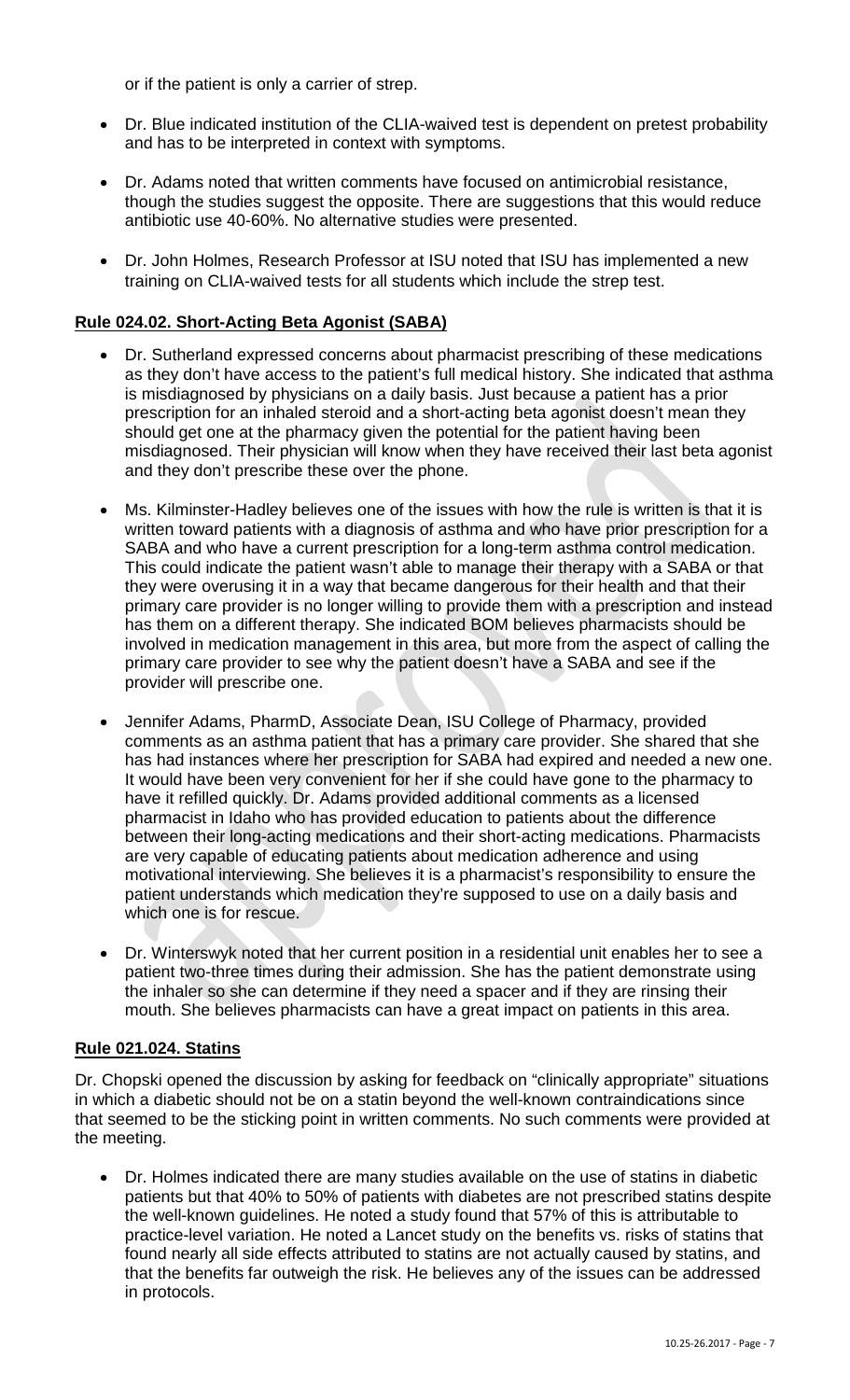- Dr. Malek noted that he would like to see baseline labs and adequate follow-up with the patient be included in the rule.
- Ms. Kilminster-Hadley indicated BOM agreed that statins are currently underprescribed, and suggested a different way to approach this issue is to collaborate on an outreach campaign in the state to try to increase the use of statins for patients that need it.
- Dr. Adams presented written comments from Dr. Deeb Eid regarding expanding statin prescribing to all patients instead of just diabetic patients. Dr. Eid indicated these drugs are available over-the-counter in some countries, and studies have found this to be safe.
- Dr. Holmes mentioned a study indicating 80% of the time pharmacists call a provider when there wasn't a prescription for statins, so there is a gap in care. There is no reason except the one patient that had elevated liver function tests. Baseline labs can be done with CLIA waived tests. He reiterated there is a fear of statin side effects that has been caused by the news media and healthcare providers have bought into that fear. That fear is getting in the way of patient care. The evidence is very clear that the benefits outweigh the risks.
- Marcus Hurst, PharmD, District Manager, Broulims noted that one of Centers for Medicare and Medicaid Services (CMS) strategic goals is to improve the quality of care and general health for Medicare beneficiaries. Toward this goal CMS assigns star ratings to healthcare entities for services linked to patient outcomes. Dr. Hurst has been working toward having all eight of his pharmacies obtain a 5 star rating with CMS. In January 2017, with the help of a  $3<sup>rd</sup>$  party, he identified 903 diabetic patients in his system that did not have a statin prescription. Several patients were removed from the list following review leaving 675 patients. Letters were sent to the providers of all 675 patients requesting collaboration to start the patients on statins. Dr. Hurst received 109 responses, and 13 new prescriptions for statins. There were some responses indicating the patient didn't need statins as their cholesterol numbers were within a healthy range, showing a lack of awareness of current clinical guidelines. Dr. Hurst supports the rule as written.
- Lorri Walmsley, RPh, Senior Manager, Pharmacy Affairs, Walgreens, expressed her support of the proposed rule. CMS has defined measures to improve quality of care. One of the ways pharmacists can address this measure is by using EQUIPP, which is a platform that evaluates Medicare Part D and identifies outlier patients. A review of the EQUIPP data for Idaho specifically, Idaho falls below the national average for this particular measure, as well as far below the five-star rating of 80.6%, Idaho is 72.5%. Based on this data, it's evidenced that there are true gaps in care for Idaho and actually beyond what there are at the national level. In a project that was conducted in one state for Walgreens, pharmacists contacted 226 patients for interventions. Of those patients, 29 patients had statins added. Pharmacists identified 48 patients that statins were inappropriate for care at that time. They concluded the biggest gap in care was the failure of physicians to respond. Of the 226 patients' physicians contacted, 48.7% did not respond after multiple attempts. She urged the Board to maintain the rules as proposed for this state as the evidence shows that the pharmacist may improve outcomes for these patients.
- Ms. Steckel, IMA, noted their board consists of 19 physicians of different specialties from around the state. Most of them have received notification from pharmacists for their patients. Anecdotally they have never changed their care based on being notified by a pharmacist as they had already done the evaluation and determined not to put their patient on the medication. They didn't like the idea of the pharmacist prescribing the drug for their patient.
- Katie Erickson, PharmD indicated that she prescribes statins and believes the fact that pharmacists have been prescribing statins for over 30 years just isn't being acknowledged. She understands the theoretical concerns over safety, but the data doesn't suggest that it has been a harmful practice.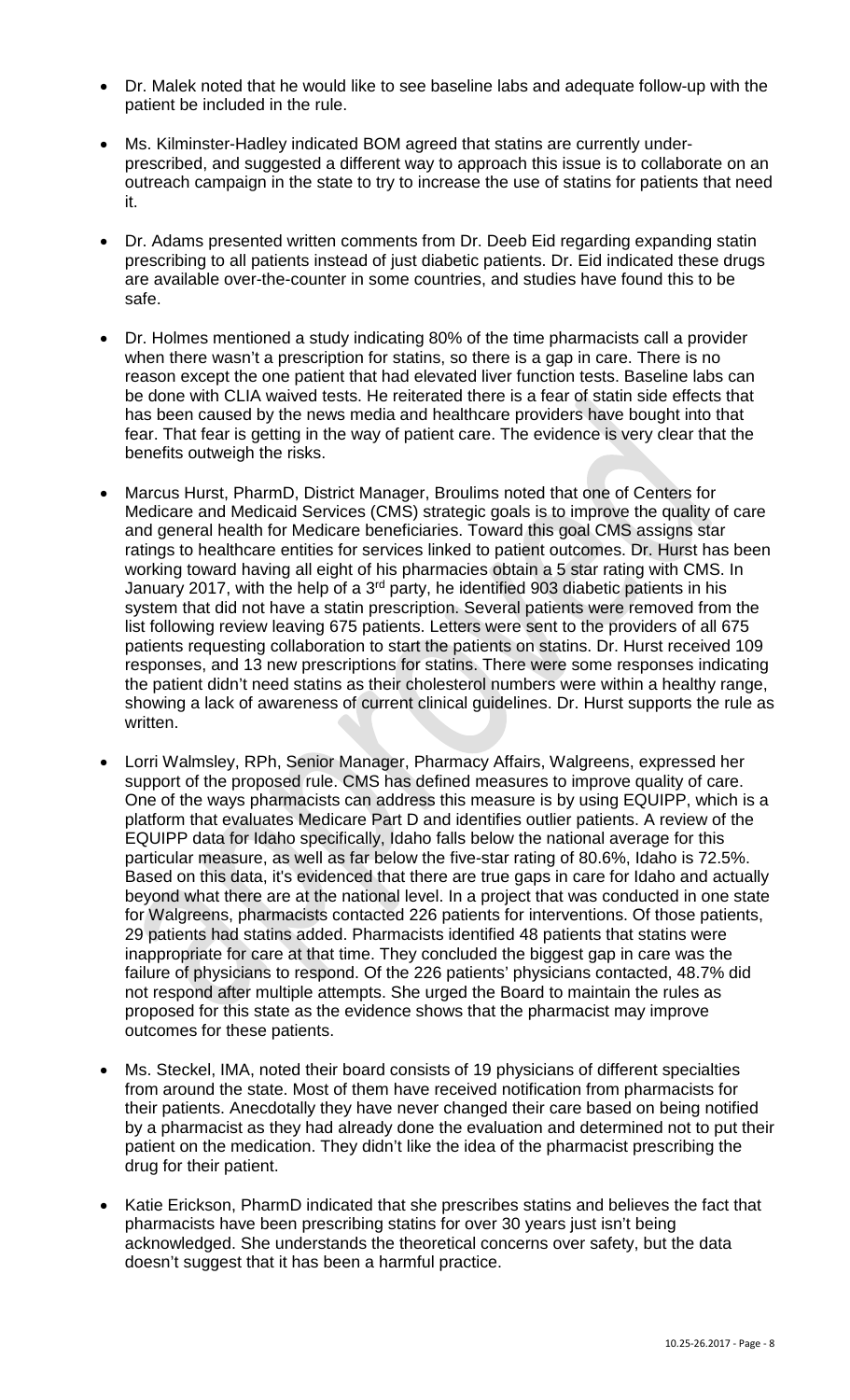- Dr. Churns echoed the support previously expressed and believes implementation of this rule will improve outcomes and ultimately reduce overall healthcare costs in Idaho. Roughly 10% of the adult population in Idaho has diabetes and not all of them are eligible to take statins. As the most accessible healthcare provider, pharmacists are well positioned to serve as critical access points to fill the medication gap. She reiterated that pharmacists aren't interested in replacing the role of the patient's primary care provider, but to work collaboratively with them. Prescribing isn't new for pharmacists and the communication is present whether the pharmacist prescribes to the patient or refers them back to their primary care provider.
- Dr. Adams suggested one way to narrow the rule is to say that it is only for patients who have a 'current' prescription for a drug for diabetes. Dr. Holmes asked why the Board would narrow it, when others have asked for the rule to be broadened. The Board instructed Dr. Adams to narrow it as proposed in the draft that will be posted prior to the final session.

# **Rule 021.025. Travel Drugs**

Dr. Chopski noted that the Board added specific training requirements to this rule based on previous public comments. Pharmacists must complete a CPE or CME course on travel medications. ISU has several faculty members that have taught on this topic in the past and have volunteered to attend 'train the trainer' programs to ensure future pharmacists are proficient in this area. Dr. Cady confirmed this is the case.

- Ms. Walmsley noted that California promulgated rules last year that went into effect similar to the rules presented here.
- Ms. Kilminster-Hadley noted that the BOM has no opposition to travel drugs being included.
- Ms. Eaton expressed her support for the Board's proposed rules and commended them for their hard work.

### **Rule 021.026. Supplement an Infusion Order**

• No verbal comments were provided at the meeting, and Dr. Adams indicated that no written comments were received in advance of the meeting.

### **Rule 021.027. Emergency Situations**

- Dr. Malek noted that he believes that if there is a delay in EMS it is appropriate for a pharmacist to prescribe these medications. When EMS is readily available, he believes it should be EMS initiating therapy.
- Ms. Kilminster-Hadley suggested adding 'threatens the health and safety of the patient, and the pharmacist does not believe that emergency medical services can respond in time'. Ms. Kilminster-Hadley offered to provide draft language later in the meeting.

### **Rule 021.028. Lyme Disease Prophylaxis**

- Dr. Malek expressed concern as the majority of tick bites do no result in Lyme disease and Idaho isn't an epidemic area for it.
- Dr. Adams noted that the link to clinical guidelines limits treatment to patients who traveled from such an area.
- Ms. Kilminster-Hadley suggested adding 'pursuant to CDC guidelines'. The Board instructed Dr. Adams to narrow it as proposed in the draft that will be posted prior to the final session

Following the lunch break Dr. Adams reviewed the proposed changes to the Controlled Substances Act. There were several changes in federal law, requiring changes to Idaho's law. Aside from the changes required by federal law Dr. Adams took up the mostly stylistic changes left by his predecessor, Mark Johnston. One item is a substantive change, 37-2727 that addresses controlled substances and opioid narcotic treatment programs. There is some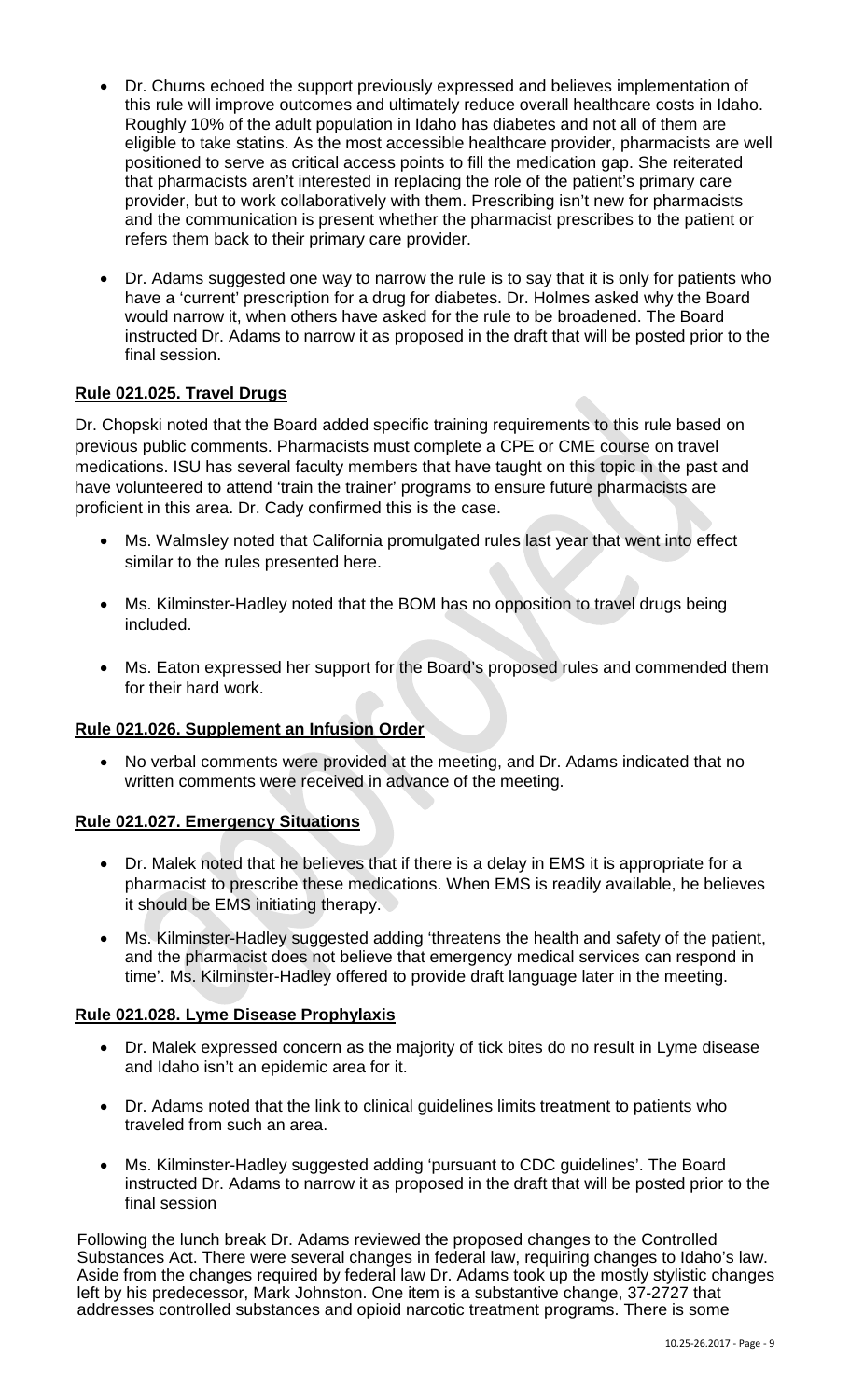language that is not in the Controlled Substances Act, that requires take-home doses prepared pursuant to a valid order of the prescriber, be checked by a pharmacist. This requirement goes above and beyond the requirements in the federal Controlled Substances Act. Dr. Adams introduced Jason Austin, executive director, Raise the Bottom who spoke on how striking this requirement would affect practice.

Mr. Austin explained patients must meet certain criteria and milestones in their treatment in order to obtain 'take home' medications. Since a pharmacist is only at the facility once a week, patients that have emergencies are often denied medication. Mr. Austin is asking the Board to allow a nurse to dispense the medication and remove the requirement for a pharmacist to verify the order. Following discussion Mr. Sperry motioned to strike 'pharmacist' from the requirement. Dr. Jonas seconded, and the motion carried unanimously.

Dr. Chopski returned to Rule Docket 27-0104-1701 and called for public comment on Rule 020, Pharmacist Prescribing: General Requirements.

#### **Rule 020.01. Education**

- Ms. Kilminster-Hadley noted the BOM does not believe this rule sets any standards for competency.
- Dr. Cady stated the education process of pharmacists is extensive and involves diagnostic criteria. All colleges of pharmacy in the country are accredited, and pharmacists are trained healthcare providers. Healthcare professionals have a responsibility to achieve the training required to complete new functions within their field. If a healthcare provider fails to obtain the proper training they should be required to appear before their licensing board. He supports relying on the professionalism of pharmacists to obtain the training they need.
- Ms. Steckel noted the IMA feels schools and accreditation bodies bear the responsibility to evolve and teach what is required, not the role of the Board.
- Dr. Jennifer Adams noted that when students graduate from any health profession program they are educated based on what practice is like today and the future. As they work in their profession they will be exposed to new things, the practices evolve. ISU reviewed their curriculum in light of these rules and found that they've been training pharmacists for these practices for many years. ISU curriculum is competency based education and you'll find the same competency based education all over the country. She wants to see professionals practicing at the top of their education and training. She commended the Board for adding this section of education, recognizing it isn't required of any other healthcare provider in Idaho, and it adds one more layer of safety for Idaho patients. She is confident that ISU graduates are prepared for the additional responsibility.
- Dr. Malek expressed how much he values the PharmDs that he has worked with. He has benefited from their antibiotic stewardship, their suggestions in medication changes, and their many contributions to healthcare. He is still concerned about pharmacists making diagnosis and treating UTIs and other aspects of the rules.
- Ms. Walmsley expressed support for the way the education piece is outlined. She believes the pharmacy employers and the pharmacists that are exercising their prescriptive authority have all been properly trained without the regulatory burden. She indicated Walgreens provided training to their pharmacists to prescribe Naloxone though it was not required by the rules.
- Ms. Kilminster-Hadley recapped that the BOM has concerns with only 5 of the 22 drug and device categories that remain in the rules: cold sores, UTIs, strep throat, SABAs, and statins.
- Dr. Cady encouraged the Board to always put the patient first. You protect the public by allowing qualified individuals to provide necessary care.

### **Docket No. 27-0105-1701 – Chapter 5 - Compounding**

• Dr. Adams noted he had received a comment from Shaver Pharmacy & Compounding Center supporting the strengthening of the compounding laws.

### **Docket No. 27-0106-1701 – Chapter 6 – DME, Manufacturing, & Distribution**

• No verbal comments were provided at the meeting, and a lone written comment identified a typo that the Board has corrected.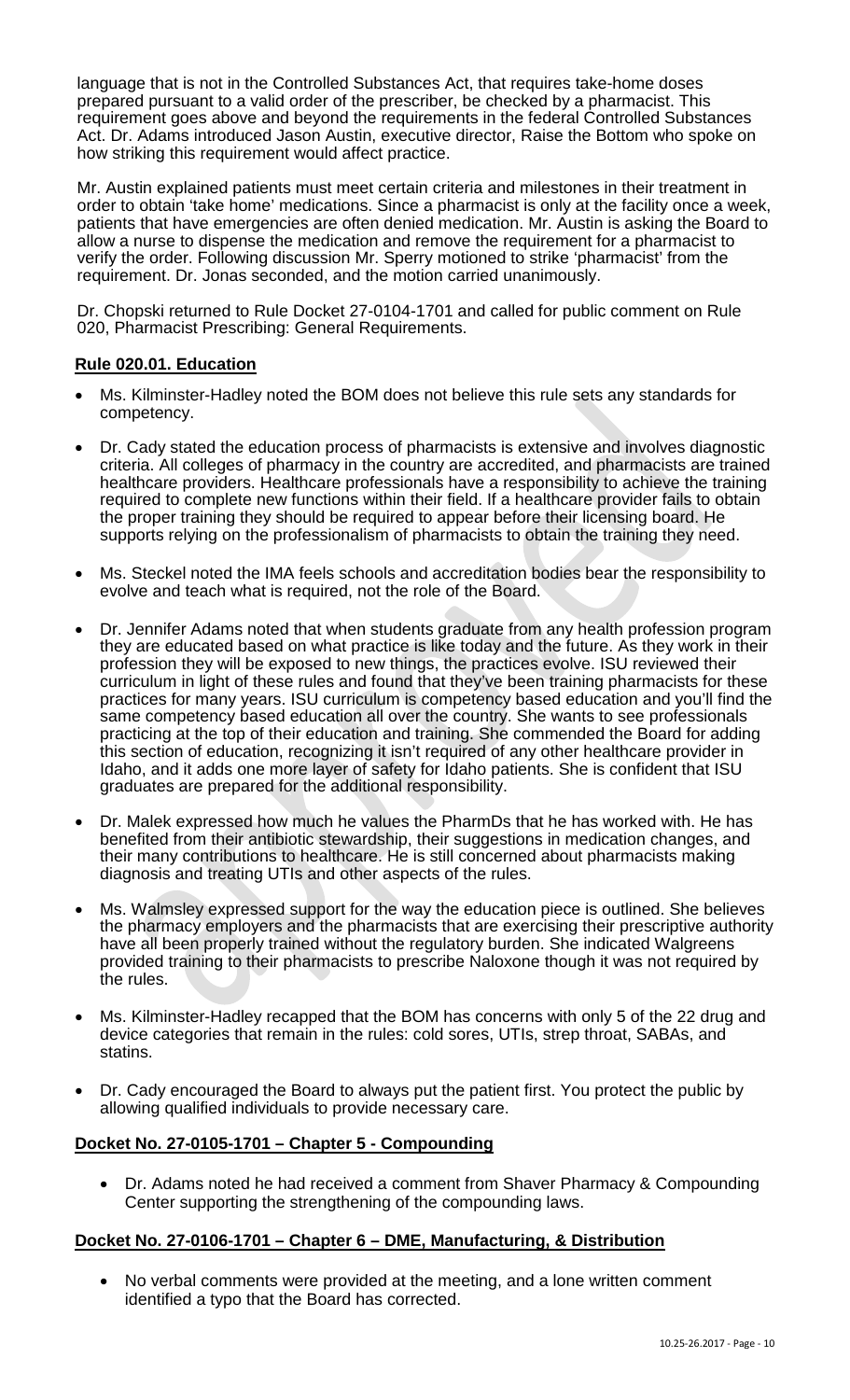The Board took up the matter of Precision Medical Pharmacy. Board staff was unable to process their renewal based on past disciplinary action, and current probation status in Utah. Kerry Brown, PIC attended the meeting without legal counsel. Mr. Brown shared a gap analysis he created to address the violations on the Utah inspection report. Following a detailed discussion, Mr. Sperry motioned to approve the application with a stipulation mirroring Utah's probation, reporting of any notices and/or action from Utah to the Board, Dr. de Blaquiere seconded. Following a brief discussion, the motion carried with Dr. Henggeler opposed.

Dr. Adams presented proposed the Board's Agency Legislation:

- 54-1705(4) definition of Counseling strike 'shall'
- 54-1733 add (i) If a prescriber makes a diagnosis of an infectious disease in a patient, the prescriber may prescribe or dispense antimicrobials to an individual who has been exposed to the infectious person in accordance with clinical guidelines for chemoprophylaxis.
- 54-1733A(a) add 'or a digital image thereof in accordance with rules adopted by the board'

Following a brief discussion the Board granted unanimous consent to move forward with the agency legislation as proposed.

The Board took up the matter of the Consent Agenda: Stipulation and Consent Orders, which contained the following matters:

- Wells Pharmacy Network The Board's investigator reviewed the Board's PMP and Wells Pharmacy dispensing records and determined Wells Pharmacy was filling invalid controlled substance prescriptions for Idaho patients. By signing the Stipulation and Consent Order the Respondent agreed to pay the Board a \$10,000 administrative fine.
- Stephanie Terrell, NP Failed to notify the Board or DEA of a change in office location within 10 days; dispensed controlled substances to herself; failed to maintain proper dispensing records for controlled substances; and failed to obtain a Prescriber Drug Outlet registration as required. By signing the Stipulation and Consent Order, Ms. Terrell agreed to pay a \$2,000 administrative fine.
- Larry Weiner, MD Failed to register for the Prescription Monitoring Program, and failed to renew his controlled substance registration. By signing the Stipulation and Consent Order, Dr. Weiner agreed to pay a \$2,000 administrative fine.
- Michael Barbo, PA Following an Alford plea to a felony conviction in June 2016, Mr. Barbo entered into a Stipulation and Order with the Idaho Board of Medicine. By signing the Stipulation and Consent Order Mr. Barbo agreed to abide by the terms of his court ordered probation, the terms of the Board of Medicine Order, and the Board of Pharmacy Order.

Dr. Jonas motioned to remove Wells Pharmacy from the Consent Agenda and approve the remaining three items, Mr. Sperry seconded, and the motion carried unanimously.

Following a brief discussion, Dr. Henggeler motioned to approve the Wells Pharmacy Network stipulation as written. Dr. Jonas seconded, and the motion carried unanimously.

Dr. Chopski exercised her discretion as Chair and moved Item G: Financial Report to tomorrow's agenda.

Dr. de Blaquiere motioned to go into Executive Session citing 74-206(1)(f) To communicate with legal counsel for the public agency to discuss the legal ramifications of and legal options for pending litigation, or controversies not yet being litigated but imminently likely to be litigated. Dr. Henggeler seconded and the motion carried unanimously following a roll call vote; entered executive session 4:45 pm.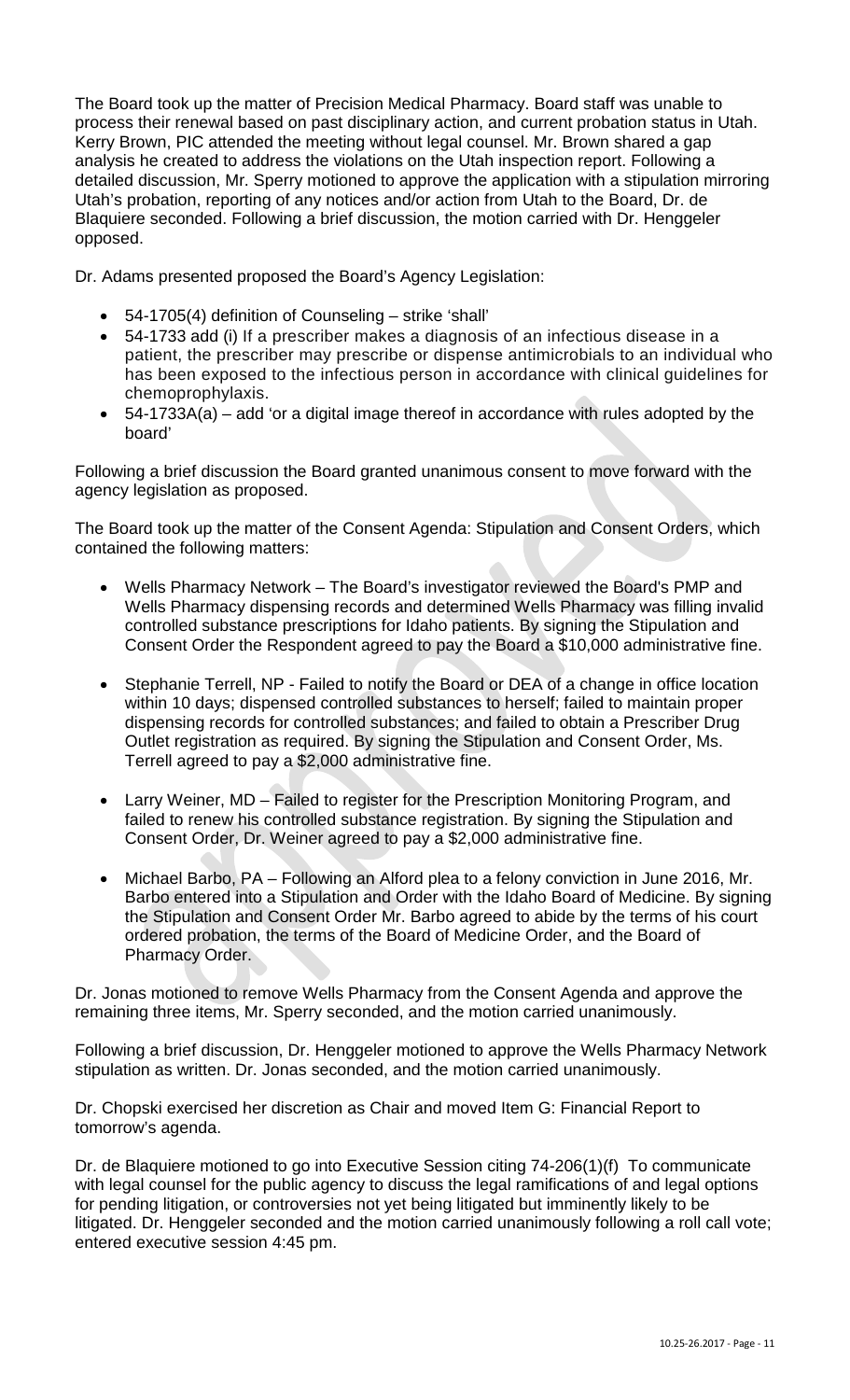After communicating with the Board's legal counsel pursuant to Idaho Code 74-206(1)(f), Dr. Jonas motioned to leave executive session. Dr. de Blaquiere seconded, and the motion carried unanimously; executive session concluded at 5:18 p.m.

Hearing no further business, Dr. Jonas motioned to adjourn the meeting. Mr. Sperry seconded, and the motion carried unanimously. Meeting adjourned at 5:19 p.m.

## **October 26, 2017**

This meeting of the Board was held to conduct regular Board business.

Chairman Nicole Chopski, PharmD, called the meeting to order at 9:00 a.m. In attendance were Vice Chairman, Holly Henggeler, PharmD; Board members Rich de Blaquiere, PharmD; Kristina Jonas, PharmD; and Ed Sperry, Public Member. Also in attendance were Alex J. Adams, PharmD, MPH, Executive Director; Berk Fraser, RPh, Deputy Executive Director; Lisa Culley, CPhT, Jaime Thompson, and Wendy Shiell, Compliance Officers; Misty Lawrence, Management Assistant; Andy Snook, Deputy Attorney General; Ellen Mitchell, Program Information Coordinator, Colter Shirley, the Board's intern from Idaho State University (ISU), and several members of the public.

Misty Lawrence presented the Board's financial report. Mrs. Lawrence highlighted the following points:

Fiscal year 2018 budget with 25% per cent of the year elapsed and 22.4% of the budget expended.

- Personnel Cost (PC) is 23.13% expended Currently trending approximately \$4,000 in salary savings.
- Operating Expense (OE) is 28.02% expended.
- Capital Outlay (CO) \$250,000 was originally appropriated for the licensing system in FY17, that amount has been carried over to FY18. Staff is working on the purchase of the Board laptops and the contract for the licensing system is in the final stages. The first payment to the software vendor is anticipated to be in December or January. Payment to the new vendor will be incremental as items are completed.

### Current Cash Balance

• Cash Fund balance as of September 30, 2017. This fiscal year started with a cash balance of \$2,610,200. Disbursements are currently exceeding receipts by \$265,195 or 106%. This trend will not reverse until Nov/Dec when the revenue from Controlled Substance renewals starts to come in. First quarter revenue is also down.

#### 4 Year budget Trend Comparison Fiscal 1<sup>st</sup> QTR FY15-FY18

- Expenditures are right on target for the first quarter and in line with appropriation at 22.4% expended
- Revenues are trending down 28%, \$58,700 in this 1<sup>st</sup> Qtr.
	- o This includes a decrease in:
		- Renewal Fees: (\$34,495)
		- New application Fees: (\$13,922)
		- Late/Reinstate: (\$7,188)
		- Misc./Fine/Inspect: (\$3,025)
- The renewal fee decrease is not actually a decrease but a matter of when the monies were collected. Late fees also decreased. At the August meeting staff reported a successful spring renewal and an increase in Licensing & Registration fees of \$161,900 for the entire fiscal year. When comparing the last quarter of Fiscal years 16 and 17, there was an increase in renewal fees of \$125,547. This is due to a higher percentage of registrants that renewed on-time, decreasing the number of registrants paying late fees.
	- When comparing the complete renewal periods Spring 16 to Spring 17 without regard to fiscal year, Apr-July, we realized an increase of \$88,440 in Spring 17, although this increase came in Apr-Jun so we aren't seeing that in July (FY18).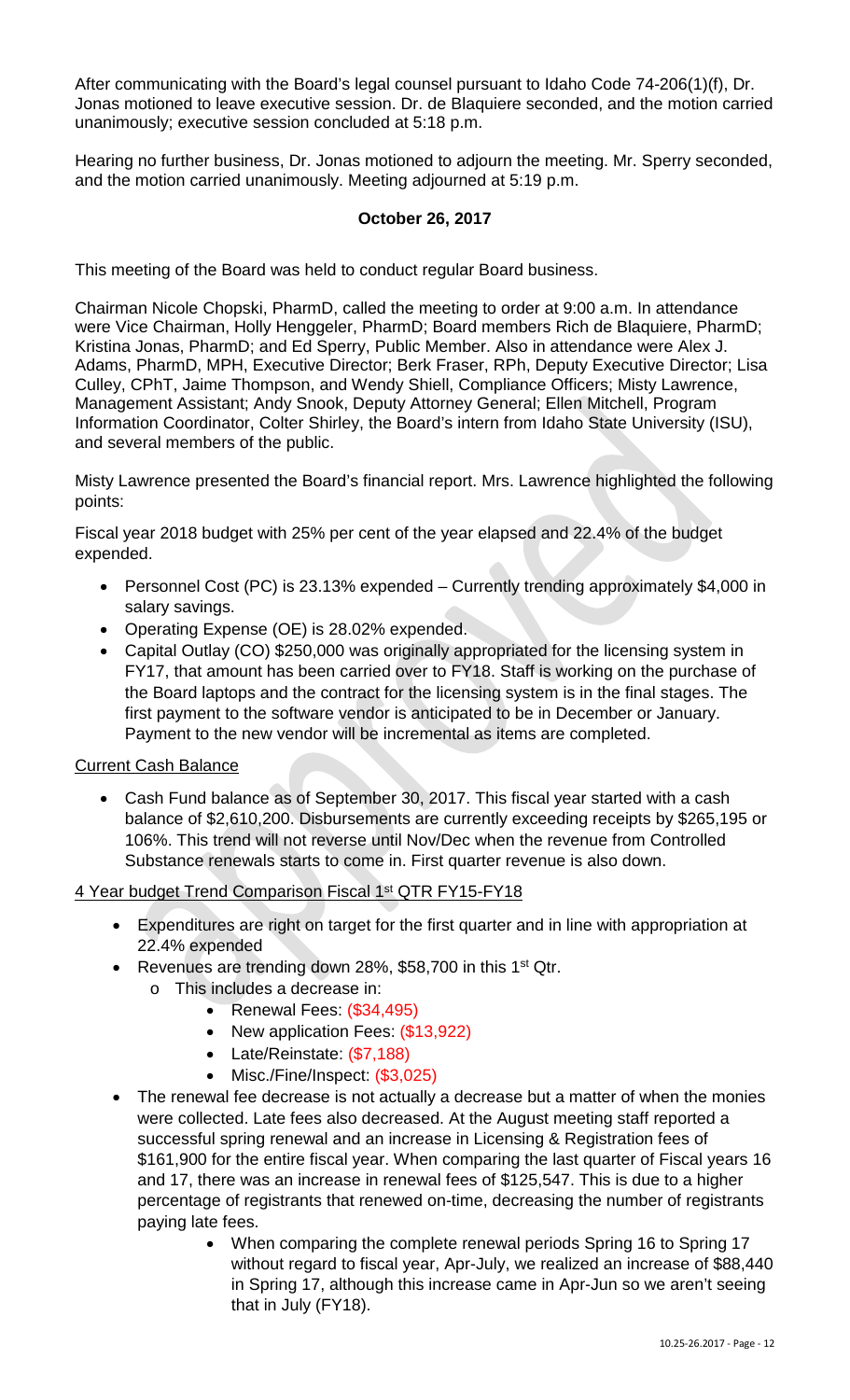• The decrease in application fees (New Applications & Background Checks) is seen across most application types although many of them have a variance of less than 10 applications and are not noteworthy this early in the year. No application type has seen an increase of 10 or more applications. We have received 143 less applications in the 1<sup>st</sup> qtr. compared to the 1<sup>st</sup> qtr. of FY17.

FY17 Monthly Cash Flow - Receipts and expenditures by month for the fiscal year.

August jumps out with a significant increase in expenditures. SWCAP (Governmental Overhead) annual payment of \$62,900 and an Appriss payment in the amount of \$97,240 for the Gateway and NarxCare licenses issued through the Health and Welfare contract. The Appriss payment was reimbursed by Health & Welfare but that revenue was not received until September.

• September revenue when removing the reimbursement was \$32,460.

# FY18 Budget/Appropriation changes

- Appropriation approved for FY18 2,049,200
- Re-appropriation \$250,000, for the licensing system build. This re-appropriation was approved in the last legislative session along with our budget request.
- There is a request for a supplemental of \$37,300 in order to have enough appropriation this fiscal year to fully expend the available funds through the Health and Welfare contract. There was \$60,000 in appropriation in FY17 that we were unable to expend due to timing issues with contracts. Current FY18 appropriation is \$180,000
	- o The federal fiscal year runs Oct 1 Sept 30 so monies available in a federal fiscal year cross over 2 state fiscal years. We were able to spend the \$97,240 out of the money that was available in the first Federal Fiscal year, but not before the end of our FY17 so that full amount was expended in FY18. We have \$217,300 available to be reimbursed in FY18 this includes the \$97,240 already expended and the \$120,000 we have available for reimbursement through September 2018. The supplemental of \$37,300 will bring our appropriation for this project to the \$217,300.
- If the supplemental is approved final appropriation for FY18 will be \$2,336,500

FY19 Budget request – Maintenance items

- All one-time monies were removed from the FY18 budget (\$475,700), this includes onetime appropriation for the DHW contract, licensing system build, and the replacement of board computers.
- Without these the FY19 ongoing base is \$1,860,800
- No request for agency specific maintenance items for FY19, all items shown are required by DFM.
- 10.11 is a decrease of \$28,700, the state anticipates a decrease of about \$1,900 per employee for health insurance.
- 10.12 is a variable benefit increase of \$6,100, as the workman's comp calculation increased from .0085 to .0087 and the state is projecting the retirement rate to increase from .1132 to .1194.
- The next two line items are SWCAP items. SWCAP items include: Treasure, Statewide Accounting and Payroll, Attorney General, and Risk management fees. The appropriation for these is the actual costs for each item in FY17 that will be paid in FY19. Agencies are automatically given appropriation for these expenses and there is only a line item request when the cost of these items changes by more than \$50 in a given year.
- 10.41 Attorney General Fees. Increase of \$18,000. In FY16 AG expenses were \$37,200, FY17 they were \$55,200.
- 10.45 Risk management fees Decrease of \$200. There was a decrease in Liability (100), and in Auto (100)
- 10.61 1% salary multiplier. This represents 1% of full time employee's salary. This is the place holder for CEC increases and will change depending on the increase approved,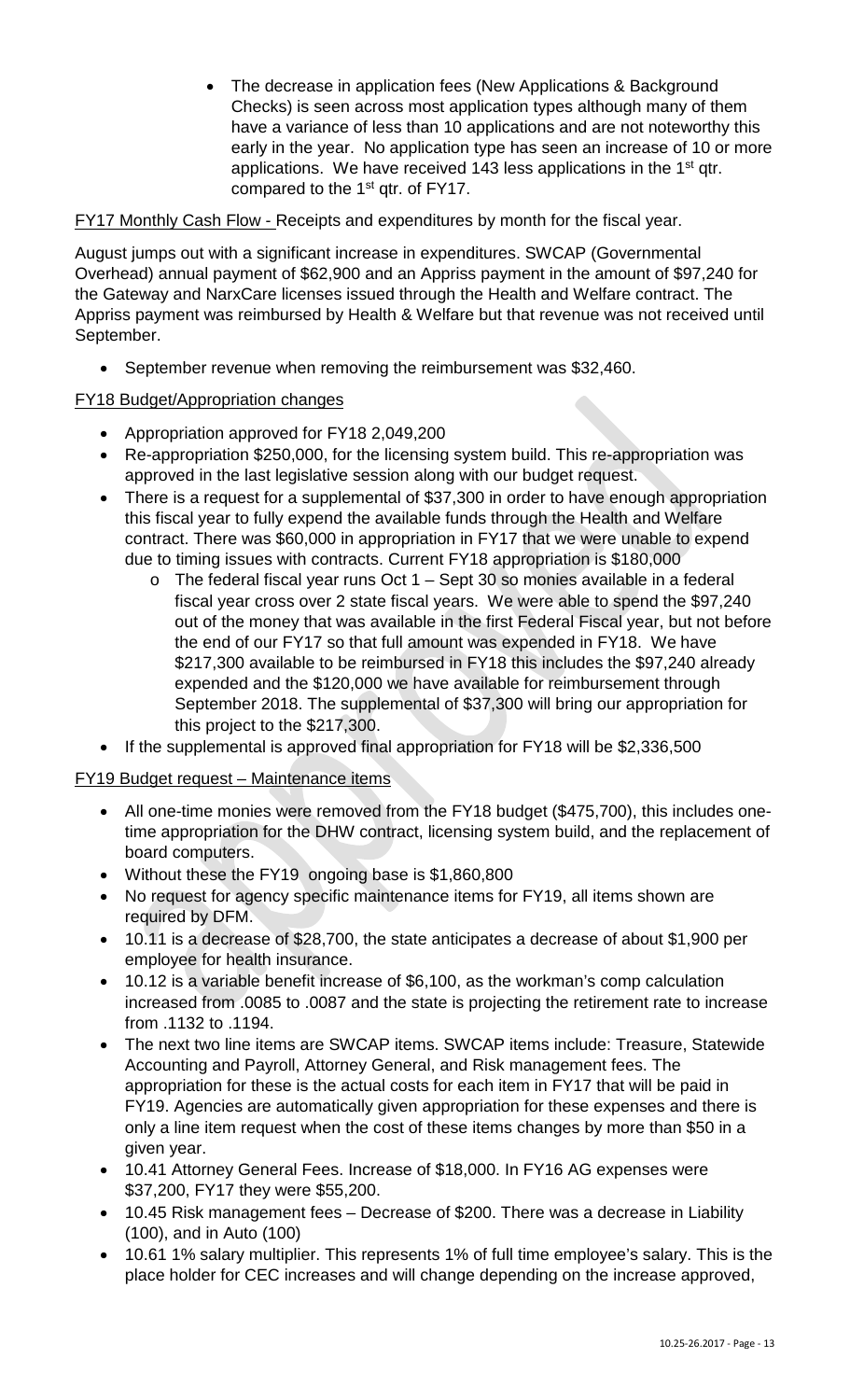we have seen a 3% increase the last couple of years. No word on what we might see this year.

### Line item requests – Both ongoing requests

- 12.01 \$20,000 Annual Maintenance for Prescriber Report cards. Currently working with Appriss and DHW to roll out the Prescriber Report Cards this year. DHW will pay the implantation fee of \$75,000 and the first year maintenance fee of \$20,000. The Board will be responsible for the annual maintenance after the 1<sup>st</sup> year.
- 12.02 \$120,000, is for the Prescription Drug Overdose Prevention grant and DHW contract that tasks the Board with facilitating uptake of Gateway and NarxCare. Requesting as an ongoing appropriation as DHW anticipates this money could be available for several years. This will alleviate the burden of requesting this amount every year. When the money is no longer available the appropriation will be removed from the base.
- FY19 budget request with SWCAP is \$2,003,900

#### Budget comparison

- The revenue on this report represents actual revenue for FY15-FY17, and estimated revenue numbers for FY18 & FY19, assumption to any increase or decrease in revenues estimated can be found on the B-11 page 7 of the budget request. In summary we are calculating a 5% increase in licensing revenue and the annual \$120,000 for the DHW contract.
- Expenditure numbers are based on actual expenditures for FY15-17 and on either approved or requested appropriation for FY18 and FY19. For this comparison I did add in the supplemental request for FY18 and the SWCAP numbers for FY19.
- Overall our FY19 Budget request is a 14.3 % decrease, but all of the requests in our FY19 budget are ongoing and will increase our base budget by \$143,000 or a 7.7% increase. Of this \$120,000 is coming from the reimbursement contract. So the net increase to the base budget that will affect our cash flow is \$23,000 or 1.3%
- What's missing?
	- o Licensing system fee increase. The implementation fee will cover the build and the first year after GO LIVE. Go LIVE is slated to be June of 2018 so the licensing system fee is covered for FY19. We will be requesting an increase in the ongoing maintenance in FY20. I will be able to provide more detail on this at the next meeting.
- RFP update
	- o Purchasing has indicated they hope to award a contract before November. If they are able to award the contract quickly staff will be able to start the project as soon as November 15.
	- o The timeline is very aggressive and will take a large portion of staff time in order to meet the deadlines. Estimation at this point is 2.5 staff members for a full 12 weeks. Most of this staff time will come from Erik, Berk, and Misty, but will also include time from licensing staff.
- Staff update: Sharon Treese has officially put in her retirement application, her official retirement date will be December 31, 2017 though her last day in the office is November 24, beyond that she will be on vacation.

The Board thanked Mrs. Lawrence for her comprehensive update.

Dr. Chopski asked Dr. Adams to begin the finalization of the rule dockets. Proposed updates based on the prior day's discussion were posted online last evening so that stakeholders could review them in advance.

### **Docket 27-0101-1701 - Chapter Repeal**

- No changes were made.
- Dr. de Blaquiere motioned to finalize Docket 27.0101.1701 as written. Dr. Jonas seconded, and the motion carried unanimously.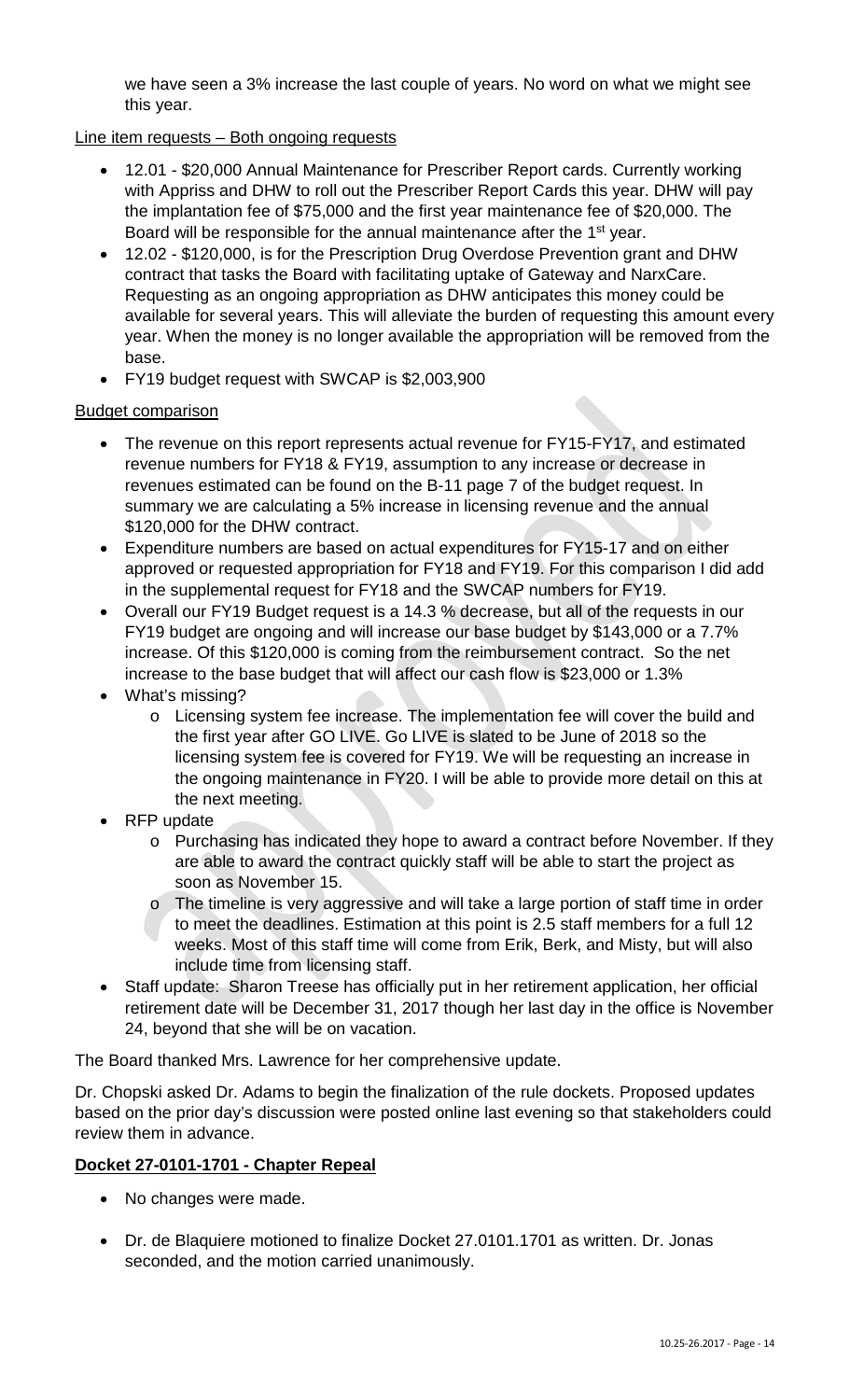# **Docket 27-0101-1702 - General Provisions**

- Rule 023. replace 'pharmacist, pharmacist intern, or technician' with 'any licensee or registrant'
- Dr. Jonas motioned to approve moving forward with Docket 27.0101.1702 with the change noted change to rule 023. Dr. Henggeler seconded, and the motion carried unanimously.

### **Docket 27-0102-1701 – Rules Governing Licensure and Registration**

• Dr. de Blaquiere motioned to approve 27.0102.1701 as written. Dr. Jonas seconded, and the motion carried unanimously.

### **Docket 27-0103-1701 – Rules Governing Pharmacy Practice**

• Rule 400 – modify to read 'Records may be retained at a central location in compliance with federal law'

Dr. Henggeler motioned to approve 27.0103.1701 Dr. Jonas seconded, and the motion carried unanimously.

### **Docket 27-0104-1701 – Rules Governing Pharmacist Prescriptive Authority**

- Rule 20.03 Modified to read 'The pharmacist must obtain adequate information about the patient's health status to make appropriate decisions based on the applicable standard of care'
- Added rule 020.03.e. Any patient assessment protocol for a drug or drug category that is made available by the Board satisfies subsections (a) through (c) of this rule.
- Rule 021.03 added 'prevention'
- Rule 021.04 Strike
- Rule 022.04 Strike 'insulin'
- Rule 024.01 Modified to read 'Statins, for patients who have a current prescription for a drug for diabetes.
- Rule 028. Replace 'clinical' with 'current CDC guidelines'
- Dr. Jonas motioned to approve the changes to 27.0104.1701 with the posted changes and the changes discussed today along with the addition of the protocols covering A, B, and C. Dr. Henggeler seconded and the motion carried unanimously.

Dr. de Blaquiere motioned to put in formal policy a commitment to develop protocols for the 5 remaining drug categories of concern to the BOM: cold sores, UTIs, Strep A, statins, and SABAs. In addition, even though there were no expressed concerns over influenza, the Board committed to a protocol for that condition as well. The Board further committed to working collaboratively with other stakeholders to develop these template protocols through upcoming protocol workshops. In addition the Board will update its proactive inspection forms for enforcement. Mr. Sperry seconded, and the motion carried unanimously.

Dr. Adams reiterated to BOM and IMA that he strongly encourages and hopes for participation and engagement during the upcoming protocol workshops. He stated Board staff is happy to co-host the workshops and/or engage in meetings between the workshops. Dr. Henggeler asked that some workshops be held in the evening to accommodate those that are unable to attend during the day, as in physicians and others. Dr. Adams is happy to accommodate as he has done in the past with town hall meetings. Often he conducts a 7:00 a.m. meeting and a 7:00 p.m. meeting to catch as many participants as possible.

Dr. Chopski expressed her appreciation for the physicians that attended the meeting yesterday and participated in the rules discussion. She believes the rules are much stronger with the active participation of the stakeholders yesterday.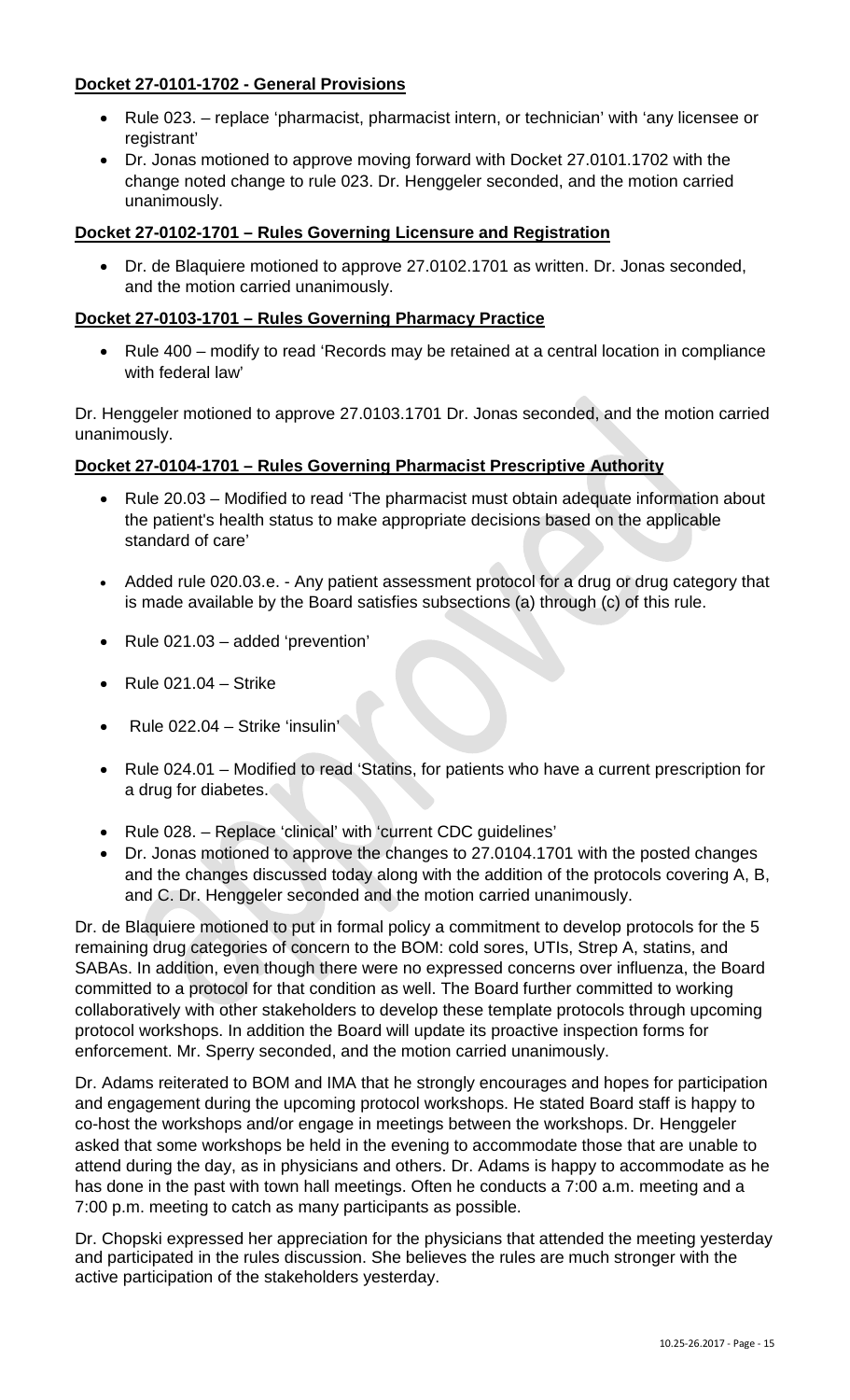The Board took up the matter of Twilla Wilkinson. Mrs. Wilkinson attended the meeting with her husband without legal counsel, to appeal to the Board for her pharmacy Technician-in-Training registration. Board staff was unable to approve her application based on a previous felony conviction. Following a brief discussion, Mr. Sperry motioned to approve the application. Dr. de Blaquiere seconded and the motion carried unanimously.

The Board took up the matter of Kim Warren. Ms. Warren attended the meeting telephonically and without legal counsel, to appeal to the Board for her pharmacy Technician-in-Training registration. Board staff was unable to approve her application based on her lack of a high school diploma. Following a brief discussion, Dr. Henggeler motioned to approve the application, with the understanding that she work toward and obtain her high school diploma or equivalency, and maintain employment at Shopko. Dr. Jonas seconded and the motion carried unanimously.

The Board took up the matter of Richard M. Sutton, RPh. Mr. Sutton attended the meeting without legal counsel. Mr. Sutton requested the Board release him from the requirement of maintaining his contract with Southworth Associates. Following Mr. Sutton's testimony and a brief discussion, Dr. Henggeler motioned to deny the request and require Mr. Sutton to maintain his current program. Dr. Jonas seconded and the motion carried with Mr. Sperry abstaining. Mr. Sperry acknowledged Mr. Sutton's progress and encouraged him to continue his program and engage with the groups on his area.

Mr. Fraser presented the Board an update on remote dispensing pharmacies (RDP). The Board currently has eight registered RDPs. Teton Pharmacy operates two locations, one in Ammon and one in St. Anthony. They currently rotate their supervising pharmacy. Teton Pharmacy in Idaho Falls maintains a pharmacist on duty at all times. The Mylar family will be opening a new clinic and RDP in Victor. K-Mart had a news release indicating they had converted one of their pharmacies in Illinois to an RDP and may convert the Idaho Falls store. Dr. Adams indicated he would add an RDP update to the Consent Agenda for future meetings.

Dr. Chopski questioned if there was an indication of how often the RDP video and/or audio systems go down. Mr. Fraser indicated there isn't a way to tell unless someone complains. One of the facilities was shutting the system down due to the noise from the host pharmacy. They were instructed not to turn off the system, as they are required to remain on during hours of operation. Mr. Fraser suggested RDP facilities may need to be inspected more frequently than the current 18-month rotation.

Mr. Fraser also presented the Board with the results of the CPE audit. He selected pharmacists that had less than 12 CPE credits. He also issued a secondary request letter, which he hasn't done in the past. He will accept responses until November 1. The advent of NABP's CPE Monitor increases the efficiency with which Board staff can conduct the annual CPE audit. Using data obtained from NABP's CPE Monitor on September 7, 2017, there were 100 pharmacists licensed in Idaho who had completed fewer than 12 ACPE-approved credits over the 2016 to 2017 license year (15 hours required). After a complete audit in which individuals were invited to submit statements of credit, Board staff determined 36 individuals did not pass this year's audit.

|                                         | # of Pharmacists |
|-----------------------------------------|------------------|
| <b>Number of Valid Credits</b>          |                  |
| Completed 0 or did not respond          | 13               |
| Completed 1 to 6                        |                  |
| Completed 7 to 10 hours                 |                  |
| Completed 11 to 14 hours                | 6                |
| Completed 15 hours but did not complete |                  |
| live or/and law                         | 9                |
|                                         |                  |

Mr. Fraser recommended the use of delegated authority to resolve cases with the following penalties proposed:

• Pharmacists with 9 or fewer hours, \$1000 per year the pharmacist falsely reported on license renewal that they were compliant with their CPE.